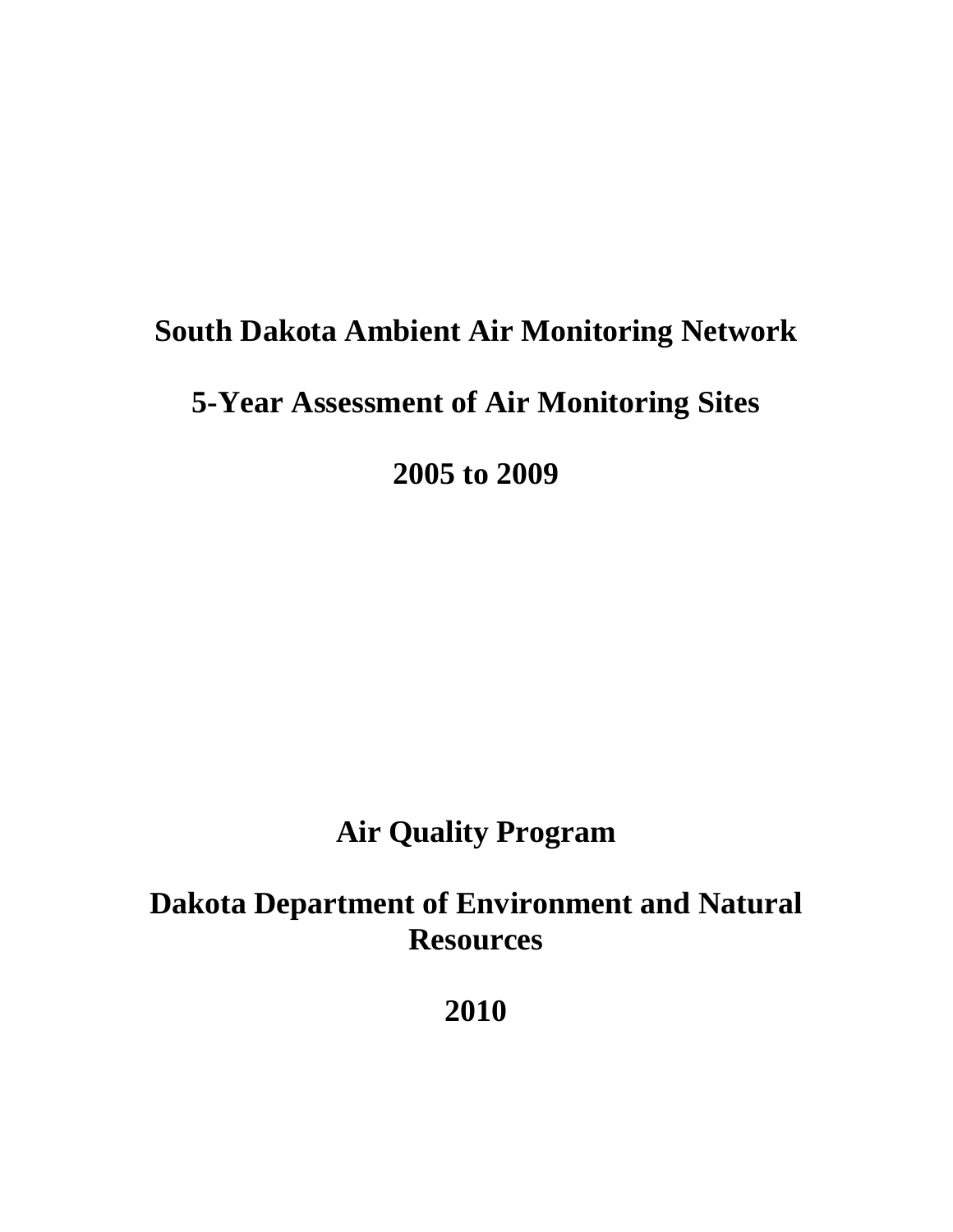# **TABLE OF CONTENTS**

| 4.3 |  |
|-----|--|
|     |  |
|     |  |
|     |  |
|     |  |
|     |  |
|     |  |
|     |  |
|     |  |
|     |  |
|     |  |
|     |  |
|     |  |
|     |  |
|     |  |
|     |  |
|     |  |
|     |  |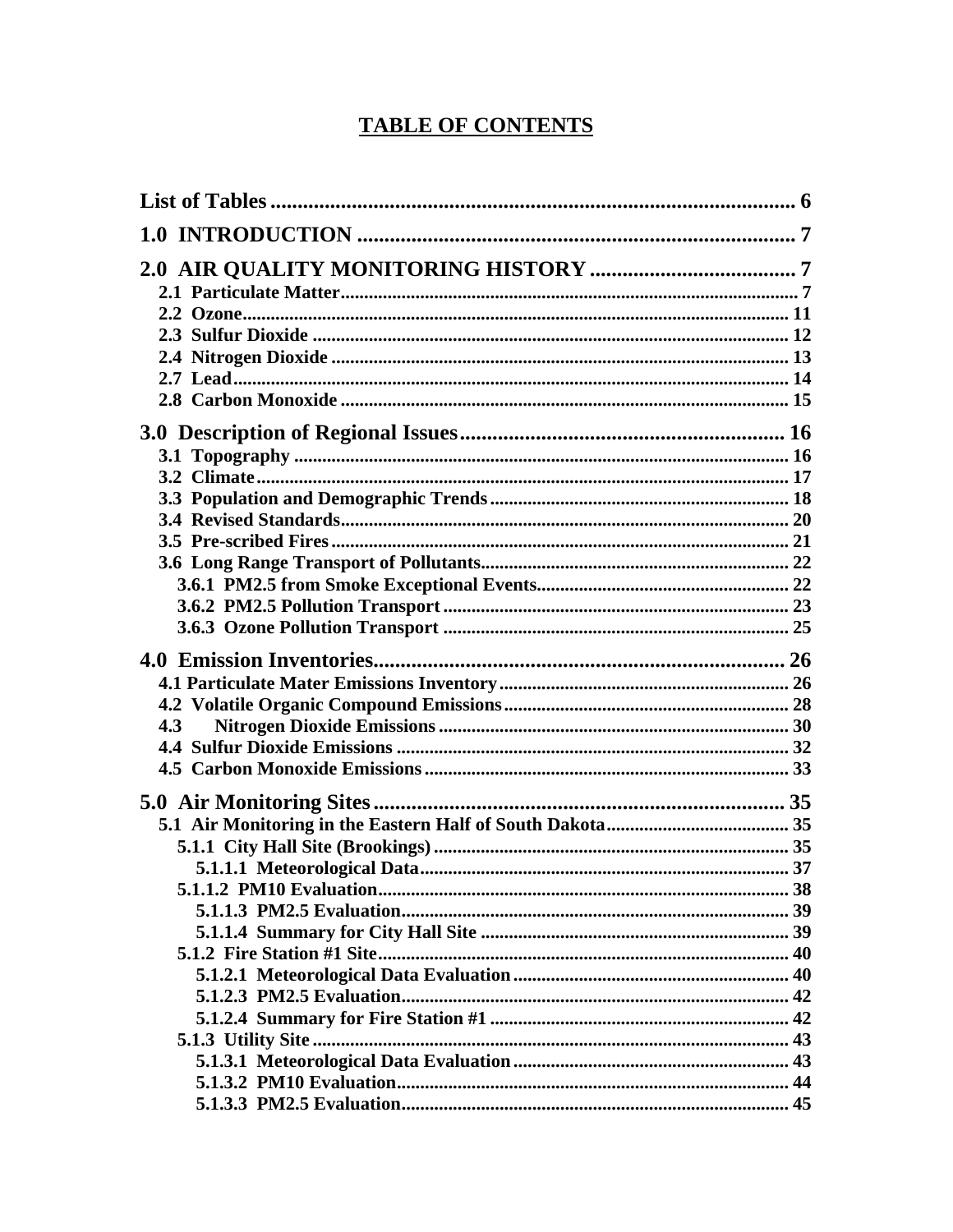| 5.2.2                 |  |
|-----------------------|--|
|                       |  |
|                       |  |
|                       |  |
|                       |  |
|                       |  |
|                       |  |
|                       |  |
|                       |  |
|                       |  |
|                       |  |
|                       |  |
| 5.3.4                 |  |
|                       |  |
|                       |  |
|                       |  |
|                       |  |
|                       |  |
|                       |  |
|                       |  |
|                       |  |
|                       |  |
|                       |  |
|                       |  |
|                       |  |
|                       |  |
| 5.4.4 Black Hawk Site |  |
|                       |  |
|                       |  |
|                       |  |
|                       |  |
|                       |  |
|                       |  |
|                       |  |
|                       |  |
|                       |  |
|                       |  |
|                       |  |
|                       |  |
|                       |  |
|                       |  |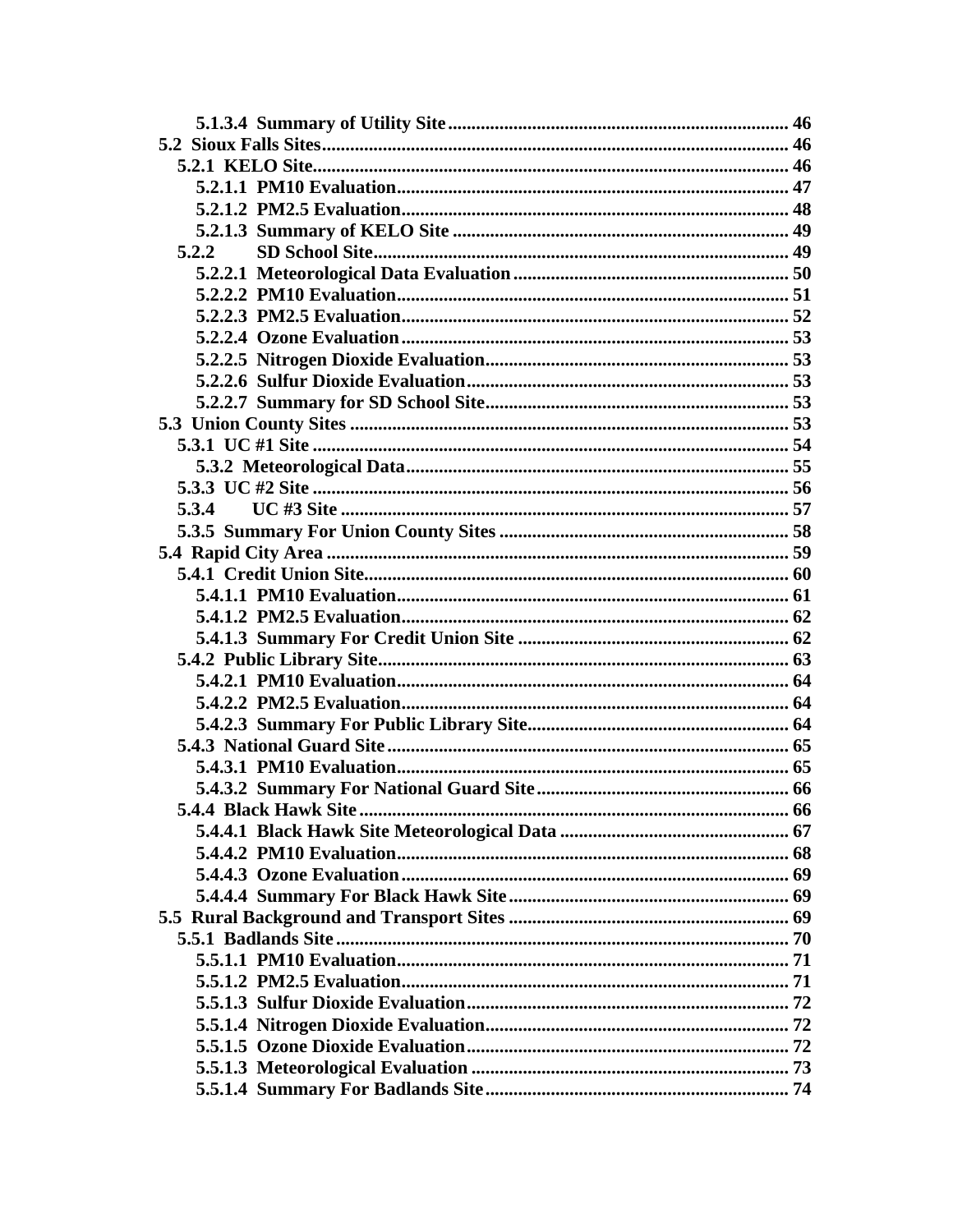| 6.0 |    |
|-----|----|
|     | 82 |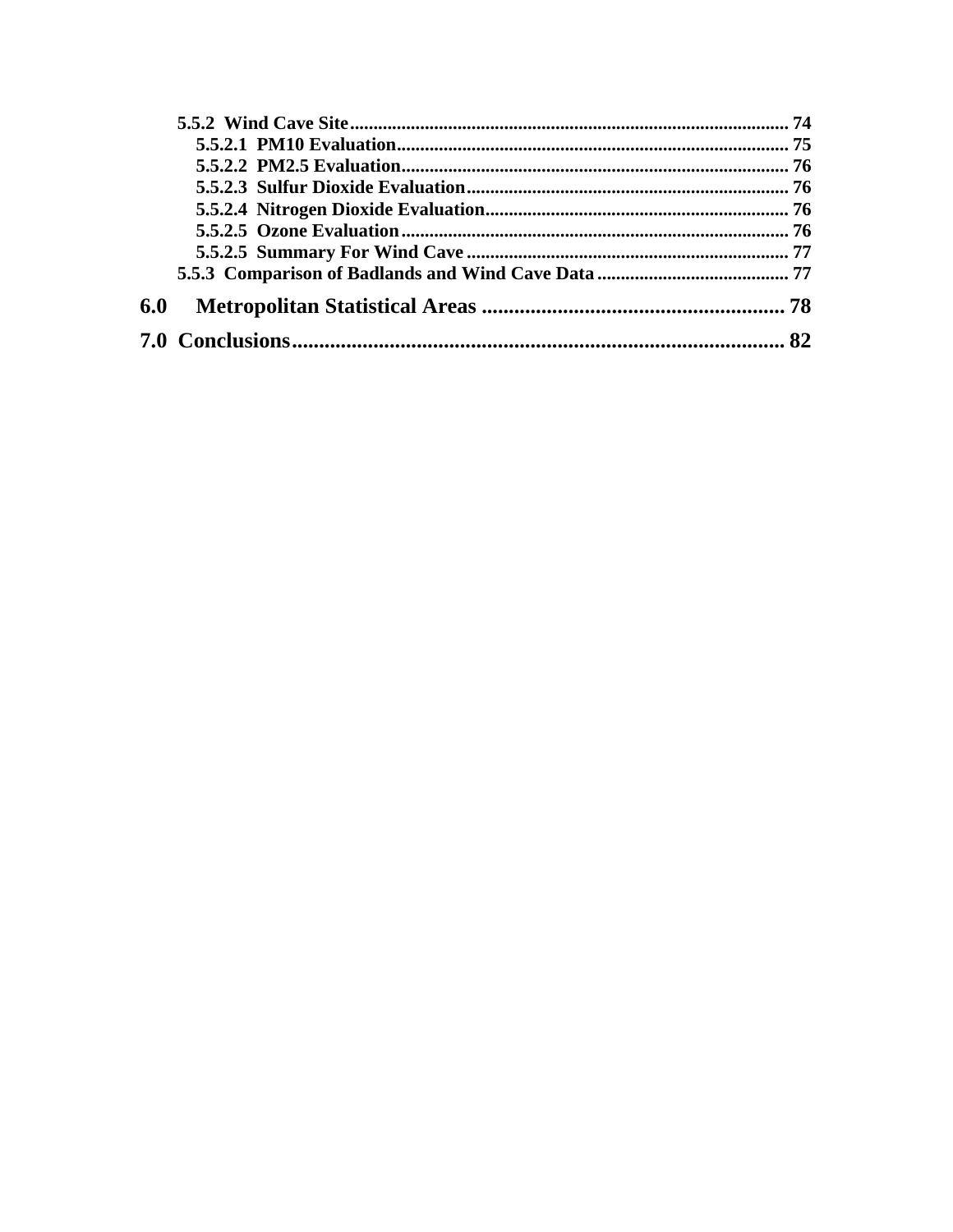# **List of Figures**

| Figure 4-6 Big Stone Power Plant Annual Nitrogen Oxide Emissions  31 |
|----------------------------------------------------------------------|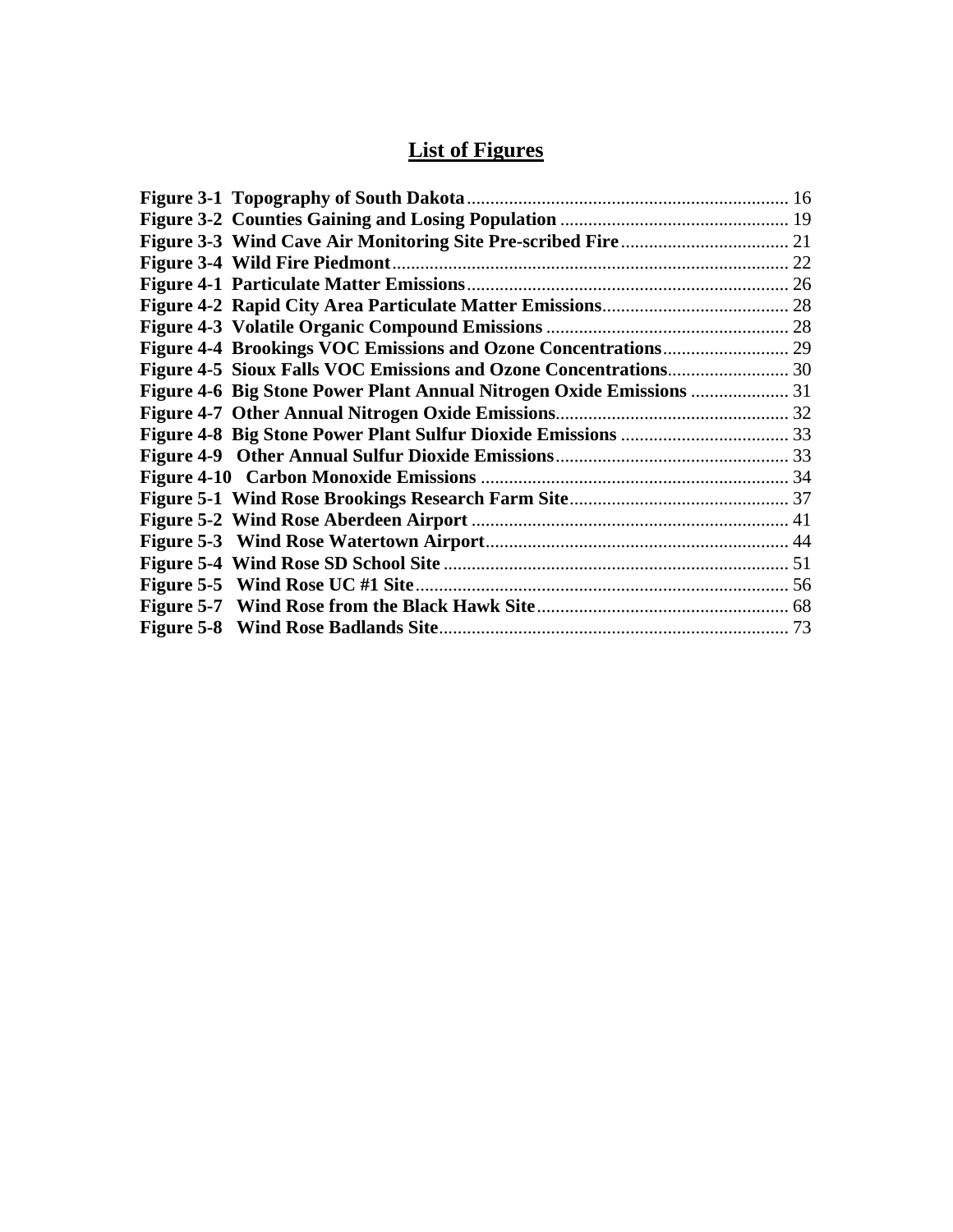# **List of Tables**

<span id="page-5-0"></span>

| Table 6-1 Monitoring Requirements for Metropolitan Statistical Area 80 |  |
|------------------------------------------------------------------------|--|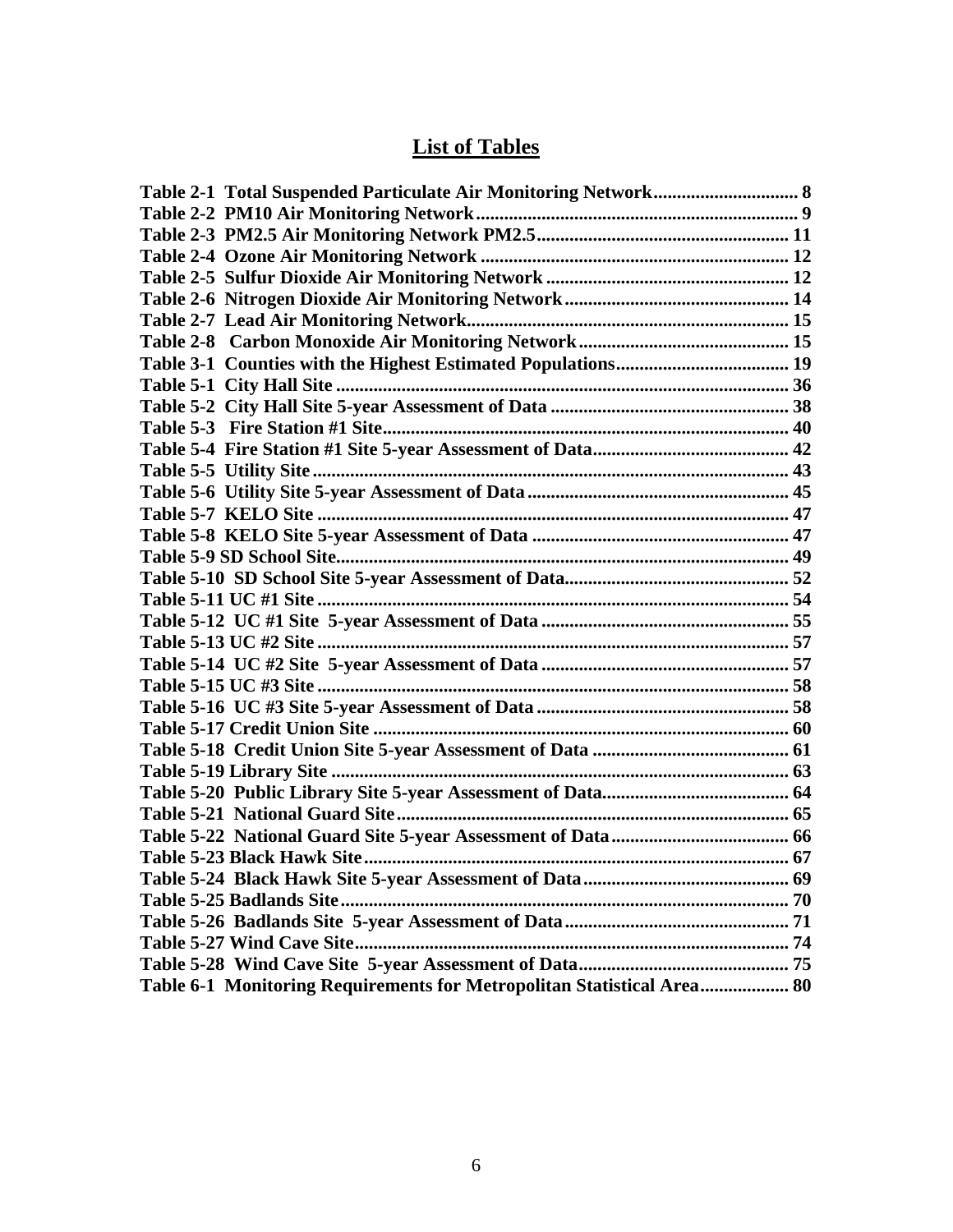# <span id="page-6-0"></span>**1.0 INTRODUCTION**

The United States Environmental Protection Agency (EPA) through the Code of Federal Regulations and the Performance Partnership Agreement requires the South Dakota Department of Environment and Natural Resources (DENR) to complete a 5-year network assessment of the state's ambient air monitoring sites in 2010. EPA's requirements for the 5-year network assessment are listed in 40 Code of Federal Regulations § 58.10 with guidelines in the Ambient Air Monitoring Network Assessment Guidance and Analytical Techniques for Technical Assessment of Ambient Air Monitoring Networks EPA-454/D-07-001 February 2007.

The 5-year assessment analyzes the air monitoring network, determines if the current air monitoring network is meeting the needs within the state, and assesses the future needs. The final 5-year assessment will be submitted to EPA for comments.

# **2.0 AIR QUALITY MONITORING HISTORY**

In 1972, South Dakota developed and EPA approved a state implementation plan which included the establishment and operation of an ambient air monitoring network for special purpose studies (SPM) in the state. The network of sites included the take over of the EPA sites operating in the state. In 1980, South Dakota submitted a revision to its State Implementation Plan to upgrade the program by establishing a network of state and local air monitoring stations, national air monitoring sites, special purpose monitoring stations, and developed a quality assurance project plan to operate the network. The early air monitoring network in the 1980s contained sites testing for total suspended particulate, nitrogen dioxide, and sulfur dioxide. As EPA changed indicators for pollutants, like particulate matter 10 microns and less (PM10) and particulate matter 2.5 microns and less (PM2.5) for total suspended particulate, and reduced the concentration levels of the standards there was need for additional testing and pollution parameters. In some cases EPA rule required additional testing. The existing network, now testing for PM10, PM2.5, sulfur dioxide, nitrogen dioxide, carbon monoxide, and ozone is the South Dakota ambient air monitoring network.

# **2.1 Particulate Matter**

During the 1970s and 1980s the state operated total suspended particulate monitors to test for levels of particulate matter all across the state. The total suspended particulate samples were collected on high volume method monitors. A total of 48 monitoring sites were operated during this period of time. Sampling objectives included background, high concentration, population exposure, and transport. The total suspended particulate sampler remained the main sampling method in the network until the total suspended particulate was replaced with the PM10 standard in 1986. Within a few years all of the total suspended particulate monitors were retrofitted for PM10 or removed from the sampling sites. Table 2-1 lists the sites operated in the air monitoring network testing for total suspended particulate concentrations. Currently, there are no total suspended particulate monitors operating in the air monitoring network.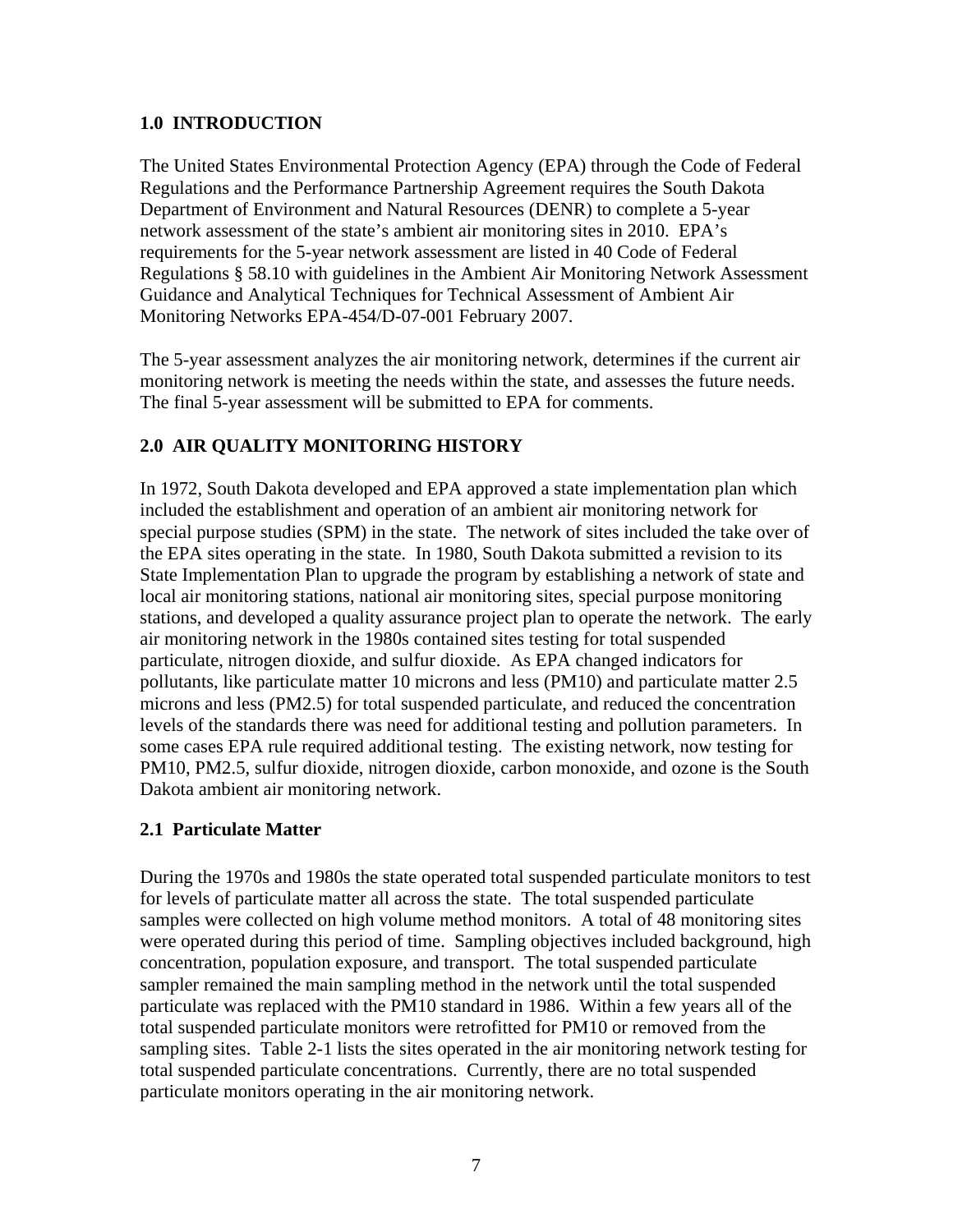| <b>Site</b> | <b>Site Name</b>    | <b>Location</b>       | <b>County</b>     | <b>Start</b> | <b>End Date</b> |
|-------------|---------------------|-----------------------|-------------------|--------------|-----------------|
|             |                     |                       |                   | <b>Date</b>  |                 |
| 460650001   | Andersen Bldg       | Pierre                | Hughes            | 1972         | 1987            |
| 461031001   | Public Library      | Rapid City            | Pennington        | 1972         | 1989            |
| 461030001   | Sayer's Store       | Deerfield             | Pennington        | 1974         | 1977            |
| 461030002   | Mt. View            | Rapid City            | Pennington        | 1972         | 1988            |
| 461030003   | Ken Freeze          | Rapid City            | Pennington        | 1974         | 1976            |
| 461030004   | <b>Cement Plant</b> | Rapid City            | Pennington        | 1974         | 1975            |
| 461030005   | Public Service      | Rapid City            | Pennington        | 1976         | 1987            |
| 461030006   | Steven's HS         | Rapid City            | Pennington        | 1976         | 1987            |
| 461030007   | S. Junior High      | Rapid City            | Pennington        | 1978         | 1985            |
| 461030008   | Arrowhead           | Rapid City            | Pennington        | 1978         | 1979            |
|             | Club                |                       |                   |              |                 |
| 461030009   | Mini Mart           | Rapid City            | Pennington        | 1979         | 1979            |
| 461030010   | Camp Rapid          | Rapid City            | Pennington        | 1985         | 1989            |
| 461030011   | Banks/Johnson       | Rapid City            | Pennington        | 1985         | 1985            |
| 460990001   | City Hall           | <b>Sioux Falls</b>    | Minnehaha         | 1979         | 1988            |
| 460990002   | Airport             | <b>Sioux Falls</b>    | Minnehaha         | 1972         | 1987            |
| 460990003   | Sewer               | <b>Sioux Falls</b>    | Minnehaha         | 1972         | 1977            |
|             | Treatment P.        |                       |                   |              |                 |
| 460990004   | Augustana           | <b>Sioux Falls</b>    | Minnehaha         | 1975         | 1988            |
| 460990005   | O'Gorman            | <b>Sioux Falls</b>    | Minnehaha         | 1981         | 1985            |
| 460130001   | Sanitation B.       | Aberdeen              | <b>Brown</b>      | 1972         | 1980            |
| 460130002   | <b>ARCC</b>         | Aberdeen              | <b>Brown</b>      | 1979         | 1985            |
| 460110001   | Ag Engineering      | <b>Brookings</b>      | <b>Brookings</b>  | 1975         | 1987            |
| 460050001   | Post Office         | Huron                 | Beadle            | 1975         | 1985            |
| 460350001   | Corn Palace         | Mitchell              | Davison           | 1974         | 1979            |
| 460350002   | <b>High School</b>  | Mitchell              | Davison           | 1981         | 1986            |
| 461350001   | <b>Water Plant</b>  | Yankton               | Yankton           | 1975         | 1987            |
| 460331001   | <b>Sanson Ranch</b> | <b>Buffalo Gap</b>    | Custer            | 1982         | 1987            |
| 460330001   | Teepee Work         | <b>Forest Service</b> | Custer            | 1958         | 1980            |
| 460510001   | SE of Plant         | <b>Big Stone</b>      | Grant             | 1978         | 1985            |
| 461090002   | NW of Plant         | <b>Big Stone</b>      | Roberts           | 1978         | 1985            |
| 461050001   | Thom's              | Lemmon                | Perkins           | 1975         | 1986            |
| 460630001   | <b>Water Tower</b>  | <b>Buffalo</b>        | Harding           | 1975         | 1986            |
| 460630003   | <b>NOAA</b> Site    | Redig                 | Harding           | 1975         | 1975            |
| 460190001   | REID Well #11       | Newell                | <b>Butte</b>      | 1977         | 1978            |
| 460190002   | Ollila Ranch        | Nisland               | <b>Butte</b>      | 1980         | 1986            |
| 460210001   | Phone Building      | Pollock               | Cambell           | 1980         | 1985            |
| 460290001   | Jenkin's Home       | Watertown             | Codington         | 1975         | 1987            |
| 460470001   | Waste Water         | <b>Hot Springs</b>    | <b>Fall River</b> | 1976         | 1981            |
|             | Plant               |                       |                   |              |                 |
| 460790001   |                     | Madison               | Lake              | 1974         | 1979            |
| 460810001   | 6-miles South       | BellFourche           | Lawrence          | 1976         | 1976            |

<span id="page-7-0"></span>**Table 2-1 Total Suspended Particulate Air Monitoring Network**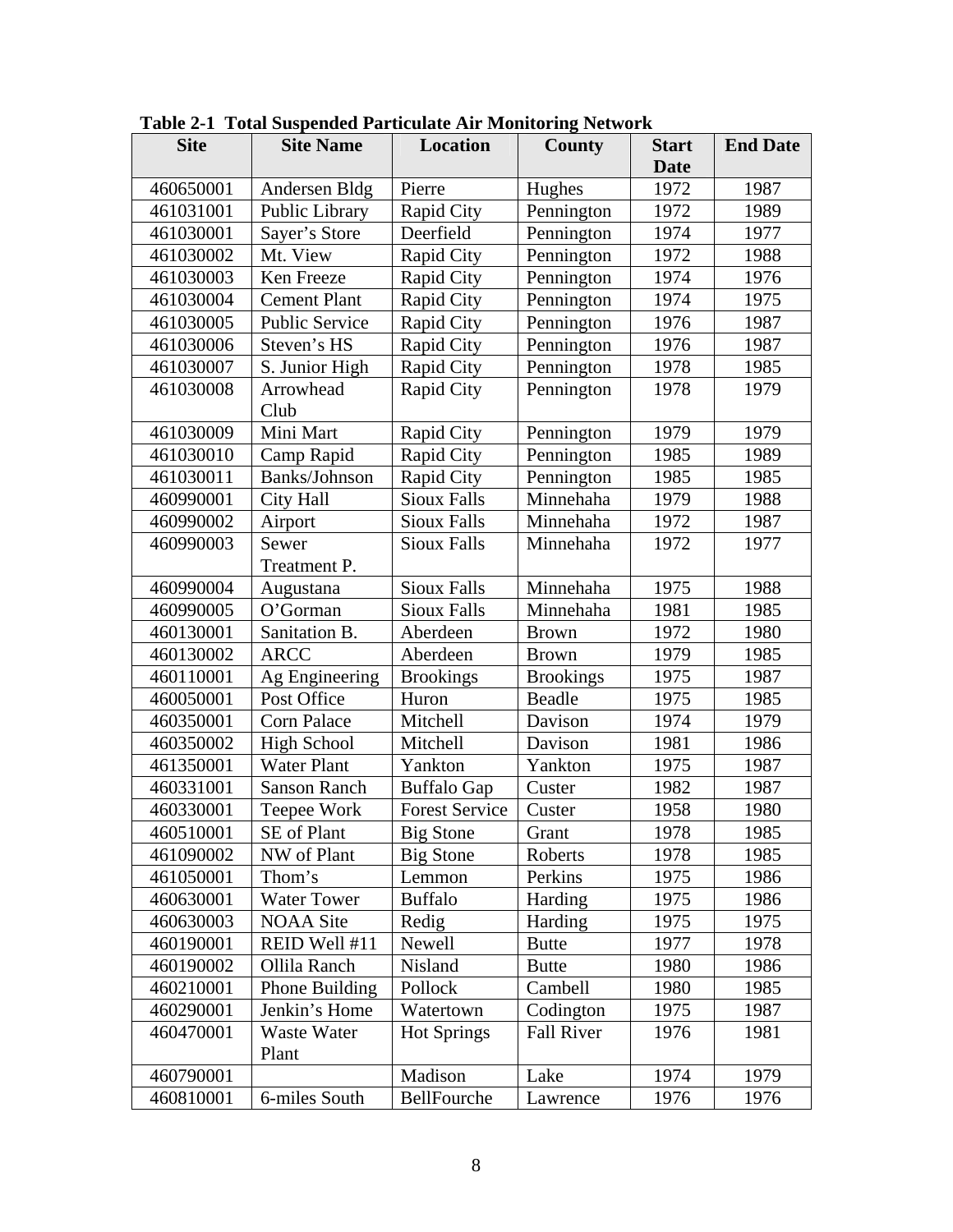<span id="page-8-0"></span>

| <b>Site</b> | <b>Site Name</b>    | <b>Location</b>   | County           | <b>Start</b> | <b>End Date</b> |
|-------------|---------------------|-------------------|------------------|--------------|-----------------|
|             |                     |                   |                  | Date         |                 |
|             | East                |                   |                  |              |                 |
| 460810002   | <b>BHSC</b> Admin B | Spearfish         | Lawrence         | 1974         | 1975            |
| 461290001   | Post Offcie         | Mobridge          | Walworth         | 1974         | 1974            |
| 461290002   | High School         | Mobridge          | Walworth         | 1974         | 1974            |
| 461290003   | Marv's Grocery      | Mobridge          | Walworth         | 1974         | 1974            |
| <b>SPM</b>  | <b>SDSU</b> Rotunda | <b>Brookings</b>  | <b>Brookings</b> | 1979         | 1985            |
| <b>SPM</b>  | SDSU Ag Hall        | <b>Brookings</b>  | <b>Brookings</b> | 1979         | 1985            |
| <b>SPM</b>  | Whitaker-           | Rapid City        | Pennington       | 1982         | 1984            |
|             | <b>Mattson</b>      |                   |                  |              |                 |
| <b>SPM</b>  | Western S.          | <b>Rapid City</b> | Pennington       | 1985         | 1985            |

In 1985, the state set up the first samplers to test for levels of PM10 in anticipation of EPA adopting a PM10 National Ambient Air Quality Standard. In 1987, the total suspended particulate standard was replaced with the new PM10 standards. South Dakota submitted a revised ambient air monitoring network plan to include sampling sites for the new PM10 standard and shutdown the total suspended particulate monitoring network. The sites with low potential to have high PM10 concentrations were discontinued by 1987.

Continuous equivalent method PM10 monitors were added to the network replacing some of the manual monitors beginning in the 1990s. The goal is to continue to add continuous monitors to the network because more data is collected for each site and the continuous monitor is cheaper to operate.

Currently, 13 of the monitoring sites in the air monitoring network are testing for PM10. PM10 continues to be a priority in the limestone quarry area of Rapid City. The remaining areas of the state have few issues with high concentrations unless there are high winds or some kind of exceptional event. Table 2-2 lists information about each PM10 site operated in the state and includes the sites being operated in the current monitoring network. See Table 2.2 listing the sites with PM10 data.

| <b>Site</b> | <b>Site Name</b>      | <b>Location</b> | County     | <b>Start</b> | <b>End Date</b> |
|-------------|-----------------------|-----------------|------------|--------------|-----------------|
|             |                       |                 |            | Date         |                 |
| 461031001   | Public Library        | Rapid City      | Pennington | 1987         |                 |
| 461030002   | Mt. View              | Rapid City      | Pennington | 1985         | 1987            |
| 461030012   | Jaehn's               | Rapid City      | Pennington | 1992         | 1997            |
| 461030010   | Camp Rapid            | Rapid City      | Pennington | 1985         | 1989            |
| 461030013   | <b>National Guard</b> | Rapid City      | Pennington | 1992         |                 |
| 461030011   | Banks/Johnson         | Rapid City      | Pennington | 1989         | 1991            |
| 461030012   | Jaehn's               | Rapid City      | Pennington | 1992         | 1997            |
| 461030014   | <b>Thrift Center</b>  | Rapid City      | Pennington | 1995         | 1999            |
| 461030015   | Northdale             | Rapid City      | Pennington | 1995         | 2000            |
| 461030016   | Robinsdale            | Rapid City      | Pennington | 2000         | 2001            |

**Table 2-2 PM10 Air Monitoring Network**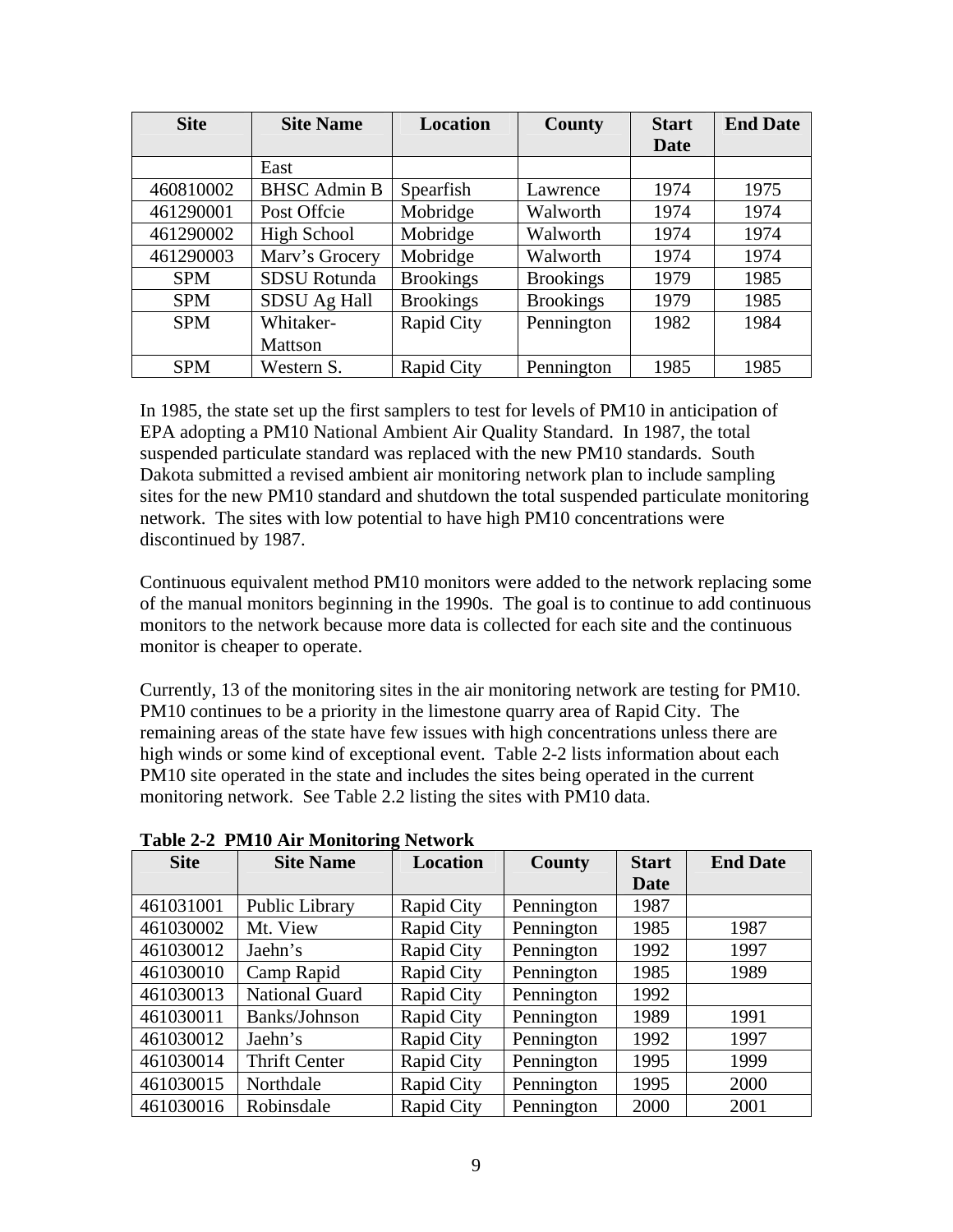| <b>Site</b> | <b>Site Name</b>    | Location           | County           | <b>Start</b> | <b>End Date</b> |
|-------------|---------------------|--------------------|------------------|--------------|-----------------|
|             |                     |                    |                  | <b>Date</b>  |                 |
| 461030017   | Meadowbrook         | Rapid City         | Pennington       | 1999         | 2002            |
| 461030019   | Fire Station #3     | Rapid City         | Pennington       | 2000         | 2003            |
| 461030020   | Credit Union        | Rapid City         | Pennington       | 2003         |                 |
| 460930001   | Elementary          | <b>Black Hawk</b>  | Meade            | 2000         |                 |
|             | School              |                    |                  |              |                 |
| 460990004   | Augustana           | <b>Sioux Falls</b> | Minnehaha        | 1986         | 1998            |
| 460990006   | <b>KELO</b>         | <b>Sioux Falls</b> | Minnehaha        | 1991         |                 |
| 460990007   | Hilltop             | <b>Sioux Falls</b> | Minnehaha        | 2000         | 2007            |
| 460990008   | SD School           | <b>Sioux Falls</b> | Minnehaha        | 2008         |                 |
| 460130001   | Sanitation B.       | Aberdeen           | <b>Brown</b>     | 1985         | 1986            |
| 460130002   | <b>ARCC</b>         | Aberdeen           | <b>Brown</b>     | 1985         | 1987            |
| 460130003   | Fire Station #1     | Aberdeen           | <b>Brown</b>     | 1999         |                 |
| 460110002   | City Hall           | <b>Brookings</b>   | <b>Brookings</b> | 1989         |                 |
| 460330132   | <b>Wind Cave</b>    | National           | Custer           | 2005         |                 |
|             |                     | Park               |                  |              |                 |
| 460710001   | <b>Badlands</b>     | National           | Jackson          | 1999         |                 |
|             |                     | Park               |                  |              |                 |
| 460290002   | <b>Utility Yard</b> | Watertown          | Codington        | 2000         |                 |
| 461270001   | UC#1                | Jensen             | Union            | 2009         |                 |
| 461270002   | $UC$ #2             | Renken             | Union            | 2009         |                 |
| 461050001   | Thom's              | Lemmon             | Perkins          | 1985         | 1986            |
| 460210001   | Phone Building      | Pollock            | Campbell         | 1985         | 1986            |

A new standard was added by EPA for PM2.5 in 1997. South Dakota submitted a revised ambient air monitoring network plan to include sampling sites for the new PM2.5 standard. In 1999, manual PM2.5 samplers were added to the ambient air monitoring network providing 24-hour sample concentrations to determine compliance with the new standard. Table 2-3 lists information on the sites that have PM2.5 testing data.

In 2006, EPA revised the PM2.5 standard significantly by reducing the 24-hour standard from 65 to 35 micrograms per cubic meter. South Dakota submitted an attainment designation to EPA on December 11, 2007, designating each county as attaining the new PM2.5 standard.

In 2009, equivalent method continuous PM2.5 monitors were added to the network providing hourly concentrations. The goal is to move to more continuous monitors providing more data at a lower cost than the manual monitors.

Currently, there are 11 sites in the air monitoring network collecting PM2.5 data. PM2.5 continues to be one of the major testing parameters in the network because a few days each year have PM2.5 concentrations over the current 24-hour standard. Most if not all are due to long range transport or from some kind of exceptional event. The issues with transport and exceptional events will be discussed further in this document.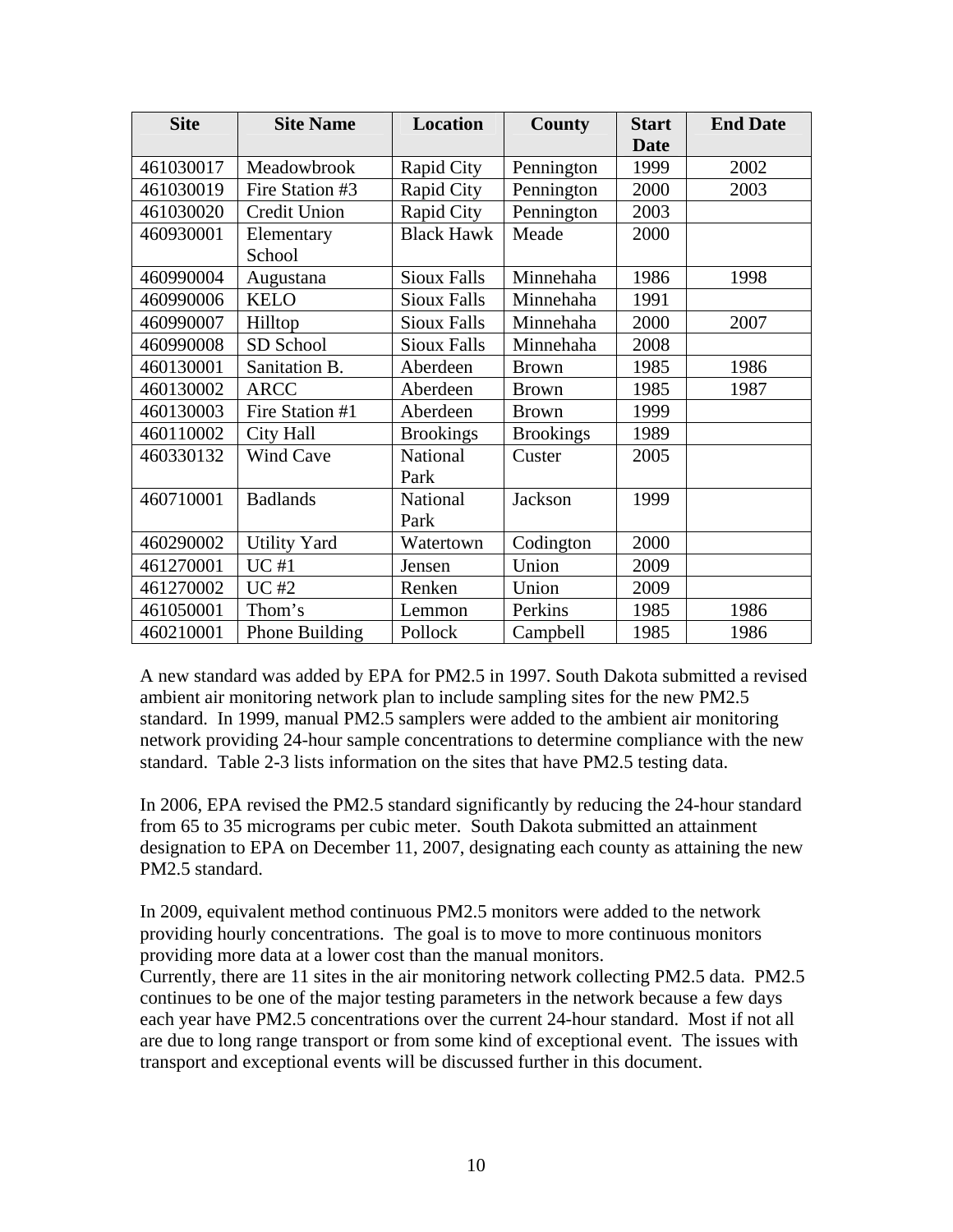| <b>Site</b> | <b>Site Name</b>     | <b>Location</b>    | County           | <b>Start</b> | <b>End Date</b> |
|-------------|----------------------|--------------------|------------------|--------------|-----------------|
|             |                      |                    |                  | <b>Date</b>  |                 |
| 461031001   | Public Library       | Rapid City         | Pennington       | 1999         |                 |
| 461030013   | National Guard       | Rapid City         | Pennington       | 2000         | 2004            |
| 461030014   | <b>Thrift Center</b> | Rapid City         | Pennington       | 1998         | 1999            |
| 461030015   | Northdale            | Rapid City         | Pennington       | 1999         | 2000            |
| 461030016   | Robinsdale           | Rapid City         | Pennington       | 1999         | 2006            |
| 461030017   | Meadowbrook          | Rapid City         | Pennington       | 1999         | 2002            |
| 461030019   | Fire Station #3      | Rapid City         | Pennington       | 2000         | 2003            |
| 461030020   | <b>Credit Union</b>  | Rapid City         | Pennington       | 2003         |                 |
| 460930001   | Elementary           | <b>Black Hawk</b>  | Meade            | 2000         | 2004            |
|             | School               |                    |                  |              |                 |
| 460990006   | <b>KELO</b>          | <b>Sioux Falls</b> | Minnehaha        | 1999         |                 |
| 460990007   | Hilltop              | <b>Sioux Falls</b> | Minnehaha        | 1999         | 2007            |
| 460990008   | SD School            | <b>Sioux Falls</b> | Minnehaha        | 2008         |                 |
| 460130003   | Fire Station #1      | Aberdeen           | <b>Brown</b>     | 1999         |                 |
| 460110002   | City Hall            | <b>Brookings</b>   | <b>Brookings</b> | 1999         |                 |
| 460330132   | <b>Wind Cave</b>     | National           | Custer           | 2005         |                 |
|             |                      | Park               |                  |              |                 |
| 460710001   | <b>Badlands</b>      | National           | Jackson          | 1999         |                 |
|             |                      | Park               |                  |              |                 |
| 460290002   | <b>Utility Yard</b>  | Watertown          | Codington        | 2003         |                 |
| 461270001   | <b>UC#1</b>          | Jensen             | Union            | 2009         |                 |
| 461270002   | <b>UC#2</b>          | Renken             | Union            | 2009         |                 |

<span id="page-10-0"></span>**Table 2-3 PM2.5 Air Monitoring Network PM2.5** 

### **2.2 Ozone**

In 1997, a new standard was set for ozone that lowered the concentration level and moved from a one hour to an eight hour average standard. Due to the standard change and concern with the modeling results by the Ozone Transport Assessment Group, DENR started testing for ozone.

The first testing for ozone levels was done in 1996, in Volga, South Dakota as part of the requirements for a Prevention of Significant Deterioration permit. The first site in the network was set up at the Hilltop Site in Sioux Falls in 1999. A second site was added at the Robbinsdale Site in Rapid City in 2002. Currently the monitoring network includes sites at Sioux Falls, Union County, Badlands, Wind Cave and Black Hawk reporting as SLAMS and one site in Brookings County as a special purpose site. See Table 2-4 for a list of the sites operated in South Dakota.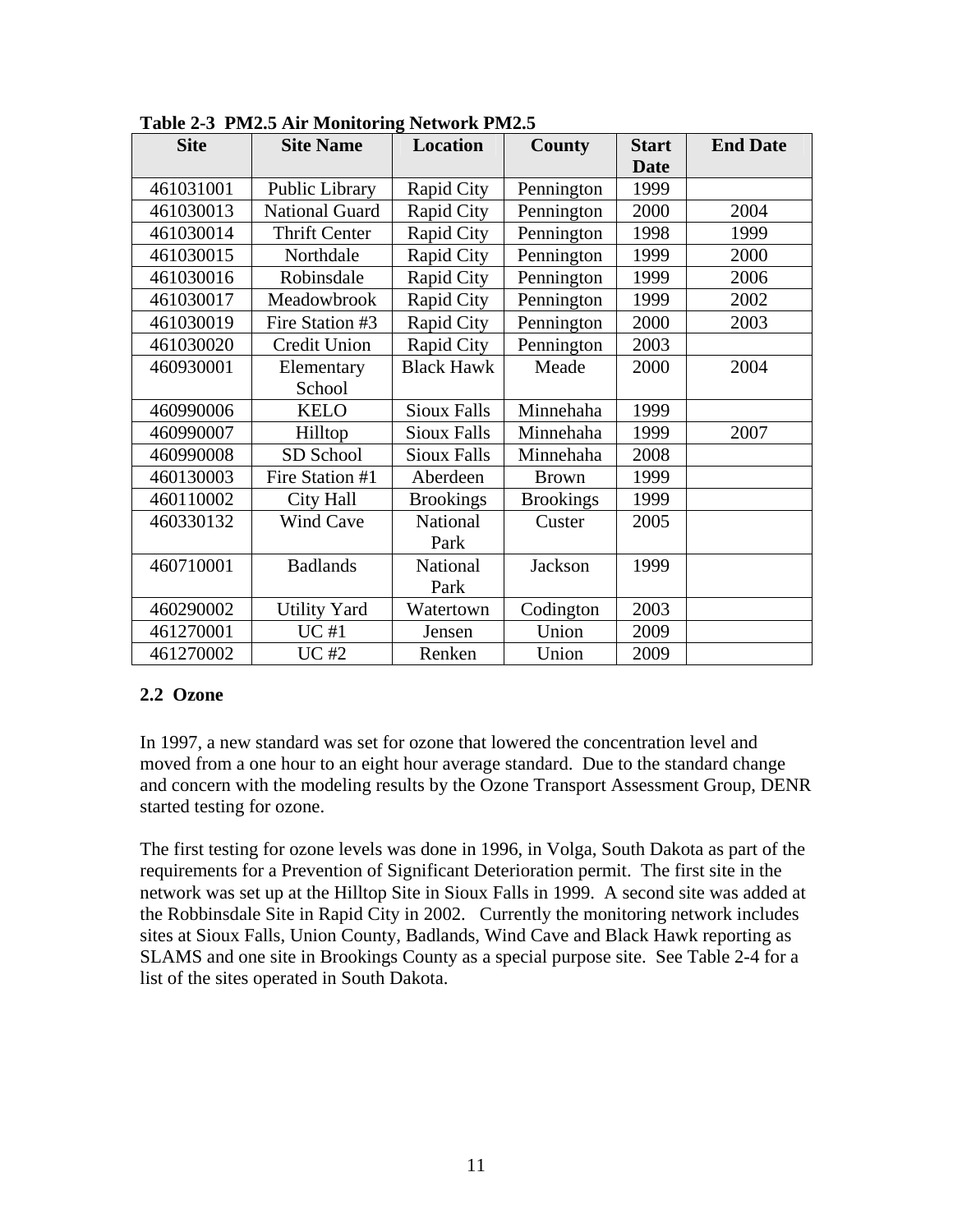| <b>Site</b> | <b>Site Name</b> | Location           | County     | <b>Start</b> | <b>End Date</b> |
|-------------|------------------|--------------------|------------|--------------|-----------------|
|             |                  |                    |            | Date         |                 |
| 460990007   | Hilltop          | <b>Sioux Falls</b> | Minnehaha  | 1999         | 2007            |
| 460990008   | SD School        | <b>Sioux Falls</b> | Minnehaha  | 2008         |                 |
| 461030020   | Credit Union     | Rapid City         | Pennington | 2005         | 2007            |
| 461030016   | Robinsdale       | Rapid City         | Pennington | 2002         | 2006            |
| 460930001   | Elementary       | <b>Black Hawk</b>  | Meade      | 2008         |                 |
|             | School           |                    |            |              |                 |
| 460330132   | <b>Wind Cave</b> | National           | Custer     | 2005         |                 |
|             |                  | Park               |            |              |                 |
| 460710001   | <b>Badlands</b>  | National           | Jackson    | 2008         |                 |
|             |                  | Park               |            |              |                 |
| 461270002   | $UC$ #3          | Wagner             | Union      | 2009         |                 |

<span id="page-11-0"></span>**Table 2-4 Ozone Air Monitoring Network** 

South Dakota submitted an attainment designation to EPA on April 15, 2003, designating each county as attaining the new ozone standard. In 2007, EPA revised the ozone standard and reduced the standard from 0.08 to 0.075 parts per million. South Dakota is attaining the new standard and submitted a proposed attainment designation package for all counties in the state to EPA on March 6, 2009. In 2009, EPA revisited the ozone standard and proposed a lower concentration level. A final rule is scheduled for July 2011.

### **2.3 Sulfur Dioxide**

Testing for sulfur dioxide concentrations began in the state when the first air monitoring sites were setup by EPA in 1974. The sulfur dioxide concentrations were collected using a pararosaniline bubbler method. The bubbler method for sulfur dioxide was removed from the monitoring network by 1986 because concentrations were very low compared to the standard and there were operational problems during winter weather. Table 2-5 lists the sites testing for sulfur dioxide in the monitoring network.

| <b>Site</b> | <b>Site Name</b>   | o<br><b>Location</b> | County     | <b>Start</b> | <b>End Date</b> |
|-------------|--------------------|----------------------|------------|--------------|-----------------|
|             |                    |                      |            | Date         |                 |
| 460650001   | Andersen Bldg      | Pierre               | Hughes     | 1981         | 1988            |
| 461031001   | Public Library     | Rapid City           | Pennington | 1975         | 1986            |
| 461030002   | Mt. View           | Rapid City           | Pennington | 1975         | 1982            |
| 460990001   | City Hall          | Sioux Falls          | Minnehaha  | 1979         | 1986            |
| 460990002   | Airport            | Sioux Falls          | Minnehaha  | 1978         | 1987            |
| 460990007   | Hilltop            | Sioux Falls          | Minnehaha  | 2002         | 2007            |
| 460990008   | SD School          | <b>Sioux Falls</b>   | Minnehaha  | 2008         |                 |
| 460510001   | <b>SE</b> of Plant | Big Stone            | Grant      | 1978         | 1985            |
| 461050001   | Thom's             | Lemmon               | Perkins    | 1981         | 1984            |
| 460630001   | <b>Water Tower</b> | <b>Buffalo</b>       | Harding    | 1983         | 1986            |
| 46033001    | Teepee Work C.     | Rural                | Custer     | 1974         | 1980            |

**Table 2-5 Sulfur Dioxide Air Monitoring Network**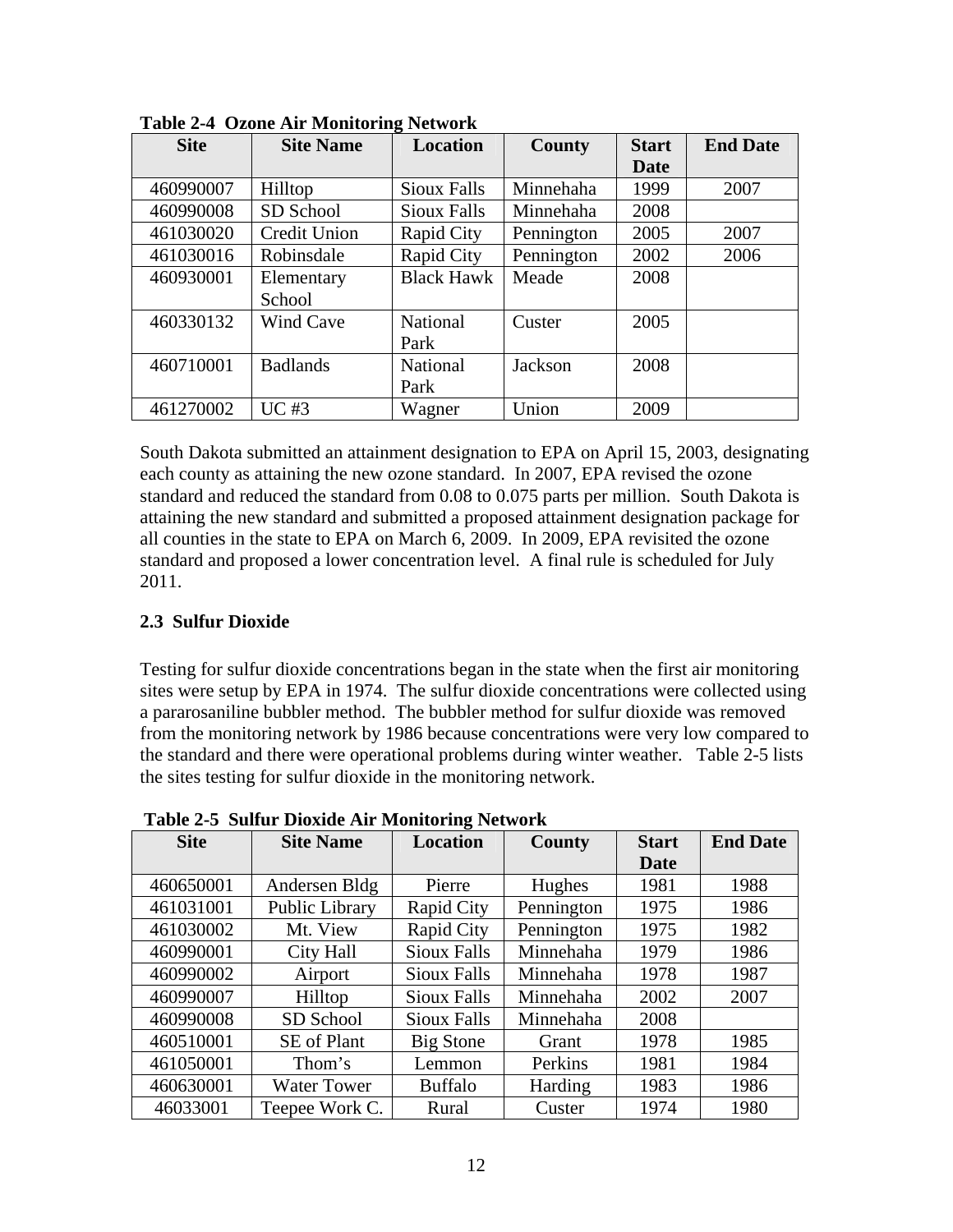<span id="page-12-0"></span>

| <b>Site</b> | <b>Site Name</b> | <b>Location</b> | <b>County</b> | <b>Start</b> | <b>End Date</b> |
|-------------|------------------|-----------------|---------------|--------------|-----------------|
|             |                  |                 |               | <b>Date</b>  |                 |
| 460331001   | Sanson Ranch     | Rural           | Custer        | 1986         | 1986            |
| 460330132   | Wind Cave        | National        | Custer        | 2005         |                 |
|             |                  | Park            |               |              |                 |
| 460710001   | <b>Badlands</b>  | National        | Jackson       | 2005         |                 |
|             |                  | Park            |               |              |                 |
| 461270001   | UC#1             | Jensen          | Union         | 2009         |                 |
| 461270002   | <b>UC#2</b>      | Renken          | Union         | 2009         |                 |

For several years no sulfur dioxide analyzers were operated in the network. Beginning in 2002, the first sulfur dioxide continuous analyzer providing hourly concentrations was added to the network at the Hilltop Site in Sioux Falls. Currently, there are five sulfur dioxide analyzers operating in the network. There are sulfur dioxide analyzers at two sites in Union County and one site each at the Sioux Falls, Badlands, and Wind Cave sites.

In 2010, EPA revised the primary standard for sulfur dioxide setting a 1-hour concentration level. Additional rule making specified air monitoring requirements. The rule required testing around any major source that had sulfur dioxide emissions equal to or greater than 5% of the national total and at least one site near a source that had the highest potential for high short term concentrations.

South Dakota sources have emission levels less than 5% of the national total. Therefore, DENR will have only one required sulfur dioxide testing site located at the modeled high concentration site near the facility with the highest potential for short term high sulfur dioxide levels at ground level. In South Dakota the facility with the highest sulfur dioxide emissions is the Big Stone Power Plant but because of the tall stack at the facility the potential for high concentrations is low. Black Hills Power and Light Ben French and GCC Dakotah Cement Plant in Rapid City are the facilities with next highest annual emissions levels. Both have about the same emissions levels and modeling will be needed to determine which facilities will have the highest potential for short term sulfur dioxide concentrations.

### **2.4 Nitrogen Dioxide**

Testing for nitrogen dioxide concentrations began in the state when the first air monitoring sites were setup by EPA in 1974. Nitrogen dioxide concentrations were measured using a sodium arsenite bubbler method. The bubbler method for nitrogen dioxide was removed from the monitoring network by 1986 because concentrations were very low compared to the standard and there were operational problems during winter weather. Table 2-6 lists the sites testing for nitrogen dioxide in the monitoring network.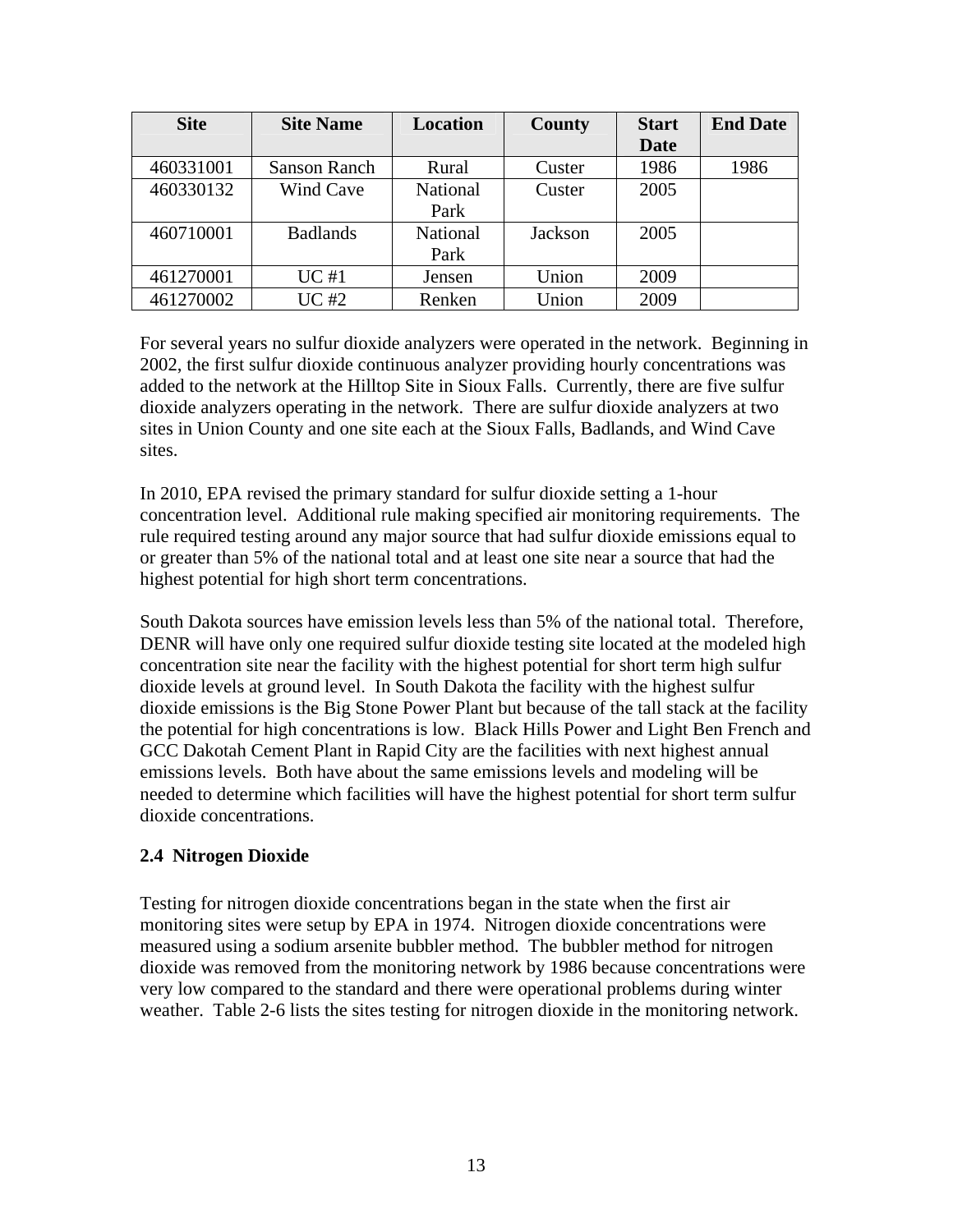| <b>Site</b> | <b>Site Name</b>      | <b>Location</b>    | County         | <b>Start</b><br><b>Date</b> | <b>End Date</b> |
|-------------|-----------------------|--------------------|----------------|-----------------------------|-----------------|
| 460650001   | Andersen Bldg         | Pierre             | Hughes         | 1981                        | 1988            |
| 461031001   | Public Library        | Rapid City         | Pennington     | 1977                        | 1986            |
| 461030002   | Mt. View              | Rapid City         | Pennington     | 1979                        | 1982            |
| 460990001   | City Hall             | <b>Sioux Falls</b> | Minnehaha      | 1979                        | 1986            |
| 460990002   | Airport               | Sioux Falls        | Minnehaha      | 1978                        | 1987            |
| 460990007   | Hilltop               | Sioux Falls        | Minnehaha      | 2000                        | 2007            |
| 460990008   | SD School             | Sioux Falls        | Minnehaha      | 2008                        |                 |
| 460510001   | SE of Plant           | <b>Big Stone</b>   | Grant          | 1978                        | 1985            |
| 461050001   | Thom's                | Lemmon             | Perkins        | 1978                        | 1984            |
| 460630001   | <b>Water Tower</b>    | <b>Buffalo</b>     | Harding        | 1976                        | 1986            |
| 460330001   | Teepee Work<br>Center | rural              | Custer         | 1974                        | 1980            |
| 460331001   | <b>Sanson Ranch</b>   | rural              | Custer         | 1986                        | 1986            |
| 460330132   | Wind Cave             | National           | Custer         | 2005                        |                 |
|             |                       | Park               |                |                             |                 |
| 460710001   | <b>Badlands</b>       | National           | <b>Jackson</b> | 2005                        |                 |
|             |                       | Park               |                |                             |                 |
| 461270001   | UC#1                  | Jensen             | Union          | 2009                        |                 |
| 461270002   | <b>UC#2</b>           | Renken             | Union          | 2009                        |                 |

<span id="page-13-0"></span>**Table 2-6 Nitrogen Dioxide Air Monitoring Network** 

For several years no nitrogen dioxide analyzers were operated in the network. In 2000, the first continuous nitrogen dioxide analyzer was setup at the Hilltop Site in Sioux Falls. Currently, there are five operating sites in the network. There are nitrogen dioxide analyzers at two sites in Union County and one site each at the Sioux Falls, Badlands, and Wind Cave sites.

In 2010, EPA revised the standard for nitrogen dioxide setting a 1-hour concentration level. Additional rule making specified air monitoring requirements. It appears South Dakota will not have a required nitrogen dioxide testing site because of low population level and associated traffic counts.

In 2011, DENR will be adding a new analyzer to the SD School Site. The analyze measures the sum of all reactive nitrogen ions at the intake of the analyzer located on a 10 meter tower. The sampling will provide data that can indicate ozone forming potential of the area and indicate if the Sioux Falls area is nitrogen of volatile organic compound ion limited for ozone pollution.

### **2.7 Lead**

South Dakota has limited reasons for operating a lead monitor. With minimal industrial lead emissions, testing has been a low priority. The testing that was completed showed lead concentrations low even when vehicle gasoline contained higher amounts of lead. With the removal of a large part of the lead in fuel and with source emissions less than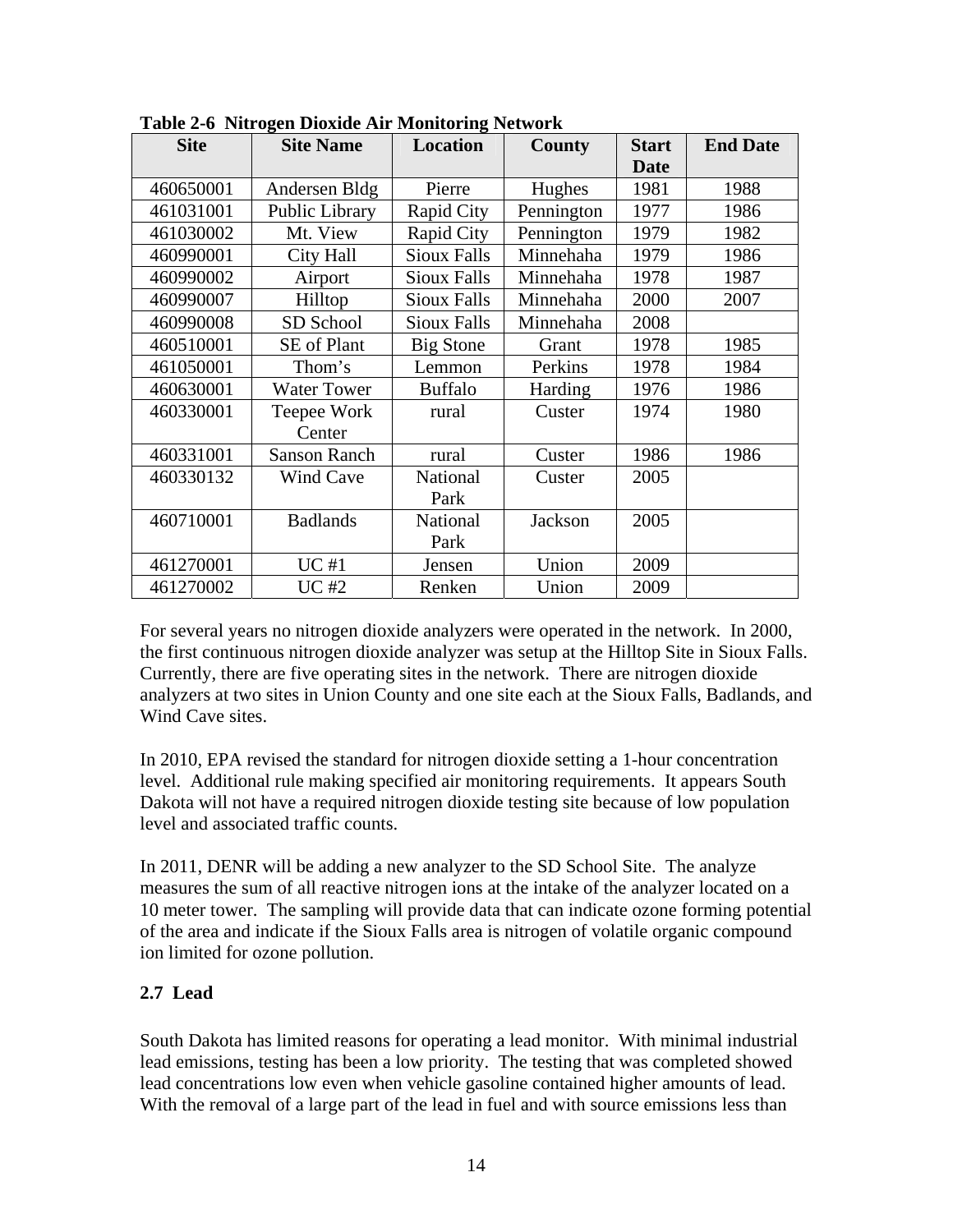<span id="page-14-0"></span>0.5 ton per year, the potential for lead pollution concentrations exceeding the national standard are low. It is anticipated that testing for lead will continue to be a low priority. Table 2-7 contains a list of the historical lead monitoring locations in the state.

| <b>Site</b> | <b>Site Name</b>    | Location           | County            | <b>Start</b> | <b>End Date</b> |
|-------------|---------------------|--------------------|-------------------|--------------|-----------------|
|             |                     |                    |                   | <b>Date</b>  |                 |
| 460470001   | <b>Sewer Plant</b>  | <b>Hot Springs</b> | <b>Fall River</b> | 1981         | 1981            |
| 461030012   | Jaehn's             | Rapid City         | Pennington        | 1992         | 1994            |
| 460330001   | Teepee Work         | rural              | Custer            | 1975         | 1981            |
|             | Center              |                    |                   |              |                 |
| 460331001   | <b>Sanson Ranch</b> | rural              | Custer            | 1982         | 1986            |

**Table 2-7 Lead Air Monitoring Network** 

# **2.8 Carbon Monoxide**

Sampling for carbon monoxide has been a low priority for South Dakota. Areas having high concentrations of carbon monoxide typically have high traffic counts or emissions and have topography that would allow the trapping of pollutants like in a mountain valley. The combination of South Dakota's low traffic counts and low emissions levels leaves a very low potential for high concentrations of carbon monoxide pollution.

Historically no testing for carbon monoxide was completed in the state. As part of collecting air monitoring data to show background levels for the criteria pollutants in Union County prior to the construction of the Hyperion Energy Center, DENR setup the first carbon monoxide analyzer in 2009.

A second site is planned for the NCore site located in Sioux Falls at the SD School Site. The carbon monoxide is one of the required parameters at the national core sites. The carbon monoxide analyzer will begin reporting data at the start of 2011 calendar year. Table 2-8 lists the details of both operating carbon monoxide sites in the state.

| Tanic 2-0<br>Carbon Monoarde An Wromtoring Retwork |                  |             |               |              |                 |
|----------------------------------------------------|------------------|-------------|---------------|--------------|-----------------|
| <b>Site</b>                                        | <b>Site Name</b> | Location    | <b>County</b> | <b>Start</b> | <b>End Date</b> |
|                                                    |                  |             |               | Date         |                 |
| 461270001                                          | UC#1             | Jensen      | Union         | 2009         |                 |
| 460990008                                          | SD School        | Sioux Falls | Minnehaha     | 2011         |                 |

**Table 2-8 Carbon Monoxide Air Monitoring Network**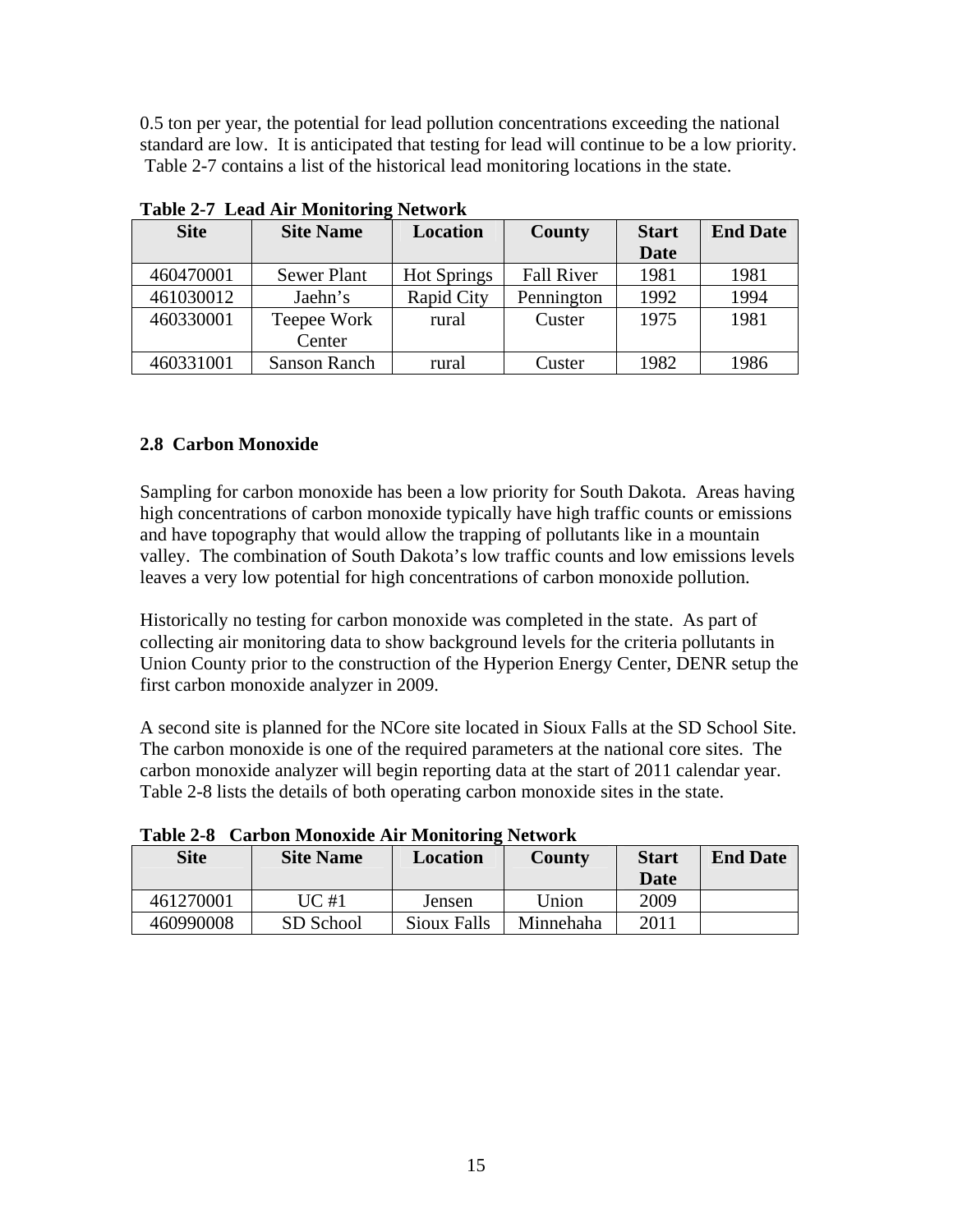# <span id="page-15-0"></span>**3.0 Description of Regional Issues**

This section will discuss regional issues that affect air pollution levels in South Dakota. The issues discussed in this section are the ones identified in the guidance document or are issues associated with high concentration of air pollution in the state.

# **3.1 Topography**

The state of South Dakota is a large geographic area with a low population density. Most of the South Dakota terrain is flat to rolling hills. The exception is the Black Hills Region which is a mountainous area ranging from 3,000 to 7,242 feet of elevation on Harney Peak, the highest point in the state. See Figure 3-1 to view a topography map of South Dakota.

# **Figure 3-1 Topography of South Dakota**



The flat to rolling terrain allows good dispersion of air pollutants over a large part of the state. In these areas there are few problems with inversions and stagnation of air pollution. In the past five years air pollution transported from other states and Canadian Provinces combined with unusual meteorological conditions has resulted in high concentrations of PM2.5. The sources of air pollution for some events have come from the transport of smoke from prescribed and wild fires in the other states and Canada. Other events come from the transport of PM2.5 from sources to the east of South Dakota and affects particulate matter levels along the eastern edge of the state.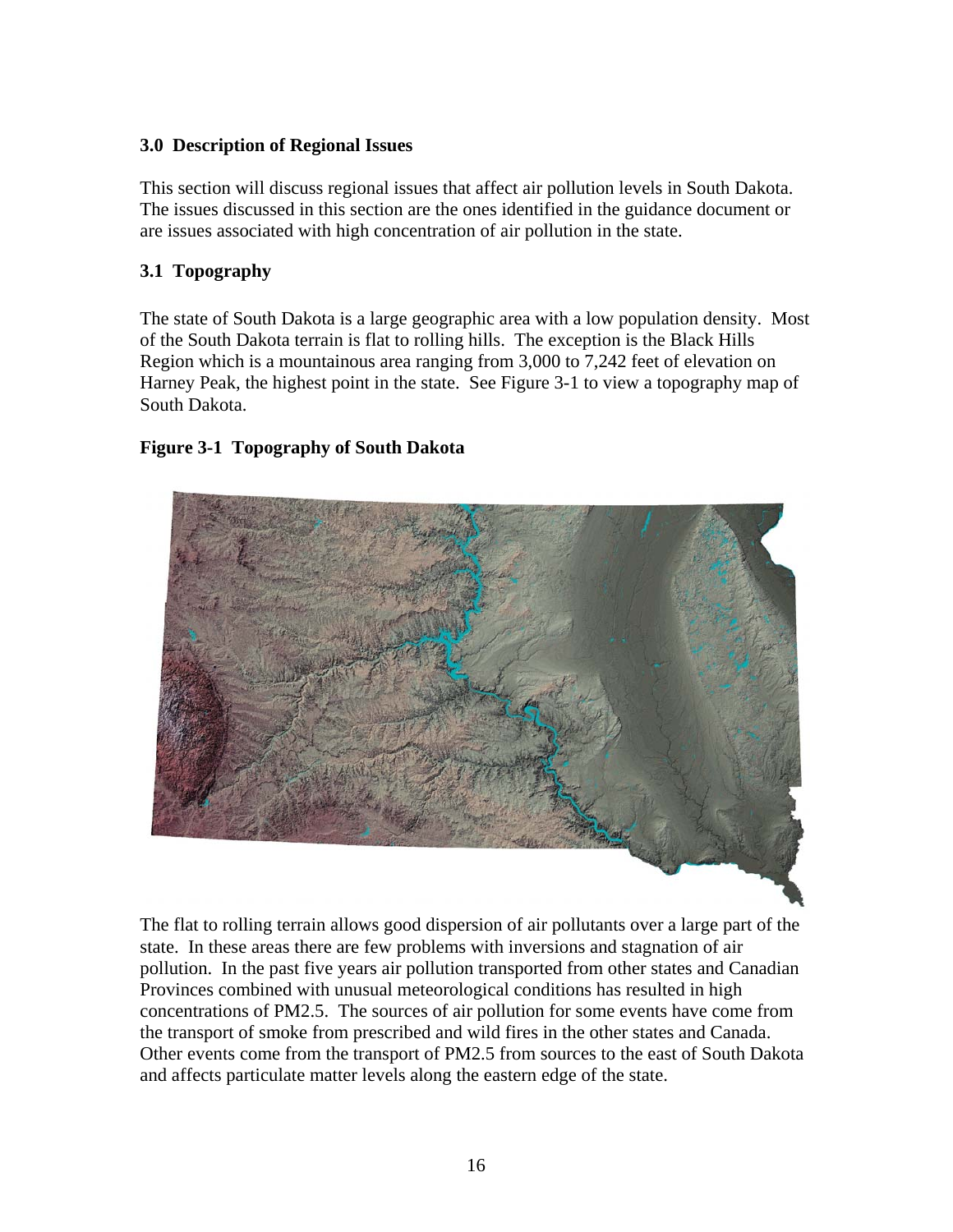<span id="page-16-0"></span>The mountainous Black Hills region has some potential for stagnation of air pollution in the valleys. But low population and minimal air pollution from the industrial sources keeps most of the area free of air pollution problems. One of the main concerns for air pollution in this region is smoke from large local prescribed and wild land fires. During the evening and night time hours smoke from local burning of wood, prescribed fires and wild land fires can cause areas of high levels of fine particulate matter in the mountain valleys.

Topography does not present a significant problem for increasing air pollution in South Dakota. There are some issues in the Black Hills region but these are usually short term and do not occur during a consistent period of time.

The state has a large overall geographic area and combined with tight financial resources presents a problem with providing representative data for all counties. Currently, there are 15 monitoring sites representing nine counties in the state. Air pollution parameters of ozone and PM2.5 have the highest potential for a wider range of concentrations because these pollutants have higher potential for long range transport. Ozone and PM2.5 testing will be a priority in the network. As testing needs change the network of sites will be modified to represent pollution exposure, high concentration and rural areas of high pollution potential.

# **3.2 Climate**

The region has a diverse climate with changing conditions. Winters can be cold reaching temperatures as low as a negative 40 below zero degrees F. Summers are warm with some days hot and can have temperatures to 113 degrees F.

In general the eastern third of the state has precipitation amounts that can average 20 or more inches per year. Dry periods can occur but are usually short term events affecting spotted areas. The northern Black Hills has higher moisture amounts and have fewer issues with dry conditions.

The central and western parts of the state have lower average precipitation levels averaging around 13 inches or less per year. On the average a large part of the precipitation falls during the growing season or spring and summer months. Snow amounts can range from a few inches to over 100 inches per year. In the northern Black Hills snow amounts can exceed 200 inches per year

The central part of the state is a transition area from the higher precipitation areas in the east to the arid western part of the state which have periods of significantly less precipitation. In the central and western parts of the state the dry periods are more frequent and can last for several years.

High winds can occur at any time of the year and can be a source of localized high PM10 concentrations. Usually the levels are the highest when high winds are associated with extended drought. Rapid City historically is one area of the state that has problems with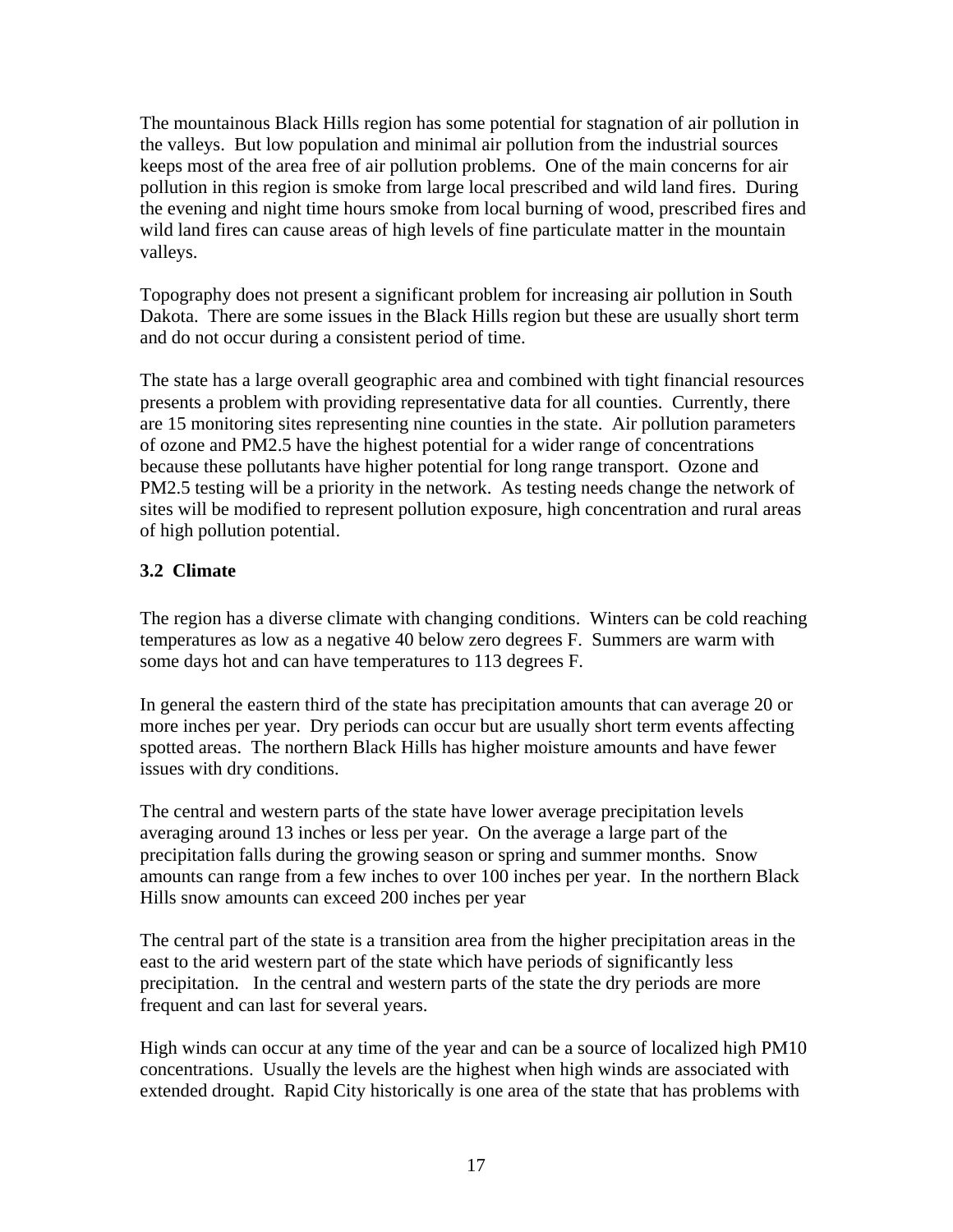<span id="page-17-0"></span>PM10 levels over the National Ambient Air Quality Standards during high wind events. South Dakota has a Natural Events action plan for Rapid City. The plan includes a high wind dust alert and fugitive dust action plans for the facilities in the Rapid City Air Quality Control Zone. Under the plan the National Weather Service provides a public service alert when forecasted average hourly wind speeds exceed 20 miles per hour, peek wind gusts exceed 40 mile per hour and 0.02 inches or less of daily precipitation accumulation during the last 5 or more days. In addition the alert initiates the fugitive dust control plans developed by each major source in the Rapid City area.

Several high wind dust alerts are called each year in Rapid City. During the last five years none of the high wind dust alert days have concentrations greater than the 24-hour PM10 standard. With the coordinated efforts of the City of Rapid City, Pennington County, state agencies, and Rapid City regulated facilities PM10 concentrations have been reduced and the area was re-designated to attainment by EPA on April 5, 2006.

Other areas of the state can have high PM10 concentrations during high wind events but the events occur infrequent and to date have not affected more than one day per year. In all cases high PM10 concentrations in other areas of the state outside of Rapid City may have five to ten years between these events. For example during the last five years the Watertown Utility and Brookings City Hall sites each had one concentration greater than the standard during high wind events. In both cases no other high PM10 level events were recorded in several years of testing.

Unusual climate events can cause transport of air pollution into South Dakota but the events are not predictable and may occur once or not at all in a year. These events are becoming more important as EPA continues to lower air pollution standards close to concentrations recorded in South Dakota. This issue will be studied further during the next 5-year period but currently no adjustments to the network will be made because of climate events.

### **3.3 Population and Demographic Trends**

South Dakota is a sparsely populated state with a 2000 Census of 755,657 people. The US Census Bureau estimates the state's population in 2008 has increased by 6% to around 804,194 people. General changes in population show people moving from rural and small town areas to the medium and large cities. This trend began in the 1930s and continues today. The states largest industry, agriculture, shows the size in acreage of the farms and ranches continues to increase with fewer people involved with the day to day operations. Value added agriculture projects such as ethanol plants in rural areas have helped stabilize the population of some rural counties but many continue to lose population.

There are 66 counties in the state. Only one county, Minnehaha, has a population greater than 100,000 people. Only one county, Pennington, has a population between 40,000 to 100,000. Fifteen counties have populations from 10,000 to 40,000. The remaining 49 counties have populations less than 10,000 with the smallest population in Jones County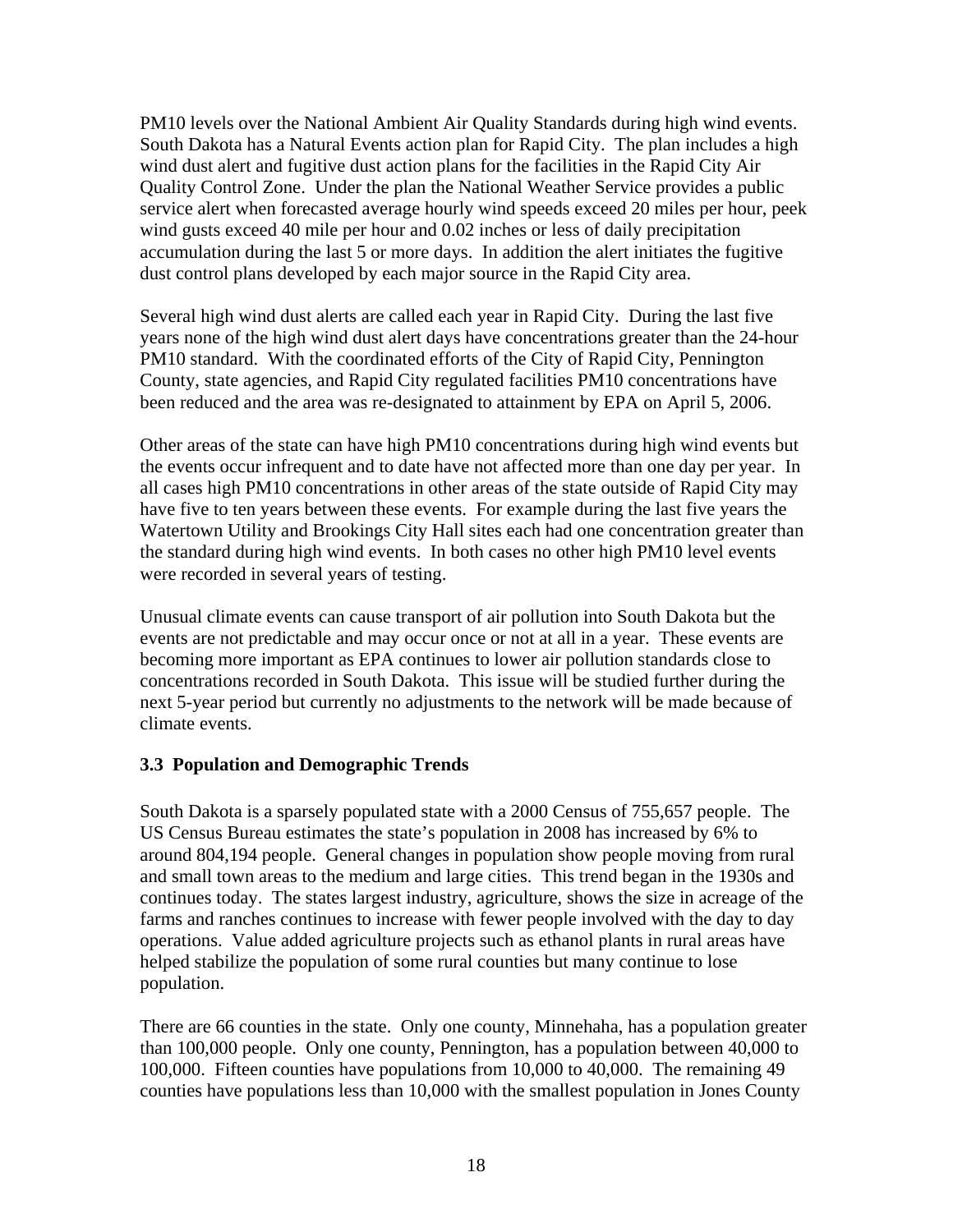<span id="page-18-0"></span>just over 1000. See Table 3-1 for information on the 10 highest population counties in the state.

| <b>Number</b>  | <b>County</b>    | ິ<br><b>Population</b> | <b>Largest City</b> |
|----------------|------------------|------------------------|---------------------|
|                | Minnehaha        | 179,180                | <b>Sioux Falls</b>  |
| $\overline{2}$ | Pennington       | 98,533                 | Rapid City          |
| 3              | Lincoln          | 39,713                 | <b>Sioux Falls</b>  |
| 4              | <b>Brown</b>     | 35,154                 | Aberdeen            |
| 5              | <b>Brookings</b> | 29,668                 | <b>Brookings</b>    |
| 6              | Codington        | 26,317                 | Watertown           |
| 7              | Meade            | 23,989                 | Surgis              |
| 8              | Lawrence         | 23,524                 | Spearfish           |
| 9              | Yankton          | 28,835                 | Yankton             |
| 10             | Davison          | 18,931                 | Mitchell            |

**Table 3-1 Counties with the Highest Estimated Populations** 

Twenty of the counties had an estimated increase in population since the 2000 census. Most of the county's in this group had minor increases in population. The counties of Minnehaha, Pennington, and Lincoln had the majority of the estimated population increase for the state. Figure 3-2 shows a map of the counties in the state indicating which are gaining and losing population.

# **Figure 3-2 Counties Gaining and Losing Population**



# Change in Population from 2000 to 2008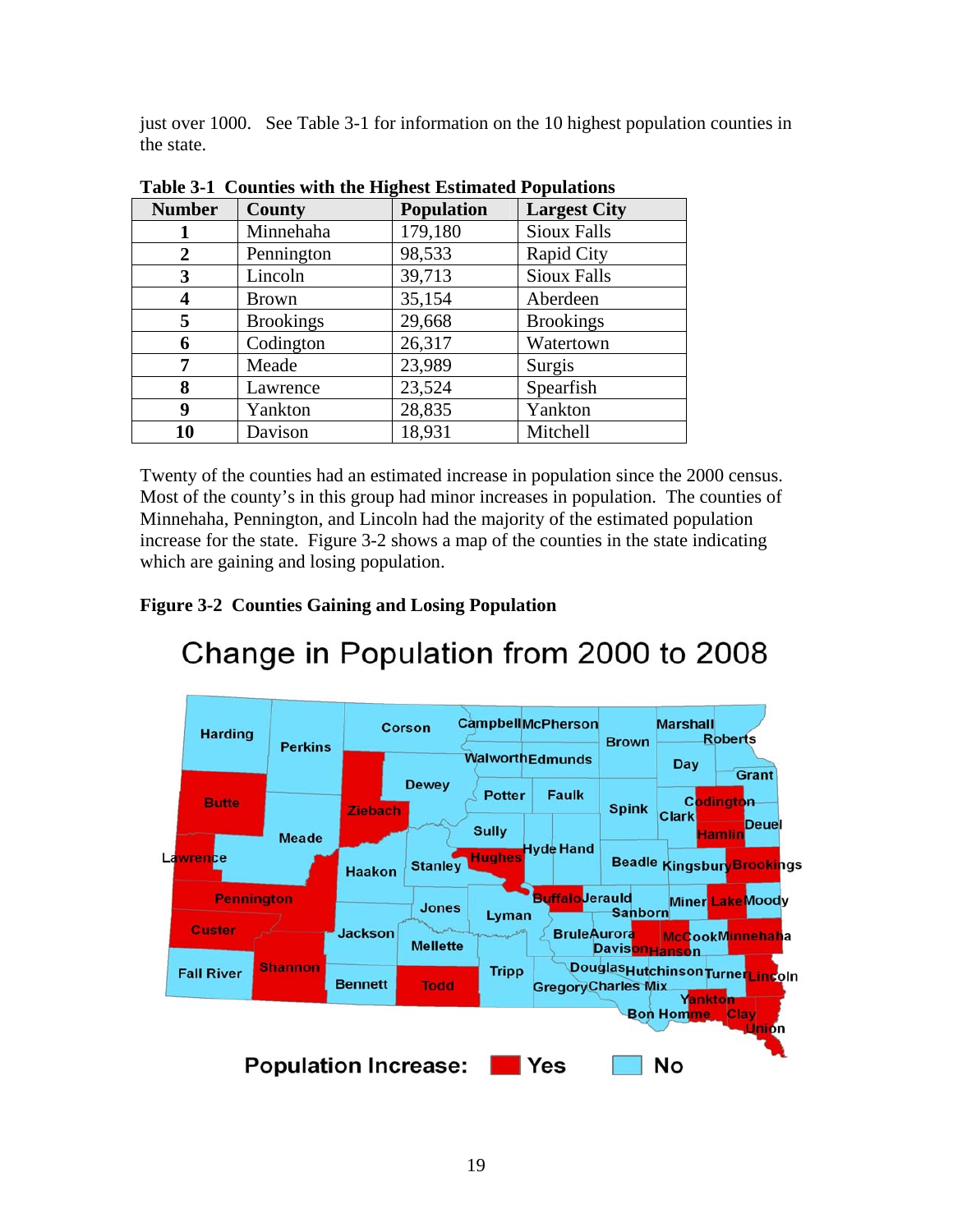<span id="page-19-0"></span>The City of Sioux Falls Metropolitan Statistical Area has the highest population in the state and most of the population lives in Minnehaha County with some of the residential areas located in Lincoln and Turner counties. The majority of the industrial source emissions in this area are generated in Minnehaha County. The two air monitoring sites are located in the central part of Sioux Falls providing a good characterization of population exposure to air pollution in the Sioux Falls Metropolitan Statistical Area .

The state's second largest city, Rapid City Metropolitan Statistical Area is mainly in Pennington County but also extends into the southwest corner of Meade County. DENR operates four monitoring sites in the Rapid City Metropolitan Statistical Area. Three monitoring sites are located in Pennington County and one site in Meade County. Because of the complicated topography within the Rapid City Metropolitan Statistical Area more air monitoring sites are needed to characterize the population exposure to air pollution. In addition there is a need to monitor for Metropolitan Statistical Area background concentrations coming into the city to determine source impacts and the size of the high concentration area for PM10.

It is anticipated that South Dakota population growth and demographics will continue on the same trends as the last 10 years. Population oriented air monitoring is meeting this need by testing in the states largest population centers.

# **3.4 Revised Standards**

EPA has revised or is revising the NAAQS primary standards for Lead, PM2.5, nitrogen dioxide, sulfur dioxide, carbon monoxide, PM10 and PM2.5. Proposed changes may also include different concentration levels for secondary standards. In addition EPA has revised or plans to revise monitoring rules that will direct sampling resources from population to source oriented and in some cases rural testing. These changes in rule will have a major impact on the air monitoring network in future years.

The final revised lead standard and monitoring rule will not affect the air monitoring network for South Dakota. Currently, none of the point sources have lead emissions greater than 0.5 tons per year. No testing will be required for lead at the state's NCore site because the Sioux Falls Metropolitan Statistical Area population is less than 500,000.

The adding of the 1-hour nitrogen dioxide primary standard and monitoring rule will also not affect the current monitoring network because the highest traffic counts and Metropolitan Statistical Area populations are low so there are no required sites. Other proposed changes to other criteria pollutant standards and monitoring rules were not completed before the 5-year assessment was done so they were not included in this document.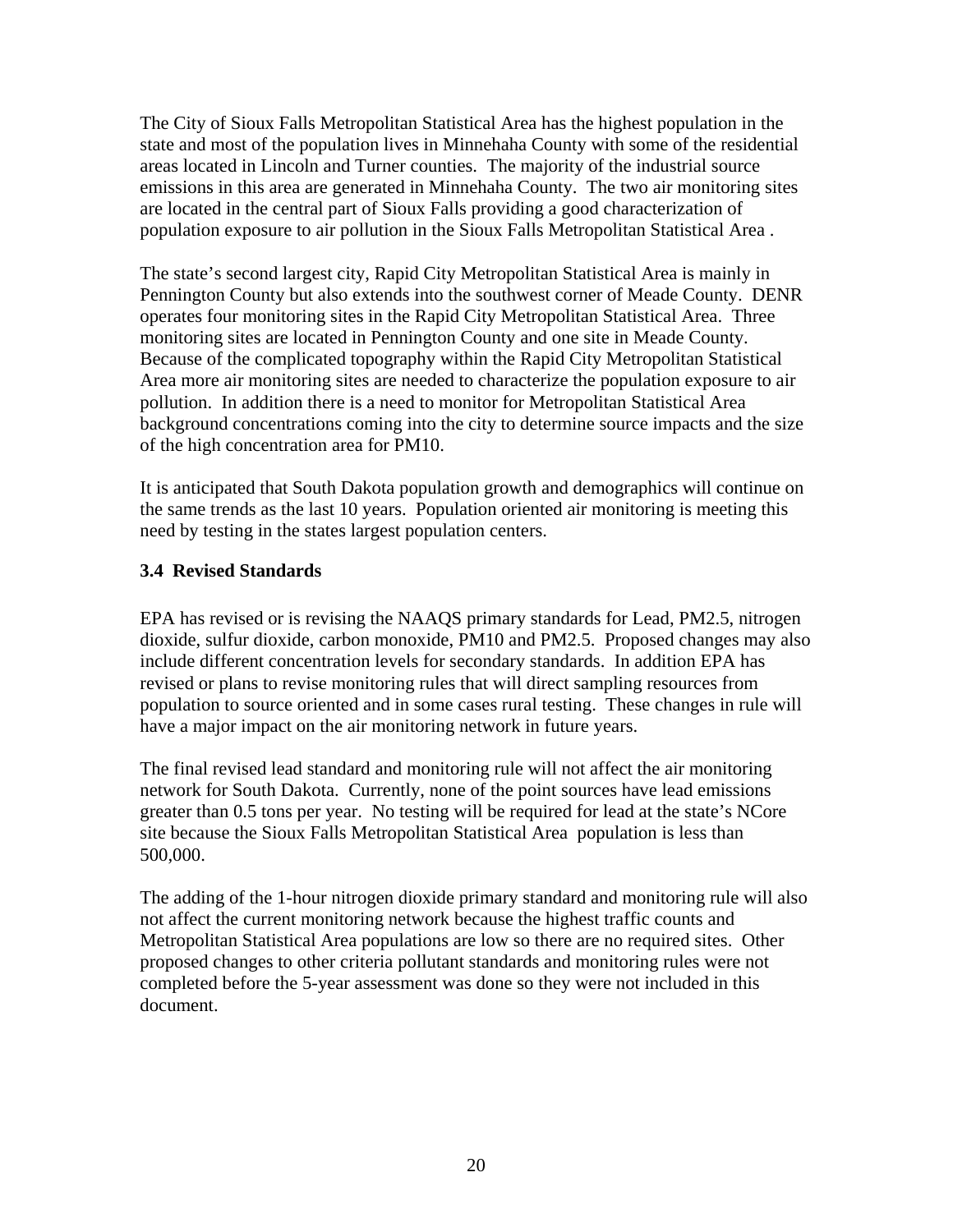### <span id="page-20-0"></span>**3.5 Pre-scribed Fires**

The state and federal land managers use pre-scribed fires as a means to improve the forest and grassland ecosystems. In most cases the pre-scribed fires have not been a problem for high air pollution impacts on the public. Mainly because the fires are short duration, burn small areas and occur under good dispersion periods of the day. Only one event occurred in the 5-year assessment period that recorded high concentrations at one of the monitoring sites in the network.

The event on September 3, 2009, which included 652 acres of grasslands and forest around the Wind Cave air monitoring site caused high concentrations to be recorded on the PM10 and PM2.5 monitors and the sulfur dioxide and nitrogen dioxide analyzers. PM2.5 concentrations continued to be over the standard until September 6. Hourly concentrations from the Met One BAM PM2.5 showed the highest concentrations occurred during the evening and night time hours when the air cooled and the smoke remained close to the ground. See Figure 3-3 which shows a picture of the air monitoring site and the blackened ground.



**Figure 3-3 Wind Cave Air Monitoring Site Pre-scribed Fire**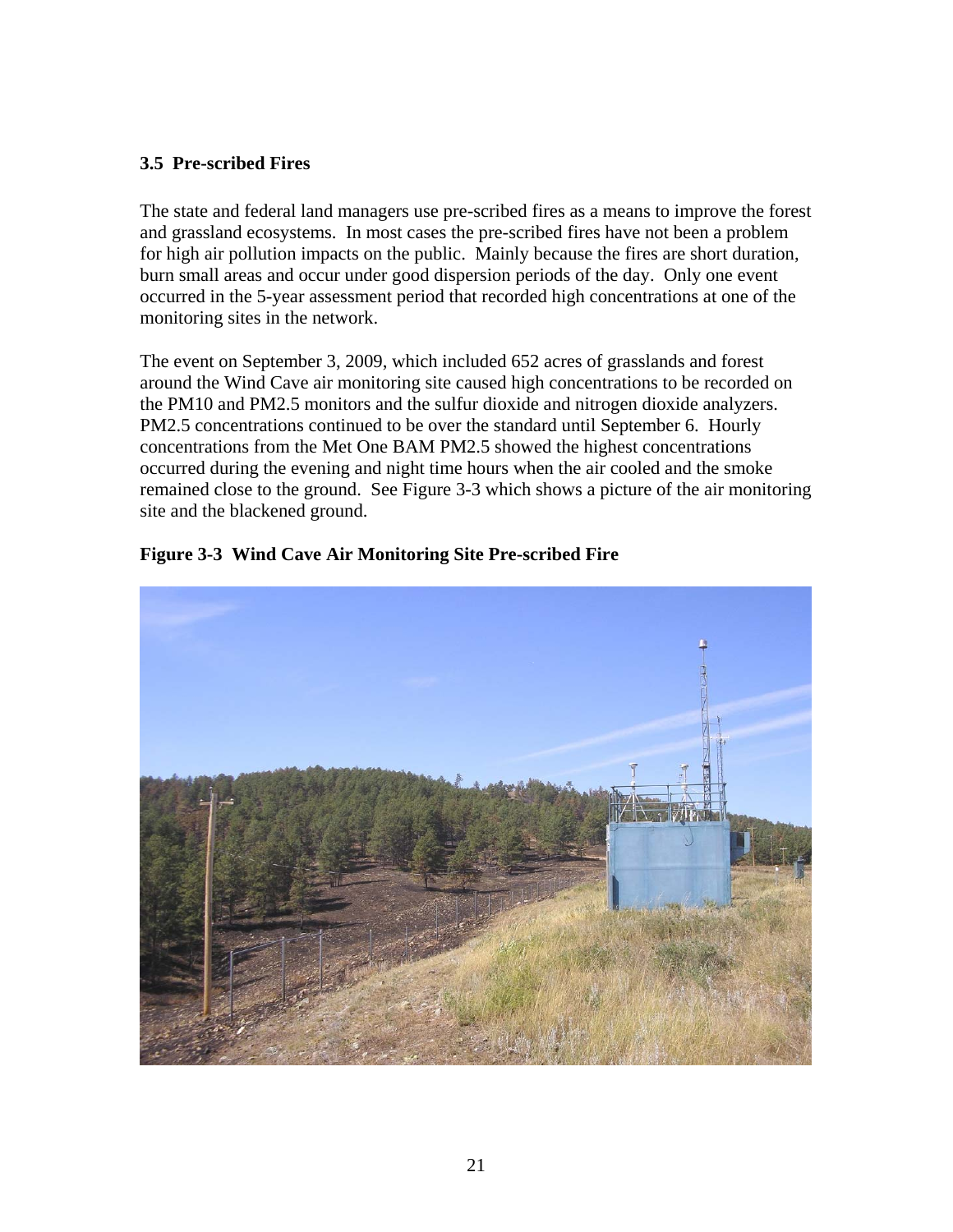<span id="page-21-0"></span>The manifold sampling system was contaminated during this event to the point that the ozone analyzer was not reporting accurate data. When the manifold system was cleaned ozone concentrations increased to as high as span levels. After replacing the manifold sampling system, sampling lines, particulate filter, and ozone analyzer, valid ozone data was once again recorded.

# **3.6 Long Range Transport of Pollutants**

A review of the data from 2005 to 2009 shows the highest concentration days occurring on the same days at several sites over large geographic areas of the state. When the meteorological data and other data from the National Weather Service, EPA AIRNow website, and other sources of information it appears the high concentration days are due to long range transport of air pollution.

# **3.6.1 PM2.5 from Smoke Exceptional Events**

Some days of high concentrations of PM2.5 are caused by smoke from prescribed and wild fires in Canada and other states are transported into the state or accumulated from wild fires burning in the state. During this 5-year review period no major wild fires burned within the state but there were two major smoke events in 2008. See Figure 3-4 for a picture showing a wild fire near Rapid City.

### **Figure 3-4 Wild Fire Piedmont**

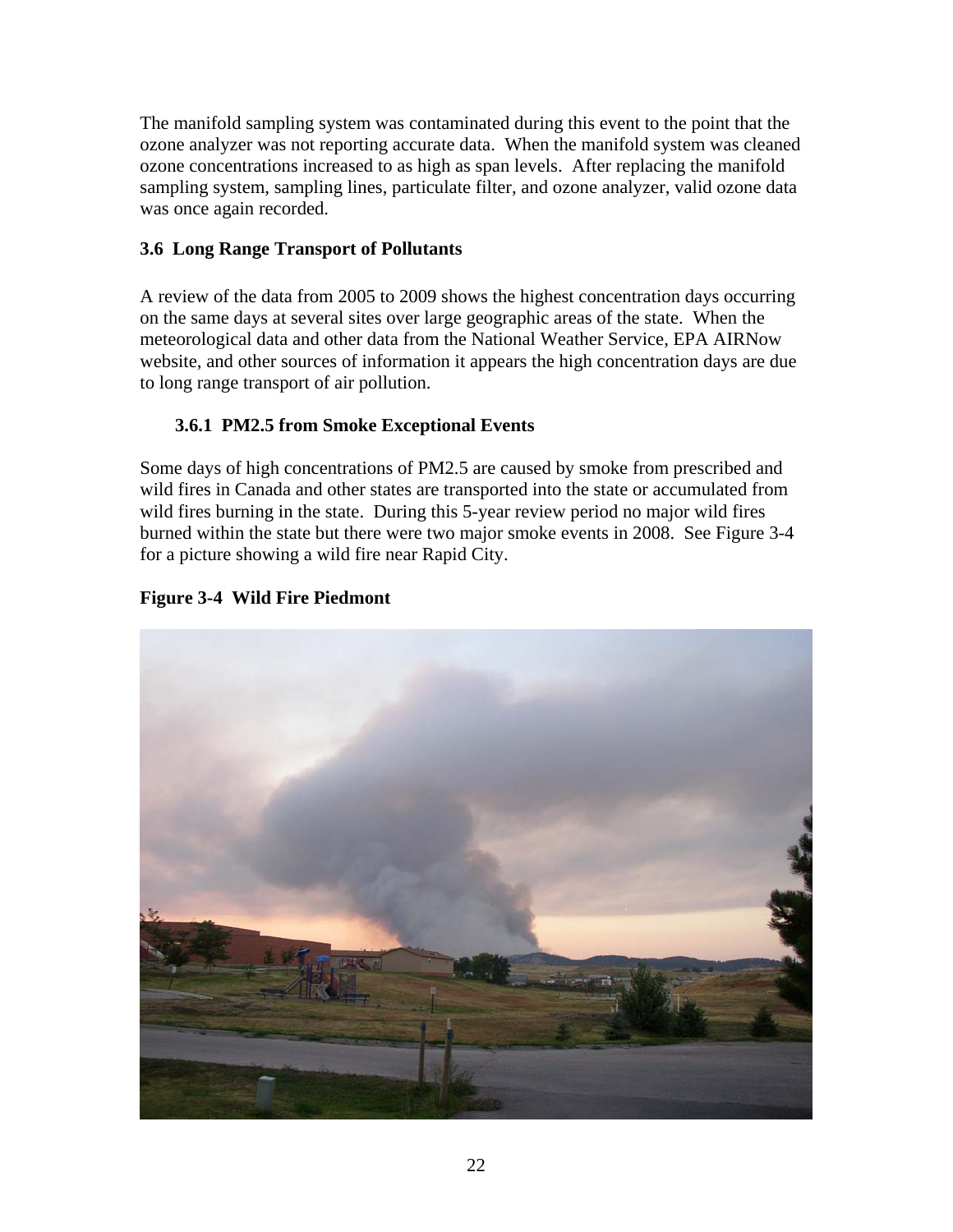<span id="page-22-0"></span>The first event was in April 15, 2008 when PM2.5 concentrations exceeding the 24-hour PM2.5 standard were recorded at the Brookings Site and both the Sioux Falls sites. The difference in PM2.5 concentrations between the three sites was less than 1 ug/m3 on this day. This sampling day was the highest concentration day and the only day to exceed the 24-hour standard in 2008 for all three sites. PM2.5 concentrations at Watertown and Aberdeen sites on this day were high but less than the standard so were impacted less by the heavy smoke. The National Oceanic and Atmospheric Administration's smoke map web page indicated the source of the high concentrations came from pre-scribed fires in Kansas.

The second event was on July 2 to 5, 2008, which brought smoke from wild fires in Canada into the western part of the state. Visibility was reduced and PM2.5 concentrations at Badlands, Wind Cave, and in Rapid City. Air monitoring sites at all three locations recorded PM2.5 concentrations greater than the 24-hour PM2.5 standard on July 2, 2008. This was the highest 24-hour PM2.5 concentration recorded at all three sites in 2008.

### **3.6.2 PM2.5 Pollution Transport**

The transport of PM2.5 air pollution into the state has affected concentrations of PM2.5 at all of the sites in the eastern part of the state at some time in the five year review period. All of the high PM2.5 concentrations were reported on the same days at all of the air monitoring site in the eastern half of the state. This is the first time this kind of event has caused concentrations of PM2.5 to be higher than the 24-hour standard level.

Transported particulates from the east and southeast and air stagnation appears to be major causes of the high PM2.5 concentration on December 17, 2009. Concentrations exceeded the standard at all but one PM2.5 monitoring site in the eastern half of the state. This was the only occurrence during the last five years that was not associated with an exceptional event.

The PM2.5 transport event in South Dakota started on December 17, 2009 and continued to December 22, 2009. PM2.5 concentrations ranged from 11 to 44 micrograms per cubic meter  $\left(\frac{ug}{m^3}\right)$  during a period of time when concentrations are usually in the single digits to low teens. On December 18, 2009 all of the sites on the eastern edge of the state had concentrations over the 24-hour PM2.5 standard ranging from 35.9 to 43.9 ug/m<sup>3</sup>. Aberdeen recorded a level of 30.2 ug/ $m<sup>3</sup>$  so the high concentrations did not extend very far into the state. On the same day areas in the south half of Minnesota, most of Iowa, and the eastern edge of Nebraska had PM2.5 concentrations great than the standard. Minnesota and Iowa both called PM2.5 air pollution alerts.

Minnesota's alert notice stated: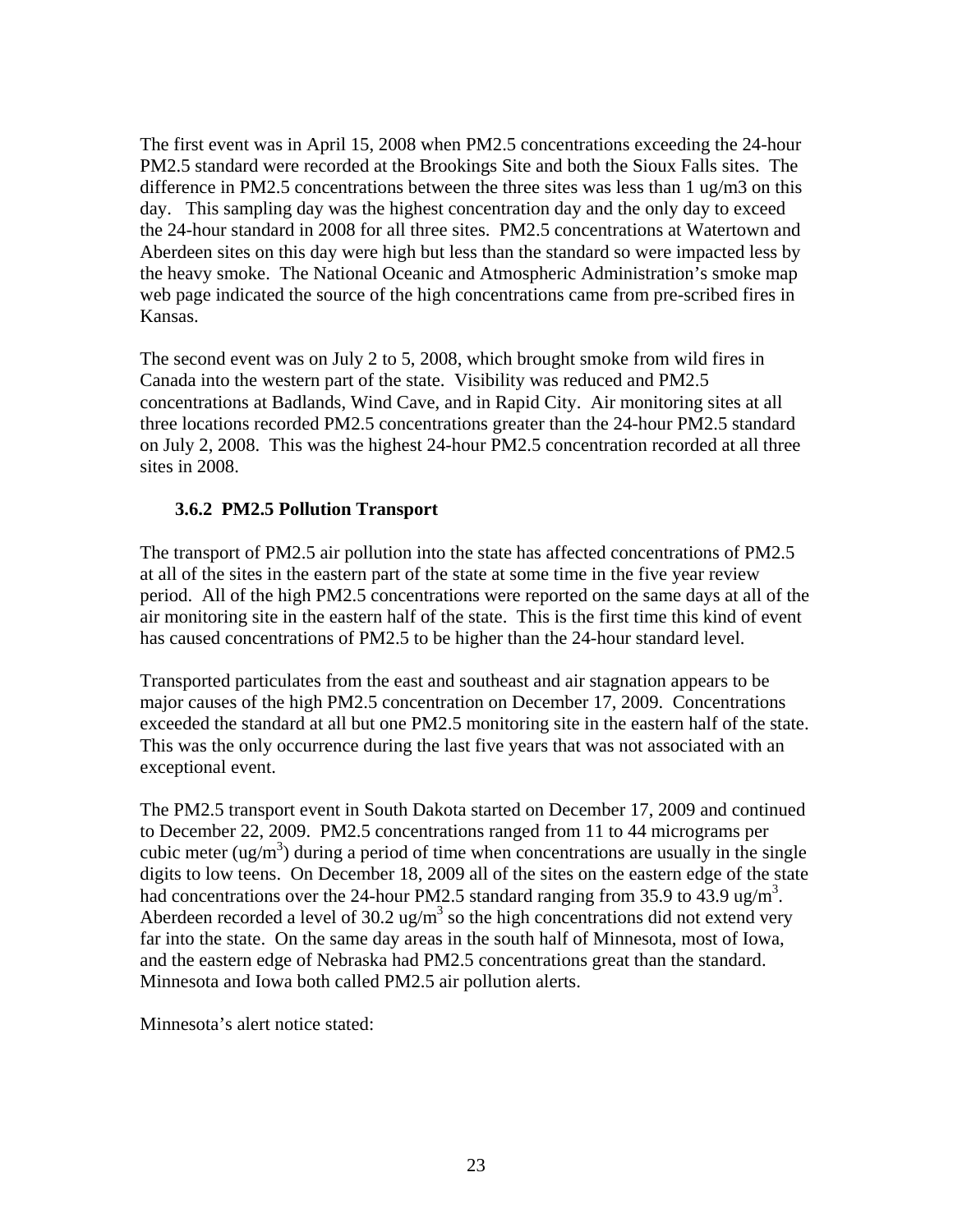Air Pollution Health Advisory Issued for Southern Two-Thirds of MN

### FOR IMMEDIATE RELEASE: 12/17/2009

The Minnesota Pollution Control Agency (MPCA) has issued an air pollution health advisory for the southern two-thirds of Minnesota, including the Twin Cities, Rochester, St. Cloud, Marshall, and Detroit Lakes areas for Thursday, December 17 through Friday, December 18. Light southerly winds and local temperature inversions are encouraging fine particle transport and buildup in the region. As a result, Air Quality Index (AQI) levels in the Twin Cities are forecasted to be high-moderate on Thursday and unhealthy for sensitive groups on Friday, with an expected peak AQI of 105. The MPCA issues an air pollution health alert when actual AQI levels exceed 101. Air quality is expected to improve late Friday as winds increase and clean air from the

north enters the region. The extended air quality forecast indicates air quality will improve to low-moderate conditions on Saturday, and should become good by Sunday.

Minnesota network of sites are operates most of their sites in the Minneapolis/St. Paul area. Looking at the PM2.5 sites in Minnesota the high concentration area extended from St. Cloud south in Minnesota. Concentrations on December 18, 2009, ranged from 39.2 to 43.4 ug/m3 in St. Paul/Minneapolis area to 41.9 ug/m3 in the Rochester area.

Nebraska has five sites in the state and three are in the Omaha area. All three in Omaha had concentrations on December 18 greater than the PM2.5 standard ranging from 38.4 to 44.7 ug/m3. No other monitors are operated along the eastern edge of Nebraska. The Lincoln Site had a concentration similar to the Aberdeen Site with a concentration of 29.1 ug/m3.

Iowa operates more than fifteen PM2.5 sites in the state. At least nine of these sites had concentrations greater than the 24-hour PM2.5 standard. Concentrations on December 18 ranged from 36.0 to 49.2 ug/m3. The sites are located through out the state and the sites reporting less than the 24-hour concentration were just under the standard. The sites located near South Dakota had concentrations from 40.2 at Sioux City to 49.2 at Emmetsburg near Lake Okoboji.

The high concentration period of December 18 impacted a large geographic area of the northern plains. Even though high concentrations of PM2.5 caused by long range transport occur infrequent pollutants from large metropolitan areas like Minneapolis and Chicago can be transported into the state causing poor air quality days. While high PM2.5 events can be caused by smoke from wild land fires that are treated as exceptional events others like the December 18, 2009 count towards attaining the standard.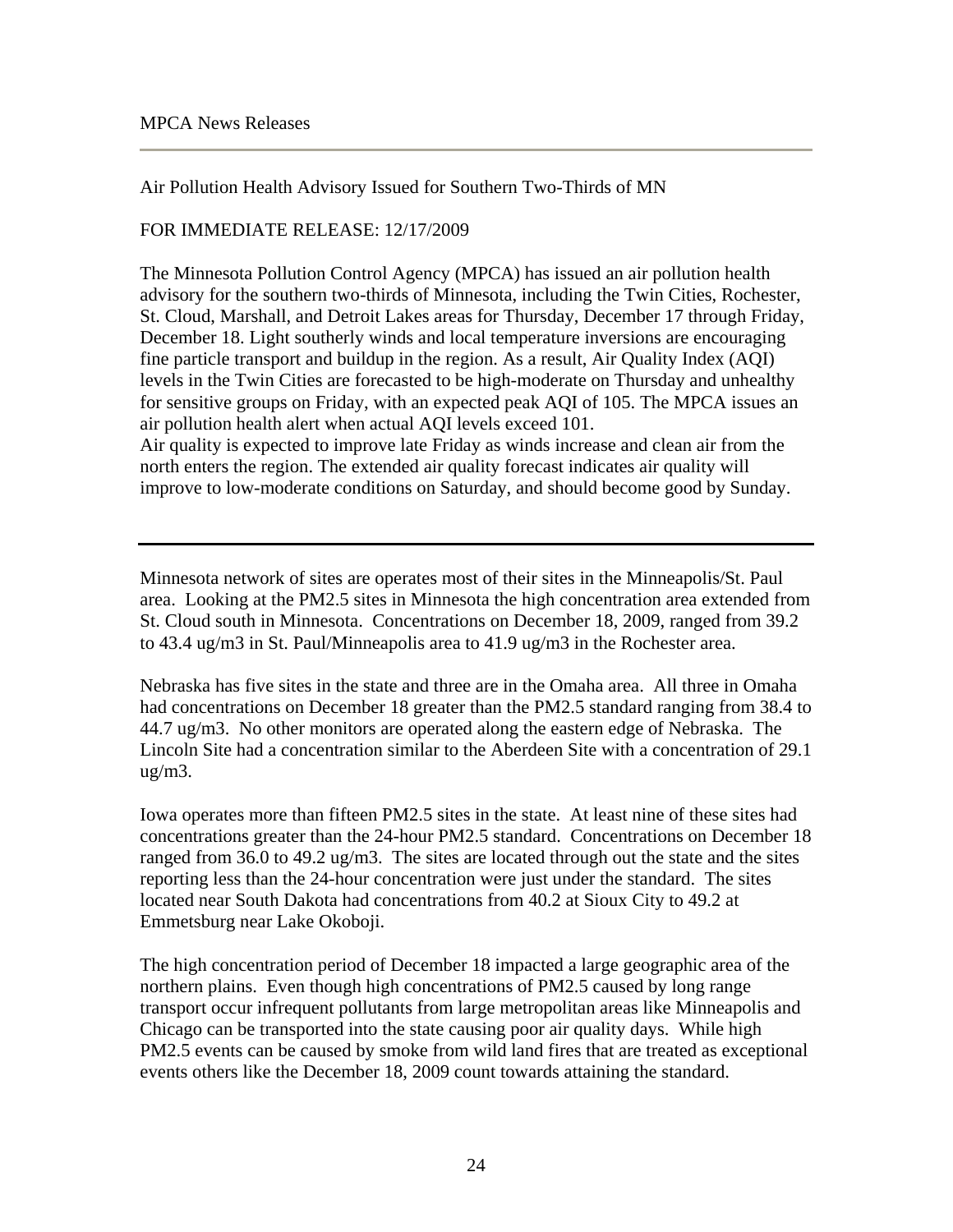#### <span id="page-24-0"></span>**3.6.3 Ozone Pollution Transport**

During the past five years the highest ozone concentrations have been recorded at the Wind Cave Site. This location is one of the most remote locations in the state from any population center or large emission source for volatile organic compounds and nitrogen oxides. The area is a Class I Area under the Regional Haze Program. The land use is rural with grasslands and ponderosa pine forest mixture. No large pollution sources are within 50 miles of the site. All indications are air pollutants are transported from outside the state to this location to form the ozone levels.

The Wind Cave Site has the highest elevation of any of the sites in the state at 4230 feet. It is unknown if the site elevation plays a role in recording the highest concentrations of ozone in the state. Concentrations have decreased over the last five years but a revision of the ozone standard could bring compliance levels near current concentrations at this site and other locations in the state.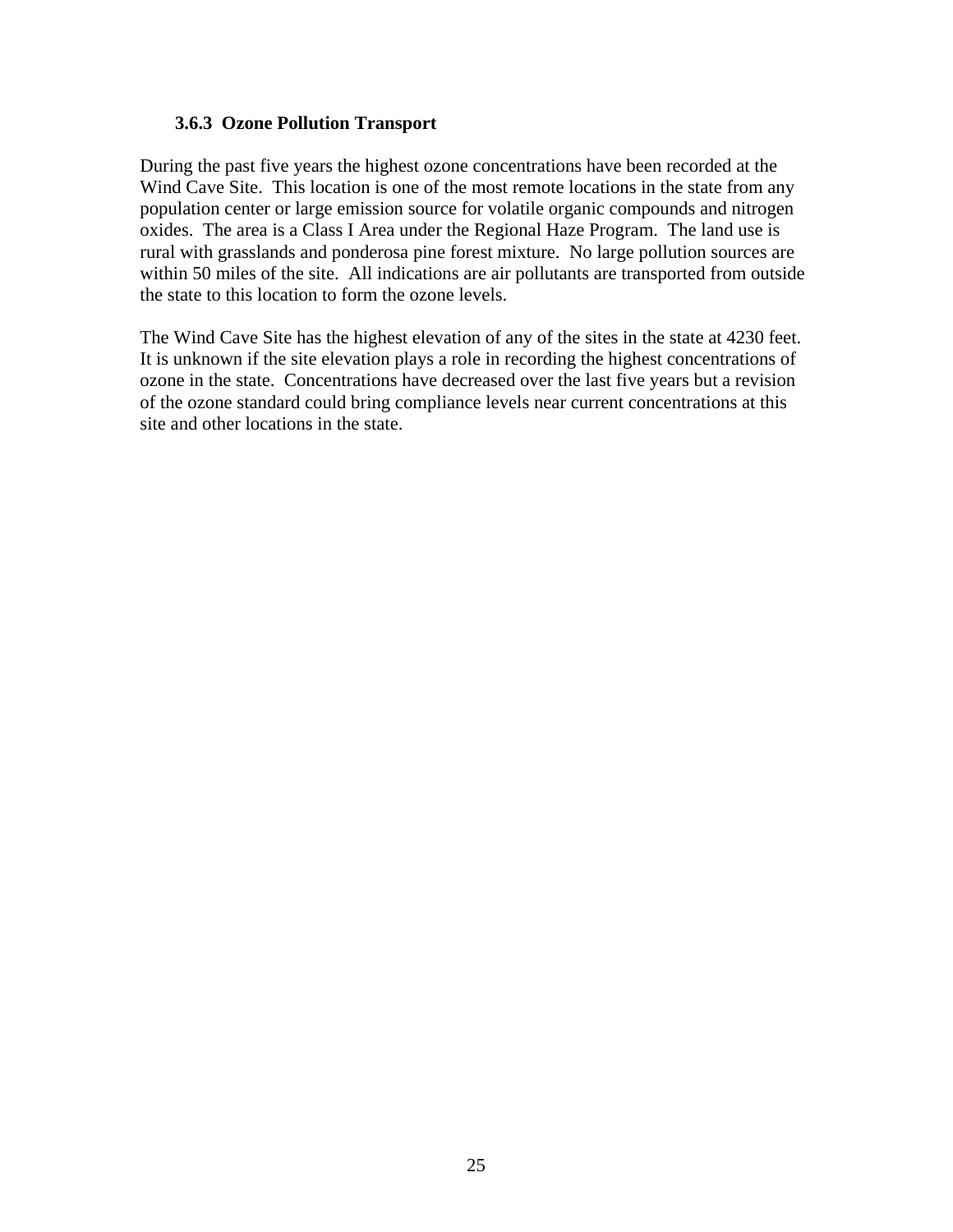### <span id="page-25-0"></span>**4.0 Emission Inventories**

Emissions inventory data and trends are used to identify areas that may have air quality problems and will need air monitoring data to verify actual air quality levels. The DENR uses stack testing data, material balance equations, emission factors provided by manufacturers or EPA, and other acceptable methods to calculate air emissions based on annual operational reports submitted by the facility. The annual operational reports provide the information necessary for calculating air emissions from point sources. For example, if the emission factor is based on the amount of tons processed each year, the operational report will provide the amount of tons processed through the point source. Point sources are operations that actually emit through a stack or vent such as a boiler or rotary kiln.

### **4.1 Particulate Mater Emissions Inventory**

Particulate matter emissions from permitted sources are calculated as total suspended particulates in tons per year because South Dakota's Title V air fees for particulate matter is based on total suspended particulates. Figure 4-1 compares four areas in the state with the greatest total suspended particulates emissions.



### **Figure 4-1 Particulate Matter Emissions**

The Rapid City area has a long history of high particulate matter pollution levels. One reason for the high particulate matter pollution levels is that the Rapid City area has the greatest number of facilities in the state that generate total suspended particulates emissions. The total suspended particulates emissions from point sources in Rapid City declined significantly over the 10 years shown in Figure 4-2. One reason for the reduction in total suspended particulates emission is attributable to Black Hills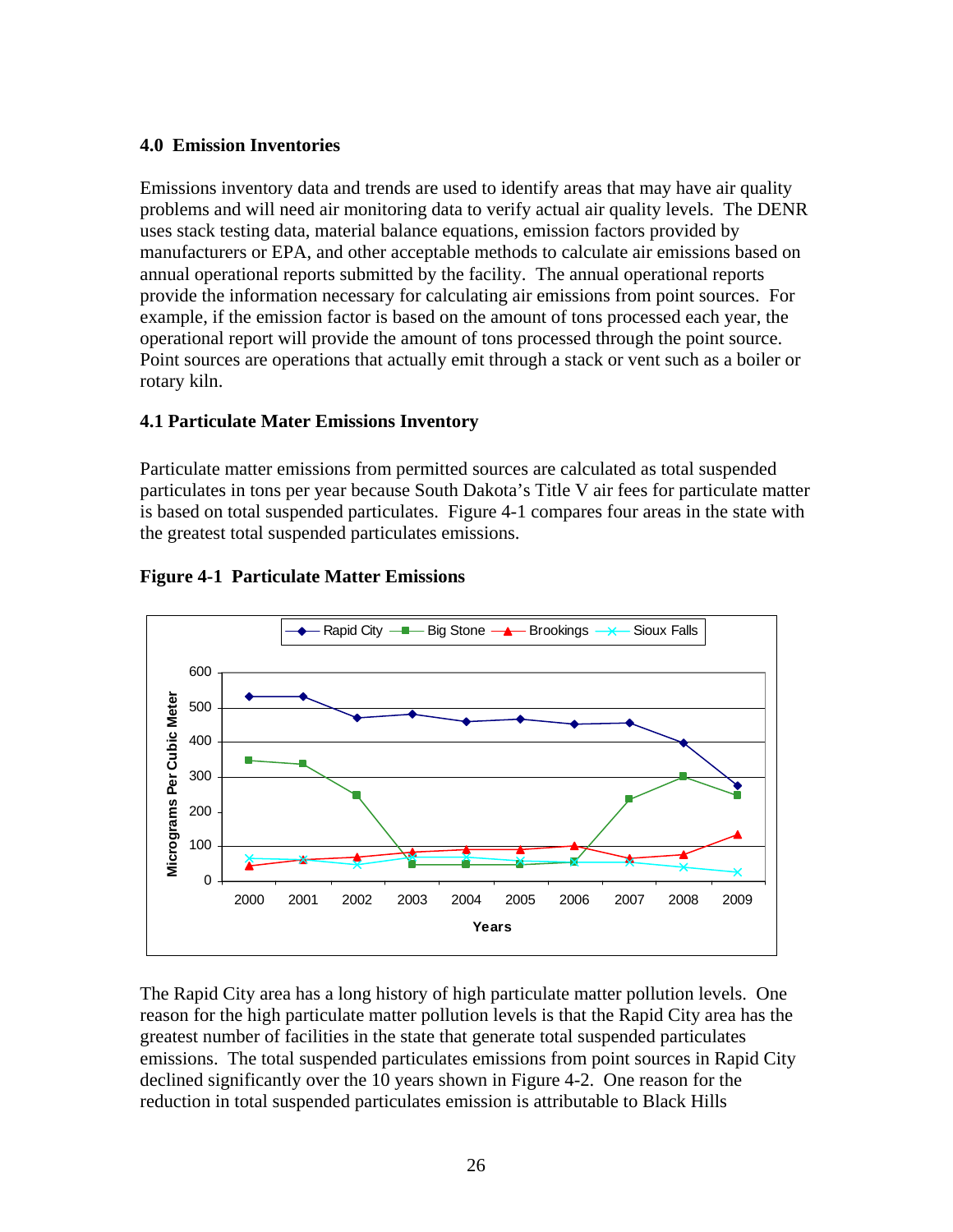Corporation installing a natural gas combustion turbine at the Lange facility. The use of the combustion turbine reduced the operation of the natural gas/diesel fired turbines and the diesel generators at the Ben French facility. In addition GCC Dakotah has reduced some of the operations also lowering emission levels in Rapid City.

The second highest emissions location is the Big Stone area. Otter Tail Power Company began reducing total suspended particulates emissions starting in calendar year 2002 and then emissions leveled off in 2003 through 2006. The reduction is the result of Otter Tail Power Company installing a hybrid electrostatic precipitator/baghouse control device. The hybrid electrostatic precipitator/baghouse was replaced with a normal baghouse in December 2007 because of operational problems with the hybrid electrostatic precipitator/baghouse. In 2007 and 2008, emission levels in the Big Stone area had increases both years but remained below emission levels in 2000. In 2009, emission levels dropped from 2008.

Brookings and Sioux Falls are the  $3<sup>rd</sup>$  and  $4<sup>th</sup>$  highest areas in the state, respectively. Total suspended particulates emissions in these areas are not significantly higher than the other areas of the state. Brookings total suspended particulates emissions increased slightly to their highest level in 2006 but declined to previous emission levels in 2007 and 2008. In 2009, emission levels increase to the highest level in 10 years. Sioux Falls emission sources remained at about the same total tons per year with a slight drop in particulate emissions in 2008 and 2009.

The department has air monitoring sites in Rapid City, Brookings, and Sioux Falls. Due to the tall stack on the Big Stone Power Plant and past air monitoring concentrations being near background levels, no further monitoring for particulate matter is planned for the Big Stone area. No other areas of the state show significant particulate matter emissions levels, so no new areas are identified for further testing based on current total suspended particulates emissions.

A comparison of emissions levels from permitted facilities compared to air quality PM10 concentration was completed to see if reductions in PM10 emission levels had an affect on the ambient air quality concentrations from the Rapid City Credit Union site (see Figure 4-2).

The PM10 emission levels were split into point and fugitive sources. There does appear to be a comparison between PM10 emissions and PM10 concentrations measured at the Credit Union site during the last five years. As point and fugitive PM10 emissions declined so did ambient PM10 concentrations from the monitoring site at Credit Union. The PM10 and total suspended particulates emissions in Rapid City justifies the use of the current four air monitoring sites to determine the effects of control measures used to maintain the attainment status of this area.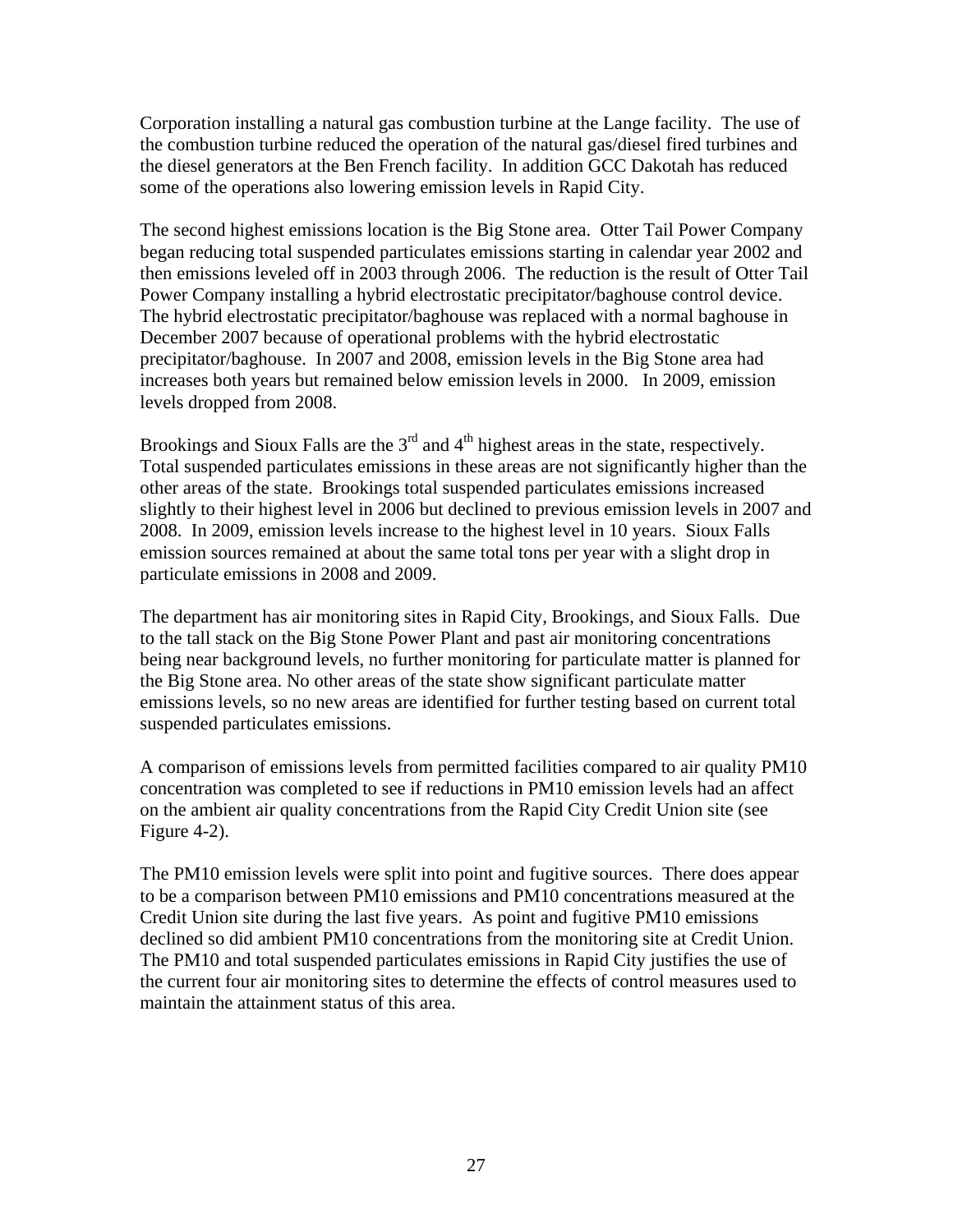

<span id="page-27-0"></span>**Figure 4-2 Rapid City Area Particulate Matter Emissions** 

### **4.2 Volatile Organic Compound Emissions**

Volatile organic compounds (VOC) are a major component of ozone pollution. Levels of volatile organic compounds emissions can be an indicator of potential high concentration areas that may need testing for ozone levels. Because volatile organic compounds emission inventory totals are very close for several of the areas, Figure 4-3 displays the top five areas that emit volatile organic compounds emissions.



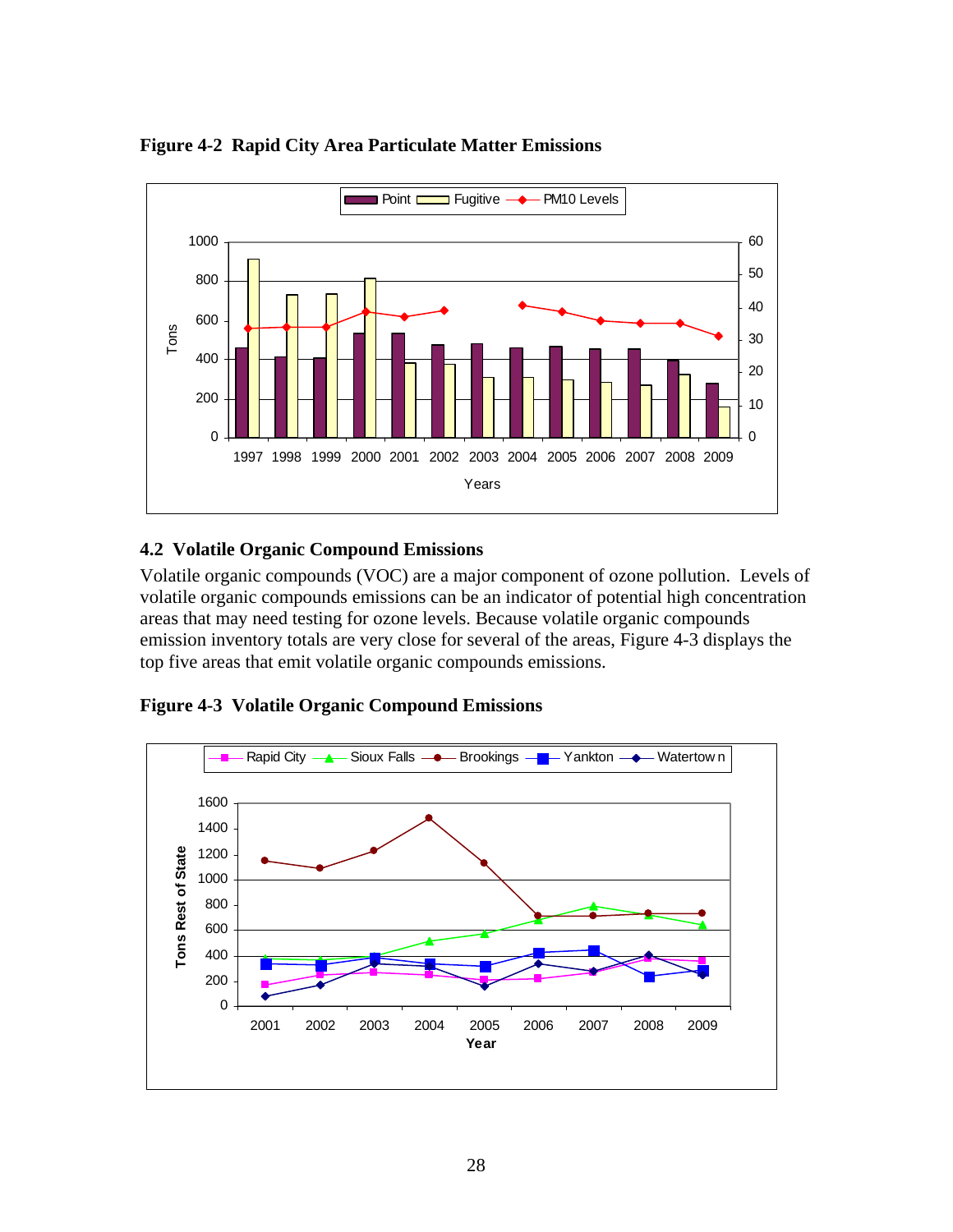<span id="page-28-0"></span>Volatile organic compounds emissions were the highest in the Brookings and Sioux Falls area. Three major sources of volatile organic compounds emissions are located in and around the Brookings area. However, emission levels in the last two years have continued to fall until 2006 when emission levels have remained about the same in the Brookings area. In 1997, one year of ozone monitoring was conducted in this area by South Dakota Soybean Processors. The ozone monitor was located northeast of Volga, which is west of Brookings approximately 5 miles. The 4th highest ozone concentration recorded during that time was 0.065 parts per million. In 2008 and continuing into 2009, ozone testing was conducted at a site north of the City of Brookings called the Research Farm. The Brookings 3M Company and Valero Renewable Fuels Company are required to test for ozone levels as part of facility expansion under a Prevention of Significant Deterioration air quality permit. The operation of the Research Farm site is a cooperative agreement between the facilities and DENR. Even with an increase in volatile organic compounds emissions the ozone concentrations do not indicate a connection to the changes in levels.



**Figure 4-4 Brookings VOC Emissions and Ozone Concentrations** 

The volatile organic compounds emissions in Sioux Falls have increased approximately 390 tons from 2003 through 2007. In 2008 and 2009, volatile organic compounds emissions decreased. The main increase in volatile organic compounds emissions in the Sioux Falls area is related to the increase in production capacity of several cabinetry businesses in the area. Figure 4-5 displays ozone readings versus volatile organic compounds emissions in the Sioux Falls area. The increase and decrease in volatile organic compounds emissions does not appear to be impacting ozone levels.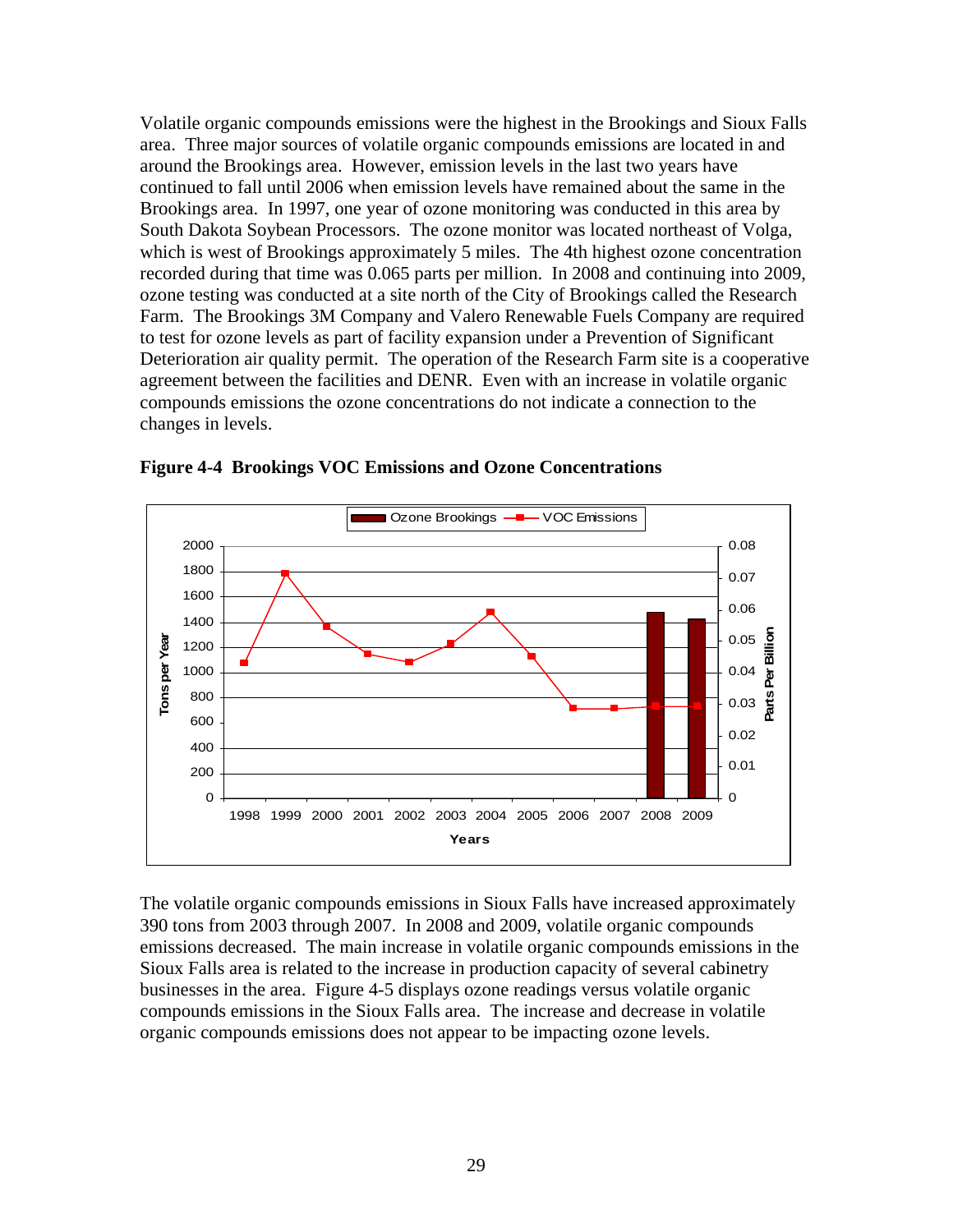

<span id="page-29-0"></span>**Figure 4-5 Sioux Falls VOC Emissions and Ozone Concentrations** 

The next three highest sites include Rapid City, Watertown, and Yankton. The volatile organic compounds emissions in these three areas are all about the same level. Testing for ozone is conducted at the Black Hawk Site near Rapid City and is one of the lowest concentration levels in the state. No testing of ozone has been completed for Watertown or Yankton.

An assessment of volatile organic compounds emissions would indicate the potential for continued air monitoring at Brookings and Sioux Falls because they have the highest volatile organic compounds emissions in the state.

### **4.3 Nitrogen Dioxide Emissions**

Nitrogen dioxide emissions can affect not only ambient concentrations for this pollutant but are also a major component in ozone pollution. For the review of the areas that have the highest concentration levels in the state, two graphs will be used to demonstrate emission trends. The emissions are calculated as nitrogen oxide. Comparing nitrogen oxide to nitrogen dioxide is feasible since nitrogen dioxide makes up the largest component of nitrogen oxide.

The Big Stone Power Plant has the highest nitrogen oxide emissions total per year and is graphed separately from the other sites (see Figure 4-6). If not shown in this manner, the other sites trends can not be seen on the same graph. In 2009, emission levels decrease with the overall trend indicated by the Big Stone Power Plant emissions show a decrease in nitrogen oxide emissions over the last ten years. No future testing has been planned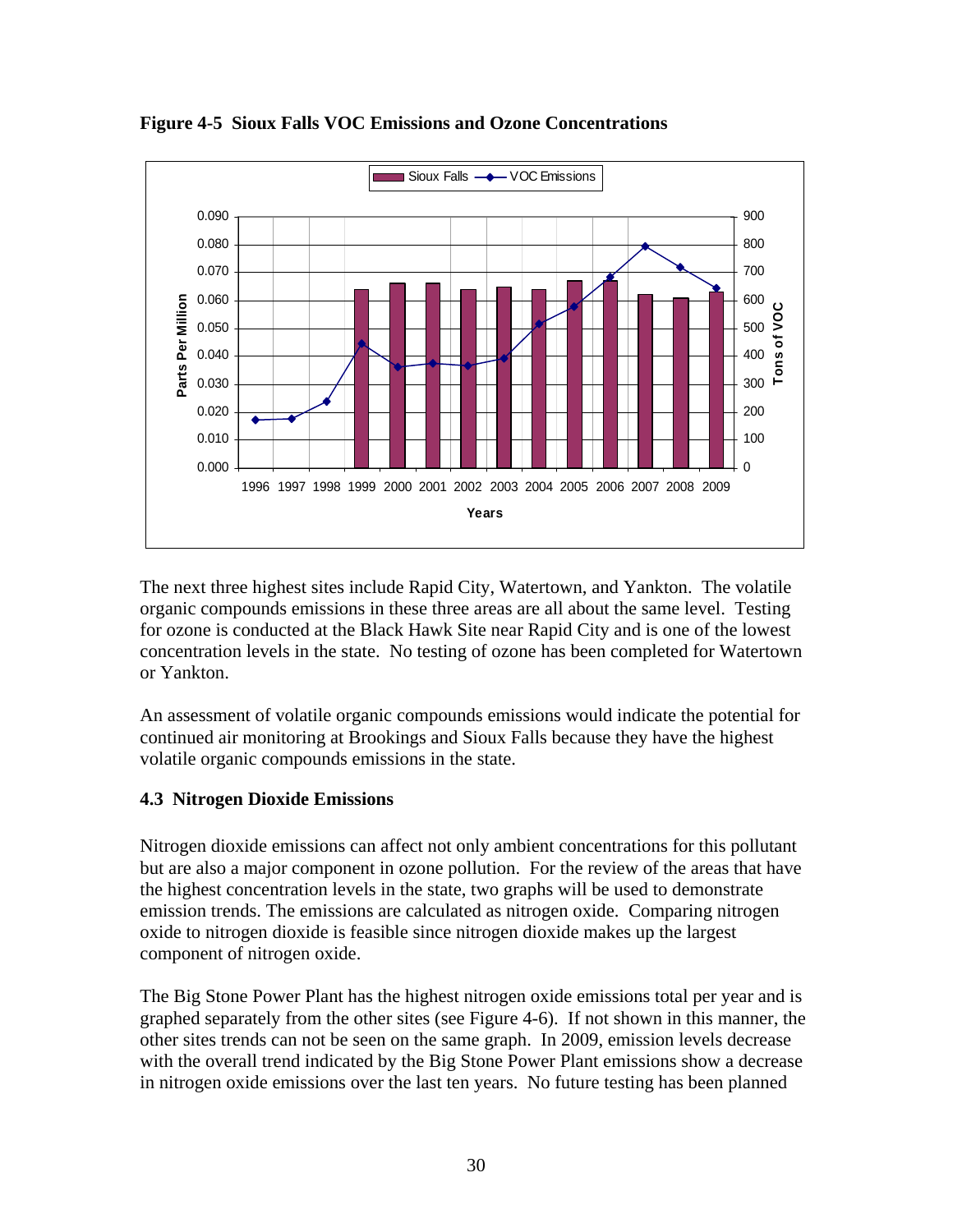<span id="page-30-0"></span>for this area because past sampling results for nitrogen dioxide were near background levels.



**Figure 4-6 Big Stone Power Plant Annual Nitrogen Oxide Emissions** 

The second highest nitrogen oxide emissions in the state are located in the Rapid City area (see Figure 4-7). The nitrogen oxide emissions in the Rapid City area continue to decreased the last ten years. The main reason for the decrease resulted from improvements at GCC Dacotah's portland cement plant. GCC Dacotah installed a staged combustion system with a thermal-efficient in-line, low NOx calciner complemented by a low NOx burner with indirect firing in the dry rotary kiln, which reduced their nitrogen oxide emissions. The Sioux Falls and Brookings areas have low and relatively flat emissions levels. The annual total tons of nitrogen oxide emissions are shown in Figure 4-7.

Based on the nitrogen oxide emissions, the Rapid City area will tested for nitrogen dioxide concentrations beginning in 2011, because it has the second highest emission levels in the state. The remaining areas have low emissions and will not be considered unless there are major increase in point source emissions.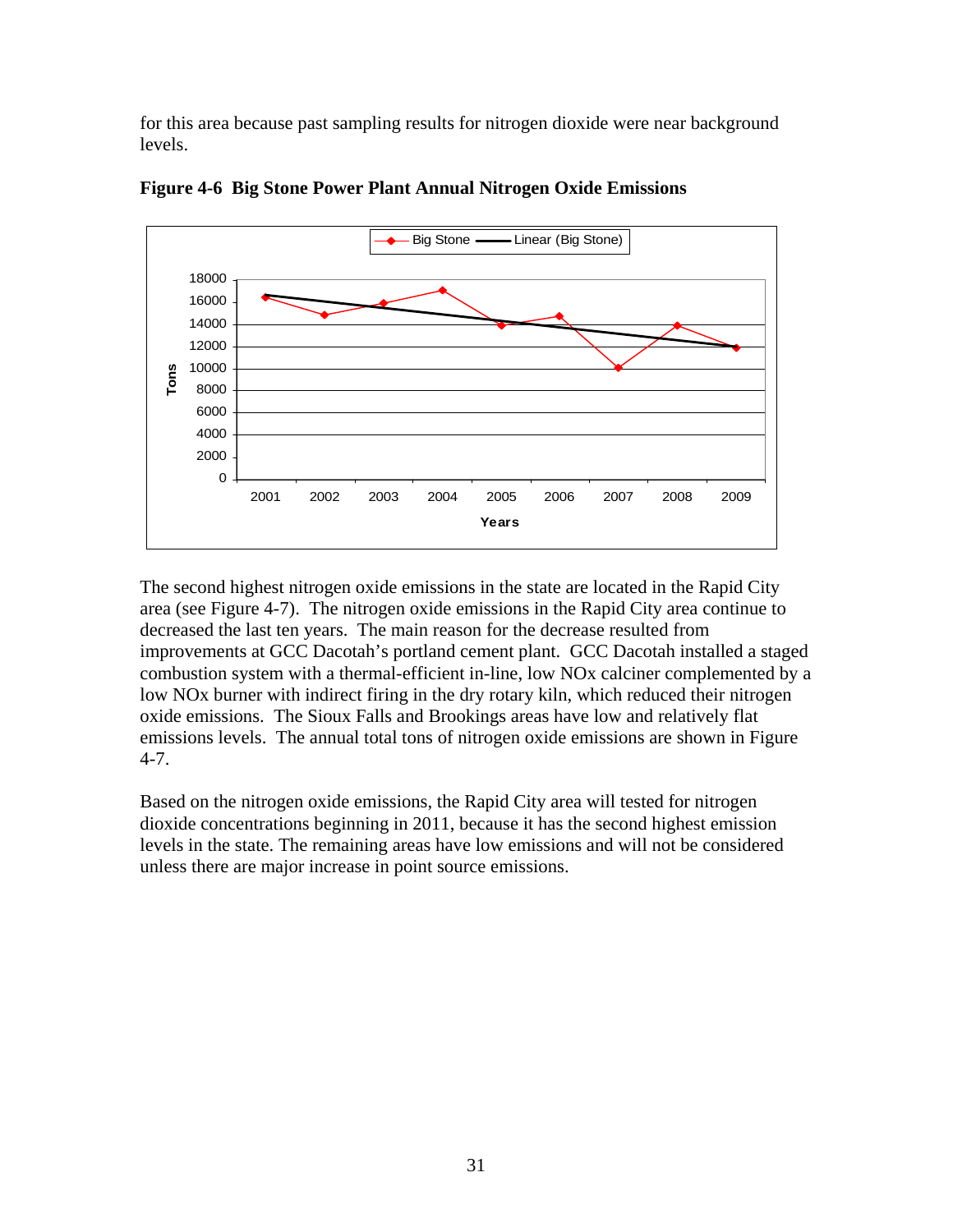

<span id="page-31-0"></span>**Figure 4-7 Other Annual Nitrogen Oxide Emissions** 

### **4.4 Sulfur Dioxide Emissions**

For the review of areas for sulfur dioxide emissions, the top four highest emission areas in the state will be displayed on two graphs to demonstrate emission trends. The Big Stone Power Plant has the highest sulfur dioxide emissions per year and is graphed separately from the other sites. If not shown in this manner the other sites trends can not be seen on one graph.

In 2009, sulfur dioxide emission levels decreased at the Big Stone Power Plant. The overall trends for Big Stone Power Plant show a declining level of emissions over the last nine years. No future monitoring is planned for sulfur dioxide because past air monitoring showed concentrations to be near background levels. See Figure 4-8 to view a graph of the sulfur dioxide emissions inventory for Big Stone area.

The second highest sulfur emissions area is in Rapid City. The Rapid City area is continuing to decrease emission levels of sulfur dioxide the last three years. The decrease in sulfur dioxide emission levels is due to the down turn in the economy and a shift to the use of more natural gas for power production. Testing for sulfur dioxide levels will begin at the start of 2011 in Rapid City because of the emission levels are the second highest in the state and because of the complex terrain in the western half of Rapid City. The Sioux Falls and Brookings areas have emissions levels less then Rapid City and are not a consideration for increase in testing in the future at this time. Figure 4- 9 contains a graph of these sites.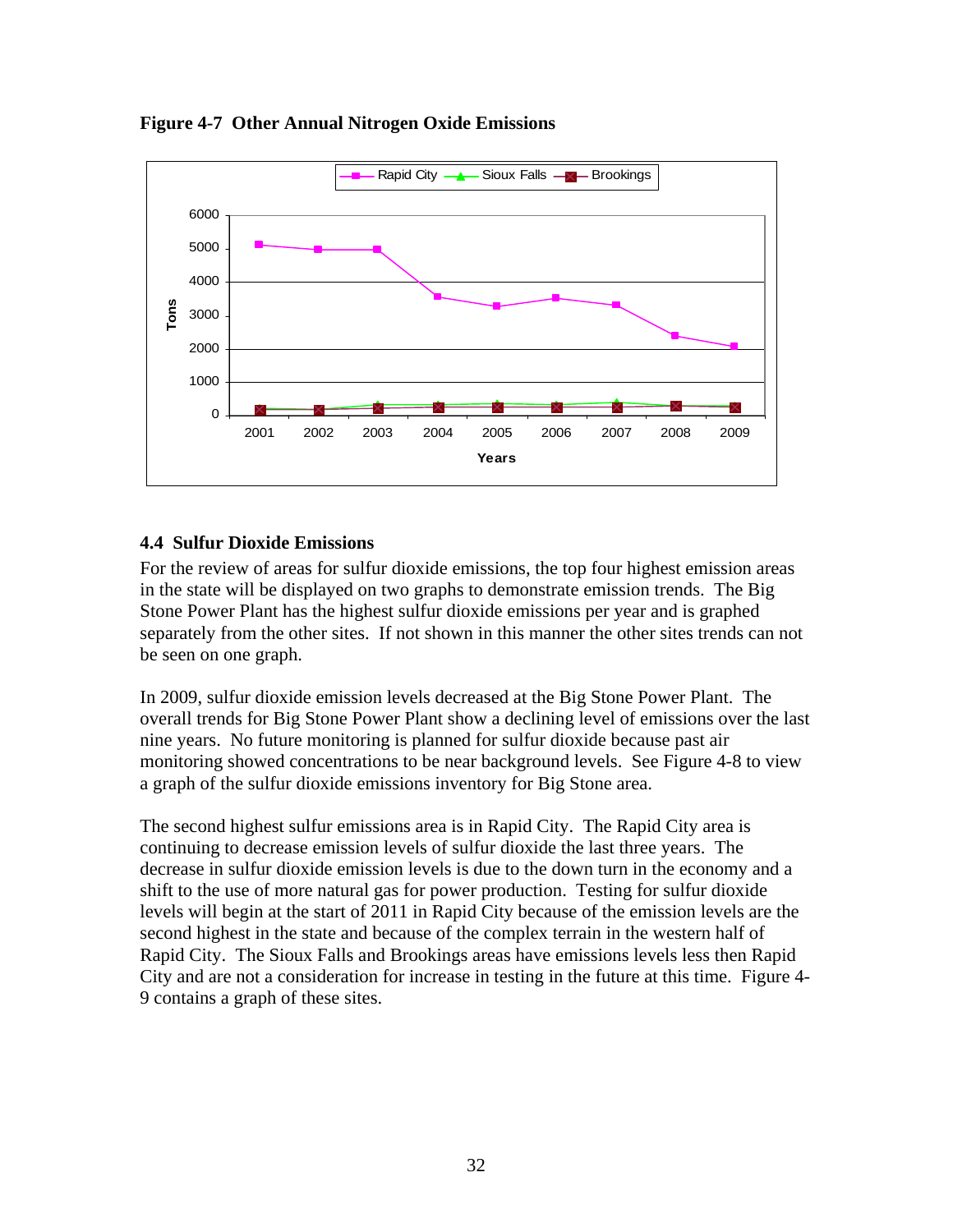

<span id="page-32-0"></span>**Figure 4-8 Big Stone Power Plant Sulfur Dioxide Emissions** 

**Figure 4-9 Other Annual Sulfur Dioxide Emissions** 



### **4.5 Carbon Monoxide Emissions**

Carbon monoxide emissions have recently been calculated for fuel burning sources. Figure 4-10 shows the emissions levels for highest four areas of the state. During the last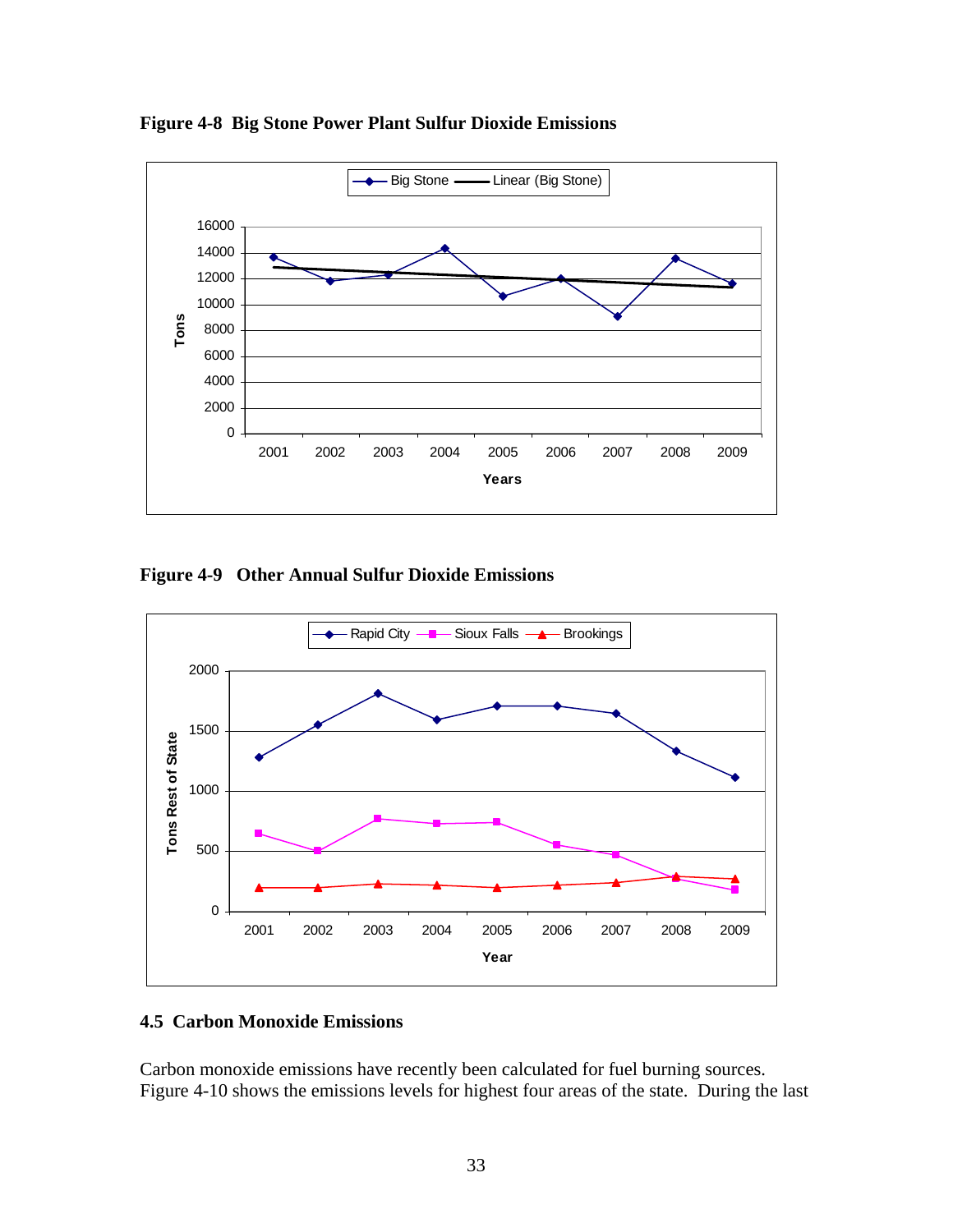<span id="page-33-0"></span>ten years the Rapid City area has the highest emission of carbon monoxide followed by the Big Stone Power Plant. Carbon monoxide trends shows decreasing levels in Rapid City area during the last four years of testing because of the down turn in the national economy reducing the construction of new homes and businesses.

The carbon monoxide emission levels for Big Stone Power Plant, Sioux Falls area, and Brookings area are remaining about the same level. The down turn in the national economy has not affect the other three areas of the state like it has the GCC Dakotah Cement Plant.



**Figure 4-10 Carbon Monoxide Emissions**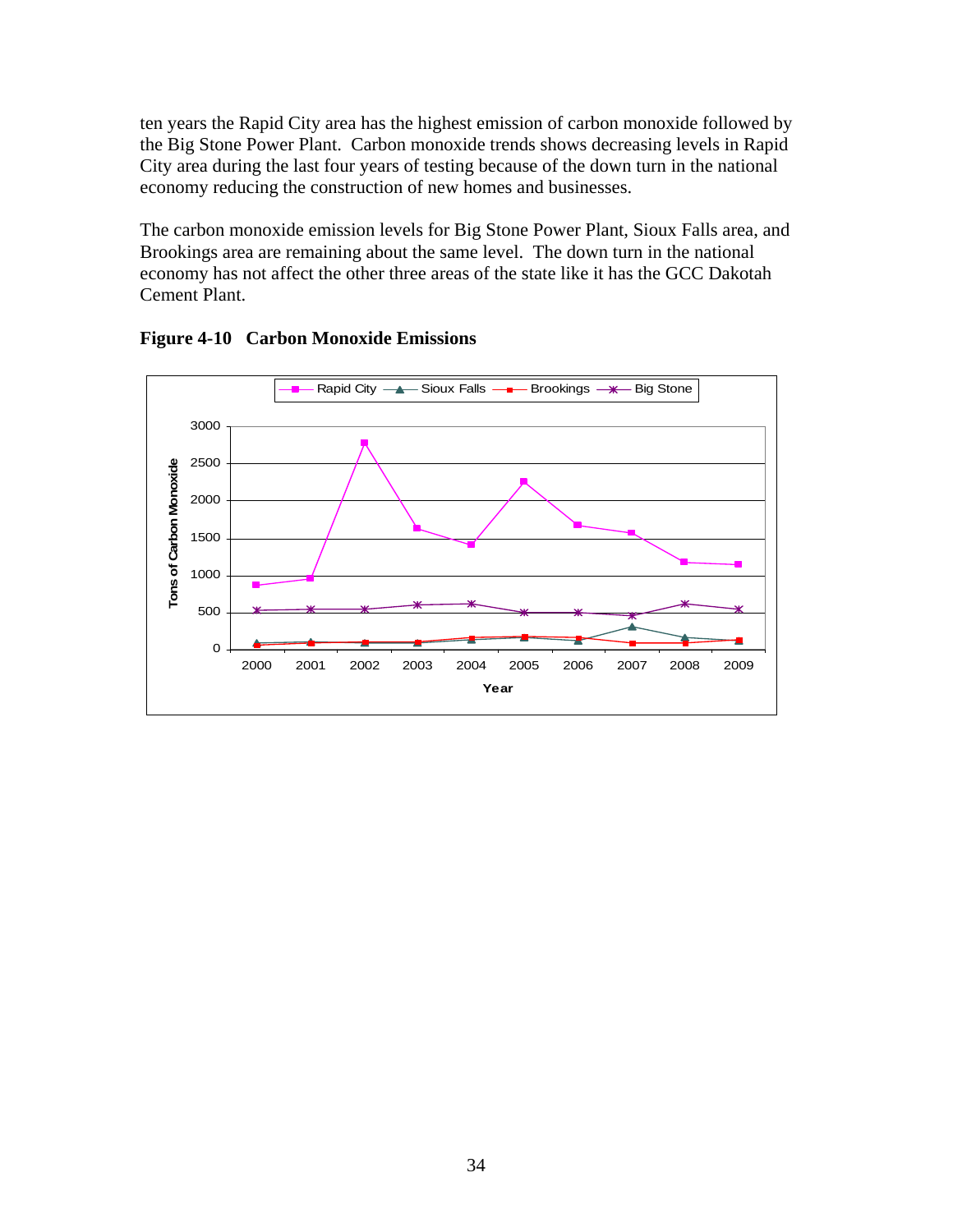# <span id="page-34-0"></span>**5.0 Air Monitoring Sites**

This section will evaluate each parameter at each of the 15 air monitoring sites to determine if testing is meeting the goals and needs of the air monitoring network. Several different evaluations are completed for each parameter to determine the value of each site.

One of the evaluation points is the potential for pollution parameter concentrations to be greater than 80% of the pollutant standard. The potential for high concentrations is calculated by counting the number of sampling days with concentrations greater than 80% of the pollutant standard and dividing that number by the number of sampling days collected during the year at the site. If the potential for high concentrations for the pollutant parameter data is less than 10% the parameter can be considered for relocation or removal.

In areas of the state that have more than one air monitoring site, another evaluation point will be to compare the concentration levels at the sites to determine which represents the highest concentration for the area and determine if sampling efforts are being duplicated is sampling data is similar at each site.

Another evaluation points is air pollution data trends. Pollution trends are part of the 2010 Annual Plan and a copy the plan is included in Attachment A. Any discussion of air pollution concentration trends are referenced from the 2010 Annual Plan. The 2010 Annual Plan also contains site history and a picture of each monitoring site.

### **5.1 Air Monitoring in the Eastern Half of South Dakota**

Air monitoring sites in the eastern half of South Dakota are generally located in the areas with the greatest density of population or highest potential for air pollution levels. Sites are located in the largest cities of Sioux Falls, Aberdeen, Watertown, and Brookings. Union County, the proposed location for the Hyperion Energy Center is the only other area in eastern half of the state that has air monitoring sites. The following sections will provide an evaluation of each site located in eastern half of the state.

# **5.1.1 City Hall Site (Brookings)**

Brookings is located on the eastern central edge of South Dakota in Brookings County. Brookings is the fifth largest city in the state. The population trends show a slightly increasing population in the 2000 census and projections indicate a continued slow growth rate. Both the city of Brookings and the county of Brookings are the fifth largest in the state. Table 5-1 contains general information about the site and parameter testing.

The topography is very flat surrounding the city. The area changes to slightly rolling hills to the east and west of Brookings. Topography will not cause air pollution accumulation in the Brookings area.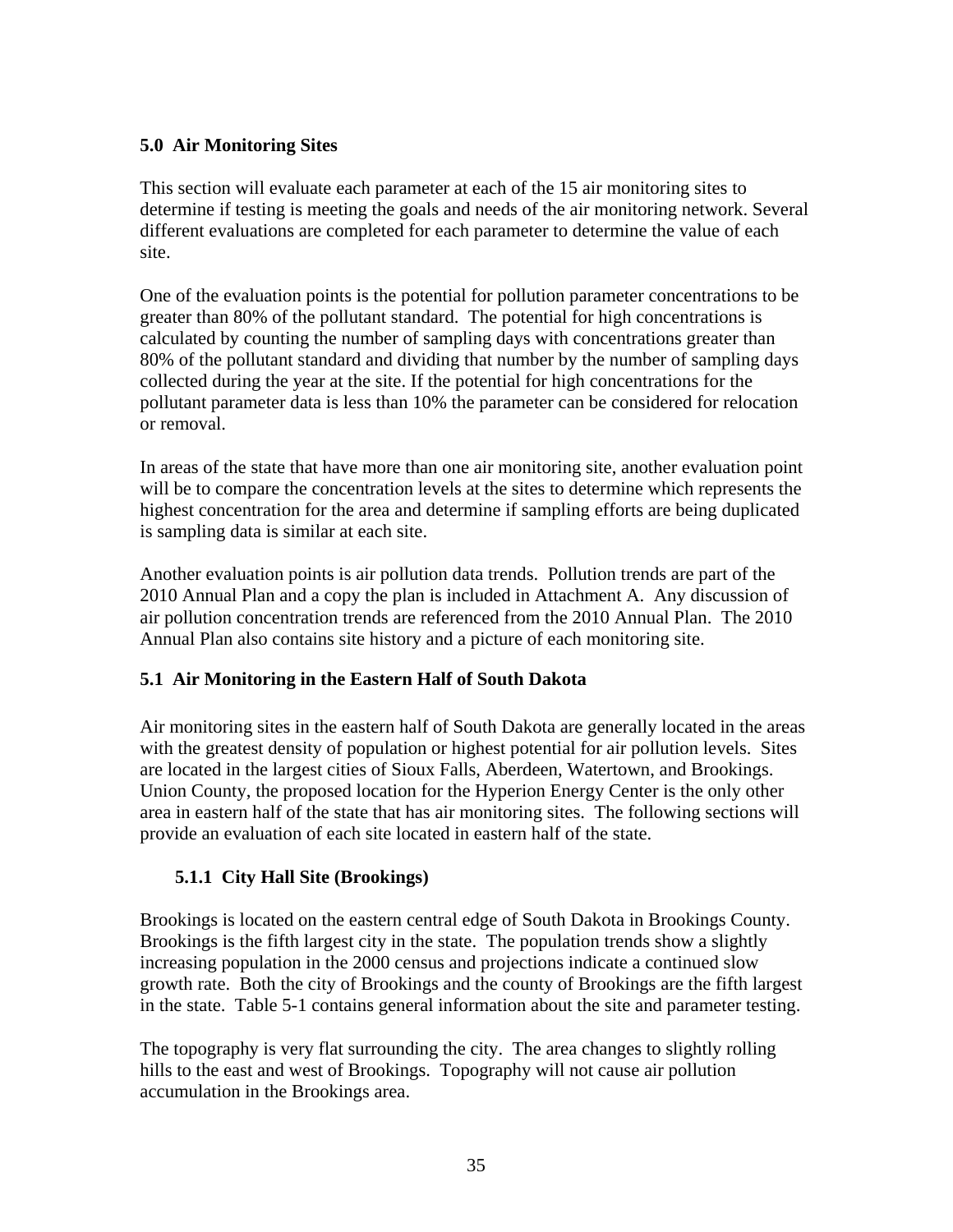<span id="page-35-0"></span>**Table 5-1 City Hall Site** 

| <b>Location</b>          | City of Brookings             |
|--------------------------|-------------------------------|
| County                   | <b>Brookings County</b>       |
| AOS#                     | 46-011-0002                   |
| <b>Parameter</b>         | <b>PM10</b>                   |
| Goals                    | Population/High Concentration |
| <b>Sampling Schedule</b> | Every Sixth Day               |
| <b>Parameter</b>         | PM2.5                         |
| Goals                    | Population/High Concentration |
| <b>Sampling Schedule</b> | <b>Every Third Day</b>        |

Industrial development in the city and surrounding area includes service oriented businesses and light industry. The largest facilities in the area include the Brookings 3M, South Dakota Soybean Plant, and Valero Renewable Fuels Company in Aurora. Land use around the city is mainly crop lands with a small amount of grassland. Agriculture remains the largest industry in this area.

Historically there have been two different air monitoring sites in the city. The current site is the City Hall Site. The City Hall Site is located in the center of the city close to the downtown business district. The City Hall Site was setup in 1989 testing for PM10 and was a cooperative agreement between the City of Brookings and DENR. Agriculture related businesses to the south of the site were causing dusty conditions and testing would provide data to determine compliance with the national standards for PM10. In 1999, PM2.5 monitors were added to the current site.

Data concentrations for PM10 and PM2.5 represent population and high concentration of air pollution levels in the east central part of the state associated with industry and an urban area. The data reviewed for the 5-year assessment indicates the highest concentrations for PM2.5 at this site appear to be associated with long range transport of air pollution.

Two high concentration days caused by exceptional events were recorded at this site during the five year review period. One was a PM2.5 sample and other a PM10 sample both collected in 2008. More information on the events is discussed later in this section. Both sampling days were flagged by DENR as exceptional events. See further information in Section 3.6.1 on long range transport of Pollutants.

The only other 24-hour PM2.5 concentration over the standard at this site was collected on December 18, 2009. This sampling day appears to have been caused by long range transport of PM2.5 from outside of the state. See more information on this event in Section 3.6.2.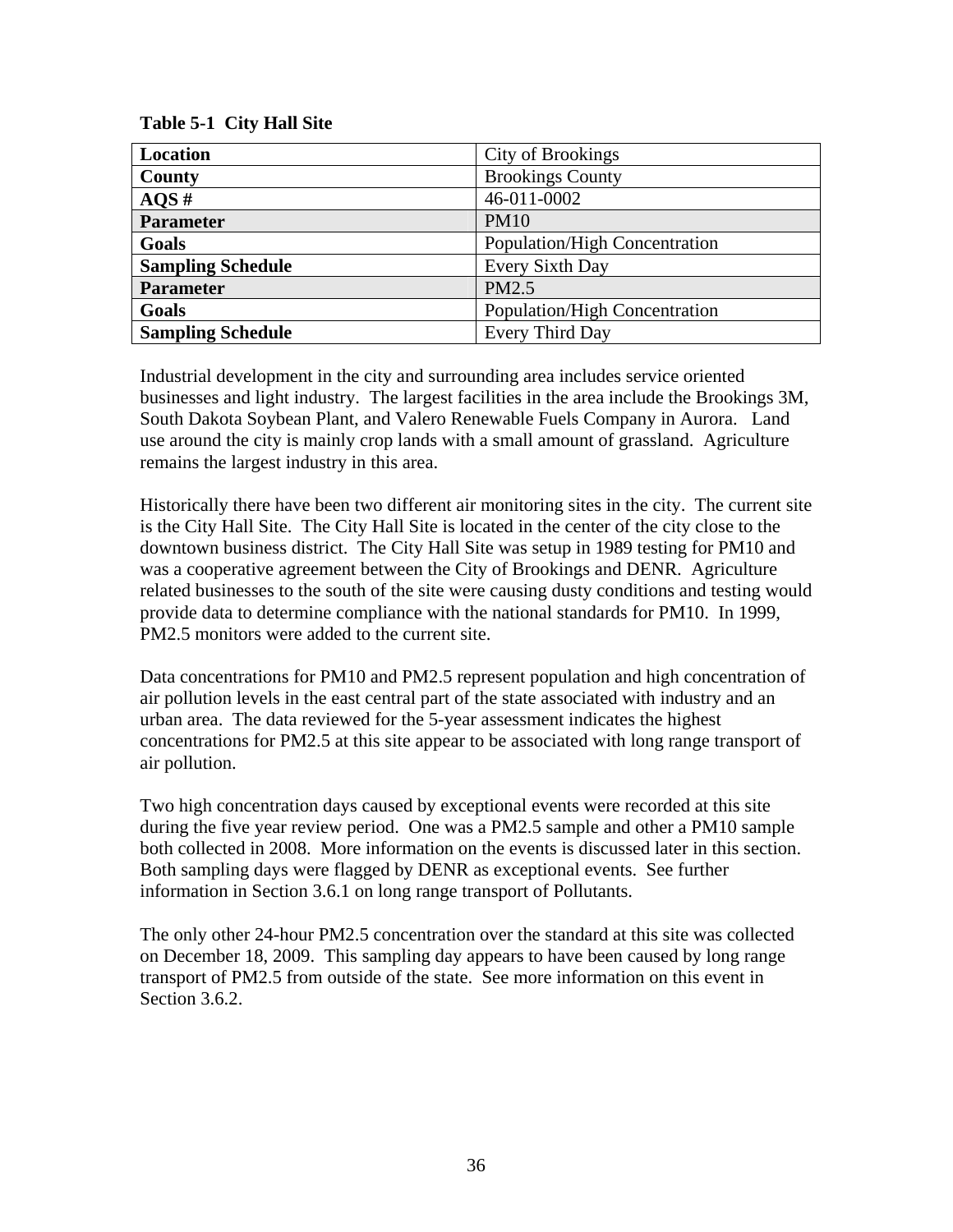# **5.1.1.1 Meteorological Data**

The meteorological data used for this site is collected at the Research Farm Site located about 1 mile northwest of the city. The data was collected in 2009 on a 10 meter tower. Predominate wind directions and highest wind speeds are out of the northwest and the south southeast as indicated by the graph in Figure 5-1.

# **Figure 5-1 Wind Rose Brookings Research Farm Site**

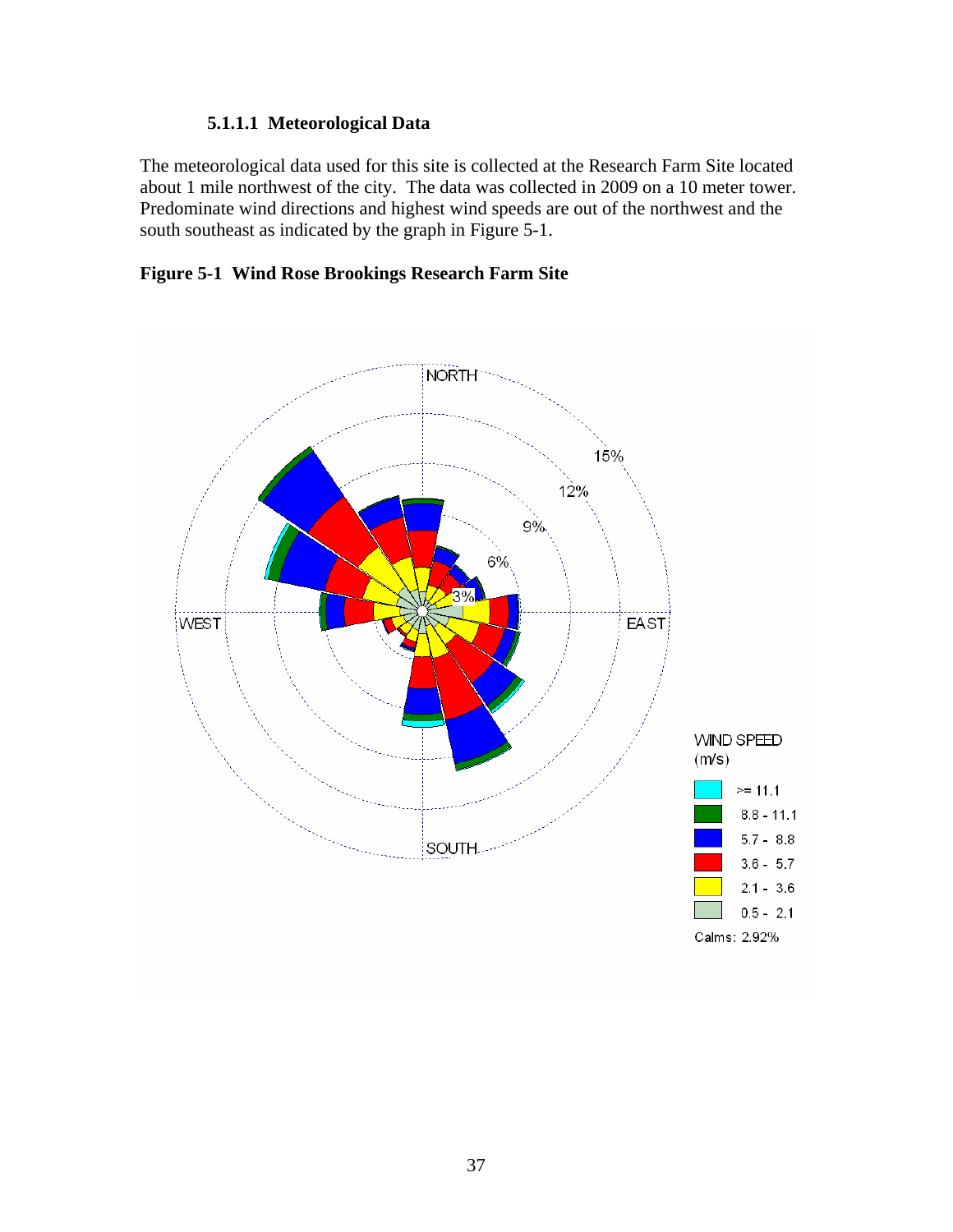### **5.1.1.2 PM10 Evaluation**

PM10 concentrations in general have decreased over the life time of this site. Only one sampling day in 2008, had concentrations that exceeded the 24-hour standard in the last five years of operation. The remaining highest concentration days for each of the other years are all less than 80% of the standard including the second highest for 2008.

The sampling day over the standard was July 2, 2008. The sampling day was affected by smoke from a wild fire in the morning and dust from high winds. A street area near the monitoring site was under construction to replace the street and the water and waste water infrastructure under the street. DENR flagged the sampling day as exceptional events.

The design value for PM10 remains low at 51% of the standard. Unless there is a significant drop in the standard level there is sufficient data to show attainment of the 24 hour PM10 standard. See the information in Table 5-2.

The chance of recording concentrations greater than 80% of the standard a very low and are less than 10%. The design value for PM10 is the second highest 24-hour concentration for each year averaged over three years. With a design value of only 51% also shows these is a very small probability of having a concentration over 80% of the standard.

No comparison was made for this site to other sites in the area because the closest sites are in Watertown and in Sioux Falls 45 to 50 miles away.

The testing for PM10 sampling objectives at the City Hall Site are population and high concentration. It is anticipated that population and industry will continue to grow in a steady rate in the coming years. No changes are planned for this parameter at this site.

| <b>Parameter</b> | <b>Standard</b>      | $#$ > than      | <b>Maximum</b>        | <b>Design</b>   | $%$ of          | <b>Trends</b> |
|------------------|----------------------|-----------------|-----------------------|-----------------|-----------------|---------------|
|                  |                      | <b>Standard</b> | <b>Concentration</b>  | <b>Value</b>    | <b>Standard</b> |               |
| <b>PM10</b>      | 24-hr 150            |                 | $203 \text{ ug/m}^3$  | 76              | 51%             | Decreasing    |
|                  | $ug/m^3$             | (2008)          | $\left(1\right)$      | $\text{ug/m}^3$ |                 |               |
|                  |                      |                 |                       |                 |                 |               |
| <b>PM2.5</b>     | 24-hr 35             | 2               | 39.6 $\text{ug/m}^3$  | 21.9            | 63%             | Slight        |
|                  | $\text{ug/m}^3$      | (2008)          | (1)                   | $ug/m^3$        |                 | Decrease      |
|                  |                      | (2009)          |                       |                 |                 |               |
|                  | Annual               | $\theta$        | 9.7 ug/m <sup>3</sup> | 8.4             | 56%             | Slight        |
|                  | 15 ug/m <sup>3</sup> |                 |                       | $\text{ug/m}^3$ |                 | Decrease      |

**Table 5-2 City Hall Site 5-year Assessment of Data** 

(1) Concentration during an exceptional event.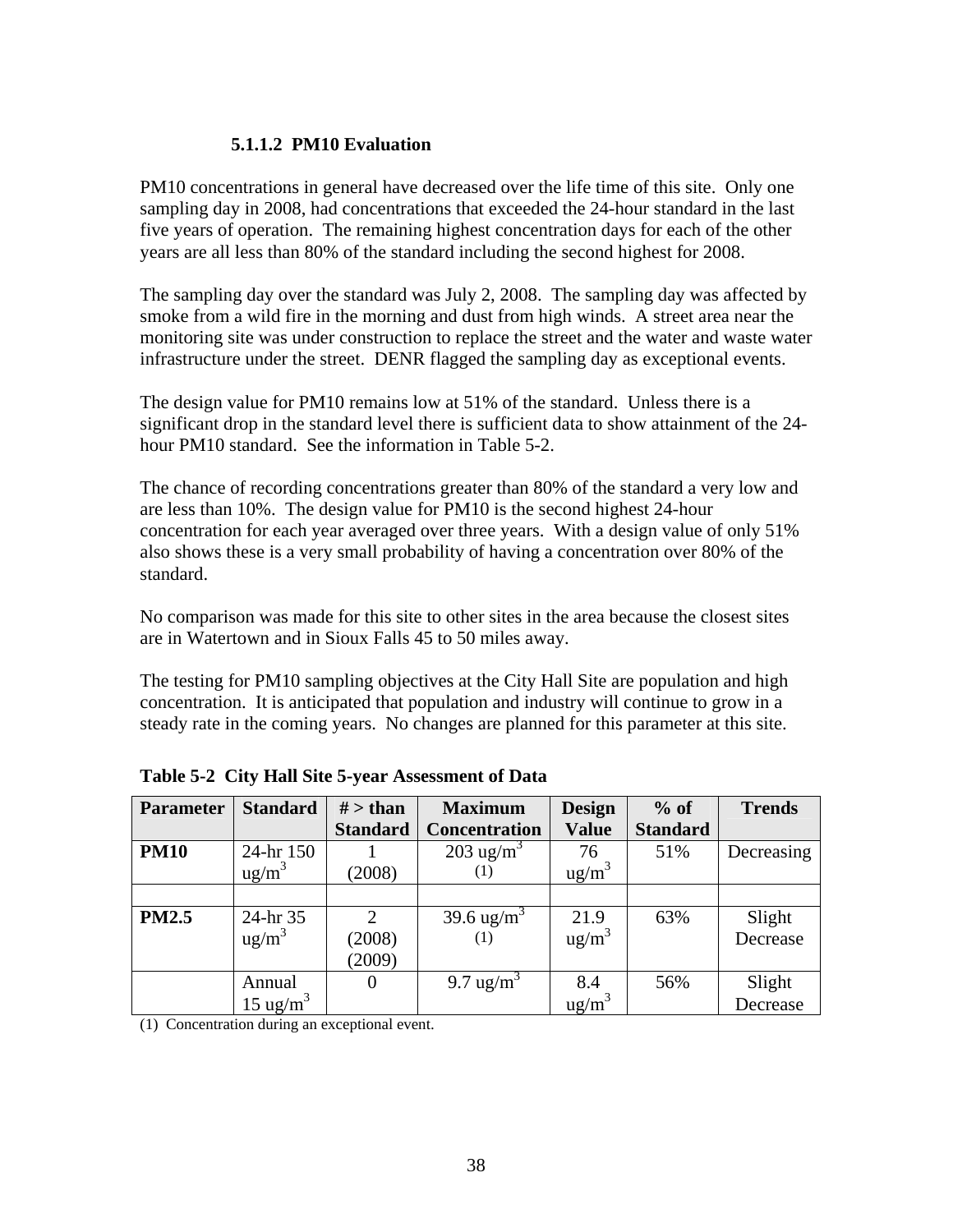### **5.1.1.3 PM2.5 Evaluation**

During the five year review period only two 24-hour samples recorded concentrations greater than the 24-hour PM2.5 standard of 35 ug/m<sup>3</sup>. Each of the years of 2008 and 2009 had one sampling day greater than the current 24-hour PM2.5 standard.

The highest concentration day in 2008 was recorded on April 15. A check of the National Oceanic and Atmospheric Administration smoke map indicated the presents of smoke originating from prescribed and wild fires in Kansas. The sampling concentrations were also over the standard at both Sioux Falls and the Watertown sites. The data indicated transport of PM2.5 from the Kansas fires into the eastern part of South Dakota. DENR flagged the sampling day as an exceptional event when it was entered into the Air Quality System data base.

A second 24-hour PM2.5 concentration was recorded higher than the standard on December 18, 2009. The sampling concentrations were also over the standard at Union County, Sioux Falls and Watertown sites on this day. It appears PM2.5 pollution transport combined with a slow moving air mass over a large area including the eastern edge of South Dakota and parts of Minnesota and Iowa were affected by these conditions. See the details in Section 3.6.2 on PM2.5 transport issues.

Three other 24-hour PM2.5 concentrations were greater than 80% of the standard with one each in 2005, 2006, and 2009. Even with the sample concentrations greater than 80% of the standard, the potential for high concentrations is less than 10%. Another indication of low PM2.5 concentrations is the design value for the site being at 63% of the 24-hour standard which is well within the attainment level. See Table 5-3 for more information.

The Brookings PM2.5 annual design value concentrations are under the standard at 56% of the annual PM2.5 standard of  $15 \text{ ug/m}^3$ . The 2005 sampling year had the highest annual concentration at 9.7 ug/m<sup>3</sup> or  $65\%$  of the standard. The annual concentration trends show a slight decline in annual average concentrations over the life of the monitoring site. See Attachment A for more details on the PM2.5 annual average trends for this site.

No comparison was made for this site to other sites in the area because the closest sites in Watertown and in Sioux Falls are 45 to 50 miles away.

# **5.1.1.4 Summary for City Hall Site**

The sampling goals of population exposure and high concentration are being met at this site for both PM10 and PM2.5. Concentrations greater than the standards were recorded for both parameters during this five year review period so there continues to be a need for testing at this site. Because of the geographic distance between the City Hall Site and the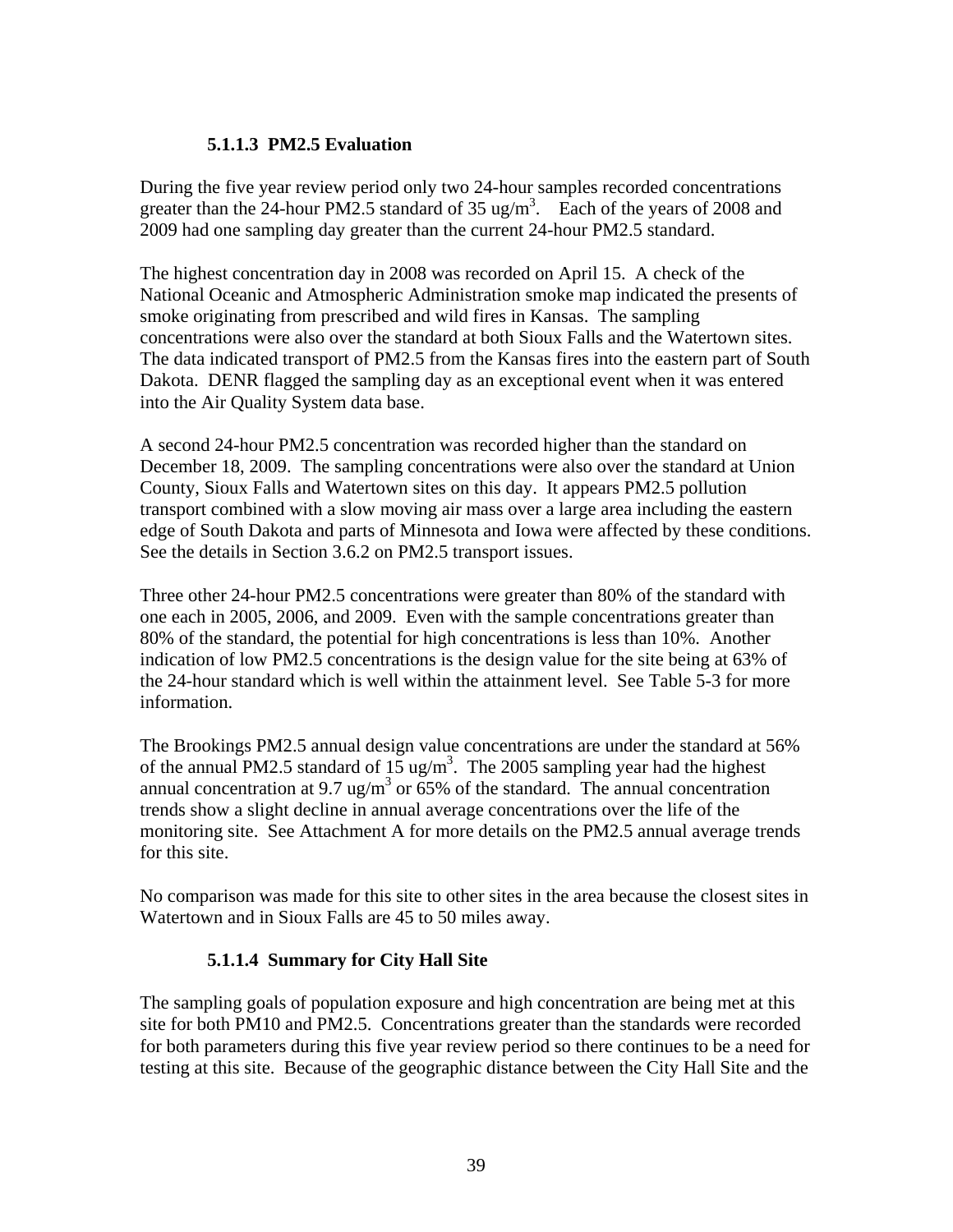sites in Watertown and Sioux Falls, the diversity of industrial sources, and the difference in population trends, no changes are planned at this site.

# **5.1.2 Fire Station #1 Site**

Aberdeen is located in the northeastern area of South Dakota, is the third largest city in the state, and the largest city in the northeast. The population trends show a slightly declining level and trends indicate the population will continue to decrease slightly. But resent and potential future addition of new business may reverse this trend. Table 5-3 contains general information about the site and parameter testing.

| Location                 | Aberdeen                      |
|--------------------------|-------------------------------|
| County                   | <b>Brown County</b>           |
| AOS#                     | 46-013-0003                   |
| <b>Parameter</b>         | <b>PM10</b>                   |
| Goals                    | Population/High Concentration |
| <b>Sampling Schedule</b> | Every Sixth Day               |
| <b>Parameter</b>         | PM2.5                         |
| Goals                    | Population/High Concentration |
| <b>Sampling Schedule</b> | Every Third Day               |

**Table 5-3 Fire Station #1 Site** 

The topography is very flat in and around the Aberdeen area. No topography issues that could increase air pollution levels caused by air stagnation is anticipated in this area.

Industrial development in the city and surrounding area includes service oriented businesses and light industry on the west and east side of the city. New facilities in the area include two ethanol plants and a beef processing plant being constructed. Land use around the city is mainly agriculture with a small amount of grassland. Agriculture remains the largest industry in this area.

Historically there have been three different air monitoring sites in the city. The current site is the Fire Station #1 Site. The Fire Station #1 Site was setup in 1999 and testing includes PM10 and PM2.5. The Fire Station #1 Site is the only air monitoring site currently operating in Aberdeen, Brown County or in any of the surrounding counties. The closest air monitoring site is 75 miles away in Watertown. Data concentrations for PM10 and PM2.5 represent the highest concentration air pollution levels in the northeast central part of the state associated with industry and an urban center. No exceptional events were recorded at this site during the last five years.

# **5.1.2.1 Meteorological Data Evaluation**

Meteorological data for this site comes from the Aberdeen Airport located on the east edge of the city. The predominate wind directions and highest average wind speeds are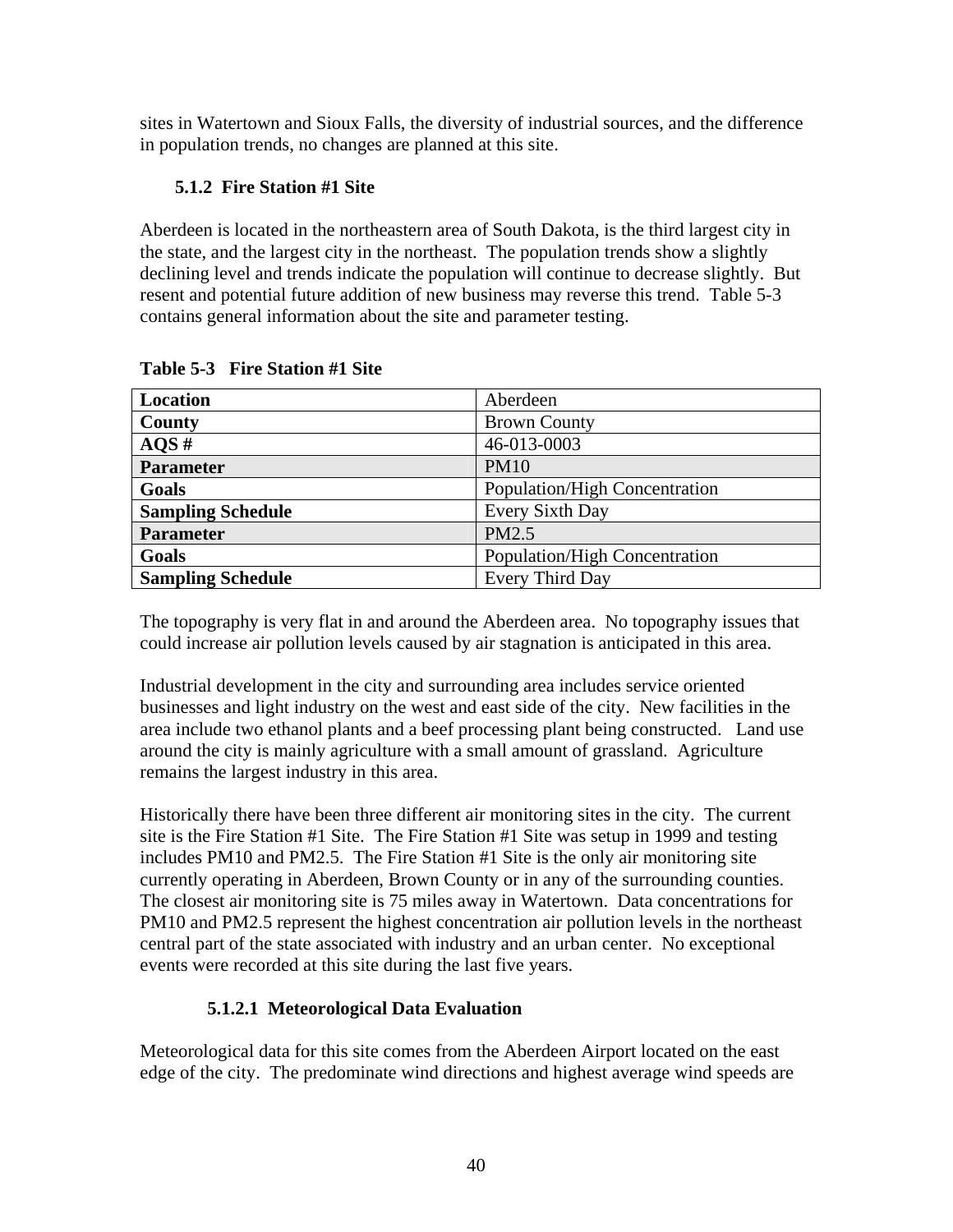from the north and south the majority of days. Figure 5-2 contains a wind rose graph for the Aberdeen Airport in 2009.



# **Figure 5-2 Wind Rose Aberdeen Airport**

# **5.1.2.2 PM10 Evaluation**

The air monitoring data for the 24-hour PM10 samples are all under the standard and all are less than 80% of the standard for the five years of data reviewed. The potential of high concentrations are less than 10%.

The design value is 38% of the standard so the chance of exceeding the PM10 standard is very low. PM10 concentration trends in Aberdeen are steady. There are sufficient years of data to show the area is attaining the PM10 standard. Appendix A contains further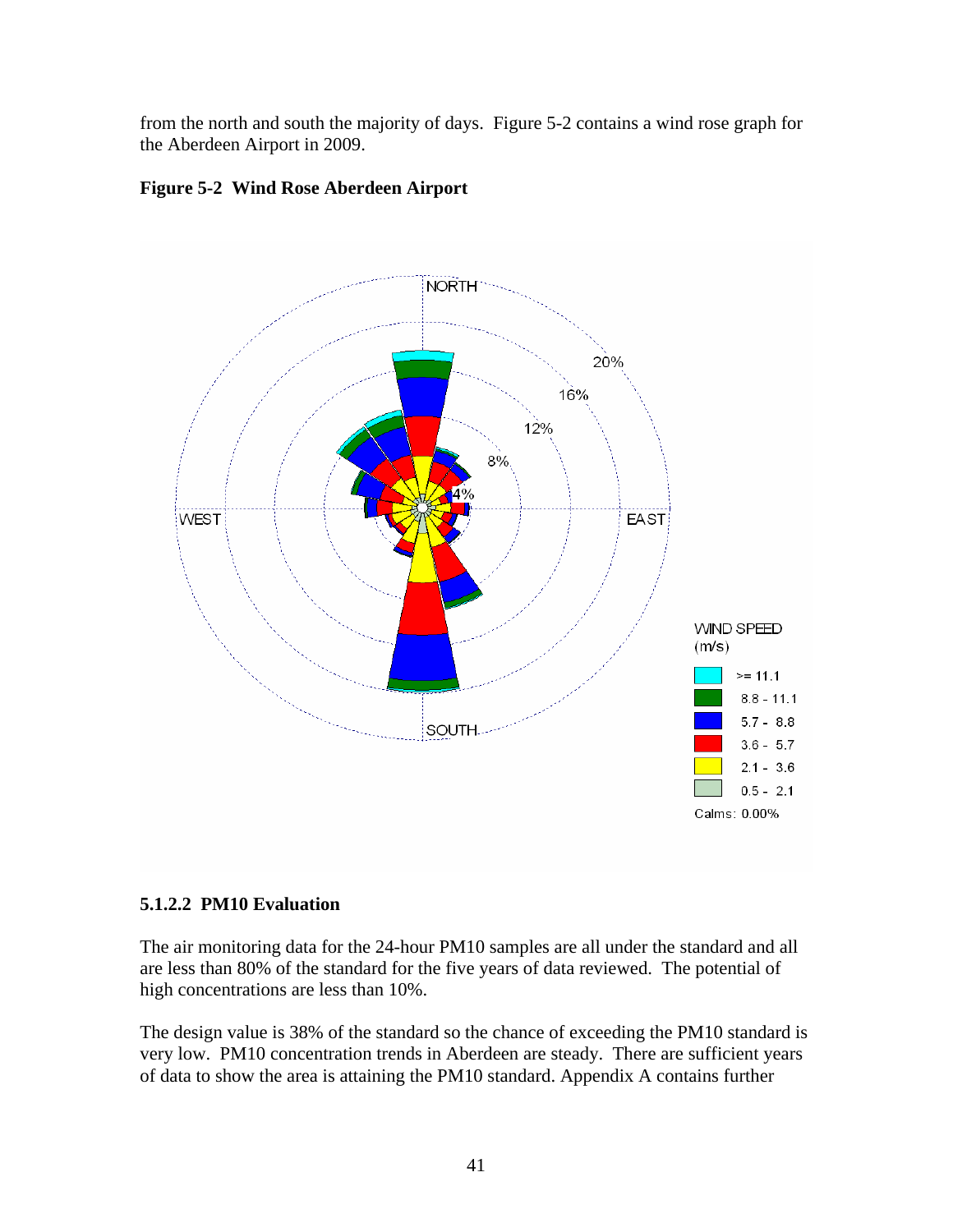information specific to PM10 trends for this site. Table 5-4 shows an assessment of the PM10 data collected at this site.

No comparison was made between this site to other sites in the area because the closest site is in Watertown about 85 miles away.

| <b>Parameter</b> | <b>Standard</b>      | $#$ > than      | <b>Maximum</b>        | <b>Design</b>     | $%$ of          | <b>Trends</b>     |
|------------------|----------------------|-----------------|-----------------------|-------------------|-----------------|-------------------|
|                  |                      | <b>Standard</b> | <b>Concentration</b>  | <b>Value</b>      | <b>Standard</b> |                   |
| <b>PM10</b>      | 24-hr 150            |                 | $81 \text{ ug/m}^3$   | 57                | 38%             | Slight            |
|                  | $\text{ug/m}^3$      |                 |                       | ug/m <sup>3</sup> |                 | Increase          |
| <b>PM2.5</b>     | 24-hr 35             |                 | $30.2 \text{ ug/m}^3$ | 18                | 51%             | Slight            |
|                  | $\frac{u g}{m^3}$    |                 |                       | $\text{ug/m}^3$   |                 | Decline           |
|                  | Annual               |                 | 9.0 ug/m <sup>3</sup> | 7.9               | 53%             | Slight<br>Decline |
|                  | 15 ug/m <sup>3</sup> |                 |                       | $\text{ug/m}^3$   |                 |                   |

**Table 5-4 Fire Station #1 Site 5-year Assessment of Data** 

# **5.1.2.3 PM2.5 Evaluation**

The air monitoring concentrations recorded at this site for PM2.5 are all under the 24 hour and annual standards. The potential for high concentrations greater than 80% of the standard are less than 10%.

The design value for the 24-hour is 51% and annual is 53% of the standards. There is a very low chance of exceeding the PM2.5 standards at this site. PM2.5 concentration trends for this site are slightly decreasing. More information on PM2.5 trends are contained in Appendix A. Table 5-4 shows the assessment of the PM2.5 data collected at the site. There are sufficient years of data to show the area is attaining the PM2.5 standards.

No comparison was made for this site to other sites in the area because the closest site is in Watertown about 85 miles away.

# **5.1.2.4 Summary for Fire Station #1**

The Fire Station #1 Site in Aberdeen represents a large geographic area and this is the main reason to continue the site operation. Aberdeen is the third largest city in the state so it provides a continued representation of population exposure to both PM10 and PM2.5. Proposed industry changes may increase population levels and air pollution concentrations. For the reasons state above the site and parameters will be continue unless resource needs require a reduction of the air monitoring network.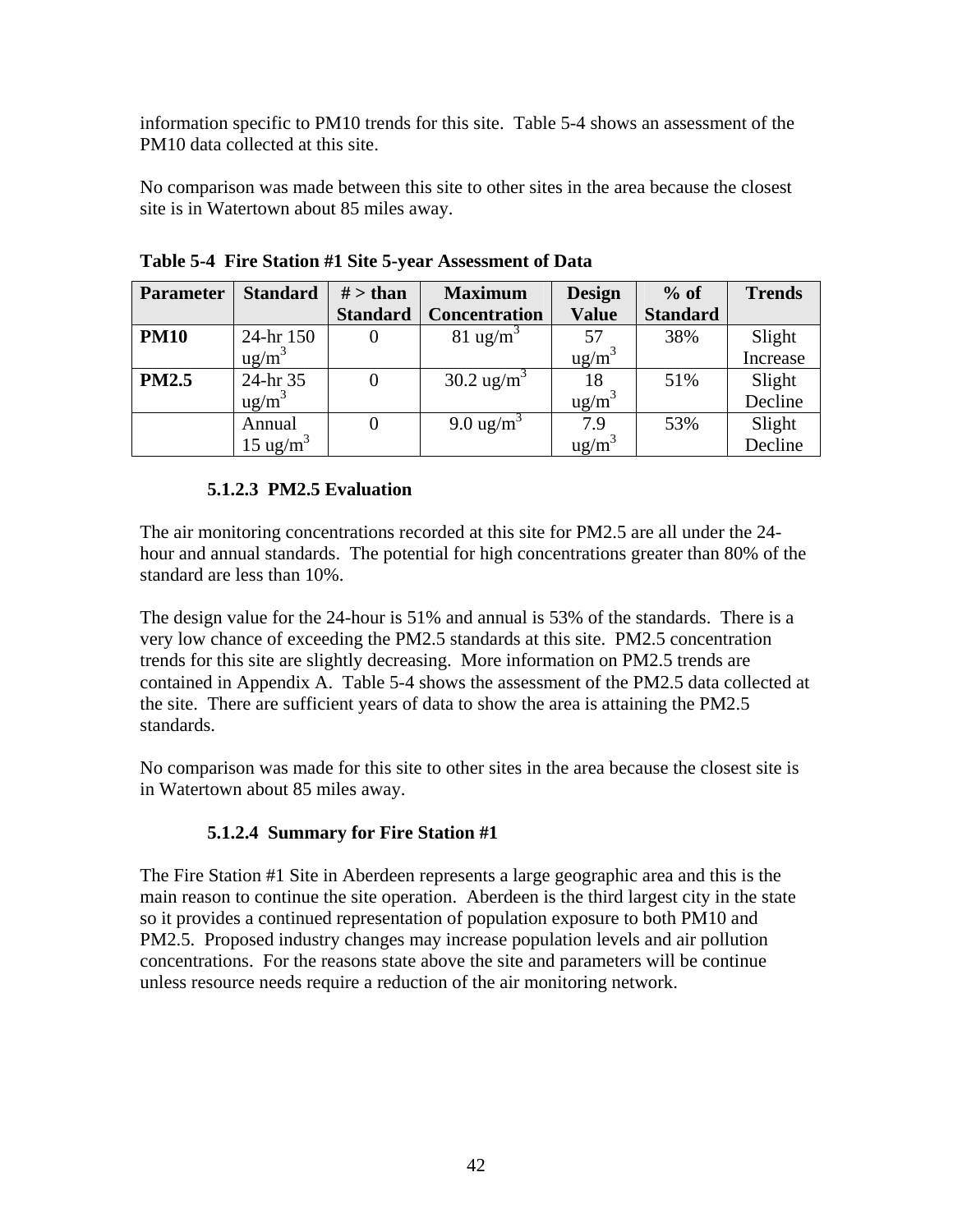# **5.1.3 Utility Site**

Watertown is located in northeastern corner of South Dakota and is the fourth largest city in the state. Population trends are slightly increasing and it is anticipated this trend for population will continue along with industrial growth. The topography is flat with some low rolling hills. There are no indications that topography is causing air pollutants to accumulate. Table 5-5 contains general information about the site and parameter testing.

| <b>Location</b>          | Watertown                     |
|--------------------------|-------------------------------|
| County                   | <b>Codington County</b>       |
| AOS#                     | 46-029-0002                   |
| <b>Parameter</b>         | <b>PM10</b>                   |
| Goals                    | Population/High Concentration |
| <b>Sampling Schedule</b> | Every Day                     |
| <b>Parameter</b>         | PM2.5                         |
| Goals                    | Population/High Concentration |
| <b>Sampling Schedule</b> | Every Third Day               |

# **Table 5-5 Utility Site**

Industrial development in the city and surrounding area includes service oriented businesses and light industry on the west and south sides of the city. New facilities in the area include an ethanol plant on the south edge of the city. Land use around the city is mainly agriculture with a small amount of grassland. Agriculture remains the largest industry in this area.

Historically there have been two different air monitoring sites in the city. The current site is the Utility Site setup in 2003 testing for PM10 and PM2.5. This is the only air monitoring site in Watertown, Codington County and in any of the surrounding counties. The closest air monitoring site is located 45 miles south in the City of Brookings. Concentrations for PM10 and PM2.5 represent population and high concentration of air pollution levels in the northeast part of the state associated with industry and an urban area.

One exceptional event was recorded during the last five years. High winds caused the PM10 and PM2.5 concentrations to exceed the 24-hour standard for both on December 17, 2008. The sampling data for both PM10 and PM2.5 were flagged by the state as a high wind exceptional event.

# **5.1.3.1 Meteorological Data Evaluation**

Meteorological data used for this site was collected at the Watertown Airport located west edge of the city. The predominate wind directions and highest wind speeds are north to northwest and south to south southeast. The location of the monitoring site should indicate if any air pollution levels from the industrial sources to the south, west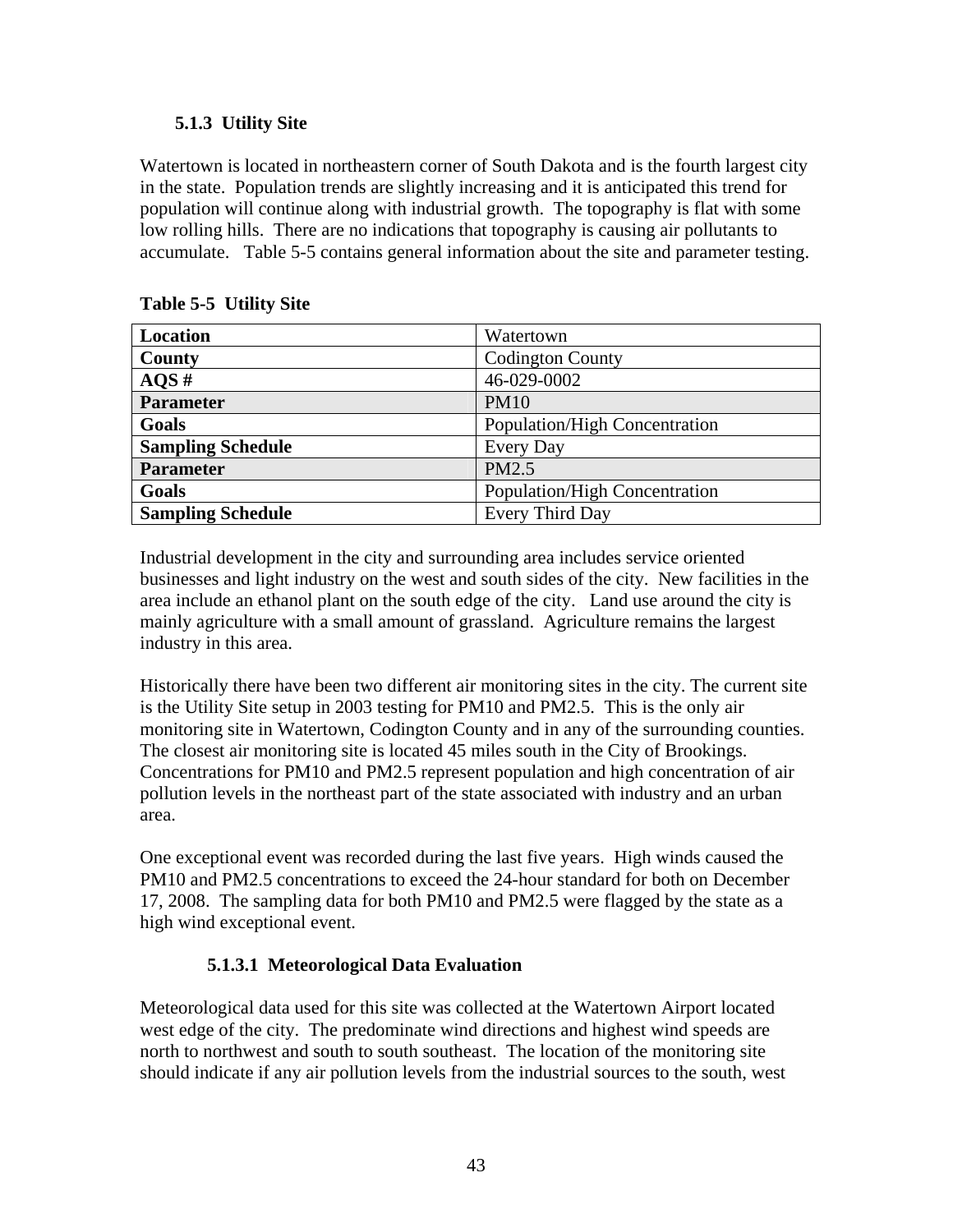and northwest of the site are causing health concerns. Figure 5-3 contains a wind rose graph of the meteorological data for Watertown collected in 2009.



**Figure 5-3 Wind Rose Watertown Airport** 

#### **5.1.3.2 PM10 Evaluation**

PM10 concentrations in general are steady to decreasing slightly over the life time of this site. Only one sampling day in 2008, had concentrations that exceeded the 24-hour standard in the last five years of operation. All of the remaining daily concentrations in the 5-year period are less than 80% of the standard. The probability of having high concentration day is less than 10%.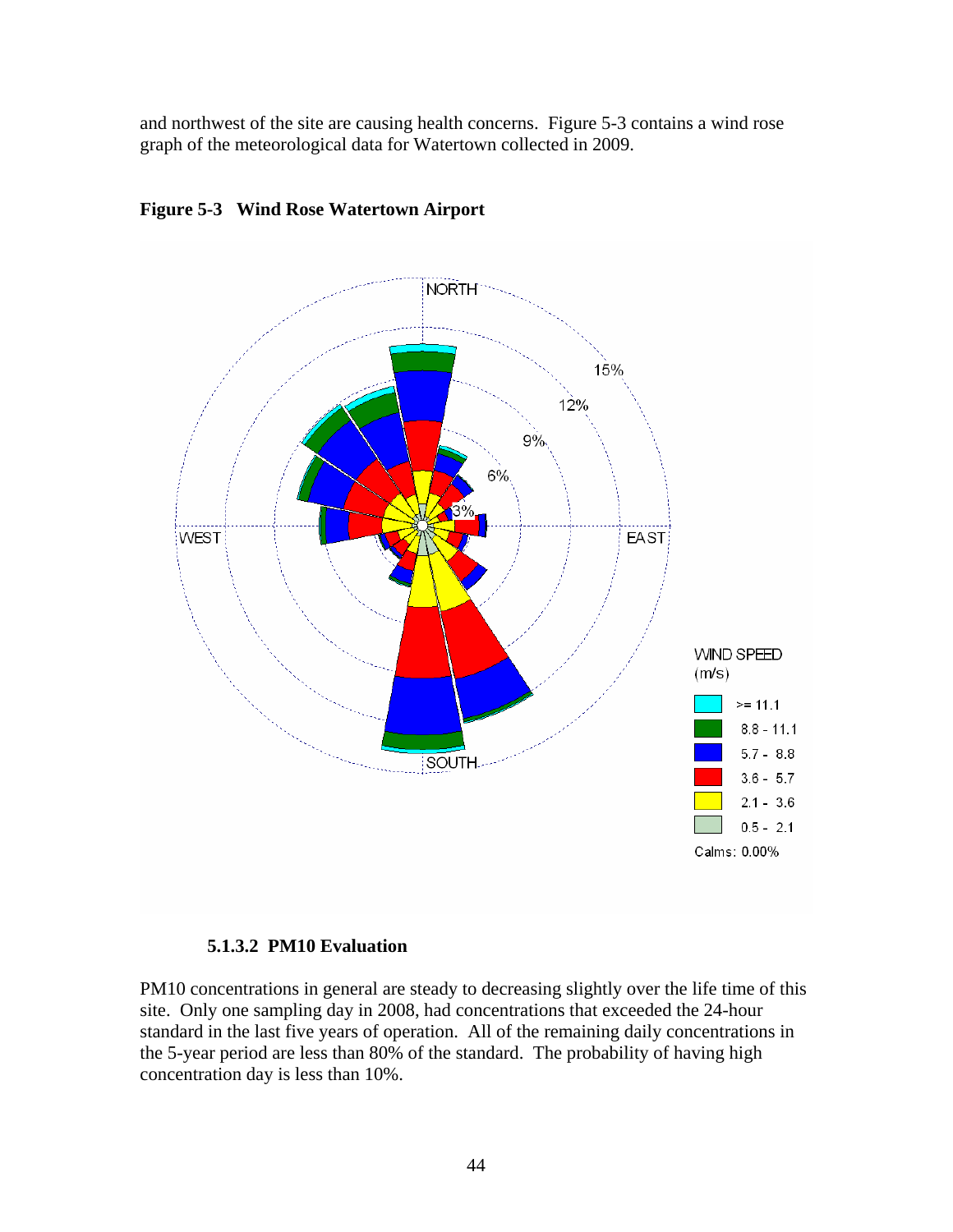The sampling day over the standard in 2008 was affected by high winds, blowing snow and an eroding dirt pile temporally stored next to the monitoring site. DENR flagged the sampling day as exceptional event when the data was submitted to the Air Quality System data base.

The design value for PM10 remains low at 53% of the standard. Unless there is a significant drop in the standard level there is sufficient data to show attainment of the 24 hour PM10 standard. See Table 5-6 for more information on the data collected at the site.

No comparison was made for this site to other sites in the area because the closest site is in Brookings about 45 miles away.

The parameter is meeting the goals of testing for impacts to population and high concentration for the area. It is anticipated that population and industrial growth trends will remain at current levels by grow slightly in the coming years. No changes are planned for this parameter during this review period.

| <b>Parameter</b> | <b>Standard</b>      | $#$ > than      | <b>Maximum</b>         | <b>Design</b>     | $%$ of          | <b>Trends</b> |
|------------------|----------------------|-----------------|------------------------|-------------------|-----------------|---------------|
|                  |                      | <b>Standard</b> | <b>Concentration</b>   | <b>Value</b>      | <b>Standard</b> |               |
| <b>PM10</b>      | 24-hr 150            |                 | 156 ug/m <sup>3</sup>  | 79                | 53%             | Steady        |
|                  | $\text{ug/m}^3$      | (2008)          | $\scriptstyle{(1)}$    | $ug/m^3$          |                 |               |
| <b>PM2.5</b>     | 24-hr 35             | 2               | 56 ug/m <sup>3</sup>   | 24.2              | 69%             | Slight        |
|                  | ug/m <sup>3</sup>    | (2008)          | (1)                    | ug/m <sup>3</sup> |                 | Decrease      |
|                  |                      | (2009)          |                        |                   |                 |               |
|                  | Annual               | 0               | 10.7 ug/m <sup>3</sup> | 9.0               | 60%             | Slight        |
|                  | 15 ug/m <sup>3</sup> |                 |                        | ug/m <sup>3</sup> |                 | Decrease      |

**Table 5-6 Utility Site 5-year Assessment of Data** 

(1) Concentration during an Exceptional Event

# **5.1.3.3 PM2.5 Evaluation**

During the five year review period two 24-hour samples recorded concentrations greater than the 24-hour PM2.5 standard of 35 ug/m<sup>3</sup>. Each of the years of 2008 and 2009 had one sampling day greater than the current 24-hour PM2.5 standard.

The high concentration day in 2008 was recorded on April 15. A check of the National Oceanic and Atmospheric Administration smoke map indicated the presents of smoke originating from prescribed fires in Kansas. The sampling concentrations were also over the standard at both Sioux Falls and the Brookings sites on the same day. The data indicated transport of smoke from fires into the eastern part of South Dakota. DENR flagged the sampling day as an exceptional event when the data was entered into the Air Quality System data base.

A second 24-hour PM2.5 concentration was recorded higher than the standard on December 18, 2009. The sampling concentrations were also over the standard at Union County, Sioux Falls and Brookings sites on this day. It appears PM2.5 pollution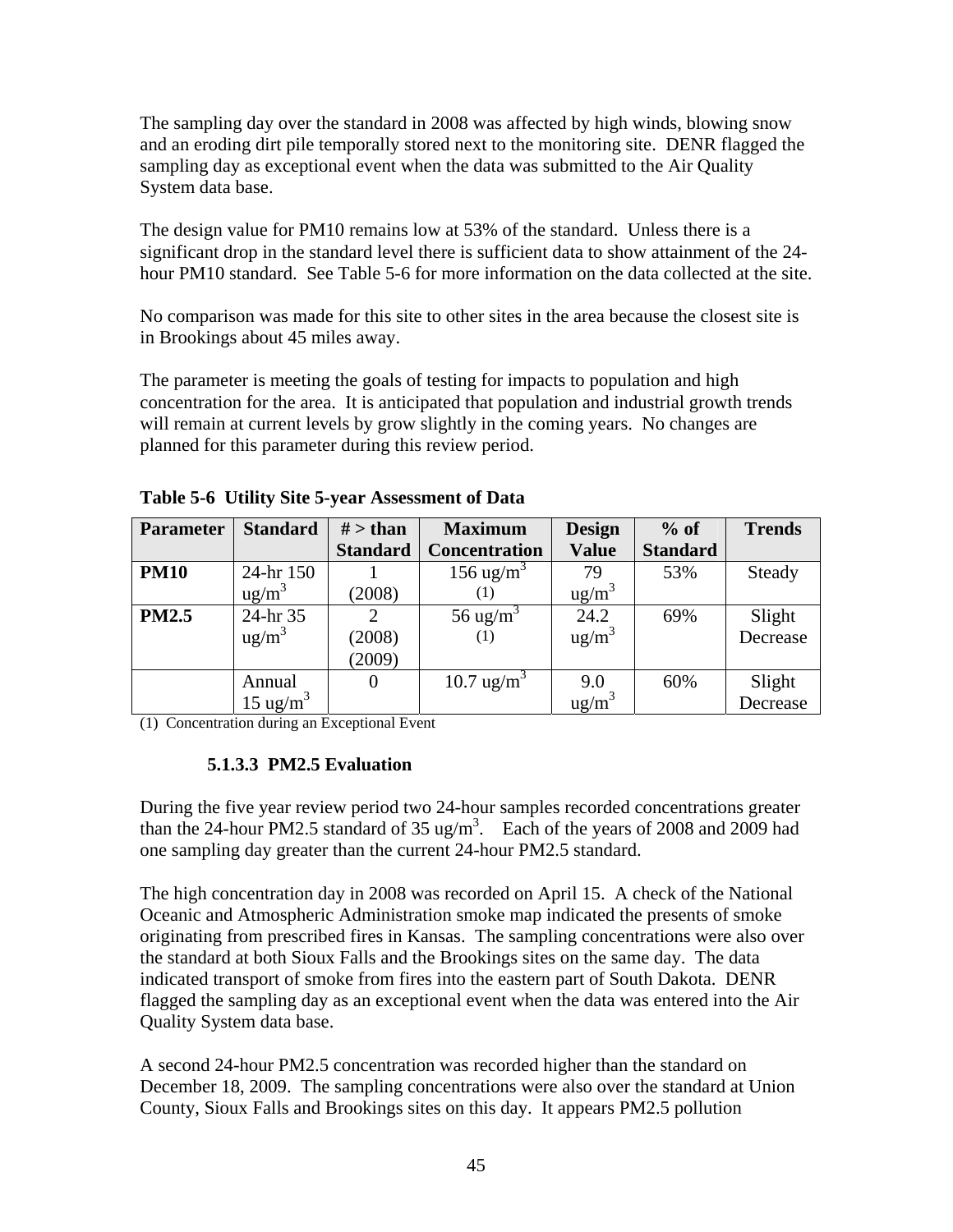transport combined with a slow moving air mass over a large area including the eastern edge of South Dakota and parts of Minnesota and Iowa were affected by these conditions. See the details in Section 3.6.2 on PM2.5 transport issues.

Five other 24-hour PM2.5 concentrations were greater than 80% of the standard with one each in 2006, 2007, and 2009 and two in 2008. Even with the seven samples with concentrations greater than 80% of the standard the potential for a high concentration day is less than 10%. Another indication of low PM2.5 concentrations at this site is the design value at 69% of the 24-hour standard well within the attainment level.

The Watertown PM2.5 annual average design value concentration is 60% of 15 ug/m<sup>3</sup>, the annual PM2.5 standard. The 2005 sampling year had the highest annual concentration at 10.7 ug/m<sup>3</sup> or 71% of the standard. The annual concentration trends show a slight decline in annual average concentrations over the life of the monitoring site. The PM2.5 concentrations vary but on some years the concentrations are close to being the highest levels recorded in the state. See Table 5.6 for more information of the assessment of the data collected at this site for PM2.5.

No comparison was made for this site to other sites in the area because the closest site is in Brookings about 45 miles away.

# **5.1.3.4 Summary of Utility Site**

The sampling goals of population exposure and high concentration are being met at this site for both PM10 and PM2.5. Concentrations greater than the standards were recorded for both parameters during this five year review period so there continues to be a need for testing at this site. Because of the geographic distance between the Utility Site and the sites in Aberdeen and Brookings, the diversity of industrial sources and the difference in population trends, no changes are planned to this site during this review.

# **5.2 Sioux Falls Sites**

Historically, Sioux Falls has had nine different air monitoring site locations operating in the city since the air monitoring network was setup in 1970s. Sioux Falls is the largest city in the state with a population of 123,975 and is located in the county with the highest population level. Currently there are two air monitoring sites operating in Sioux Falls and are the only ones in Minnehaha County and the neighboring counties. The closest air monitoring site outside of Sioux Falls is located about 51 miles south in Union County.

# **5.2.1 KELO Site**

The KELO Site is located in the down town or center of the City of Sioux Falls. The industry is mainly service type businesses in the area around the site. Minnesota Avenue, two blocks to the west of the site, is one of the busiest roads in the city. Mobile source emissions may be the major contributor to concentrations at this site. Residential areas are located to the south of the monitoring site.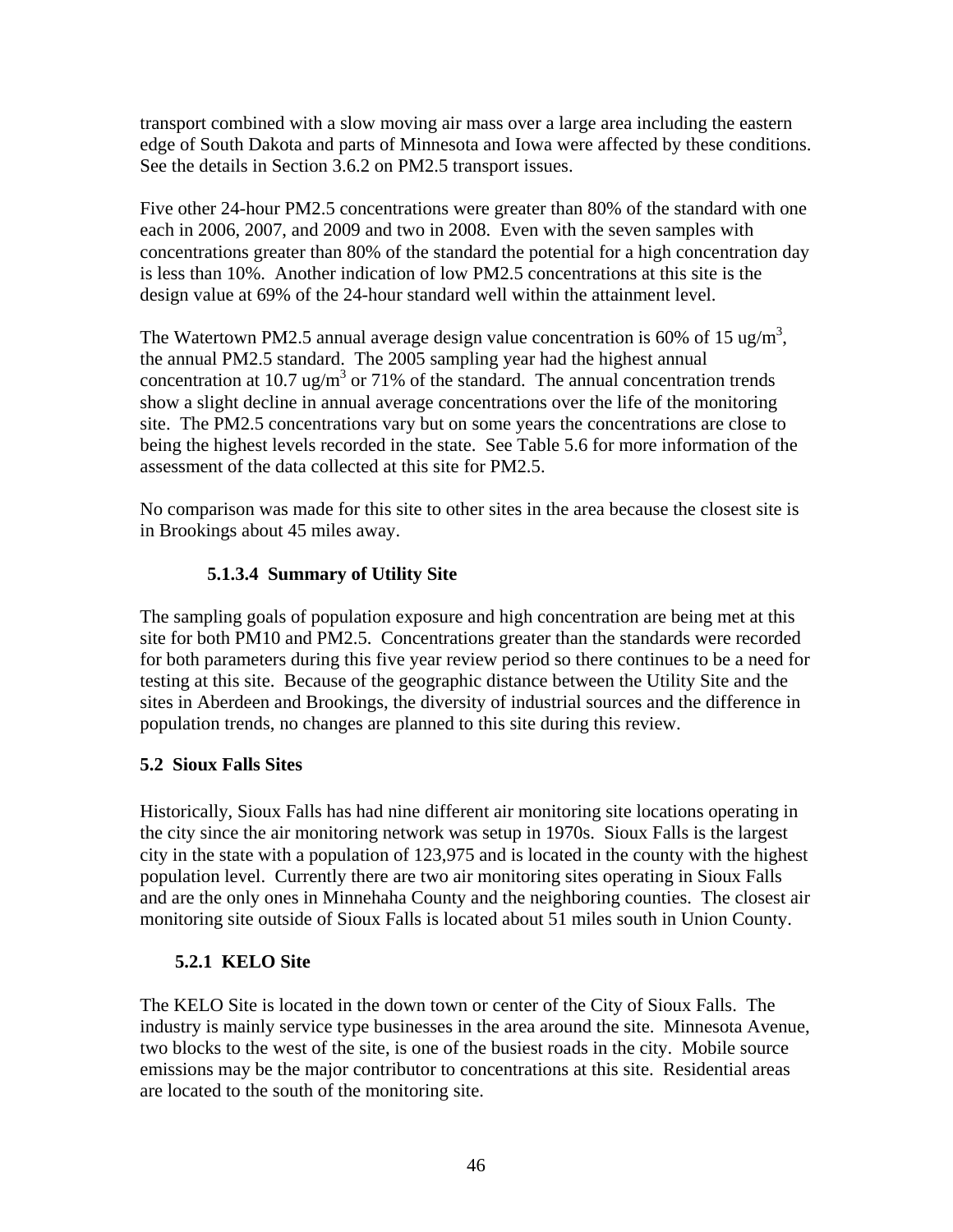The KELO Site was setup in 1991 testing for PM10. The parameter of PM2.5 was added in 1999. Concentrations for PM10 and PM2.5 represent population and high concentration of air pollution levels for this urban area. Only one exceptional event, wildfire smoke, was recorded at this site and was flagged by DENR. The sampling day was the highest PM2.5 concentration for this site during the last five years. Table 5-7 contains general information about the site and parameter testing.

| Location                 | Sioux Falls                   |
|--------------------------|-------------------------------|
| County                   | Minnehaha County              |
| AOS#                     | 46-099-0006                   |
| <b>Parameter</b>         | <b>PM10</b>                   |
| Goals                    | Population/High Concentration |
| <b>Sampling Schedule</b> | Every Sixth Day               |
| <b>Parameter</b>         | PM2.5                         |
| Goals                    | Population/High Concentration |
| <b>Sampling Schedule</b> | <b>Every Third Day</b>        |

**Table 5-7 KELO Site** 

# **5.2.1.1 PM10 Evaluation**

The 24-hour PM10 concentrations at this site are all less than the national standard in the 5-year review period. The site trend shows concentrations decreasing over the 19 years of testing from an annual average of 28 ug/m<sup>3</sup> to 15 ug/m<sup>3</sup> in 2009. The design value is very low and the potential to have concentrations greater than 80% of the standard are less than 10%. The design value as calculated at the end of 2009, had the lowest concentration of the two sites in Sioux Falls by 10 ug/m<sup>3</sup>. See Table 5-8 for an assessment of the PM10 data for this site.

One PM2.5 sampling day had a high concentration caused by an exceptional event happened during the five years of data at the KELO Site. Further discussion of the exceptional event is included in Section 5.2.1.3.

| <b>Parameter</b> | <b>Standard</b>     | $#$ > than      | <b>Maximum</b>       | <b>Design</b>   | $%$ of          | <b>Trends</b> |
|------------------|---------------------|-----------------|----------------------|-----------------|-----------------|---------------|
|                  |                     | <b>Standard</b> | <b>Concentration</b> | <b>Value</b>    | <b>Standard</b> |               |
| <b>PM10</b>      | 24-hr 150           | 0               | 98 ug/m <sup>3</sup> | 43              | 29%             | Decreasing    |
|                  | $\text{ug/m}^3$     |                 |                      | $ug/m^3$        |                 |               |
| <b>PM2.5</b>     | 24-hr 35            | 2               | 43 ug/m <sup>3</sup> | 25.5            | 73%             |               |
|                  | $\text{ug/m}^3$     | (2008)          |                      | $ug/m^3$        |                 |               |
|                  |                     | (2009)          |                      |                 |                 |               |
|                  | Annual              | 0               | 10.7 $\text{ug/m}^3$ | 9.4             | 63%             | Slight        |
|                  | $15 \text{ ug/m}^3$ |                 |                      | $\text{ug/m}^3$ |                 | Decrease      |

**Table 5-8 KELO Site 5-year Assessment of Data**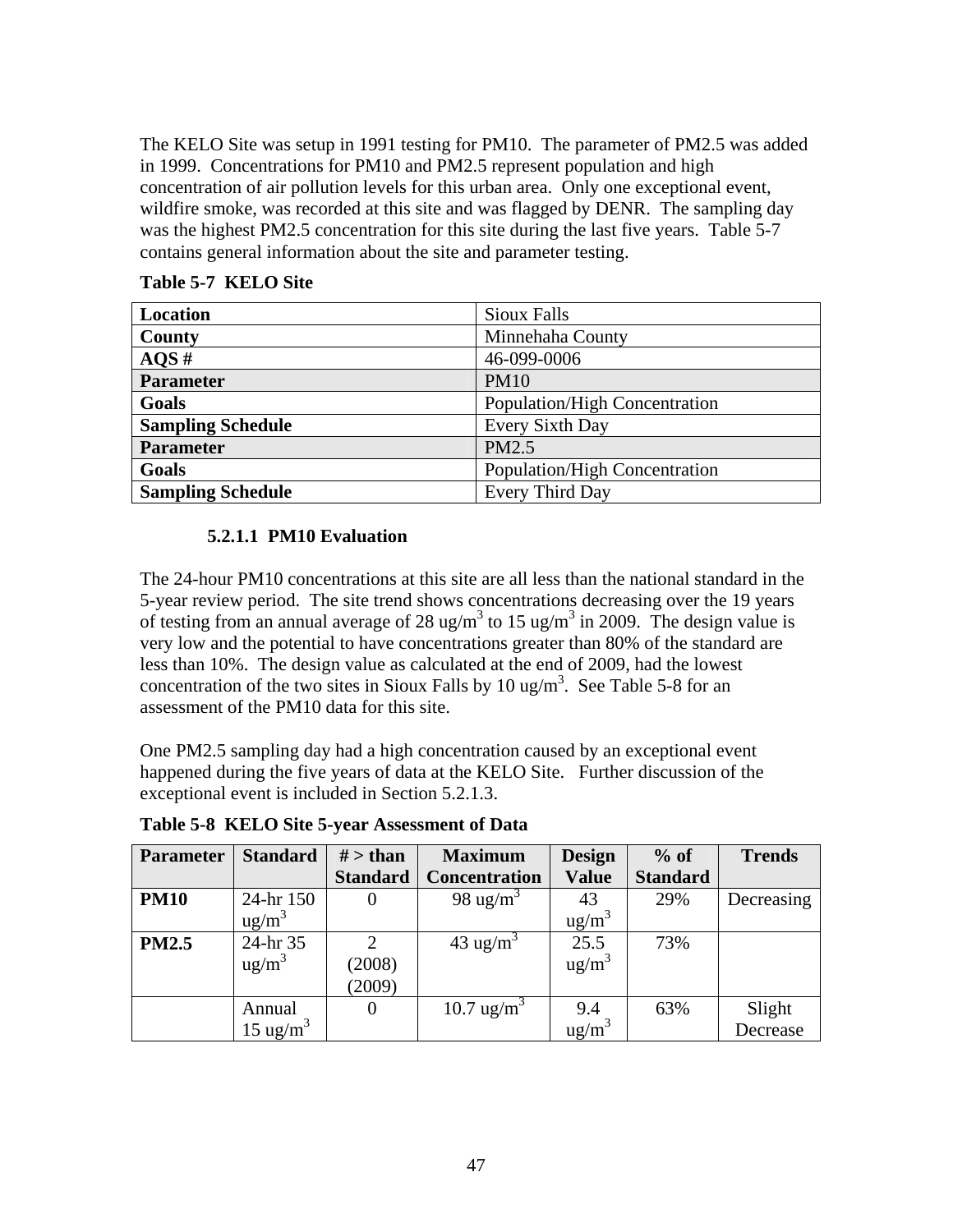The KELO Site is one of the lowest PM10 sites in the state. The chance of exceeding 80% of the standard is less than 10% and may never record a high concentration. During the 19 years of operation the site has not recorded a concentration over the standard.

#### **5.2.1.2 PM2.5 Evaluation**

The opposite is true for PM2.5 concentrations with the design value at the KELO Site higher than the SD School Site by  $4.4 \text{ ug/m}^3$ . In most cases the high 24-hour PM2.5 concentrations occur on the same days and are close in level at all of the other sites along the eastern edge of the state. This causes the highest concentration design value to shift from one site to the other in different years. Long range transport of PM2.5 pollution appears to be the cause of the high concentration days and the events can include all of the sites along the eastern edge of the state. The 24-hour design value in 2009 puts this site as the highest concentration site in the state followed closely by the Watertown Site. See Table 5-8 for information of the concentration level assessment for PM2.5 at this site.

A review of the last five years of data shows two days, one each in 2008 and 2009, had concentrations greater than the standard. The site had seven other days with concentrations within 80% of the standard. The chance of exceeding 80% of the standard remains less then 10%.

The KELO Site also recorded a high concentration on April 15, 2008. As previously discussed in the Brookings and Watertown sites smoke originating from prescribed fires in Kansas seems to have caused the exceedance. The sampling concentrations were also over the standard at both Watertown, SD School and the Brookings sites on the same day. The data indicated transport of smoke from fires into the eastern part of South Dakota. DENR flagged the sampling day as an exceptional event when the data was entered into the Air Quality System data base.

As discussed previously a 24-hour PM2.5 concentration was recorded higher than the standard on December 18, 2009. The sampling concentrations were also over the standard at Union County and SD School sites on this day. Only the sites with continuous PM2.5 monitors were running on this sampling day so other locations may have had high concentrations. It appears PM2.5 pollution transport combined with a slow moving air mass over a large area including the eastern edge of South Dakota and parts of Minnesota and Iowa were affected by these conditions. See the details in Section 3.6.2 on PM2.5 transport issues.

The annual averages for PM2.5 during the 5-year review period are all less than the national standard. The annual average has decrease slightly over the years of operation. The annual average design value just like the 24-hour design value is the highest of all the sites in the state but only  $0.4 \text{ ug/m}^3$  lower than the SD School Site. None of the annual averages had concentrations within 80% of the standard.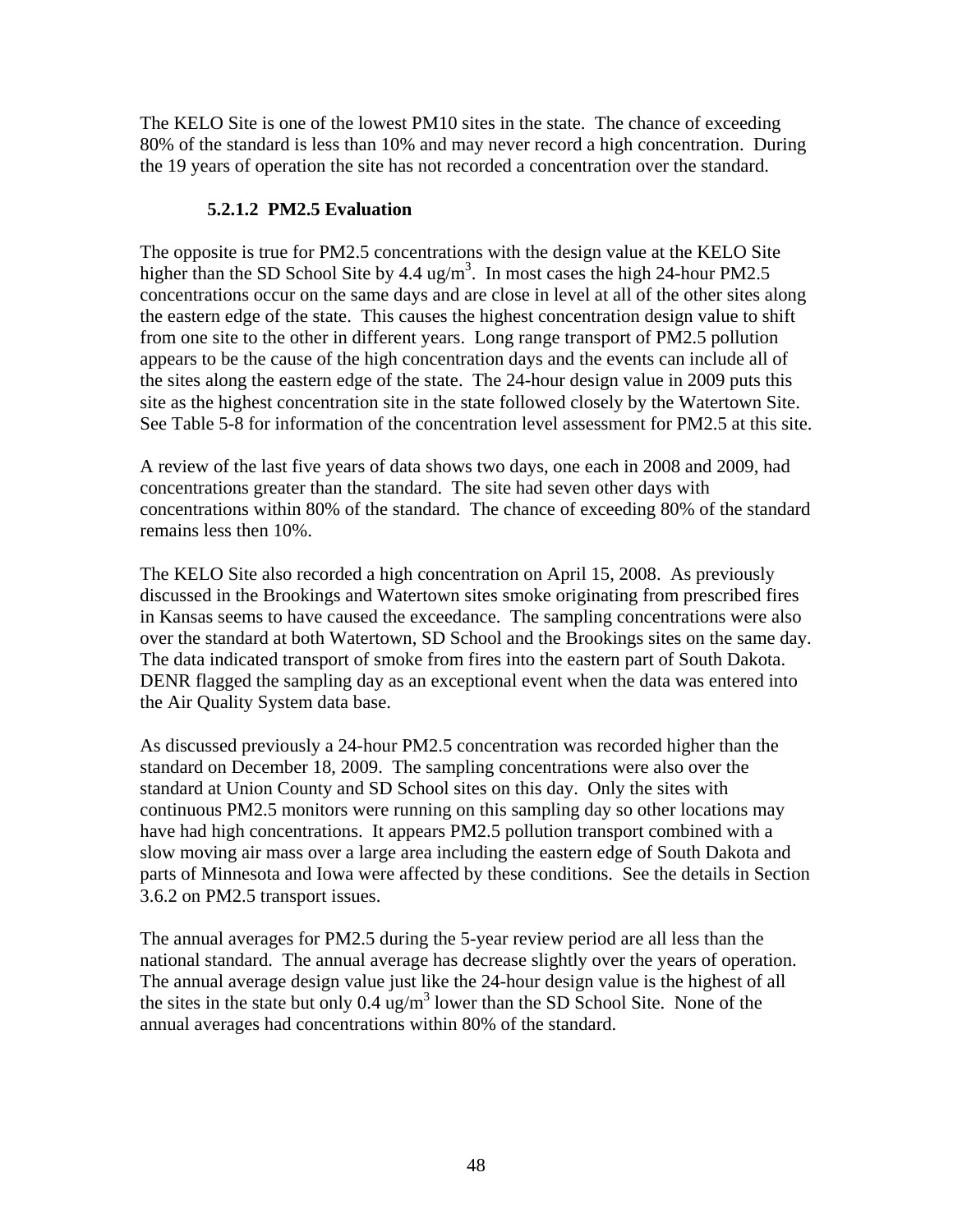# **5.2.1.3 Summary of KELO Site**

The PM10 parameter has sufficient data to show attainment of the standard and has a less than 10% chance of having a concentration greater than the standard. The PM10 parameter is not the high concentration location is the city so is not a priority for this area.

The chance of having concentrations greater than 80% of the 24-hour and annual PM2.5 standard are less than 10%. But concentrations are still among the highest in the state. With the possibility of EPA reducing the annual average standard, the PM2.5 parameter will remain a priority at this site.

#### **5.2.2 SD School Site**

The SD School Site is one of two air monitoring sites in Sioux Falls and in Minnehaha County. Concentrations for all parameters represent population exposure and high concentration of air pollution levels in an urban area. Table 5-9 contains general information about the site and parameter testing.

| Location                 | <b>Sioux Falls</b>            |
|--------------------------|-------------------------------|
| County                   | Minnehaha County              |
| $AQS \#$                 | 46-099-0008                   |
| <b>Parameter</b>         | <b>PM10</b>                   |
| Goals                    | Population/High Concentration |
| <b>Sampling Schedule</b> | Every Day                     |
| <b>Parameter</b>         | PM2.5                         |
| Goals                    | Population/High Concentration |
| <b>Sampling Schedule</b> | Every Day and Every Third Day |
| <b>Parameter</b>         | PM coarse                     |
| Goals                    | Population/High Concentration |
| <b>Sampling Schedule</b> | Every Day (Starting 2011)     |
|                          |                               |
| <b>Parameter</b>         | Ozone                         |
| Goals                    | Population/High Concentration |
| <b>Sampling Schedule</b> | Every Day                     |
| <b>Parameter</b>         | <b>Sulfur Dioxide</b>         |
| Goals                    | Population/High Concentration |
| <b>Sampling Schedule</b> | Every Day                     |
| <b>Parameter</b>         | Nitrogen Dioxide              |
| Goals                    | Population/High Concentration |
| <b>Sampling Schedule</b> | Every Day (Hourly)            |
| <b>Parameter</b>         | PM2.5 Speciation              |
| Goals                    | Population/High Concentration |

#### **Table 5-9 SD School Site**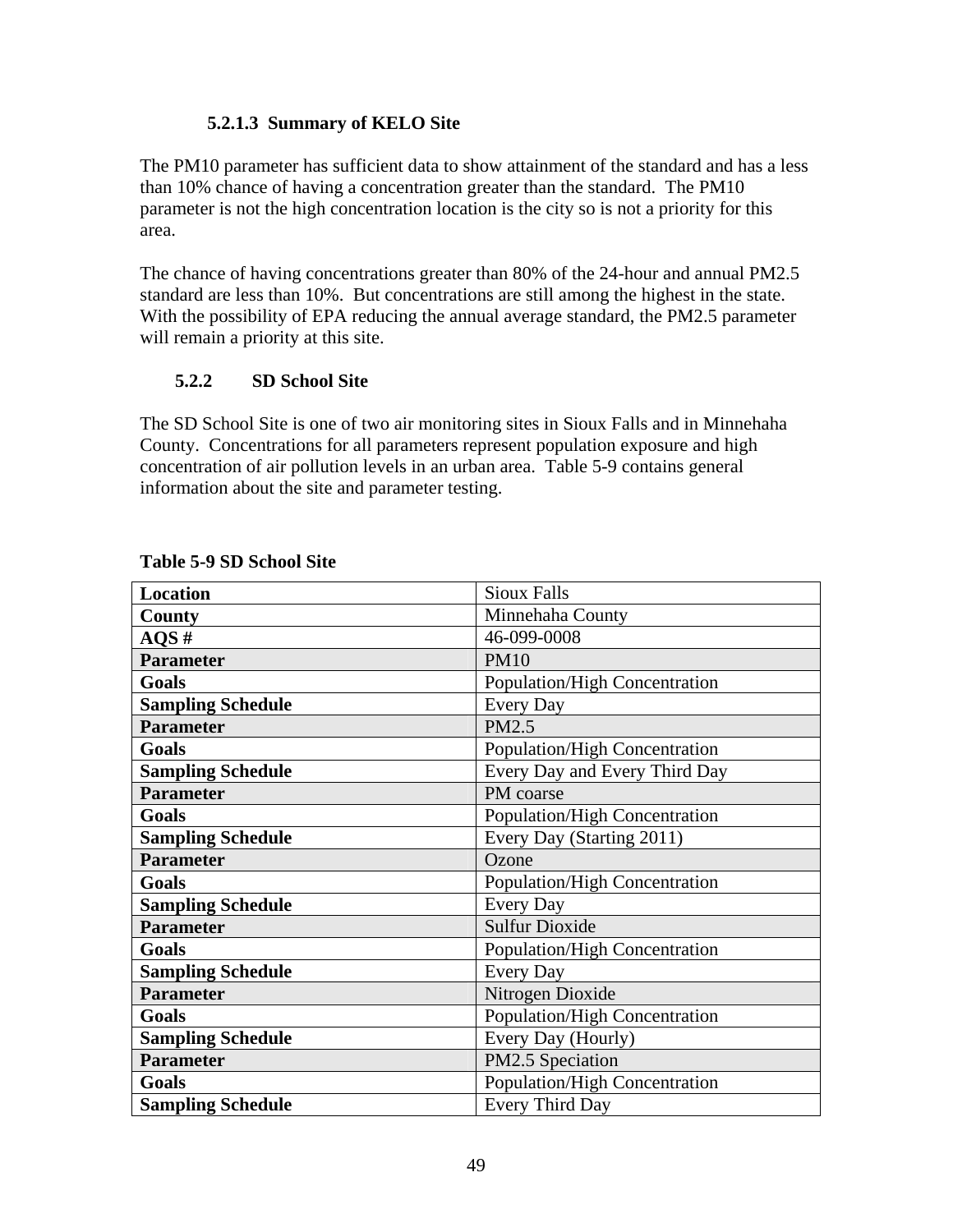| <b>Parameter</b>         | Meteorological                |
|--------------------------|-------------------------------|
| Goals                    | Population/High Concentration |
| <b>Sampling Schedule</b> | Every Day (Hourly)            |

The SD School Site is located in the central and east part of the city. The area around the site is residential with two schools within one block west and northwest of the site. Service type businesses are located to the south along  $10<sup>th</sup>$  Street and residential areas are located in all directions from the site. High traffic count roads are located to the south 10<sup>th</sup> Street about 1.5 blocks and I 229 six blocks to the east of the site.

The main industrial area in the city is located starting about 1 mile to the north and northwest of the site. The facilities include light industry and service oriented businesses.

The SD School Site was setup in 2008, as a replacement for Hilltop Site and is the National Core site for South Dakota. The SD School Site is testing for the criteria pollutants of PM10, PM2.5, Ozone, sulfur dioxide, and nitrogen dioxide. Non-criteria air pollutant testing includes Air Toxics, PM2.5 speciation and meteorology.

One exceptional event for PM2.5 was recorded and flagged by the state at this site during the last five years. The exceptional event in April of 2009 was caused by smoke being transported from fires in Kansas.

# **5.2.2.1 Meteorological Data Evaluation**

Testing also includes a meteorological station collecting data on wind speed, wind direction, ambient temperature, humidity and barometric pressure. Figure 5-4 shows a wind rose for the data collected at the site in 2009. The prevailing wind directions during the year are from the north to northwest and south to southwest directions. The location of the site to the industrial park to the north and northwest of the site is providing a good evaluation of population exposure to the industrial air pollution emissions.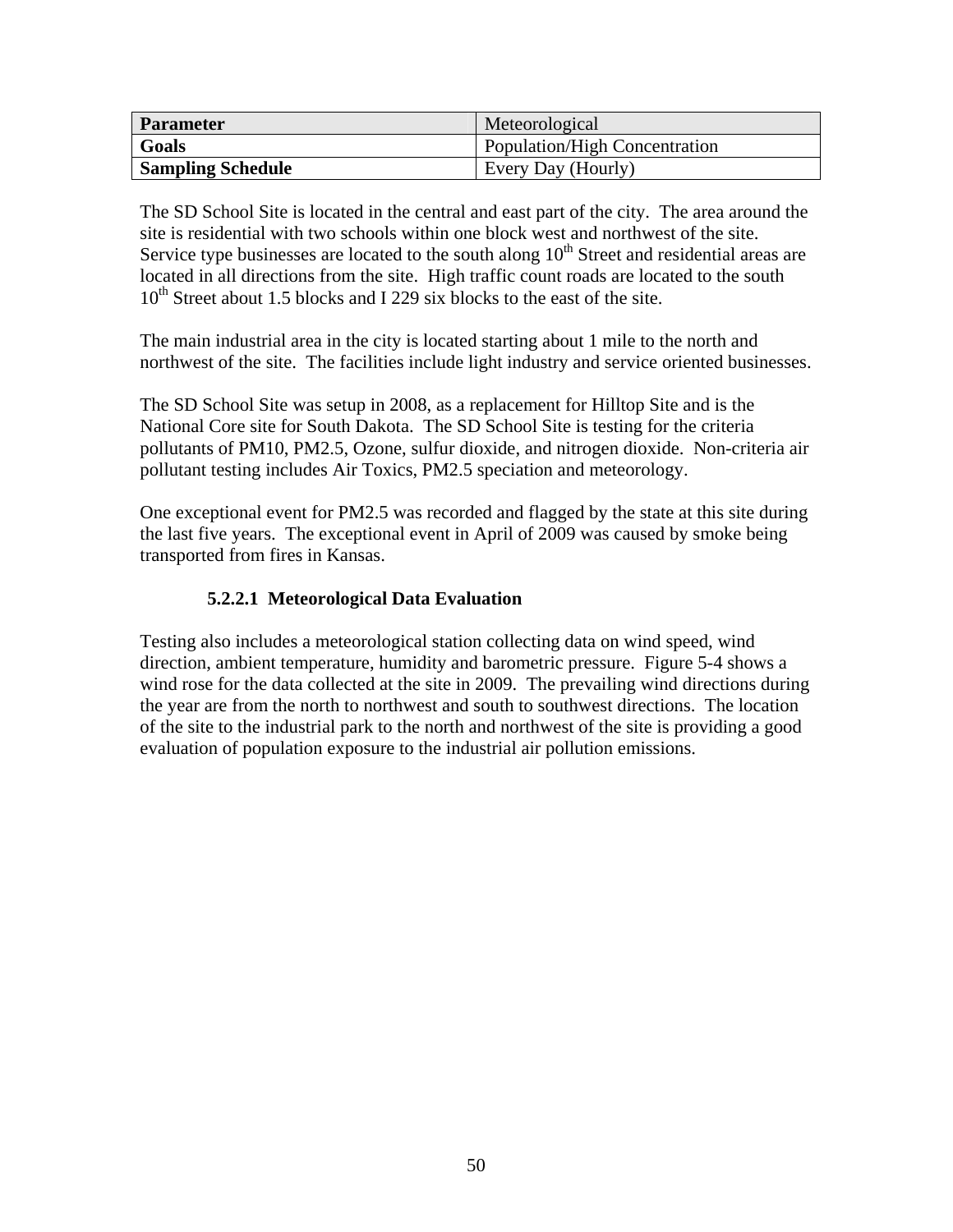**Figure 5-4 Wind Rose SD School Site** 



#### **5.2.2.2 PM10 Evaluation**

PM10 concentrations at the SD School Site are the highest being recorded in the City. Even with that statement the site remains near the middle of the PM10 design values in the state and only 37% of the standard. None of the concentrations have exceeded the 24-hour PM10 standard at this site. None of the 24-hour concentrations are within 80% of the standard level so the chance of exceeding 80% of the standard is less than 10%. See Table 5-10 for more information on data assessment for the SD School Site.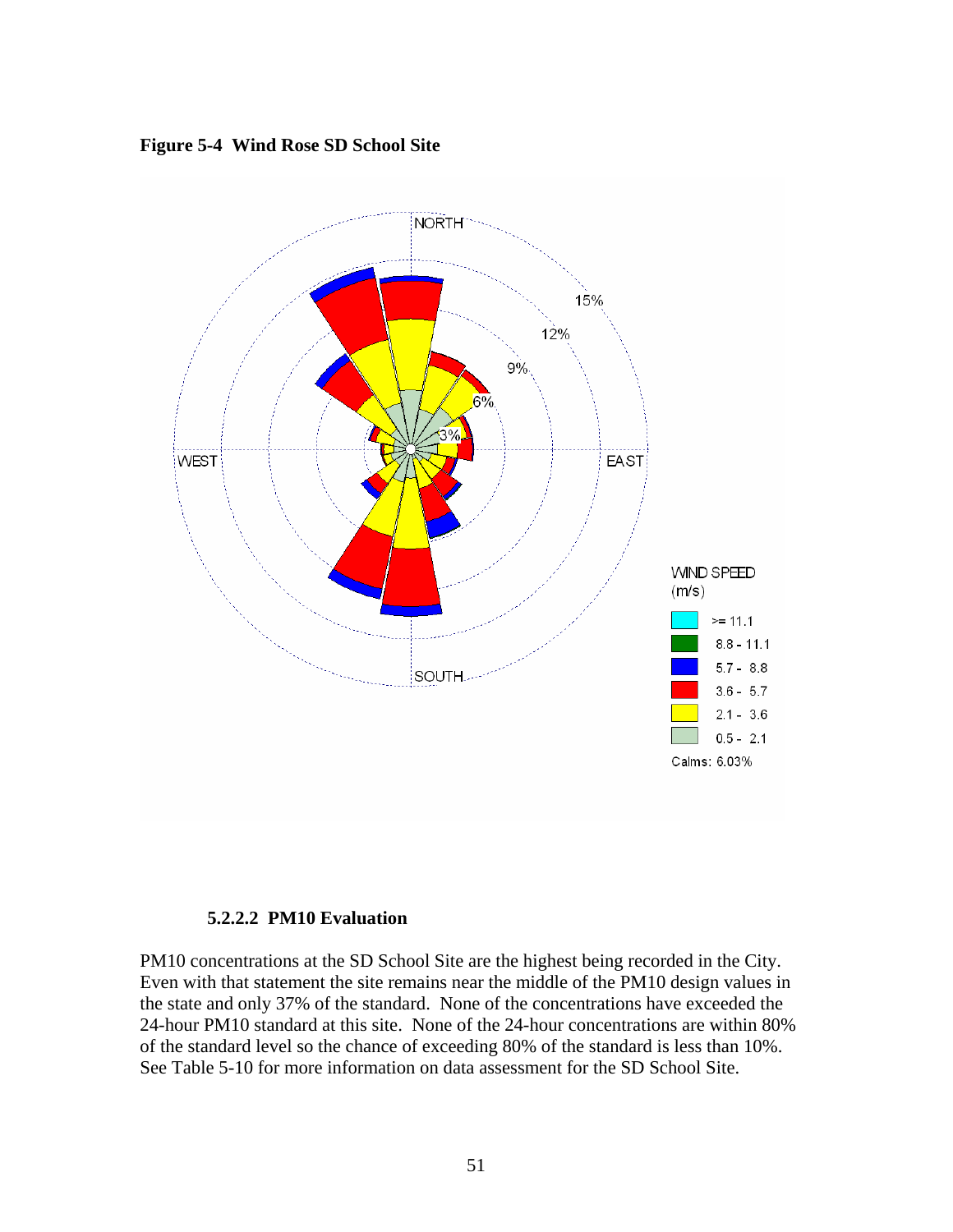#### **5.2.2.3 PM2.5 Evaluation**

The SD School 24-hour concentrations are similar to the KELO Site. The concentrations are slightly less when comparing the design values but still one of the highest concentration sites in the state. When comparing the date of the highest 24-hour concentration it was found that both Sioux Falls sites had high levels on the same days. When the daily data was review for the two years the site has operated two days during the five year period had concentrations greater than the standard (one in each of 2008 and 2009) and another two days with concentrations within 80% of the standard (one each in 2008 and 2009). With a low number of sampling days with high concentrations compared to the number of sampling days there is less than a 10% chance of having a concentration greater than 80% of the 24-hour PM2.5 standard. See Table 5-10 for more information on data assessment for the SD School Site.

| <b>Parameter</b> | <b>Standard</b>      | $#$ > than      | <b>Maximum</b>        | <b>Design</b>    | $%$ of          | <b>Trends</b> |
|------------------|----------------------|-----------------|-----------------------|------------------|-----------------|---------------|
|                  |                      | <b>Standard</b> | <b>Concentration</b>  | <b>Value</b>     | <b>Standard</b> |               |
| <b>PM10</b>      | 24-hr 150            | 0               | 68 ug/m <sup>3</sup>  | 55               | 37%             | Decreasing    |
|                  | $\text{ug/m}^3$      |                 |                       | $\text{ug/m}^3$  |                 |               |
|                  |                      |                 |                       |                  |                 |               |
| <b>PM2.5</b>     | 24-hr 35             | $\overline{2}$  | $42 \text{ ug/m}^3$   | 21.1             | 60%             |               |
|                  | $ug/m^3$             | (2008)          |                       | $ug/m^3$         |                 |               |
|                  |                      | (2009)          |                       |                  |                 |               |
|                  | Annual               | 0               | 9.0 ug/m <sup>3</sup> | 9.0              | 60%             | Slight        |
|                  | 15 ug/m <sup>3</sup> |                 |                       | $\frac{ug}{m^3}$ |                 | Decrease      |
| Ozone            | 0.075                | $\overline{0}$  | $0.066$ ppm           | 0.062            | 83%             | Steady        |
|                  | ppm                  |                 |                       | ppm              |                 |               |
|                  | 8-hour               |                 |                       |                  |                 |               |
| <b>Sulfur</b>    | $0.14$ ppm           | $\overline{0}$  | $0.010$ ppm           | 0.006            | 4%              | Steady        |
| <b>Dioxide</b>   | 24-hour              |                 |                       | ppm              |                 |               |
|                  | $0.03$ ppm           | $\overline{0}$  | $0.002$ ppm           | 0.001            | 3%              | Steady        |
|                  | Annual               |                 |                       | ppm              |                 |               |
|                  | $0.5$ ppm            | $\overline{0}$  | $0.017$ ppm           | 0.016            | 1%              | Steady        |
|                  | 3-hour               |                 |                       | 3 ppm            |                 |               |
| <b>Nitrogen</b>  | 0.053                | $\overline{0}$  | $0.007$ ppm           | 0.007            | 13%             | Steady        |
| <b>Dioxide</b>   | ppm                  |                 |                       | ppm              |                 |               |
|                  | Annual               |                 |                       |                  |                 |               |
|                  | $100$ ppb            | $\overline{0}$  | 54 ppb                | 38 ppb           | 38%             | Steady        |
|                  | 1-hour               |                 | (2009)                |                  |                 |               |

**Table 5-10 SD School Site 5-year Assessment of Data** 

The annual design value for SD School Site is one of the highest in the state. But the annual averages for the two years are both less than 80% of the standard. Annual averages have remained the same over the two years of testing. There is less than 10% chance of the SD School Site having a concentration greater than 80% of the annual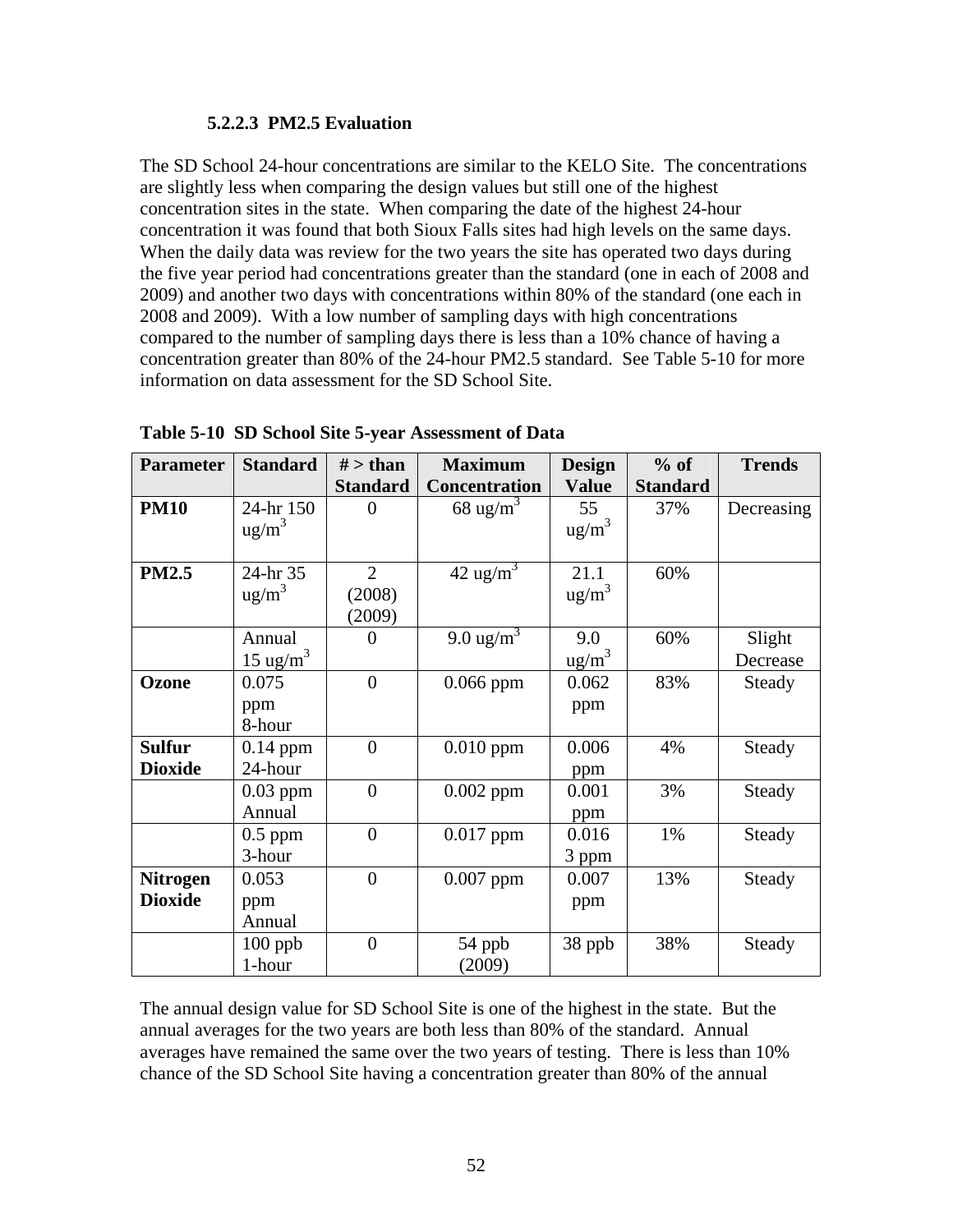standard. See Table 5-10 for more information on data assessment for the SD School Site.

### **5.2.2.4 Ozone Evaluation**

The ozone design value for the SD School Site is less than the national standard and is less than 80% of the standard. There are only three sampling days with 8-hour averages concentrations greater than 80% of the standard during the two years of operation. Therefore, there is less than 10% chance the site will have concentrations greater than 80% of the standard. This site is the second highest ozone location in the state so testing for this parameter will continue to be a priority. See Table 5-10 for more information on data assessment for the SD School Site.

# **5.2.2.5 Nitrogen Dioxide Evaluation**

The SD School Site records the highest nitrogen dioxide concentrations in the state but levels are still very low compared to the standards. The annual concentration in 2009, was 13% of the standard. The 1-hour concentration design value was 38% of the standard using the data from 2008 and 2009. When reviewing the two years of data collected at this site the data indicates that the annual or the 1-hour concentrations have a minimal chance of exceeding 80% of the standards. See Table 5-10 for more information on data assessment for the SD School Site.

# **5.2.2.6 Sulfur Dioxide Evaluation**

The SD School Site has sulfur dioxide concentrations that are very low at less than 10% of the 24-hour, annual and 3-hour standards. Sulfur dioxide concentrations statewide measured in the cities, rural areas, and national parks show little difference in concentration levels. Concentration trends are difficult to evaluate when levels are near the detection level of the analyzer. Even with the SD School Site located in the largest city in the state concentrations for sulfur dioxide are very low and close to the other sites in the state. See Table 5-10 for more information on data assessment for the SD School Site.

# **5.2.2.7 Summary for SD School Site**

The SD School Site is meeting the objectives and monitoring needs of the area. As the National Core site for South Dakota, additional parameters will be added as required by rule and needs of the Sioux Falls area. Currently, the high priority parameters are ozone and PM2.5. As EPA reviews the national standards and reduces the concentration levels for other pollution parameters there may be a need for other types of testing.

# **5.3 Union County Sites**

The Union County sites UC #1, UC #2 and UC #3 were setup in 2009 testing for parameters of PM10, PM2.5, ozone, carbon monoxide, sulfur dioxide, and nitrogen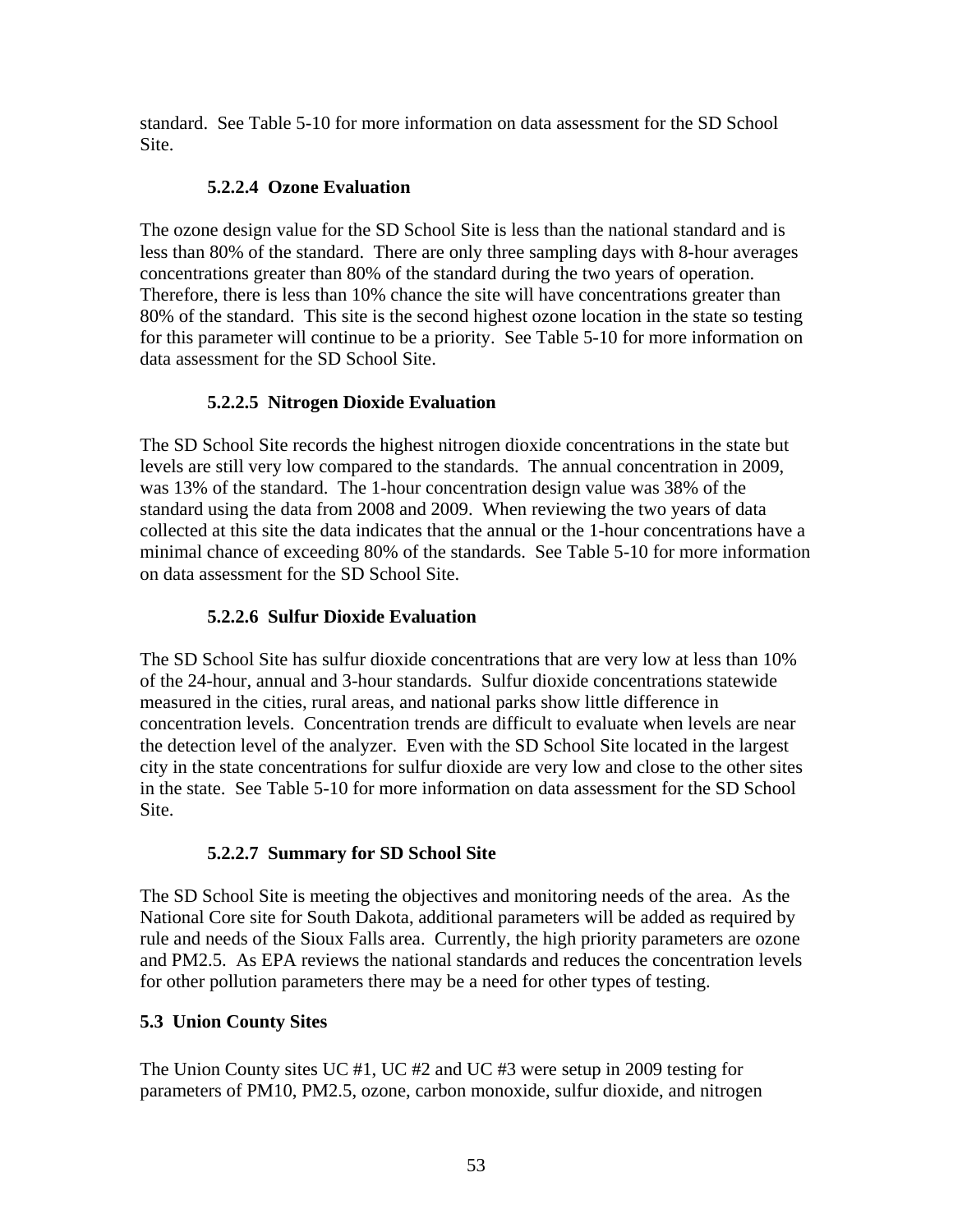dioxide. The sites are located in a rural area of the county with objectives of background, construction impacts, and population exposure, and high concentration.

The sites were selected to provide for testing north and south of the proposed Hyperion Energy Center and for a representative ozone site outside the modeled 1 microgram nitrogen dioxide area. The closest air monitoring site to UC #3 Site is in Sioux Falls about 35 miles north of the site.

The only exceptional event concentration flagged by the state was at UC #1 when the harvest of crops grown a short distance from the site caused elevated PM10 concentrations well above the normal levels recorded at the site but under the standard. All other high concentrations will count toward attainment of the standards.

# **5.3.1 UC #1 Site**

Site UC #1 is located about three miles south of the proposed Hyperion Energy Center. Table 5- 11 contains general information on the site and pollution parameter concentrations being collected at the site.

| Location                 | Rural                               |
|--------------------------|-------------------------------------|
| County                   | <b>Union County</b>                 |
| $AQS$ #                  | 46-127-0001                         |
| <b>Parameter</b>         | <b>PM10</b>                         |
| Goals                    | Population/Background               |
| <b>Sampling Schedule</b> | Every Day (Hourly)                  |
| <b>Parameter</b>         | PM2.5                               |
| Goals                    | Population/Background               |
| <b>Sampling Schedule</b> | Every Day (Hourly)                  |
| <b>Parameter</b>         | <b>Sulfur Dioxide</b>               |
| Goals                    | Population/Background               |
| <b>Sampling Schedule</b> | Every Day (Hourly)                  |
| <b>Parameter</b>         | Nitrogen Dioxide                    |
| Goals                    | Population/Background Concentration |
| <b>Sampling Schedule</b> | Every Day (Hourly)                  |
| <b>Parameter</b>         | Carbon Monoxide                     |
| Goals                    | Population/Background               |
| <b>Sampling Schedule</b> | Every Day (Hourly)                  |
| <b>Parameter</b>         | Meteorology                         |
| Goals                    | Population/Background               |
| <b>Sampling Schedule</b> | Every Day (Hourly)                  |

#### **Table 5-11 UC #1 Site**

Only one year of date was collected during the period of the 5-year Assessment. No trends, comparison to the standard, or comparison between monitoring sites will be completed until three years of data is collected. Table 5-12 contains a summary of the data collected in 2009 at UC #1 Site.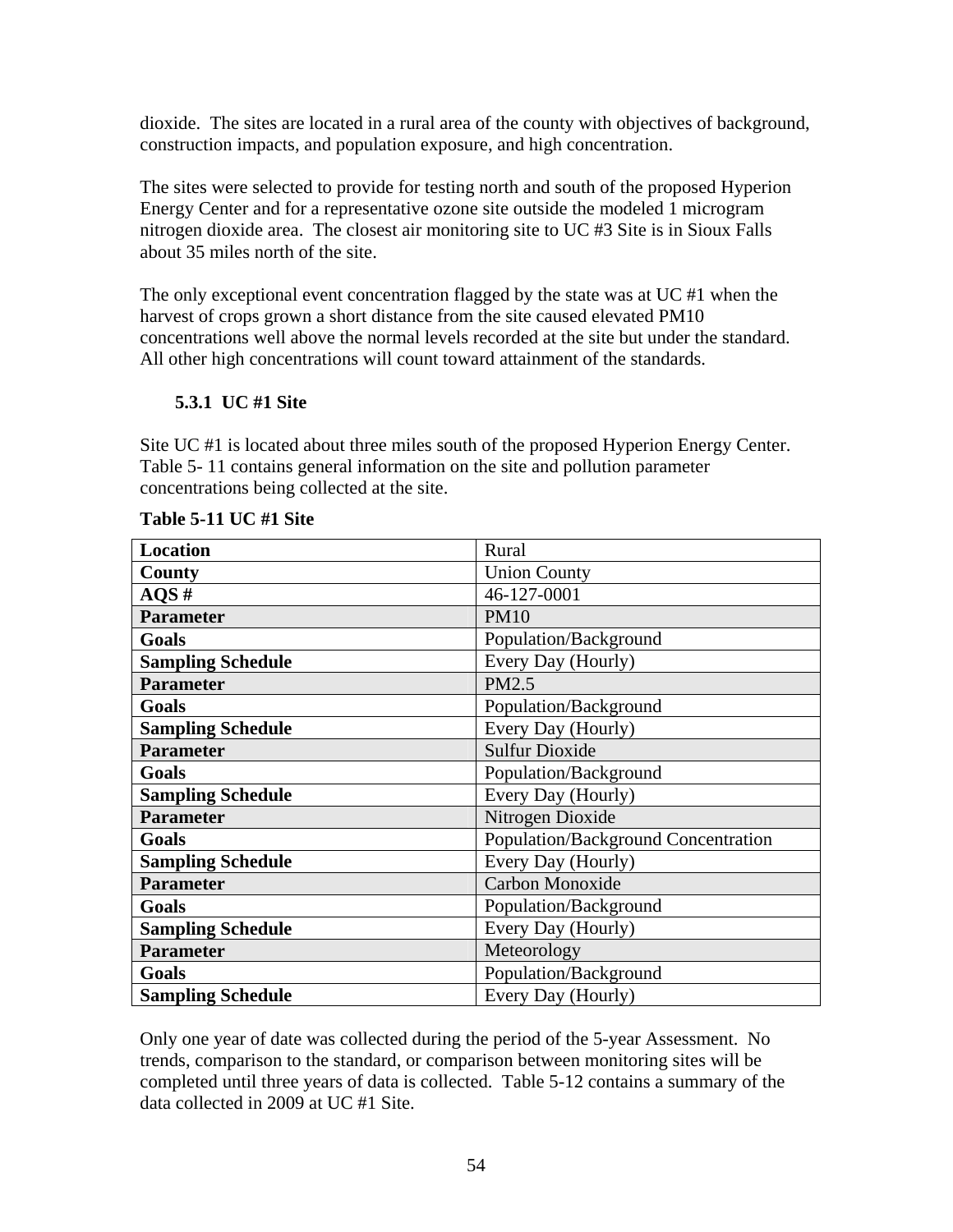| <b>Parameter</b> | <b>Standard</b>     | $#$ > than      | <b>Maximum</b>            | <b>Design</b>        | $%$ of          | <b>Trends</b> |
|------------------|---------------------|-----------------|---------------------------|----------------------|-----------------|---------------|
|                  |                     | <b>Standard</b> | <b>Concentration</b>      | <b>Value</b>         | <b>Standard</b> |               |
| <b>PM10</b>      | 24-hr 150           | $\theta$        | $82 \text{ ug/m}^3$       | 79 ug/m <sup>3</sup> | 52%             |               |
|                  | $\text{ug/m}^3$     |                 |                           |                      |                 |               |
|                  |                     |                 |                           |                      |                 |               |
| <b>PM2.5</b>     | 24-hr 35            | 1               | 39.3 ug/m <sup>3</sup>    | 21.3                 | 61%             |               |
|                  | $ug/m^3$            | (2009)          | (1)                       | ug/m <sup>3</sup>    |                 |               |
|                  | Annual              | $\theta$        | 7.4 $\frac{1}{\text{mg}}$ | 7.4                  | 49%             |               |
|                  | $15 \text{ ug/m}^3$ |                 |                           | $\text{ug/m}^3$      |                 |               |
| CO               | $9.0$ ppm           | $\overline{0}$  | $0.458$ ppm               | 0.0386               | 1%              |               |
|                  | 8-hour              |                 |                           | ppm                  |                 |               |
|                  | 35.0 ppm            | $\overline{0}$  | $0.316$ ppm               | 0.293                | 3%              |               |
|                  | 1-hour              |                 |                           | ppm                  |                 |               |
| <b>Sulfur</b>    | $0.14$ ppm          | $\overline{0}$  | $0.004$ ppm               | 0.003                | 2%              |               |
| <b>Dioxide</b>   | 24-hour             |                 |                           | ppm                  |                 |               |
|                  | $0.03$ ppm          | $\overline{0}$  | $0.001$ ppm               | 0.001                | 3%              |               |
|                  | Annual              |                 |                           | ppm                  |                 |               |
|                  | $0.5$ ppm           | $\overline{0}$  | $0.009$ ppm               | 0.007                | 1%              |               |
|                  | 3-hour              |                 |                           | ppm                  |                 |               |
| <b>Nitrogen</b>  | 0.053               | $\overline{0}$  | $0.002$ ppm               | 0.002                | 4%              |               |
| <b>Dioxide</b>   | ppm                 |                 |                           | ppm                  |                 |               |
|                  | Annual              |                 |                           |                      |                 |               |
|                  | $100$ ppb           | $\overline{0}$  | $0.021$ ppm               | 0.016                | 16%             |               |
|                  | 1-hour              |                 |                           | ppm                  |                 |               |

**Table 5-12 UC #1 Site 5-year Assessment of Data** 

(1) Concentration during an exceptional event.

### **5.3.2 Meteorological Data**

Meteorological data is collected at this site. Parameters include wind speed, wind direction, ambient temperature, humidity and barometric pressure. Data from this site can be used for future modeling of air quality impacts to Union County. Wind rose data indicates the prevailing wind direction is from the northwest and south southeast. The highest wind speeds are also associated with the predominate wind directions. Figure 5-5 shows a graph of the wind speed and direction data collected in 2009.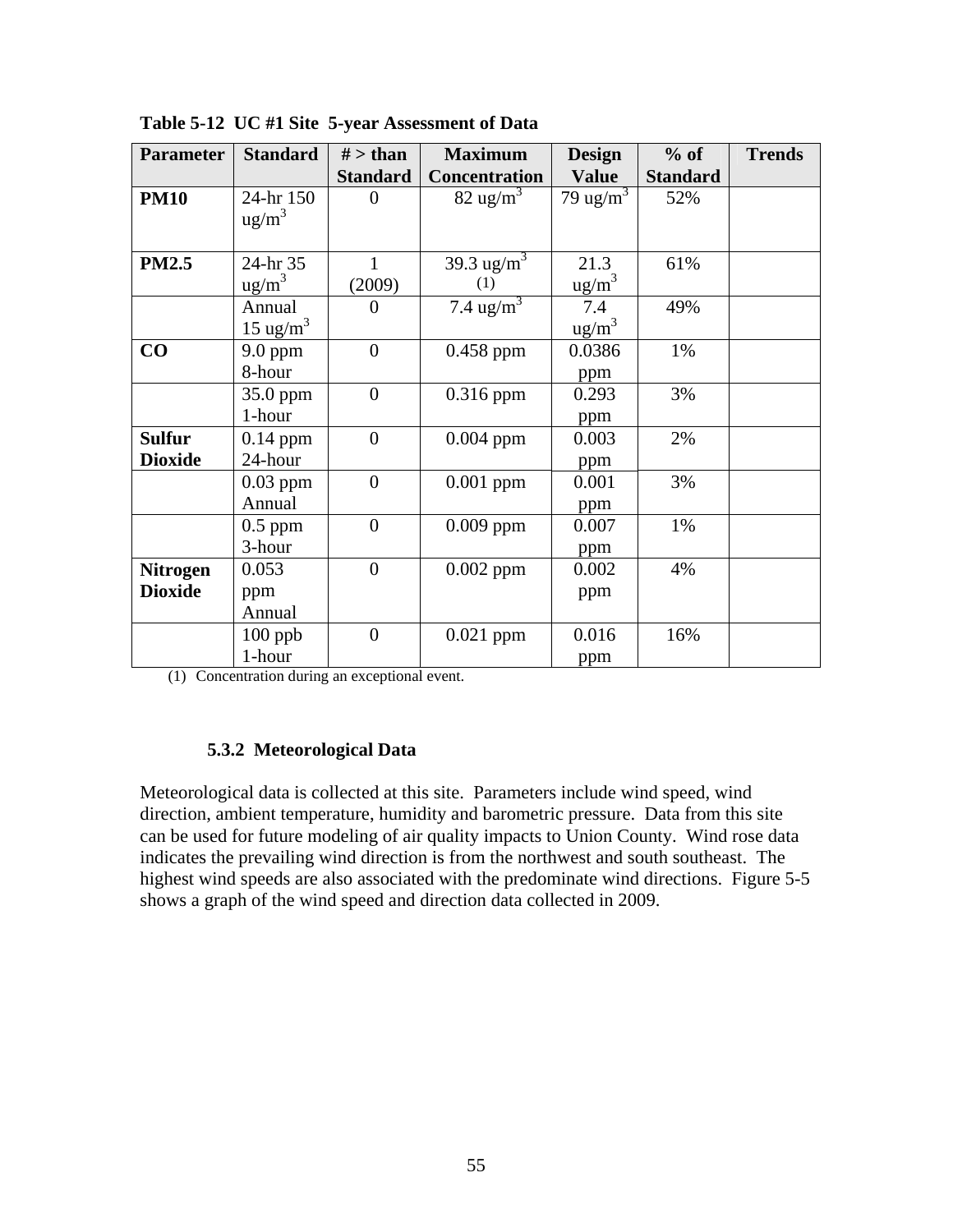**Figure 5-5 Wind Rose UC #1 Site** 



#### **5.3.3 UC #2 Site**

UC #2 Site is located 1 ½ miles northwest of the proposed Hyperion Energy Center. General information on the site and the pollution parameters being samples are contained in Table 5-13.

Only one year of date was collected during the period of the 5-year Assessment. No trends, comparison to the standard, or comparison between monitoring sites will be completed until three years of data is collected. Table 5-14 contains a summary of the data collected in 2009 at UC #2 Site.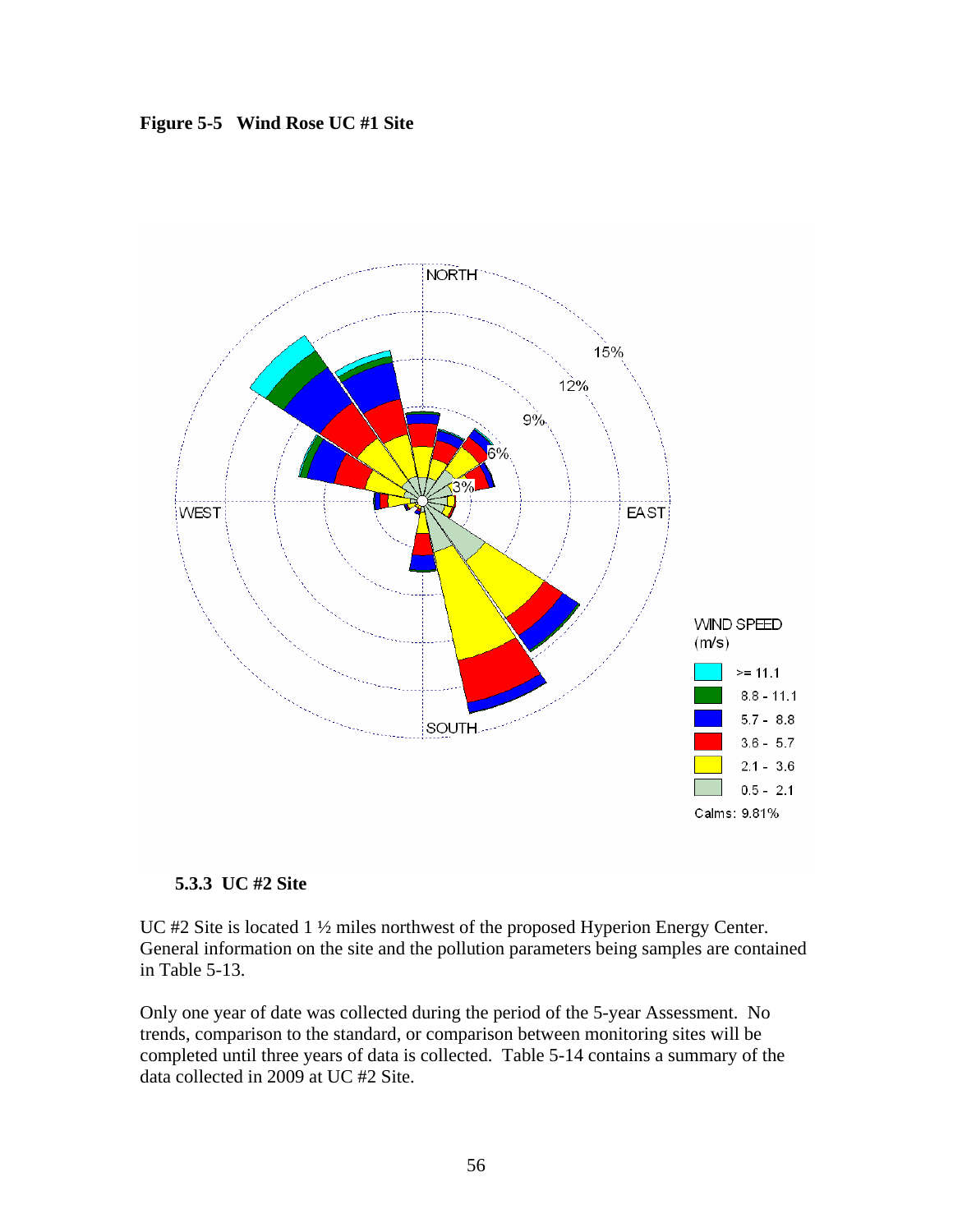**Table 5-13 UC #2 Site** 

| Location                 | Spink                                  |
|--------------------------|----------------------------------------|
| County                   | <b>Union County</b>                    |
| AOS#                     | 46-127-0002                            |
| <b>Parameter</b>         | <b>PM10</b>                            |
| Goals                    | Population/Background                  |
| <b>Sampling Schedule</b> | Every Day (Hourly)                     |
| <b>Parameter</b>         | PM2.5                                  |
| Goals                    | Population/Background                  |
| <b>Sampling Schedule</b> | Every Day (Hourly) and Every Third Day |
| <b>Parameter</b>         | <b>Sulfur Dioxide</b>                  |
| Goals                    | Population/Background                  |
| <b>Sampling Schedule</b> | Every Day (Hourly)                     |
| <b>Parameter</b>         | Nitrogen Dioxide                       |
| Goals                    | Population/Background Concentration    |
| <b>Sampling Schedule</b> | Every Day (Hourly)                     |

| <b>Parameter</b> | <b>Standard</b>      | $#$ > than       | <b>Maximum</b>       | <b>Design</b>     | $%$ of          | <b>Trends</b> |
|------------------|----------------------|------------------|----------------------|-------------------|-----------------|---------------|
|                  |                      | <b>Standard</b>  | <b>Concentration</b> | <b>Value</b>      | <b>Standard</b> |               |
| <b>PM10</b>      | 24-hr 150            | 0                | 56 ug/m <sup>3</sup> | 49                | 31%             |               |
|                  | $\text{ug/m}^3$      |                  |                      | $\frac{ug}{m^3}$  |                 |               |
| <b>PM2.5</b>     | 24-hr 35             |                  | 42.1 $\text{ug/m}^3$ | 21.6              | 67%             |               |
|                  | $\text{ug/m}^3$      | (2009)           | EE                   | $\text{ug/m}^3$   |                 |               |
|                  |                      |                  |                      |                   |                 |               |
|                  | Annual               | $\boldsymbol{0}$ | $8.7 \text{ ug/m}^3$ | 8.7               | 58%             |               |
|                  | 15 ug/m <sup>3</sup> |                  |                      | ug/m <sup>3</sup> |                 |               |
| <b>Sulfur</b>    | $0.14$ ppm           | $\overline{0}$   | $0.003$ ppm          | 0.001             | 1%              |               |
| <b>Dioxide</b>   | 24-hour              |                  |                      | ppm               |                 |               |
|                  | $0.03$ ppm           | $\theta$         | $0.001$ ppm          | 0.001             | 3%              |               |
|                  | Annual               |                  |                      | ppm               |                 |               |
|                  | $0.5$ ppm            | $\overline{0}$   | $0.007$ ppm          | 0.004             | 1%              |               |
|                  | 3-hour               |                  |                      | ppm               |                 |               |
| <b>Nitrogen</b>  | 0.053                | $\overline{0}$   | $0.002$ ppm          | 0.002             | 4%              |               |
| <b>Dioxide</b>   | ppm                  |                  |                      | ppm               |                 |               |
|                  | Annual               |                  |                      |                   |                 |               |
|                  | $100$ ppb            | $\overline{0}$   | $0.022$ ppm          | 0.016             | 16%             |               |
|                  | 1-hour               |                  |                      | ppm               |                 |               |

# **5.3.4 UC #3 Site**

UC #3 is located about 3 ½ miles northwest of the proposed Hyperion Energy Center. The site was located outside of the one microgram impact area nitrogen dioxide around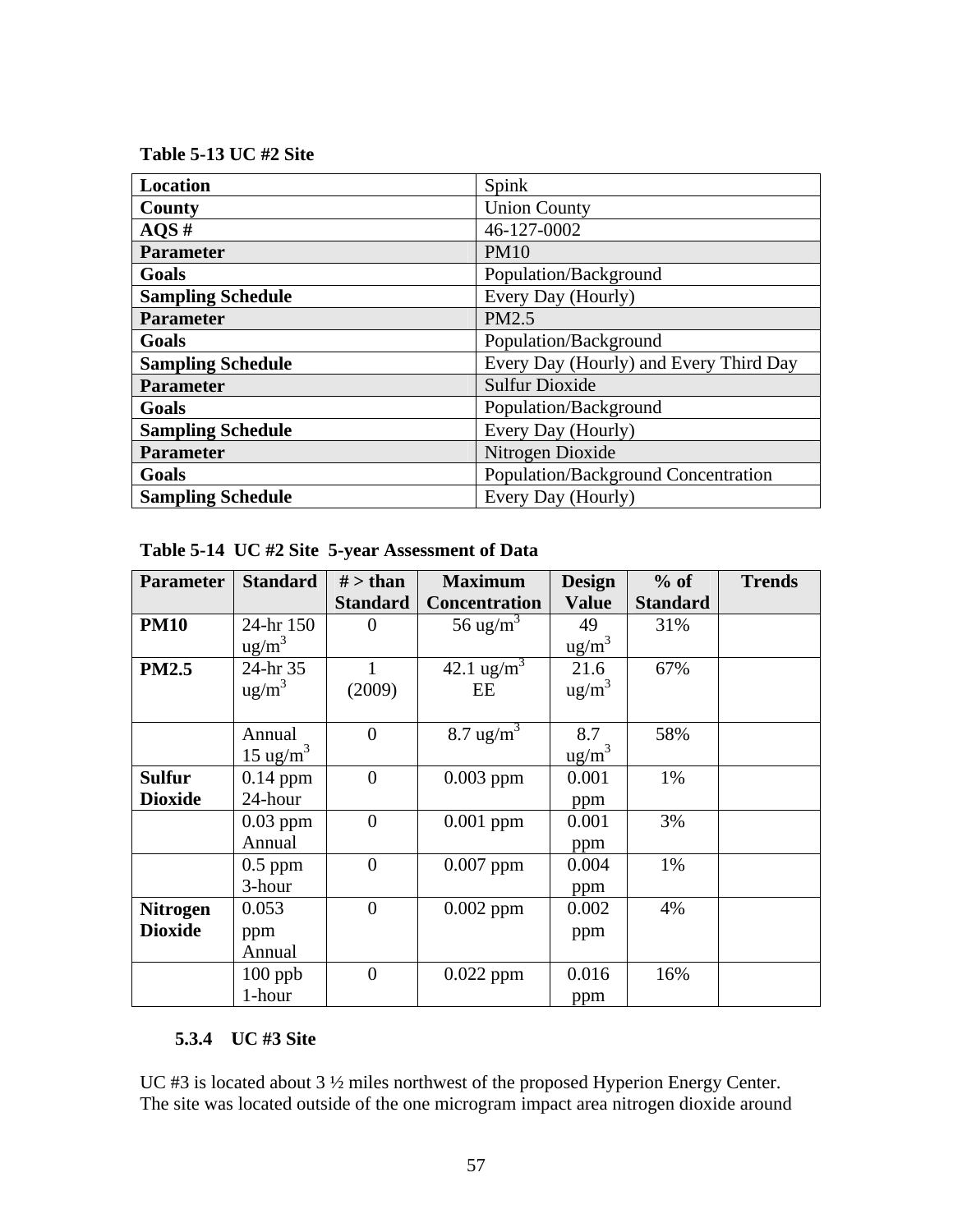the Hyperion facility. The impact area was determined through modeling completed as part of the air quality permit application. The monitoring site is also located at the base of a ridge of hills that extend from the northeast to the northwest of the proposed facility. The elevation level is similar to the proposed facility area and should provide a location for pre-construction and post construction comparison of ozone concentration data. General information on the site and the pollution parameters being samples are contained in Table 5-15.

# **Table 5-15 UC #3 Site**

| Location                 | Rural                 |
|--------------------------|-----------------------|
| County                   | <b>Union County</b>   |
| AOS#                     | 46-127-0003           |
| <b>Parameter</b>         | Ozone                 |
| Goals                    | Population/Background |
| <b>Sampling Schedule</b> | Every Day (Hourly)    |

Only one year of date was collected during the period of the 5-year Assessment. No trends or comparison to the standard will be completed until three years of data is collected. Table 5-16 contains a summary of the ozone data collected in 2009 at UC #3 Site.

**Table 5-16 UC #3 Site 5-year Assessment of Data** 

| <b>Parameter</b> | $\vert$ Standard $\vert \neq$ than | <b>Maximum</b>                  | <b>Design</b> | $%$ of          | <b>Trends</b> |
|------------------|------------------------------------|---------------------------------|---------------|-----------------|---------------|
|                  |                                    | <b>Standard</b>   Concentration | <b>Value</b>  | <b>Standard</b> |               |
| Ozone            | 0.075                              | $0.063$ ppm                     | 0.060         | 80%             |               |
|                  | ppm                                |                                 | ppm           |                 |               |

# **5.3.5 Summary For Union County Sites**

There were no concentrations greater than the standards for any of the parameters PM10, CO, sulfur dioxide and nitrogen dioxide collected during the first year. Concentrations for these parameters are very low as was expected near background concentrations for a rural area with a low number of emission sources.

The PM2.5 concentrations are slightly higher than anticipated at both sites. The PM2.5 levels appear to be affected by long range transport from outside the state and are similar to concentration recorded at the other sites along the eastern edge of South Dakota. All the sites along the eastern edge of the state have their high concentration days on the same 24-hour periods.

The ozone concentrations in Union County are generally about the same as the SD School Site in Sioux Falls. This trend may also point to long range transport from outside of the state.

The three monitoring sites in Union County are meeting the goals and needs specified when they were setup. With only one year of testing completed no trends or comparison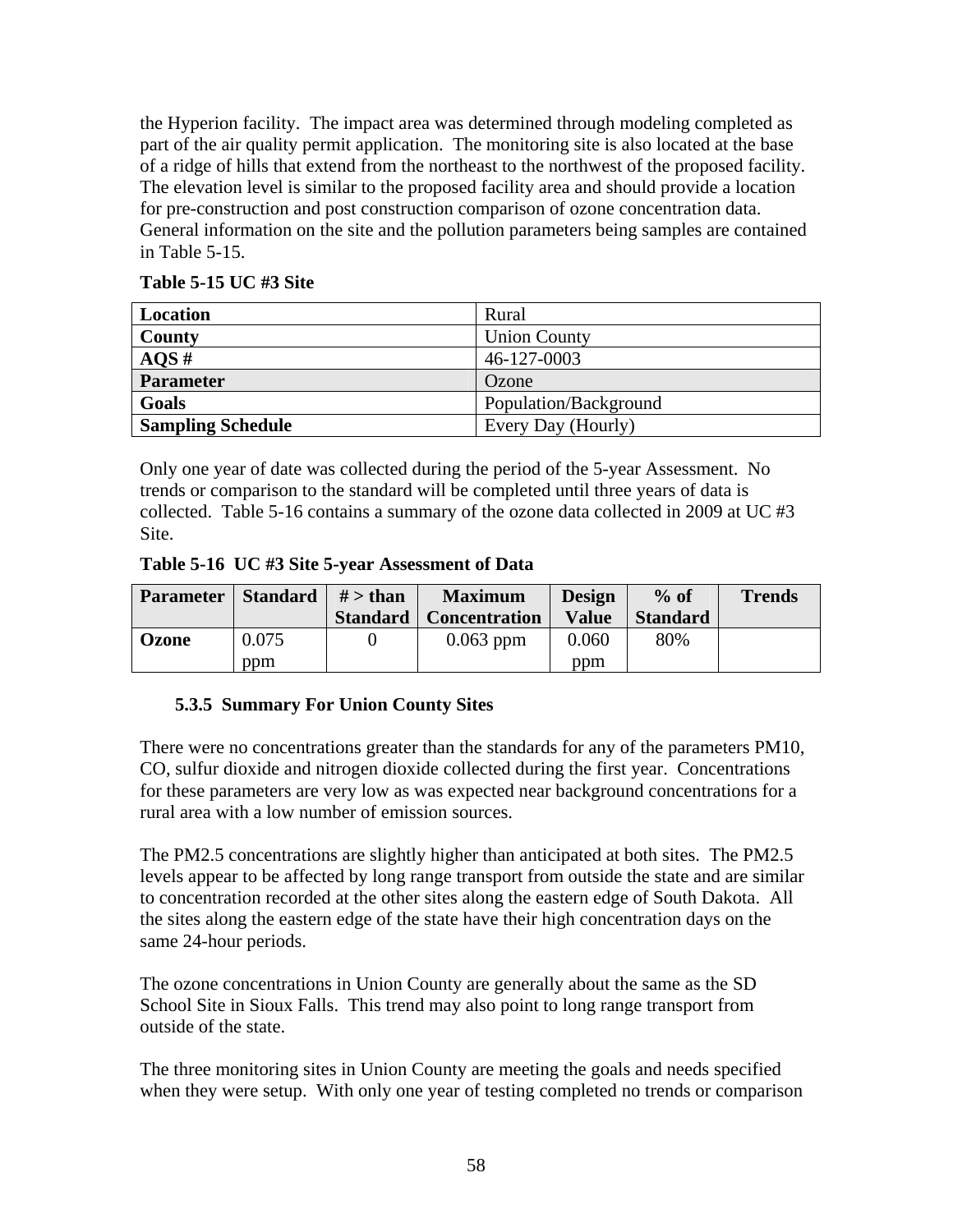to the standards can be determined. No changes are planned to the sampling sites or parameters as a result of the 5-year review.

# **5.4 Rapid City Area**

Rapid City metropolitan statistical area is located on the western third of the state on the eastern edge of the Black Hills in Pennington and Meade Counties. It is the second largest city in the state with a population of 59,607. Rapid City has a growing population and business community.

The topography in the city is a complex mix of flat to rolling hills on the eastern apart of the city to areas of valleys and ridges leading into the forested Black Hills in the south and west parts of the city.

The western part of the city has a ridge or hogback and Red Valley that separate the rolling plains from the forested Black Hills. Temperature inversions in the valleys going up into the Black Hills can increase particulate matter pollution levels but the inversions are usually short in duration and rarely last more than a few hours in this area.

To the east of the city is the small town of Box Elder and flat to rolling areas of grass and crop land. To the south of the city are areas of rolling grasslands and the forested eastern edge of the Black Hills. To the north of the city are the small communities of Black Hawk, Piedmont, and Summerset located in the Red Valley between the hogback ridge and the Black Hills.

Businesses include light industry, limestone quarry industries, service oriented industries, and just to the east of the city is the Ellsworth Air Force Base. The limestone quarry area has the highest source emissions of particulate matter air pollution in the city

The Rapid City area has a long history of high particulate matter levels. High concentrations of particulate matter in the late 1970s ranged up to several magnitudes over the TSP standards. A state implementation plan was developed to reduce concentrations of dust. In 1986, the TSP standard was replaced by a new standard particulate matter 10 microns and smaller or PM10.

In the 1990s, PM10 concentration levels exceeded the 24-hour standard. Significant work on ways to reduce the high dust levels were developed by working with local industry, Rapid City, Pennington County and the state. The results reduced levels of particulate matter so Rapid City area was designated as attaining the PM10 standard in 2006. The high concentration area is contained in the Rapid City Metropolitan Statistical Area which includes areas in Pennington County and a small area in southwest Meade County.

A total of 21 air monitoring sites and several more special study sites have been operated in Rapid City metropolitan statistical area since 1972. Currently, four sites are operated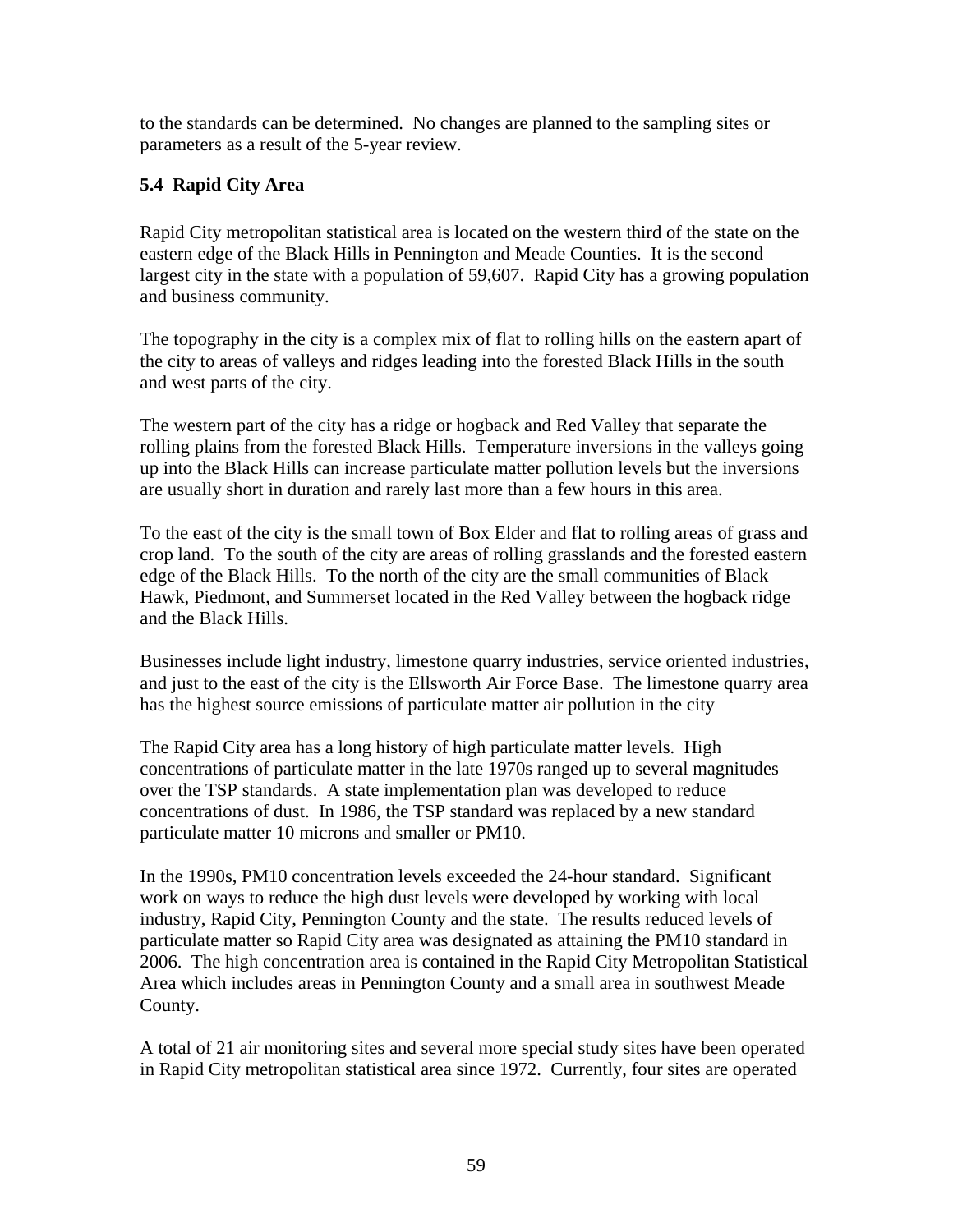to continue to evaluate the particulate matter controls on point and fugitive dust sources that keep the PM10 levels within the standard.

# **5.4.1 Credit Union Site**

The Credit Union Site is designated as the high concentration site for the Rapid City area and the compliance point for comparison of the area to the national standard for PM10. This site is the replacement site for a series of other locations that were previously setup and operated for the same purpose. The names of past high concentration sites include Fire Station #3, Family Thrift Center and Jaehn's and all were located south of the quarry area in western Rapid City.

The Rapid City area has a Natural Events Action Plan to notify the public of possible high dust concentration levels caused by high winds and to begin special control measures to reduce dust levels from industrial sources. The PM10 monitor at the Credit Union Site is used to measure concentrations of dust during High Wind Dust Alerts. The hourly PM10 and PM2.5 continuous monitor data is loaded to the Air Quality webpage so the public has access to near real time air monitoring data. Alerts are called by the National Weather Service in Rapid City when forecast average wind speeds are greater than 20 miles per hour, wind gusts will be greater than 40 miles per hour and if there has been more than 5 days without precipitation greater than 0.02 inches. The highest concentration during a high wind dust alert was in 2005 right at the standard with a level of 150 ug/m<sup>3</sup>. All the remaining concentrations on alert days were less than 100 ug/m<sup>3</sup> during the review period. General information on the site and the pollution parameters being samples are contained in Table 5-17.

| Location                 | Rapid City                             |
|--------------------------|----------------------------------------|
| County                   | <b>Pennington County</b>               |
| AOS#                     | 46-103-0020                            |
| <b>Parameter</b>         | <b>PM10</b>                            |
| Goals                    | Population/High Concentration          |
| <b>Sampling Schedule</b> | Every Day (Hourly)                     |
| <b>Parameter</b>         | PM2.5                                  |
| Goals                    | Population/High Concentration          |
| <b>Sampling Schedule</b> | Every Third Day and Every Day (Hourly) |
| <b>Parameter</b>         | Sulfur Dioxide (2011)                  |
| Goals                    | Population/High Concentration          |
| <b>Sampling Schedule</b> | Every Day (Hourly)                     |
| <b>Parameter</b>         | Nitrogen Dioxide (2011)                |
| Goals                    | Population/Background Concentration    |
| <b>Sampling Schedule</b> | Every Day (Hourly)                     |

**Table 5-17 Credit Union Site** 

The Credit Union Site is located about one block south of the GCC Dakotah's cement plant and the limestone quarry area. The Credit Union Site is located in a mix of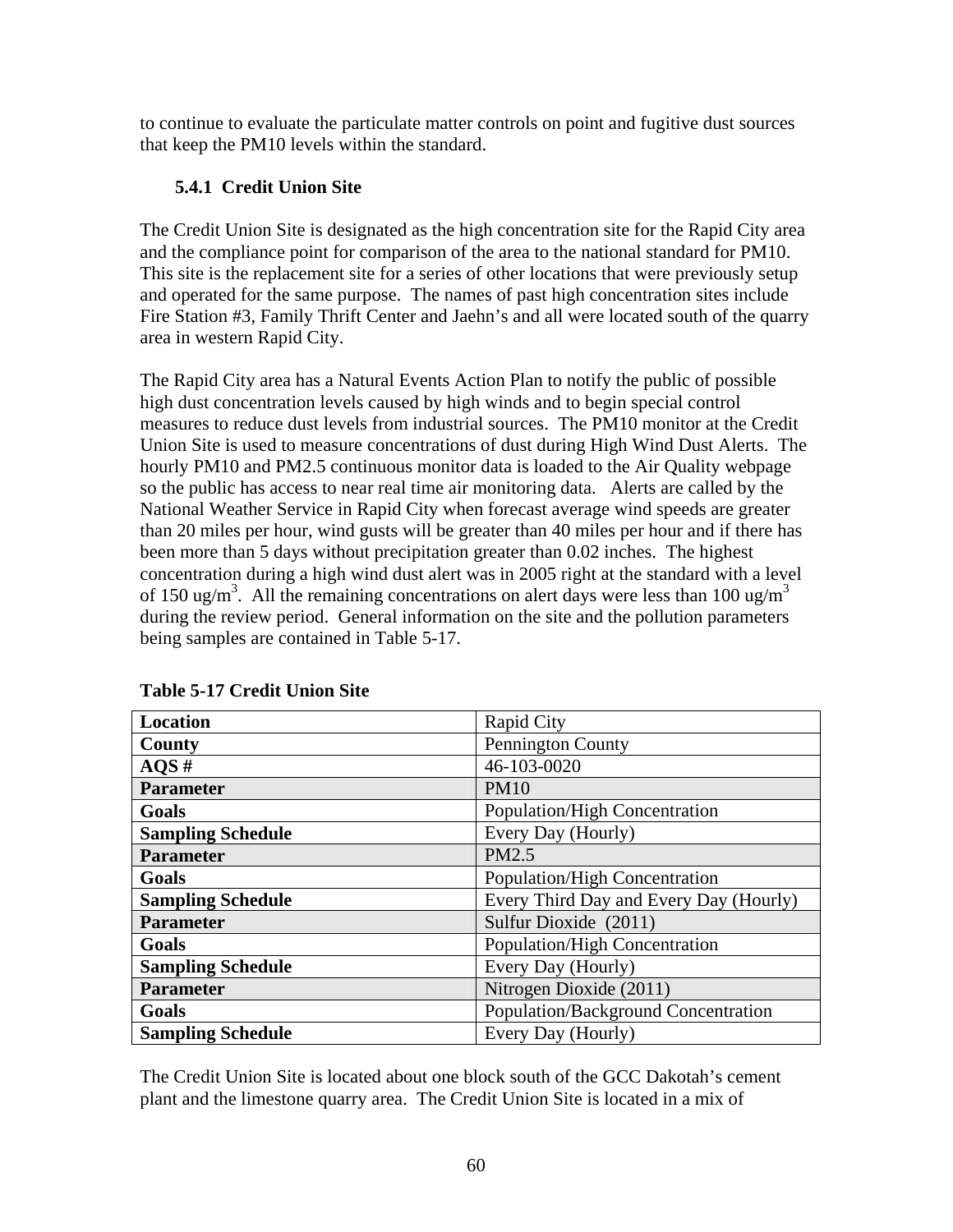residential areas, parks, service industries, and the limestone quarry/manufacturing industries. The topography is complex with hills and valleys located in Red Valley the area between the hogback and the eastern edge of the Black Hills.

The Credit Union Site was setup in 2003 and the parameters included PM10, PM2.5 and ozone. In 2006, a screening model indicated the Credit Union Site was located within the 1 microgram foot print for nitrogen dioxide from industries in the quarry area. There was a high potential that ozone levels were bias low at this location because of the nitrogen dioxide concentrations. In 2007, the ozone parameter was moved to the Black Hawk Site.

Meteorological parameters were collected for several years at this location. Because of interference from near by buildings the meteorological equipment was moved to the Black Hawk Site at the same time the ozone analyzer was moved.

Currently, a continuous Thermo BETA monitor is used to collect hourly concentrations of PM10, a Met One BAM 1020 continuous monitor collects hourly PM2.5 levels and Andersen RAAS 100 manual monitors are used to collect 24-hour PM2.5 concentrations.

# **5.4.1.1 PM10 Evaluation**

PM10 levels at the Credit Union Site continue to be the highest recorded in the state but trends show a slight decline in levels since the site was setup in 2003. The only time a concentration exceeded the 24-hour standard at this site in the 5-year review period was one sampling day in 2006.

The slight decline in PM10 levels has brought the 24-hour design value for the Credit Union Site down to 78% of the standard. During the review period 11 daily concentrations were greater than 80% of the standard. Four of the five years had design values greater than 80% of the PM10 standard. See Table 5-18 for more information on the concentration levels.

| <b>Parameter</b> | <b>Standard</b>      | $#$ > than      | <b>Maximum</b>         | <b>Design</b>             | $%$ of          | <b>Trends</b> |
|------------------|----------------------|-----------------|------------------------|---------------------------|-----------------|---------------|
|                  |                      | <b>Standard</b> | <b>Concentration</b>   | <b>Value</b>              | <b>Standard</b> |               |
| <b>PM10</b>      | 24-hr 150            |                 | 170 ug/m <sup>3</sup>  | 117                       | 78%             | Decreasing    |
|                  | $\text{ug/m}^3$      | (2006)          |                        | ug/m <sup>3</sup>         |                 |               |
| <b>PM2.5</b>     | 24-hr 35             | 2               | 58.6 ug/m <sup>3</sup> | 16.1                      | 46%             |               |
|                  | $\text{ug/m}^3$      | (2008)          | (1)                    | ug/m <sup>3</sup>         |                 |               |
|                  |                      | (2009)          |                        |                           |                 |               |
|                  | Annual               |                 | 9.3 ug/m <sup>3</sup>  | 7.6                       | 51%             | Slight        |
|                  | 15 ug/m <sup>3</sup> |                 |                        | $\frac{1}{\text{ug/m}^3}$ |                 | Decrease      |

**Table 5-18 Credit Union Site 5-year Assessment of Data** 

(1) Concentrations during an exceptional event

Several samples each year have concentration greater than  $100 \text{ ug/m}^3$  at the Credit Union Site. Because this site has the highest concentrations in the state a special review of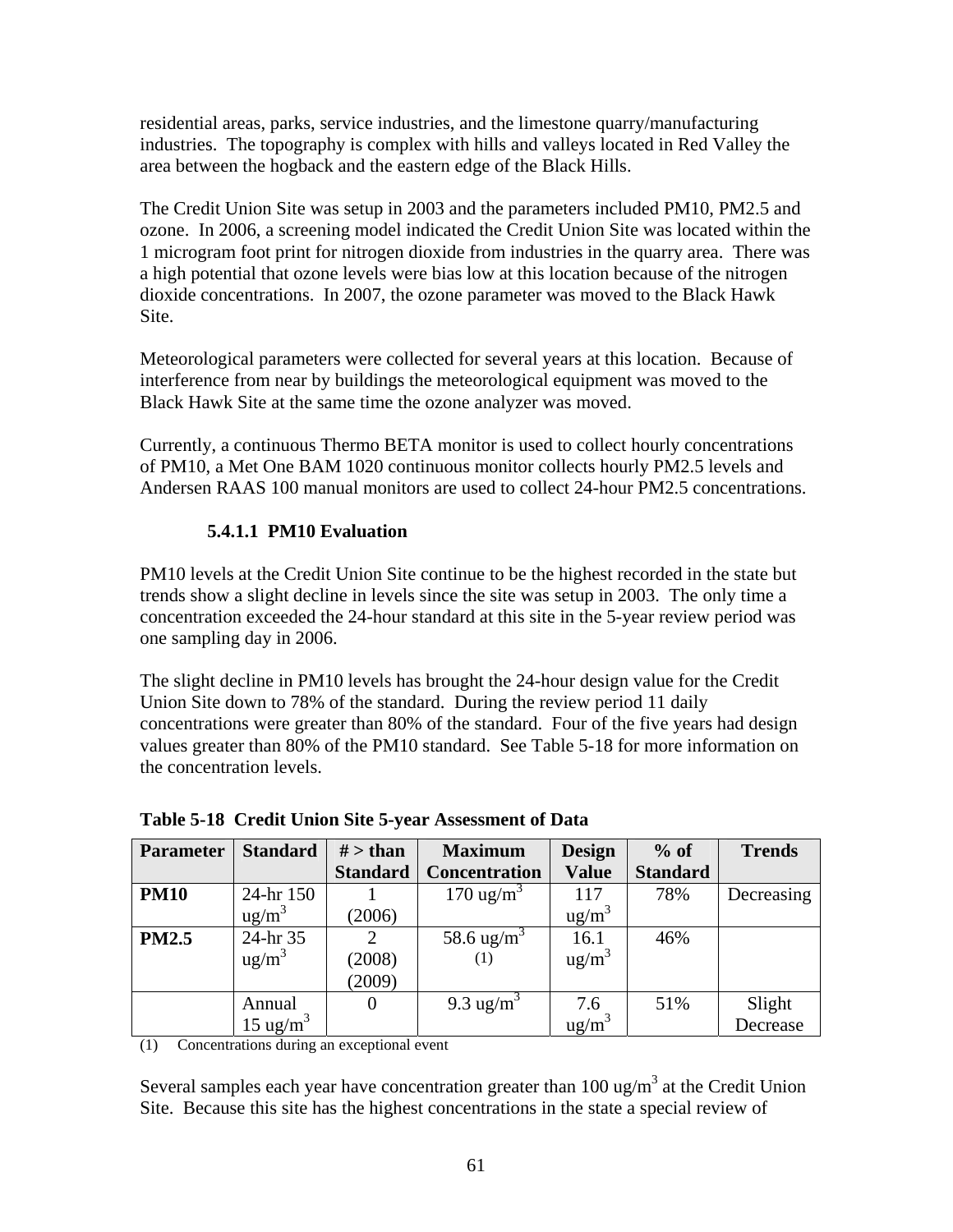meteorological conditions was completed. The review included nine sampling days with concentrations greater than 100 ug/ $\overline{m}^3$  in 2009. Eight of nine days had wind directions from the north to northwest. Seven of the nine days had high wind speeds and high humidity. Six of the nine high concentration days occurred during high winds with snow, rain, fog, or a combination of these moisture conditions.

When individual hours were evaluated at for the days with high winds many of the highest concentration hours were associated with weather data periods of moisture or fog. The data in question was collected on one type of continuous monitor, a Thermo BETA 1020. The review brought up concerns that moisture during some of the sampling days may have been measured instead of levels of PM10. There are other sites that may have had similar high concentration hours using the same monitor under the same weather conditions. Further investigation is planned to verify the levels of PM10 during these events. In addition adjustments will be made to the monitor to reduce the chance of moisture getting to the sample filter.

# **5.4.1.2 PM2.5 Evaluation**

The Credit Union Site has the highest PM2.5 concentrations design values for Rapid City but levels remain low compared to the 24-hour and annual standards. The 24-hour design value is 46% and the annual design value is at 51% of the standards. Table 5-18 contains information on the assessment of data collected at the Credit Union Site.

Two sampling days, one in each year of 2008 and 2009, had concentrations greater than the 24-hour PM2.5 standard in the 5-year period. The sampling days were affected by wild fire smoke transported from Canada. All of the sites in the western part of South Dakota had high concentrations of PM2.5 on these days.

Two days during the 5-years assessment period had concentrations greater than 80% of the standard. Over all the Credit Union Site has less than a 10% chance of exceeding the 24-hour standard. Annual average for each year in the review period were less than 80% of the standard so there is a very low chance of this site having an annual concentration greater than 80% of the standard. See Table 5-18 for more information on the concentration levels.

# **5.4.1.3 Summary For Credit Union Site**

The Credit Union Site is meeting the goals of population exposure, high concentration, and measuring the success of point and fugitive dust control measures being implemented by the city, state, county and industry in Rapid City. Testing for both PM10 and PM2.5 continues to be important at this site because it is the high concentration site for the Rapid City area for both parameters and continues to provide hourly data for the public use.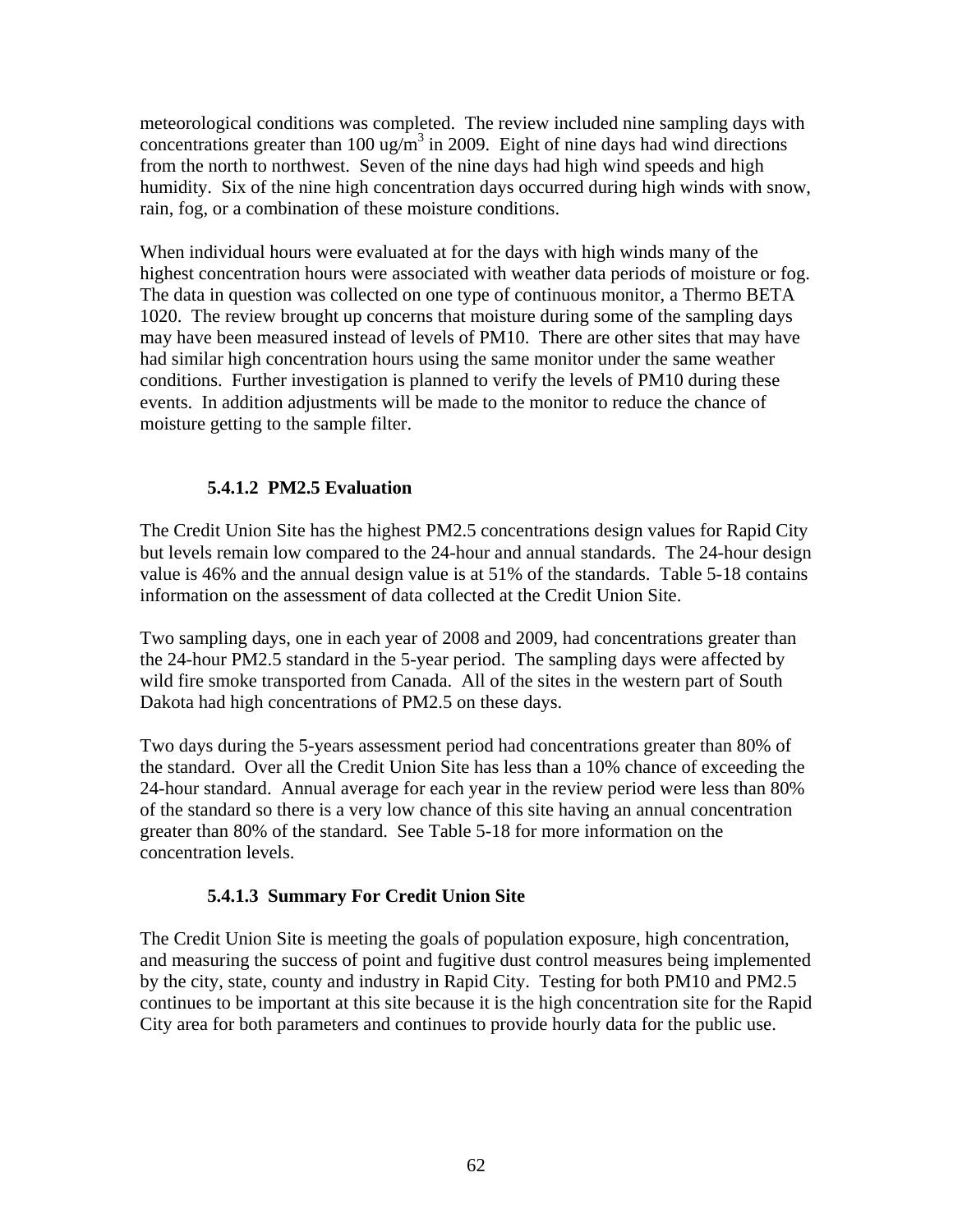### **5.4.2 Public Library Site**

The Public Library Site is the oldest operating site in the state. The site was setup in 1972 and pre-dates the state's air quality program. Testing for particulate matter started when the site was setup and continues today with modifications to equipment type and size selection changes over the years. Other parameters of nitrogen dioxide, sulfur dioxide and meteorology were collected and discontinued at this site. In 1999, PM2.5 monitors were added to the site and operate along with the PM10 monitors today.

In 2001, the monitoring site location was moved about 80 feet further east on the roof of the building because an addition was added to the west side of the Library building. This is the only change in location for the site monitors in the 38 years of operation.

The monitoring site is located in the downtown part of Rapid City. Industry includes service and tourism oriented businesses. The site is east of the hogback in the Rapid Creek valley. The topography is complex with hills, valleys and ridges associated with the eastern edge of the Black Halls. The site monitoring objectives are high concentration, population exposure and determining the success of the road deicing and street sweeping operation changes in the city. General information on the site and the pollution parameters being samples are contained in Table 5-19.

| <b>Location</b>          | <b>Rapid City</b>             |
|--------------------------|-------------------------------|
| <b>County</b>            | Pennington County             |
| AOS#                     | 46-103-1001                   |
| <b>Parameter</b>         | <b>PM10</b>                   |
| Goals                    | Population/High Concentration |
| <b>Sampling Schedule</b> | Every Third Day               |
| <b>Parameter</b>         | PM2.5                         |
| Goals                    | Population/High Concentration |
| <b>Sampling Schedule</b> | Every Third Day               |

#### **Table 5-19 Library Site**

During the early 1990s PM10 concentrations greater than the 24-hour standard were recorded at the Library Site. A study was conducted by DENR which indicated road sanding materials were the main source of the high PM10 concentrations in the downtown area. Rapid City switched deicing materials from sand to a chemical deicer. This change along with vacuum sweeping the streets provided a great improvement in PM10 concentrations in the downtown area.

In 2007, a new water intake was built on Rapid Creek on the east edge of the city for the Rapid Valley Drinking Water District. Shortly after the District began using the new intake problems were found with high sodium chloride levels during snow melt runoff events. The problem appeared to be caused by the use of deicing chemicals on the city streets. In the 2009/2010 winter months the city began using more sanding materials and less chemical deicer. The goal was to bring sodium chloride levels down in Rapid Creek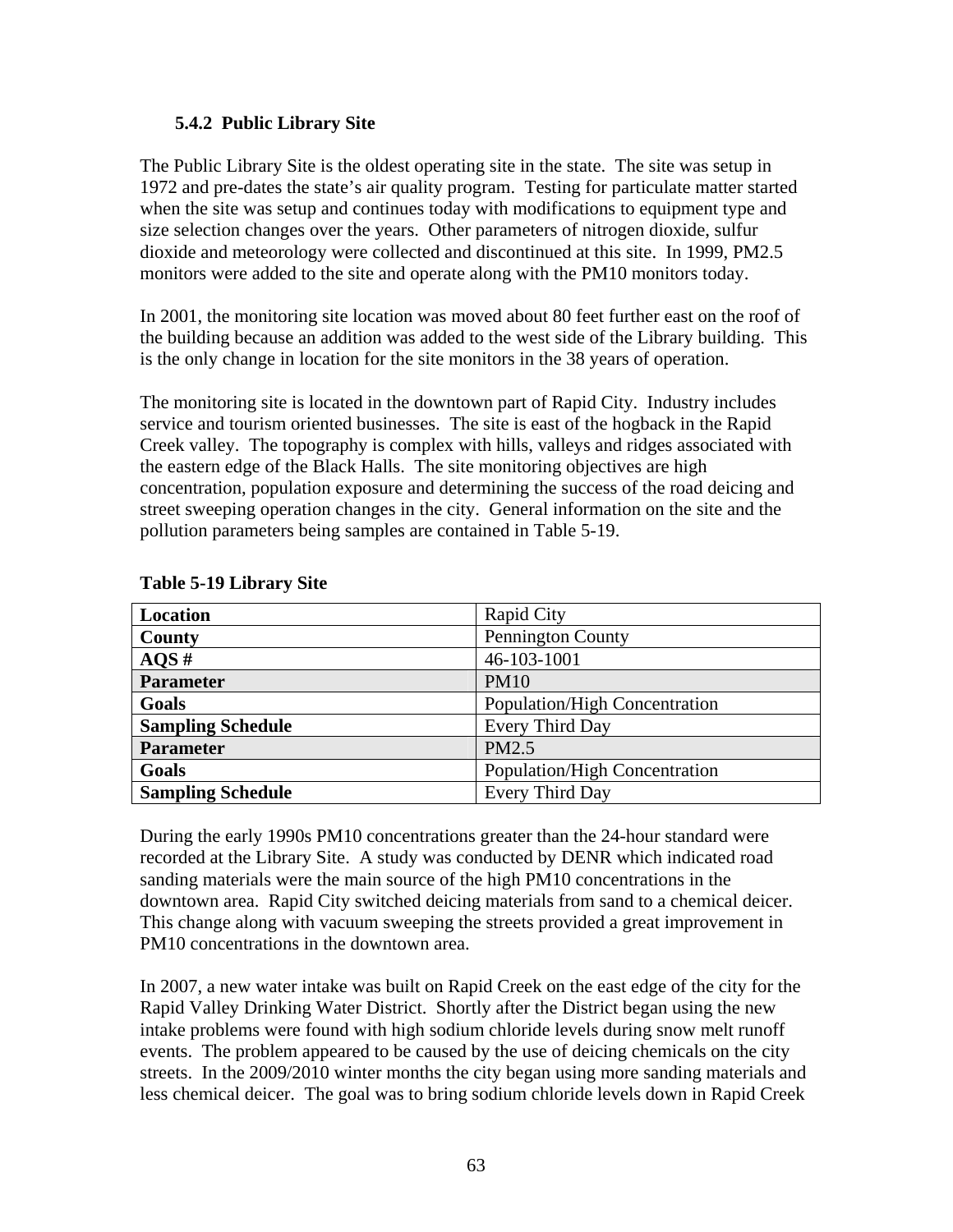during snow melt events, provide for public safety when roads were icy and keep particulate matter concentrations below the health based 24-hour PM10 standard. The plan was successful during the past winter season. The City of Rapid City plans to continue to refine the balance between chemical deicer and sanding material use in parts of the city to further reduce sodium chloride levels in the creek water.

### **5.4.2.1 PM10 Evaluation**

PM10 annual average concentrations have decreased significantly at the Library Site by more than 30% since the City of Rapid City switched to a chemical deicer in mid 1990s. None of the 24-hour concentrations have exceeded the PM10 standard in the last five years. The 24-hour design value is now only 32% of the standard and none of the sampling days have had a concentration greater than 80% of the standard. See Table 5- 20 for more information on the concentration levels.

| <b>Parameter</b> | <b>Standard</b>      | $#$ > than      | <b>Maximum</b>        | <b>Design</b>     | $%$ of          | <b>Trends</b> |
|------------------|----------------------|-----------------|-----------------------|-------------------|-----------------|---------------|
|                  |                      | <b>Standard</b> | <b>Concentration</b>  | <b>Value</b>      | <b>Standard</b> |               |
| <b>PM10</b>      | 24-hr 150            | $\theta$        | 74 ug/m <sup>3</sup>  | 48                | 32%             | Decreasing    |
|                  | $\text{ug/m}^3$      |                 | (2006)                | $ug/m^3$          |                 |               |
|                  |                      |                 |                       |                   |                 |               |
| <b>PM2.5</b>     | 24-hr 35             |                 | $62.0 \text{ ug/m}^3$ | 15.0              | 43%             |               |
|                  | $\text{ug/m}^3$      | (2008)          | (1)                   | $ug/m^3$          |                 |               |
|                  |                      |                 |                       |                   |                 |               |
|                  | Annual               | 0               | 7.4 ug/m <sup>3</sup> | 6.7               | 45%             | Slight        |
|                  | 15 ug/m <sup>3</sup> |                 |                       | ug/m <sup>3</sup> |                 | Decrease      |
|                  |                      |                 |                       |                   |                 |               |

**Table 5-20 Public Library Site 5-year Assessment of Data** 

(1) Concentration during an exceptional event

#### **5.4.2.2 PM2.5 Evaluation**

PM2.5 concentrations remain low with design values less than 50% of the 24-hour and annual standards. Only one sampling day had a concentration greater than the 24-hour PM2.5 standard. The sampling day was affected by wild fire smoke transported from Canada. See Table 5-20 for more information on the concentration levels.

# **5.4.2.3 Summary For Public Library Site**

The Library Site is meeting the goals of population exposure, high concentration, and measuring the success of fugitive dust control measures being implemented by the city, state, county and industry in Rapid City. Testing for both PM10 and PM2.5 continues to be important at this site because of changes in the deicing plans for the city and continued revisions of the standards by EPA.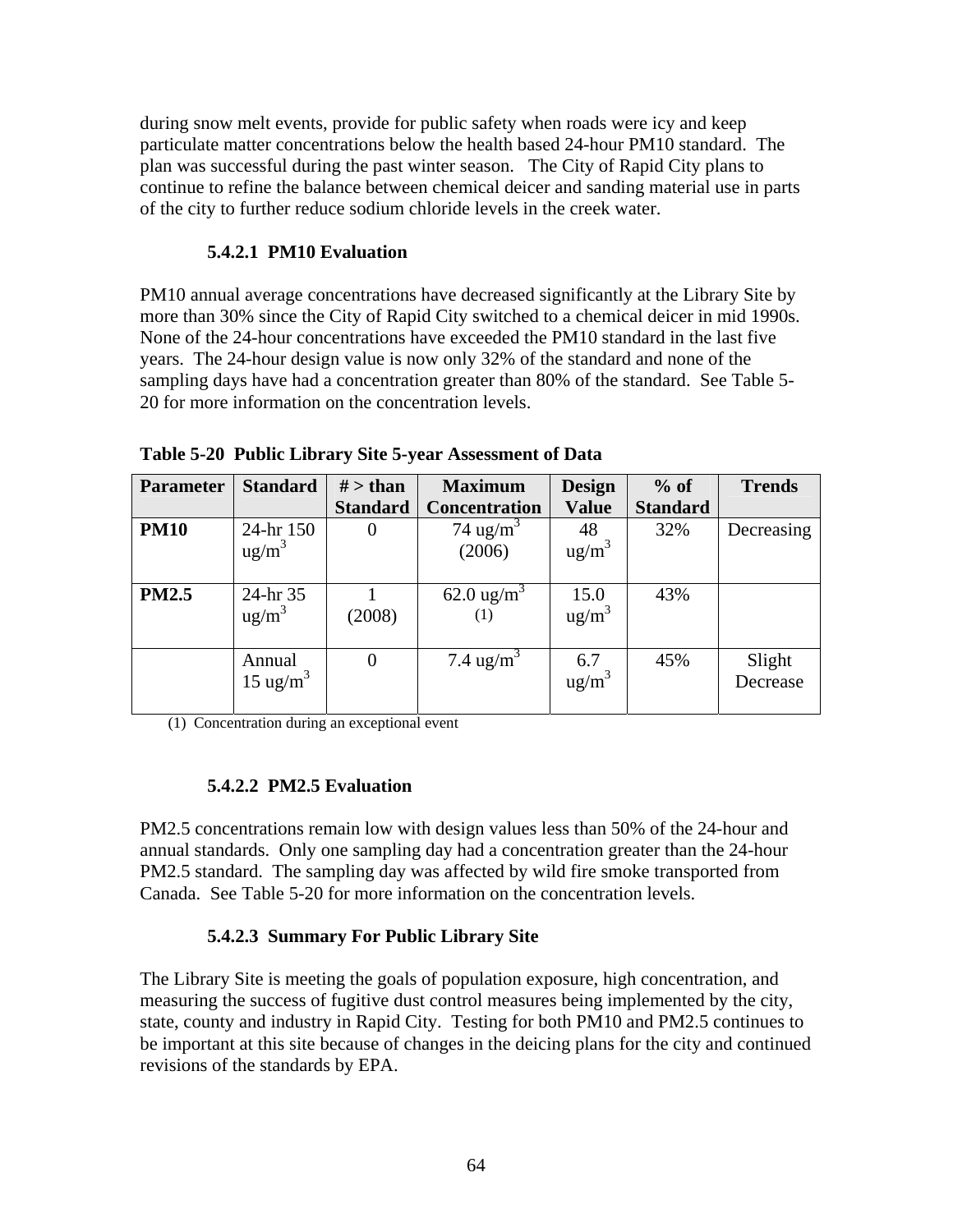#### **5.4.3 National Guard Site**

The National Guard Site is located on the armory of the Rapid City National Guard campus in western Rapid City and was setup in 1992 testing for PM10. The site is located about five city blocks south of the quarry area. The monitoring objectives are high concentration and population exposure. The site also helps define the area impacted by PM10 concentrations from the quarry operations.

The Rapid City National Guard Camp is the base for National Guard operations in western South Dakota. The area around the base is a mix of residential areas, parks, service industries, and the limestone quarry/manufacturing industries. The topography is complex with hills and valleys located in the Red Valley on the edge of the Black Hills.

Historically DENR has operated a site on the campus at three different locations. The first site setup in 1985 was located near the current day site and had the same monitoring objectives testing for particulate matter and was removed in 1989. The second site was located on the eastern part of the campus and was used to collect sulfur dioxide and nitrogen dioxide parameters in 1998 to 1999 to determine urban concentration levels to be used for modeling of facility expansion projects in Rapid City. The current site was setup in 1992 testing for PM10. PM2.5 parameter was added in 2000 and removed because of low concentrations and duplicate testing with Credit Union Site in 2004. General information on the site and the pollution parameters being samples are contained in Table 5-21.

| Location                 | <b>Rapid City</b>             |
|--------------------------|-------------------------------|
| County                   | <b>Pennington County</b>      |
| $AQS \#$                 | 46-103-0013                   |
| Parameter                | <b>PM10</b>                   |
| Goals                    | Population/High Concentration |
| <b>Sampling Schedule</b> | Every Sixth Day               |

**Table 5-21 National Guard Site** 

#### **5.4.3.1 PM10 Evaluation**

The PM10 concentrations at this site are the second highest in the state. Only the Credit Union Site has concentrations higher than the National Guard Site. The design value is at 53% well under the 24-hour PM10 standard. Sampling data trends show a decreasing concentration level. See Table 5-22 for more information on the concentration levels.

One sampling day in the 5-years review period had a concentration greater than 80% of the standard. The probability of a sampling day having a concentration greater than 80% of the standard is less than 10%.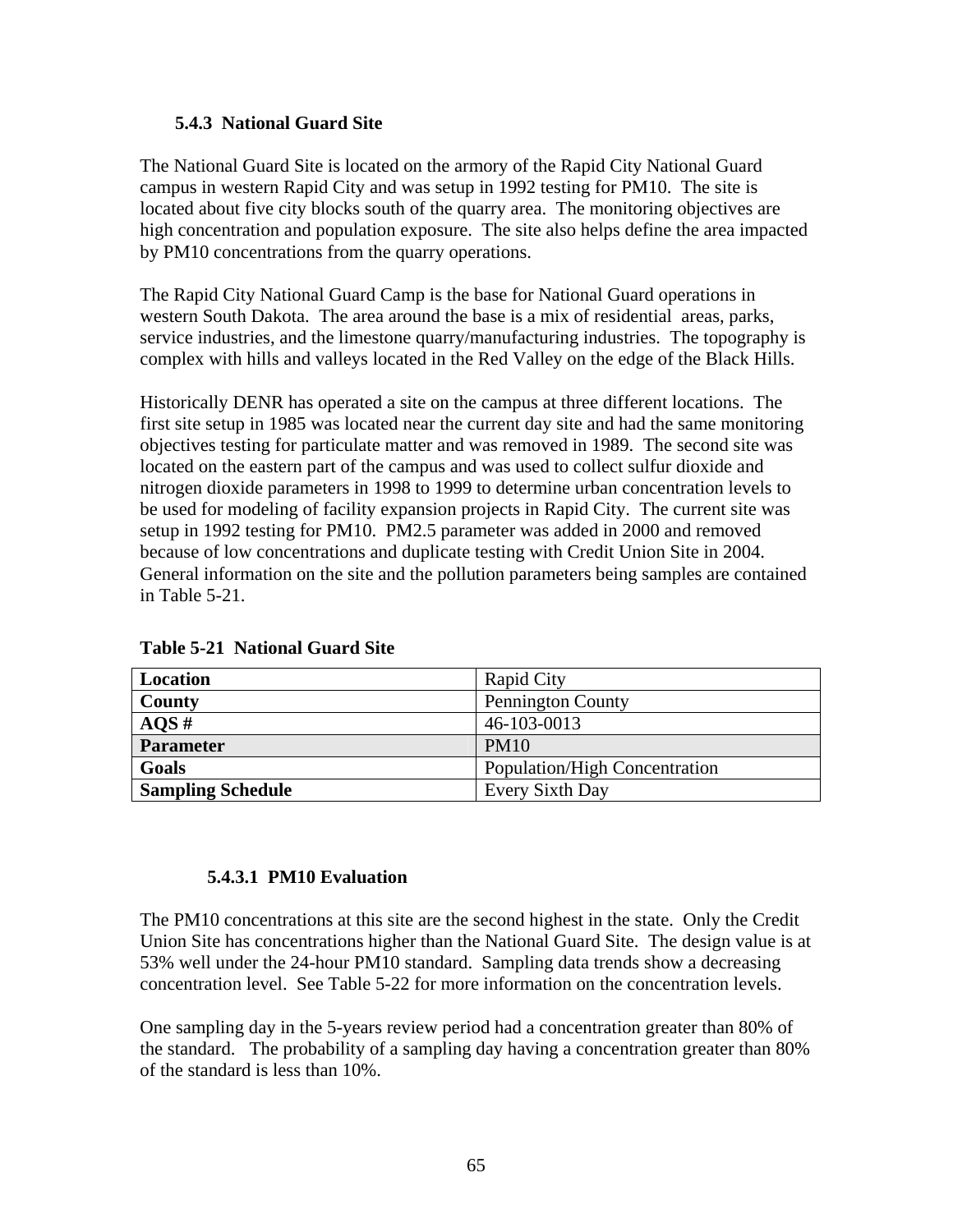| <b>Parameter</b> | <b>Standard</b>       | $#$ > than      | <b>Maximum</b>                 | <b>Design</b>  | $%$ of          | <b>Trends</b> |
|------------------|-----------------------|-----------------|--------------------------------|----------------|-----------------|---------------|
|                  |                       | <b>Standard</b> | <b>Concentration</b>           | <b>Value</b>   | <b>Standard</b> |               |
| <b>PM10</b>      | 24-hr 150<br>$ug/m^3$ |                 | $123 \text{ ug/m}^3$<br>(2006) | 79<br>$ug/m^3$ | 53%             | Decreasing    |

**Table 5-22 National Guard Site 5-year Assessment of Data** 

# **5.4.3.2 Summary For National Guard Site**

The National Guard Site has been operating for 18 years. During the review years the site has never been close to violating the 24-hour PM10 standard. The collected data shows attainment of the standard.

The National Guard Site is located in the same general area as the Credit Union Site. The PM10 concentrations at the National Guard Site are lower than the Credit Union and the Credit Union Site is four blocks closer to the quarry area. The sampling concentrations at this site do not represent highest concentrations for this area of Rapid City. The only monitoring goal provided by this site is to determine how large an area in western Rapid City has PM10 concentrations greater than the 24-hour standard and to show population exposure. All the other monitoring objects are being met by the Credit Union Site. The PM10 parameter could be considered for removal but that determination should be made in 2011 after EPA completes a review of the PM10 standard.

# **5.4.4 Black Hawk Site**

The Elementary School or Black Hawk Site was setup in the fall of 2000 as a replacement for the Northdale Site. This site is the upwind location for comparison with the high concentration site in Rapid City. The site monitoring objective is urban background and population exposure. This site is located in the southwest corner of Meade County and is the only site operated in this county. The City of Black Hawk is part of the Rapid City Metropolitan Statistical Area.

At the startup of the site testing included the parameters of PM10 and PM2.5. At the end of 2005, the PM2.5 monitors were removed because the data showed low concentrations well under the standards. In 2007, an ozone analyzer was added to the site. The 5-year review period includes only the PM10 and ozone data. Meteorological data is also collected and will provide an indication of major wind directions and wind speeds. General information on the site and the pollution parameters being samples are contained in Table 5-23.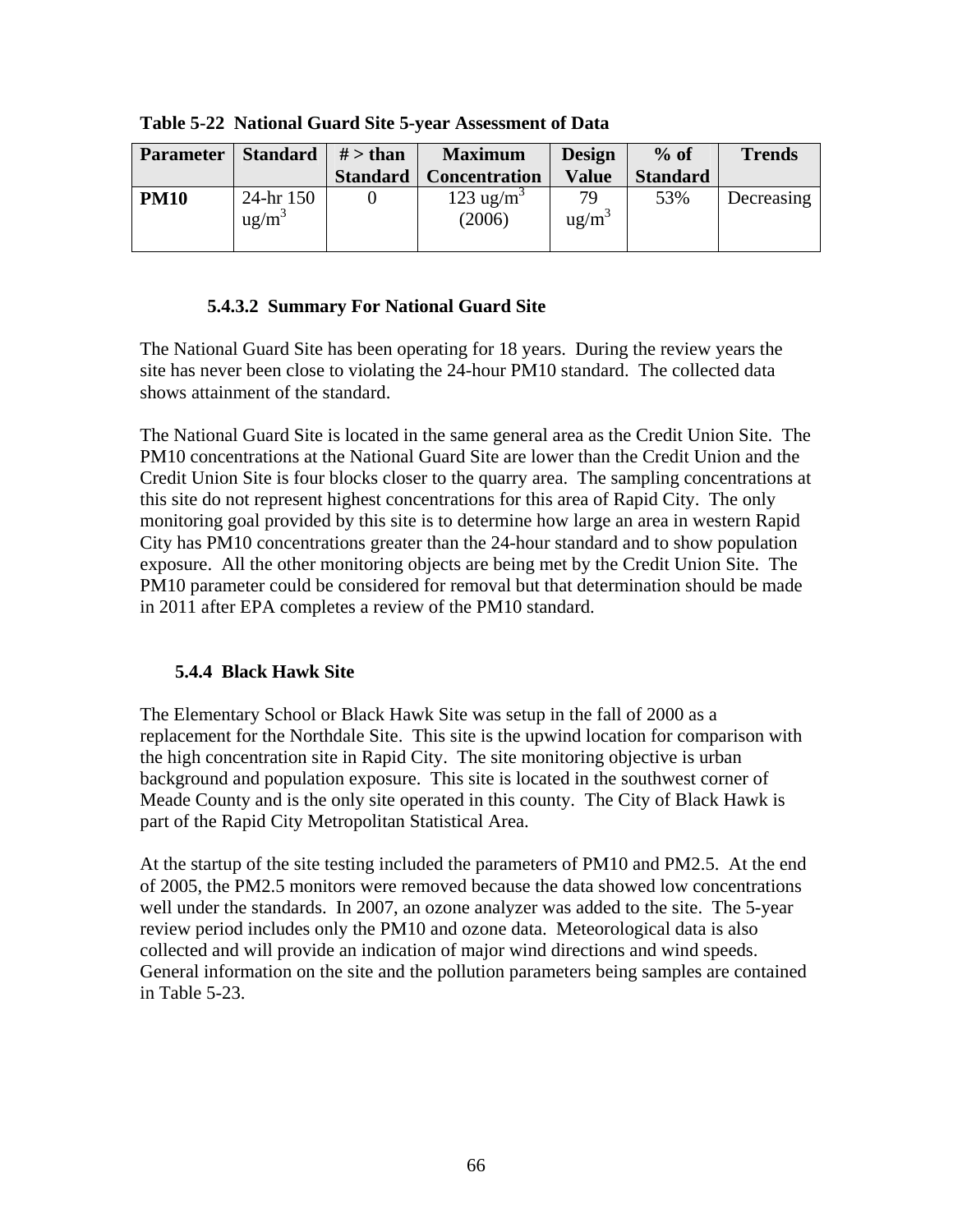**Table 5-23 Black Hawk Site** 

| Location                 | <b>Black Hawk</b>     |
|--------------------------|-----------------------|
| County                   | <b>Meade County</b>   |
| AOS#                     | 46-093-0001           |
| <b>Parameter</b>         | <b>PM10</b>           |
| Goals                    | Population/Background |
| <b>Sampling Schedule</b> | Every Sixth Day       |
| <b>Parameter</b>         | Ozone                 |
| Goals                    | Population/Background |
| <b>Sampling Schedule</b> | Every Day             |
| <b>Parameter</b>         | Meteorological        |
| Goals                    | Population/Background |
| <b>Sampling Schedule</b> | Every Day (Hourly)    |

The Black Hawk Site is located on the top of a ridge on the property of the Black Hawk Elementary School. The area around the site is a growing residential area. The site is on the eastern edge of the Black Hills in Red Valley. The topography is complex with hills and valleys along the front edge of the Black Hills. Land use ranges from urban housing to forest and grasslands.

About a mile to the south of the site is the start of current and future locations of the limestone quarry businesses of Pete Lien and Sons, GCC Dakotah and Hills Material. The site still continues to be upwind of the high concentration areas but quarry operations are significantly closer to the site then when it was setup in 2000.

# **5.4.4.1 Black Hawk Site Meteorological Data**

The meteorological data collected on site show the predominate wind directions are northwest and southeast following the general direction of Red Valley. The highest wind speeds are mainly from the northwest to north directions. The highest wind events from the northwest are associated with the highest concentrations of PM10 in the western Rapid City area. See the graph in Figure 5-7 for more information on the wind direction and wind speed data.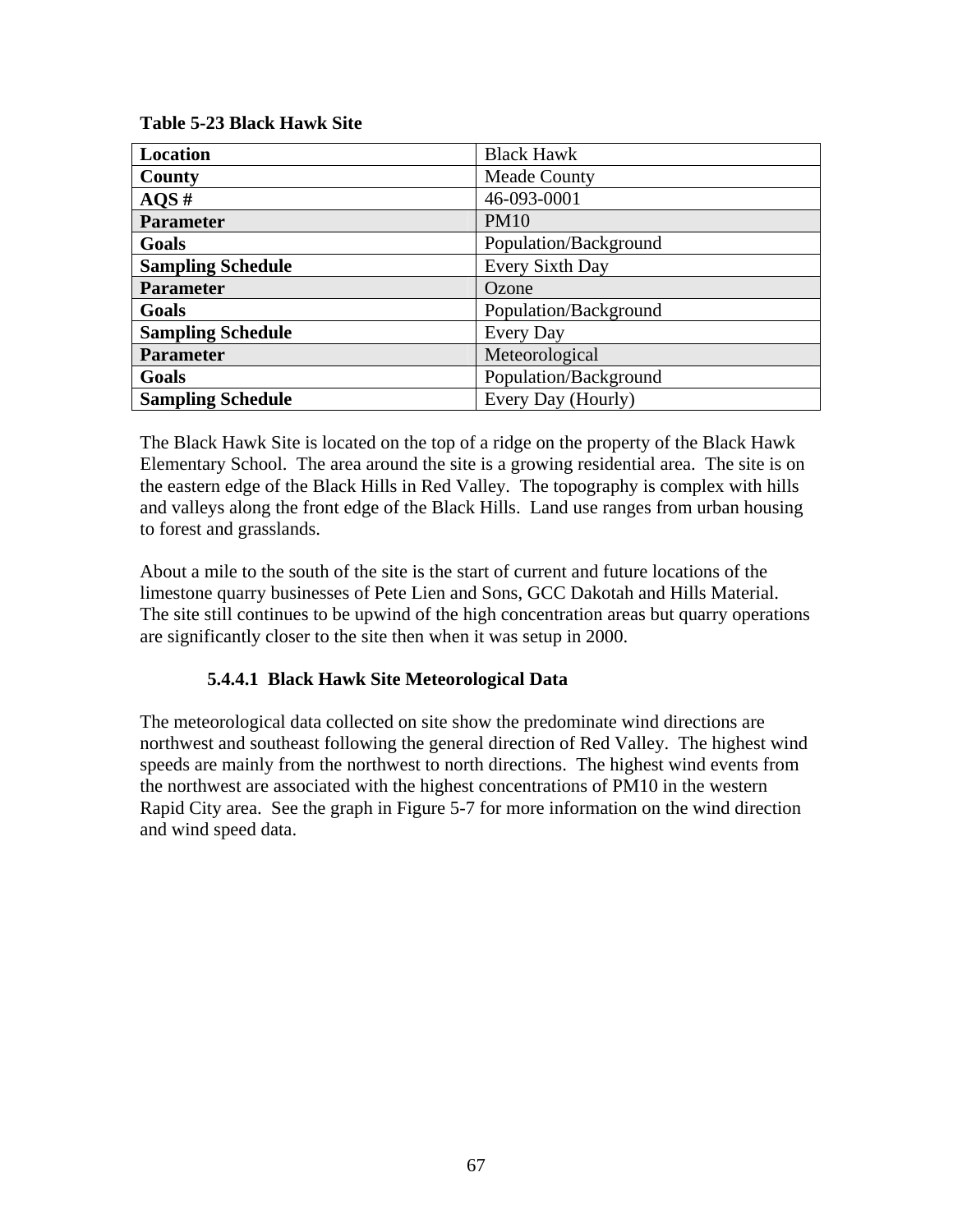

#### **Figure 5-7 Wind Rose from the Black Hawk Site**

#### **5.4.4.2 PM10 Evaluation**

The PM10 concentrations continue to be low at this site. The highest concentration recorded during the 5-year review period was less than 50% of the standard. The design value level is the lowest in the state. None of the sampling day concentrations had levels greater than 80% of the standard. The probability of a sampling day concentration greater than 80% of the standard is less than 10%. See Table 5-24 for more information on the concentration levels.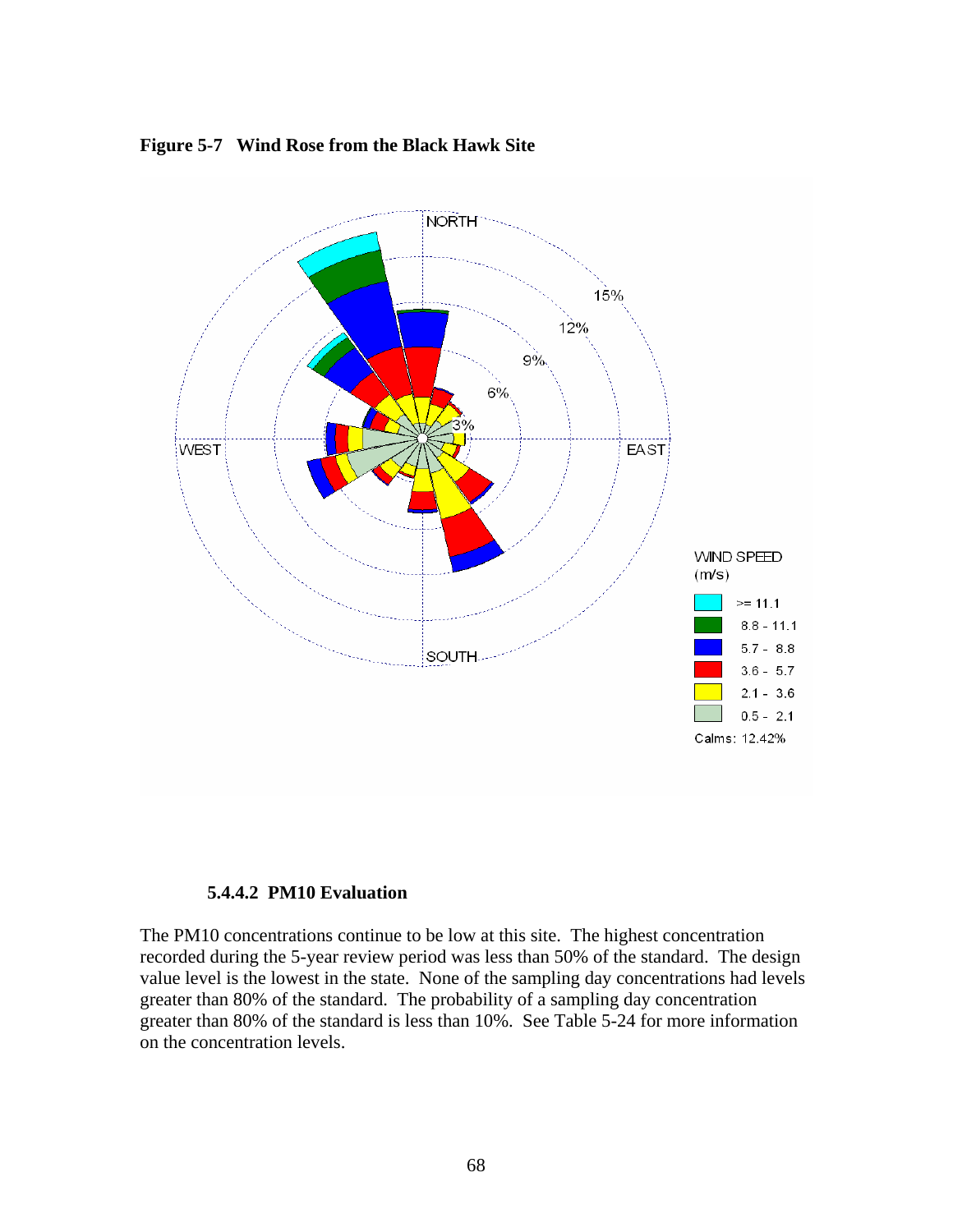| <b>Parameter</b> | <b>Standard</b>   | $#$ > than      | <b>Maximum</b>       | <b>Design</b> | $%$ of          | <b>Trends</b> |
|------------------|-------------------|-----------------|----------------------|---------------|-----------------|---------------|
|                  |                   | <b>Standard</b> | <b>Concentration</b> | <b>Value</b>  | <b>Standard</b> |               |
| <b>PM10</b>      | $24-hr$ 150       |                 | $70 \text{ ug/m}^3$  | 37            | 25%             | Decreasing    |
|                  | ug/m <sup>3</sup> |                 | (2006)               | $ug/m^3$      |                 |               |
|                  |                   |                 |                      |               |                 |               |
| Ozone            | 8-hr              | O               | $0.063$ ppm          | 0.057         | 76%             |               |
|                  | 0.075             |                 |                      | ppm           |                 |               |
|                  | ppm               |                 |                      |               |                 |               |

**Table 5-24 Black Hawk Site 5-year Assessment of Data** 

# **5.4.4.3 Ozone Evaluation**

The ozone testing began in 2007 at this site. The Black Hawk Site measures some of the lowest ozone levels in the state. The three years of ozone data show an eight parts per billion difference in concentration range but a steady concentration level trend overall. None of the sampling day maximum 8-hour averages were greater than 80% of the standard in the three years the parameter has been operated. See Table 5-24 for more information on the concentration levels.

# **5.4.4.4 Summary For Black Hawk Site**

The Black Hawk Site continues to meet the goal of providing urban background PM10 daily concentrations to compare to the high concentration sites in Rapid City. Levels of PM10 have decreased in the quarry area but with the uncertainty of changes to the PM10 standard and with the quarrying operations moving closure to this site the testing for PM10 continues to be a priority at his location.

Ozone levels are the lowest in the state at this site but uncertainty of what concentration level EPA will set for the revised standard in 2011 will require that testing for ozone be continued.

Currently, there is no information indicating the need to add more parameters to this site. No parameters will be removed during this review period.

# **5.5 Rural Background and Transport Sites**

Two sites in western South Dakota represent sampling in Class I areas for visibility protection at the national parks of Badlands and Wind Cave. The objectives of the monitoring sites are to determine impacts to the Class I areas, measure rural background and to determine if the current oil and gas boom in Colorado, Wyoming, and Montana are increasing air pollution concentrations.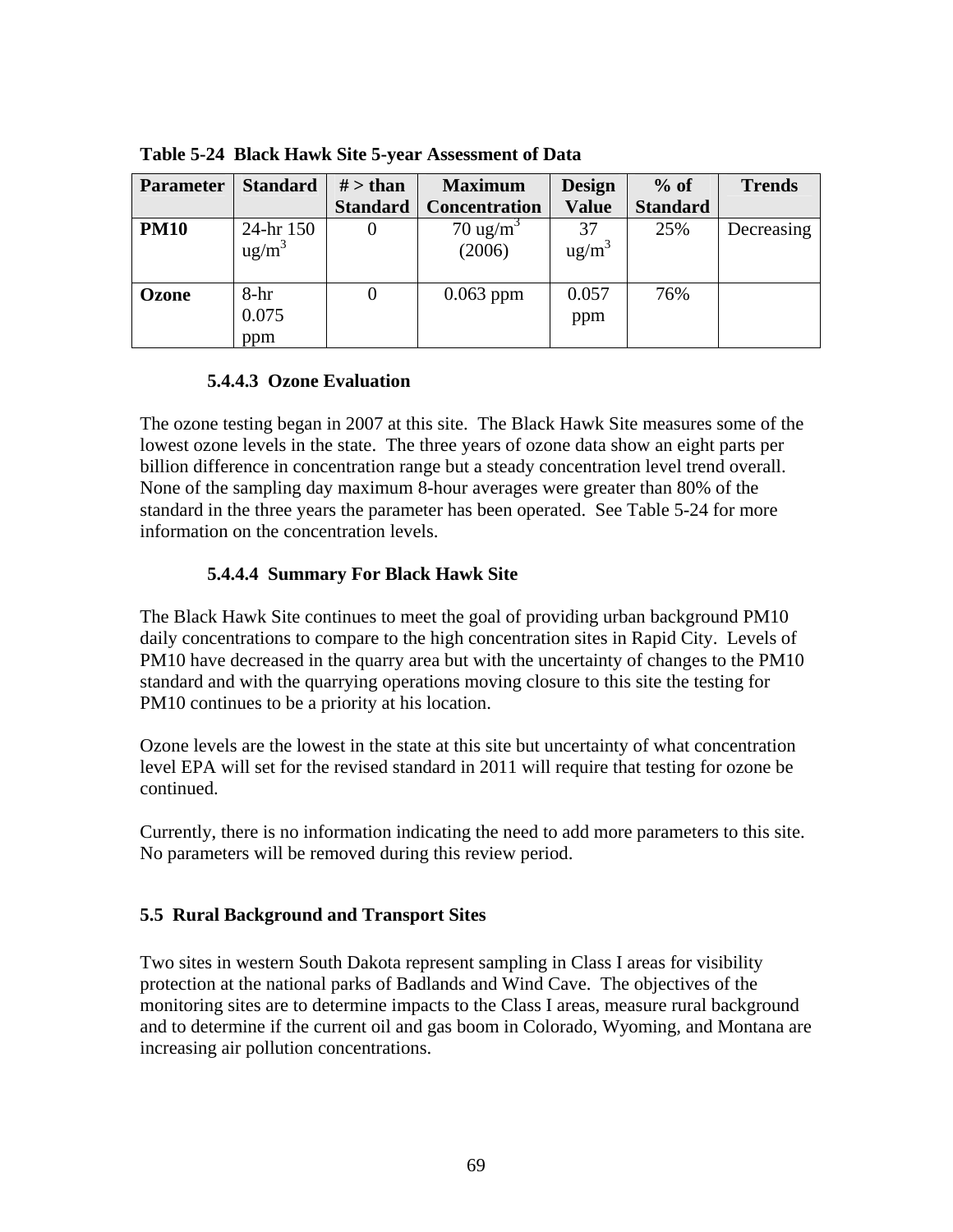Badlands and Wind Cave sites are about 80 miles apart in different counties. Land use and topography are very different for each site. The rural setting, low year around population, and low amount of local facility air pollution levels are similar at both sites. A comparison of parameter concentrations will help determine if both sampling sites should operate the same parameters.

# **5.5.1 Badlands Site**

The site is located a short distance south of the Ben Reifel Visitor Center/Park Headquarters at the Badlands National Park. The Badlands National Park includes about 240,000 areas of table lands, rolling prairie, and banded colored walls, peaks, gullies, and buttes to the east, north and west of the site. To the south of the site is a flat slightly rolling plain along the White River. General information on the site and the pollution parameters being samples are contained in Table 5-25.

| <b>Location</b>          | <b>Badlands National Park (Rural)</b> |  |  |  |
|--------------------------|---------------------------------------|--|--|--|
|                          |                                       |  |  |  |
| County                   | <b>Jackson County</b>                 |  |  |  |
| $AQS \#$                 | 46-071-0001                           |  |  |  |
| <b>Parameter</b>         | <b>PM10</b>                           |  |  |  |
| Goals                    | Background/Transport                  |  |  |  |
| <b>Sampling Schedule</b> | Every Day (Hourly)                    |  |  |  |
| <b>Parameter</b>         | PM2.5                                 |  |  |  |
| Goals                    | Background/Transport                  |  |  |  |
| <b>Sampling Schedule</b> | Every Day (Hourly)                    |  |  |  |
| <b>Parameter</b>         | <b>Sulfur Dioxide</b>                 |  |  |  |
| Goals                    | Background/Transport                  |  |  |  |
| <b>Sampling Schedule</b> | Every Day (Hourly)                    |  |  |  |
| <b>Parameter</b>         | Nitrogen Dioxide                      |  |  |  |
| Goals                    | Background/Transport                  |  |  |  |
| <b>Sampling Schedule</b> | Every Day (Hourly)                    |  |  |  |
| <b>Parameter</b>         | Ozone                                 |  |  |  |
| Goals                    | Background/Transport                  |  |  |  |
| <b>Sampling Schedule</b> | Every Day (Hourly)                    |  |  |  |

#### **Table 5-25 Badlands Site**

The main industries are farming, ranching, and tourism. The area is sparsely populated with about 2,930 people in a 1,869 square mile county. Tourism brings in more than a million people each year visiting mainly in the months from May through September.

The Badlands Site was setup in 1987, with an IMPROVE monitor operated by the National Park Service. In 2000, DENR with cooperation of the National Park Service added federal reference method manual monitors for PM10 and PM2.5. In 2003, the National Parks Service modified the site by adding a sampling shelter and an ozone monitor. With the addition of the shelter DENR added continuous PM10, PM2.5, sulfur dioxide and nitrogen dioxide monitors to the site in 2004. The PM10 manual monitors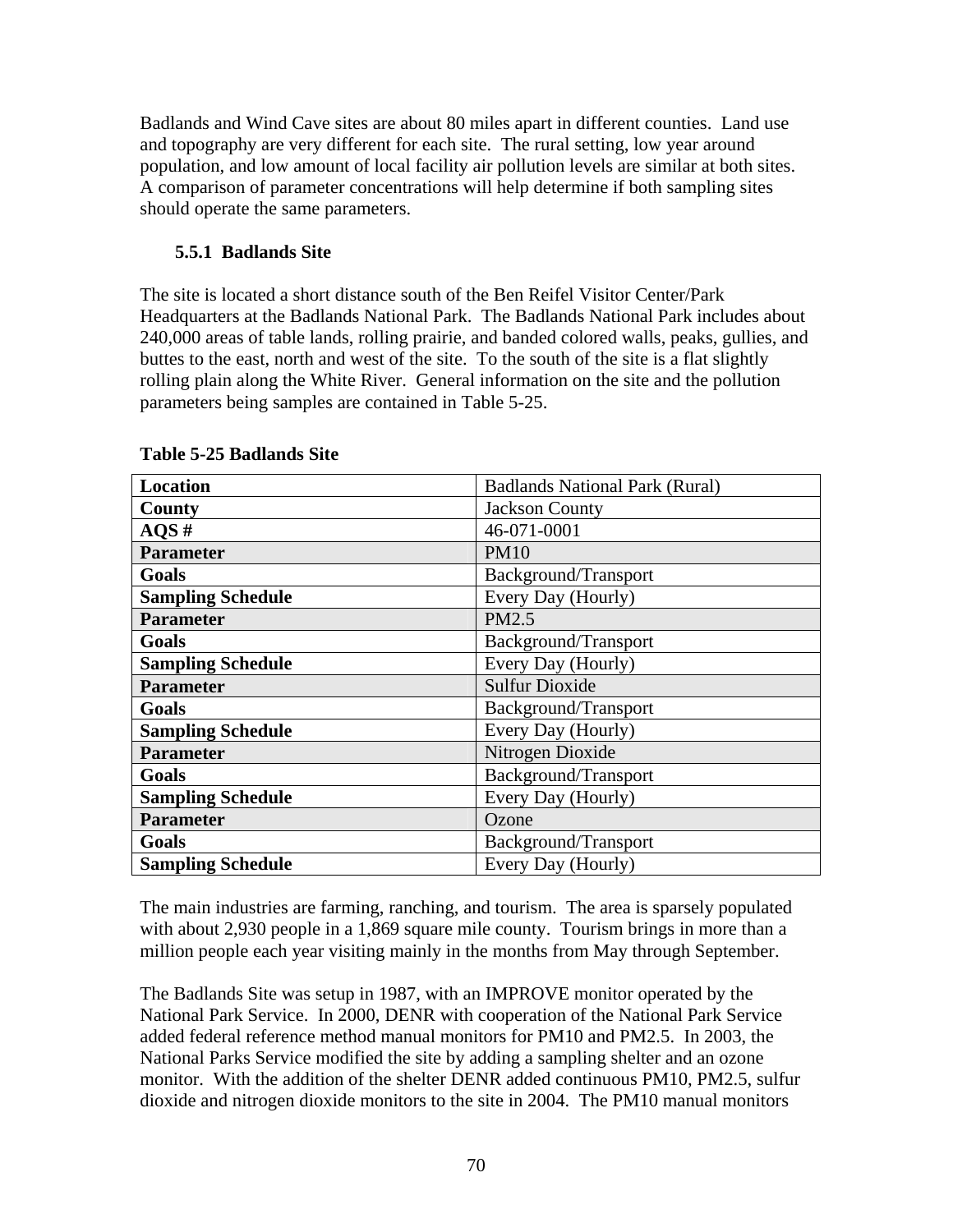were then removed. In 2008, DENR took over the operation of the ozone analyzer from the National Park Service. In 2009, DENR replaced the continuous PM2.5 monitor with no designation with a Met One BAM federal equivalent method continuous PM2.5 monitor.

### **5.5.1.1 PM10 Evaluation**

PM10 concentrations are some of the lowest in the state at the Badlands Site. The only site with a slightly lower design value is the Black Hawk Site. No 24-hour PM10 concentrations greater than the standard were recorded during the 5-year review period. The calculated chance of recording a concentration greater than 80% of the standard is zero. Ten years of data show the site is attaining the PM10 standard and the design value is only 28% of the standard. See Table 5-26 for more information on the concentration levels.

| <b>Parameter</b> | <b>Standard</b>     | $#$ > than       | <b>Maximum</b>                | <b>Design</b>               | $%$ of          | <b>Trends</b> |
|------------------|---------------------|------------------|-------------------------------|-----------------------------|-----------------|---------------|
|                  |                     | <b>Standard</b>  | <b>Concentration</b>          | <b>Value</b>                | <b>Standard</b> |               |
| <b>PM10</b>      | 24-hr 150           | $\theta$         | $85 \text{ ug/m}^3$           | 42                          | 28%             | Slightly      |
|                  | $\text{ug/m}^3$     |                  |                               | ug/m <sup>3</sup>           |                 | Decreasing    |
| <b>PM2.5</b>     | 24-hr 35            | 1                | 51.2 ug/m <sup>3</sup>        | 11.9                        | 34%             |               |
|                  | ug/m <sup>3</sup>   | (2008)           | (1)                           | $\frac{ug}{m}$ <sup>3</sup> |                 |               |
|                  | Annual              | $\Omega$         | 5.5 $\frac{1}{\text{kg/m}^3}$ | 4.9                         | 33%             | Slightly      |
|                  | $15 \text{ ug/m}^3$ |                  |                               | $\text{ug/m}^3$             |                 | Decreasing    |
| <b>Sulfur</b>    | $0.14$ ppm          | $\overline{0}$   | $0.006$ ppm                   | 0.003                       | 3%              |               |
| <b>Dioxide</b>   | 24-hour             |                  |                               | ppm                         |                 |               |
|                  | $0.03$ ppm          | $\boldsymbol{0}$ | $0.002$ ppm                   | 0.001                       | 3%              |               |
|                  | Annual              |                  |                               | ppm                         |                 | Steady        |
|                  | $0.5$ ppm           | $\overline{0}$   | $0.006$ ppm                   | 0.005                       | 1%              |               |
|                  | 3-hour              |                  |                               | ppm                         |                 |               |
| <b>Nitrogen</b>  | 0.053               | $\boldsymbol{0}$ | $0.001$ ppm                   | 0.001                       | 2%              |               |
| <b>Dioxide</b>   | ppm                 |                  |                               | ppm                         |                 | Steady        |
|                  | Annual              |                  |                               |                             |                 |               |
|                  | $100$ ppb           | $\theta$         | $0.006$ ppm                   | 0.004                       | 4%              |               |
|                  | 1-hour              |                  |                               | ppm                         |                 |               |
| Ozone            | 8-hr                | $\theta$         | $0.074$ ppm                   | 0.057                       | 76%             |               |
|                  | 0.075               |                  |                               | ppm                         |                 | Decreasing    |
|                  | ppm                 |                  |                               |                             |                 |               |

**Table 5-26 Badlands Site 5-year Assessment of Data** 

(1) Concentration during an exceptional event

#### **5.5.1.2 PM2.5 Evaluation**

The 24-hour design value for PM2.5 is the lowest in the state and is very close to the concentration at the Wind Cave Site. Only one 24-hour concentration was recorded greater than the 24-hour standard. The sample was collected during an exceptional event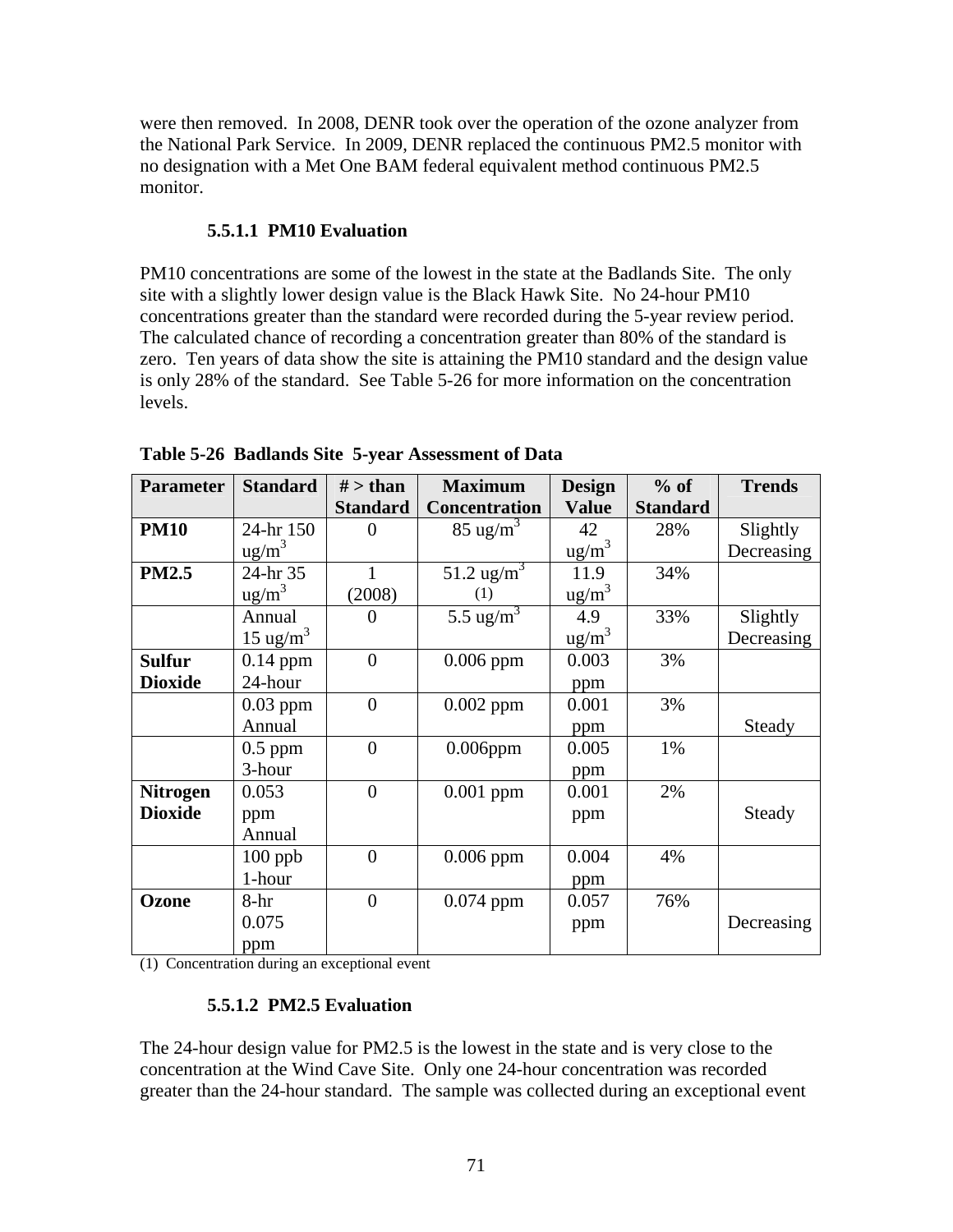when smoke from forest fires in Canada accumulated in western part of the state. All the other PM2.5 sites in the western part of the state also exceeded the 24-hour standard on this day. The calculated chance of recording a concentration greater than 80% of the 24 hour PM2.5 standard is zero. See Table 5-26 for more information on the concentration levels

PM2.5 concentrations have an annual average trend that is slightly decreasing over the nine years of testing. The annual PM2.5 design value is the lowest in the state. The calculated chance of recording a concentration greater than 80% of the annual PM2.5 standard is zero.

# **5.5.1.3 Sulfur Dioxide Evaluation**

The sulfur dioxide concentrations are very low near the detection level for the analyzer. The trends for sulfur dioxide are steady but it is hard to do a trend for the site because concentrations are very low. Concentrations for the 24-hour, annual and 3-hour are all less and 5% of the standard. The calculated chance of recording a concentration greater than 80% of the sulfur dioxide standards are zero. See Table 5-26 for more information on the concentration levels

# **5.5.1.4 Nitrogen Dioxide Evaluation**

The nitrogen dioxide concentrations are similar to the sulfur dioxide levels. Concentrations are very low with the annual and 1-hour levels less than 5% of the standard. The calculated chance of recording a concentration greater than 80% of the sulfur dioxide standards are zero. See Table 5-26 for more information on the concentration levels

# **5.5.1.5 Ozone Dioxide Evaluation**

Badlands was the second highest ozone concentration site in the state when looking at the data in 2005 to 2007. Only the Wind Cave Site had slightly higher concentration levels. During the last three years the trend has changed with significantly lower ozone levels. The design value has dropped by 11 parts per billion by the end of 2009. The site is now one of the lowest sites in the state with a design value of 76% of the standard.

An evaluation of the potential of exceeding 80% of the ozone standard more than 10% of the sampling days was completed. The years from 2005 to 2007 all had more than 10% of the sampling days with 8-hour average concentrations greater than 80% of the standard. The last two years of 2008 and 2009 had less than 10% of the days with maximum 8-hour average concentrations greater than 80% of the standard.

DENR is not certain if lower ozone levels are due to a reduction of ozone forming pollution emission or weather patterns are not transporting the higher ozone concentrations from outside of the state. Another possibility is the cooler and wetter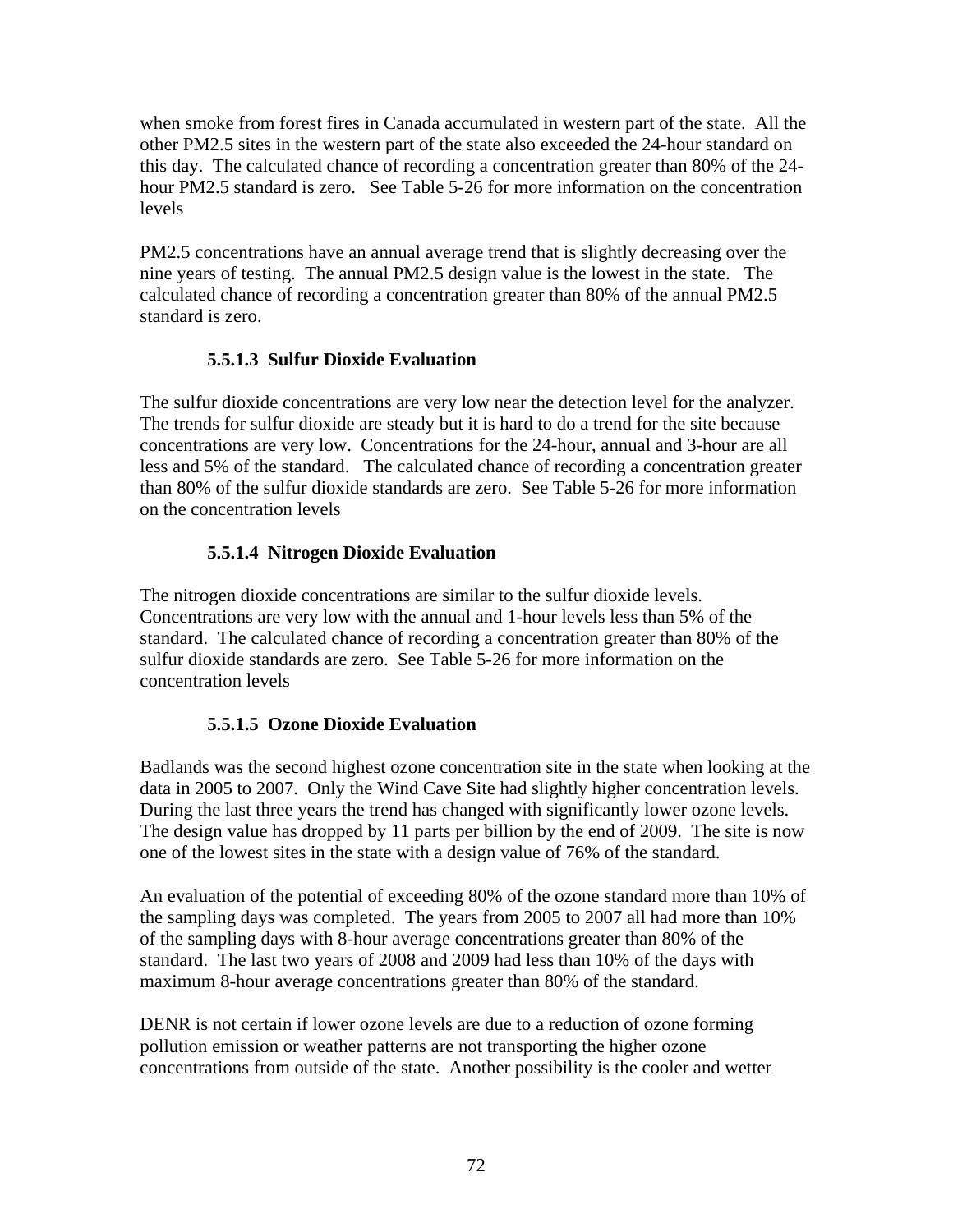weather the last two years are not allowing high ozone levels to form. See Table 5-26 for more information on the concentration levels.

# **5.5.1.3 Meteorological Evaluation**

The meteorological data collected at the Badlands Site indicates predominate wind directions are from the northwest to west northwest and the east to east southeast. Generally predominate wind directions are from the northwest and southeast in the state unless the land surface has some kind of significant change in topography. To the north of the site there is a wall with significant elevation change that runs east and west for several miles within the park. The wall appears to affect predominate wind directions and may channel winds along the face of the wall when wind direction is out of the northwest and southeast. The Badlands wall influence on the wind direction is indicated by the wind rose graph in Figure 5-8.



**Figure 5-8 Wind Rose Badlands Site**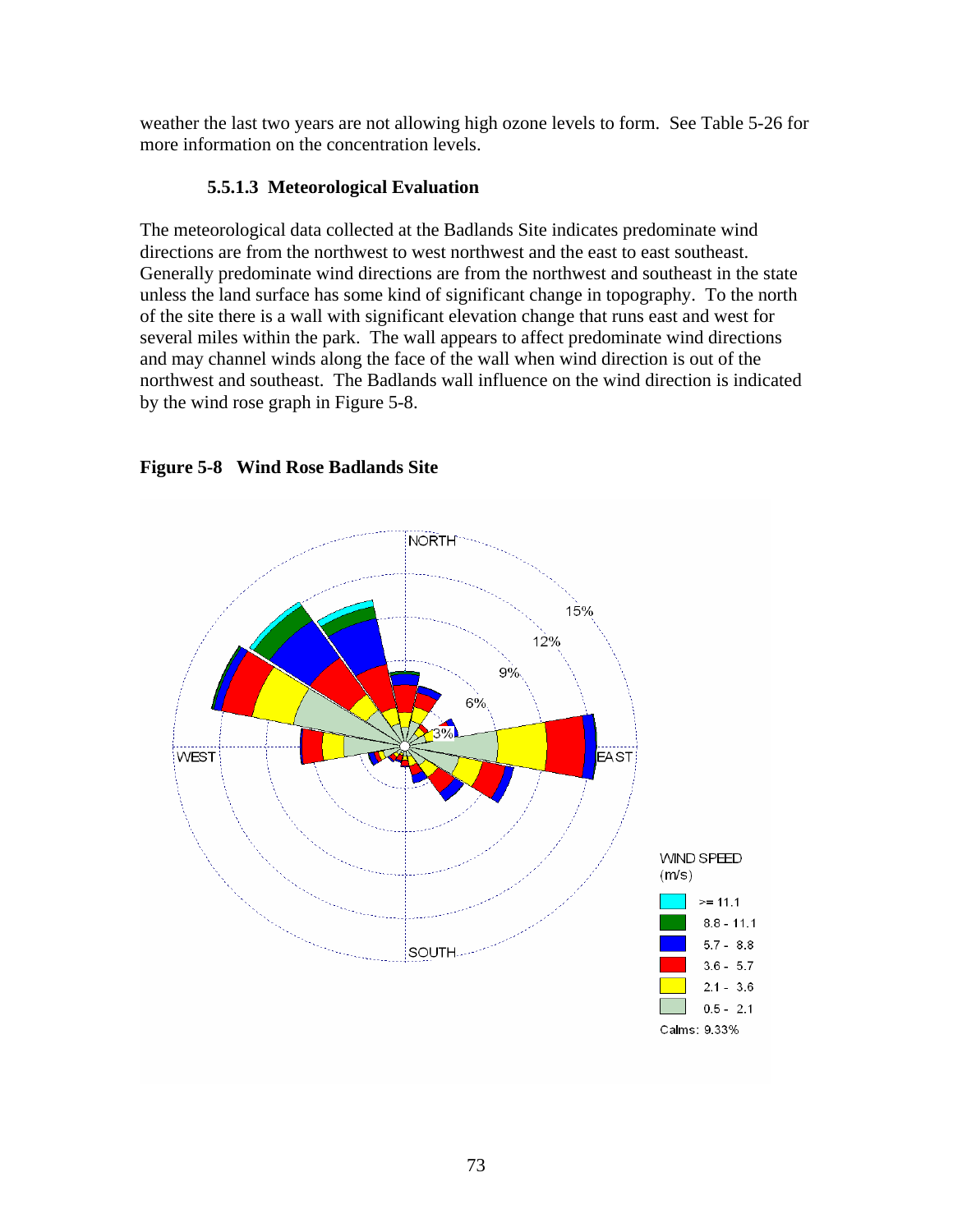#### **5.5.1.4 Summary For Badlands Site**

Concentrations for PM10, PM2.5, sulfur dioxide and nitrogen dioxide are low and data collection over the last five years indicate the monitoring objectives of background and long range transport have been met for these parameters and the data is sufficient to determine compliance with the national standards.

The ozone concentrations have declined in the last two years but the potential to exceed 80% of the standard is greater than 10% in three of five year. Ozone will continue to be a priority at this site.

### **5.5.2 Wind Cave Site**

The Wind Cave Site is located west of the park headquarters next to the IMPROVE Site. This is the third monitoring site location in Custer County and is the only site currently being operated in the county. The land use is grasslands mixed with ponderosa pine forest. No industrial sites are within 10 miles of the site. The topography is complex with rolling hills, valleys and ridges of the Black Hills. Ranching, small scale mining, timber cutting, and tourism are the main industries. The area is sparsely populated most of the year when tourism is low. See the general information about the site in Table 5-27.

| <b>Location</b>          | Wind Cave National Park (Rural) |
|--------------------------|---------------------------------|
| County                   | <b>Custer County</b>            |
| $AQS \#$                 | 46-033-0123                     |
| <b>Parameter</b>         | <b>PM10</b>                     |
| Goals                    | Background/Transport            |
| <b>Sampling Schedule</b> | Every Day                       |
| <b>Parameter</b>         | PM2.5                           |
| Goals                    | Background/Transport            |
| <b>Sampling Schedule</b> | Every Day and Every Third Day   |
| <b>Parameter</b>         | <b>Sulfur Dioxide</b>           |
| Goals                    | Background/Transport            |
| <b>Sampling Schedule</b> | <b>Every Day</b>                |
| <b>Parameter</b>         | Nitrogen Dioxide                |
| Goals                    | Background/Transport            |
| <b>Sampling Schedule</b> | <b>Every Day</b>                |
| <b>Parameter</b>         | Ozone                           |
| Goals                    | Background/Transport            |
| <b>Sampling Schedule</b> | <b>Every Day</b>                |

### **Table 5-27 Wind Cave Site**

The current monitoring site was added next to the IMPROVE equipment in 2005. The parameters included continuous for PM10, PM2.5, sulfur dioxide, nitrogen dioxide and ozone and manual monitors for PM2.5. In 2009, the continuous PM2.5 monitor was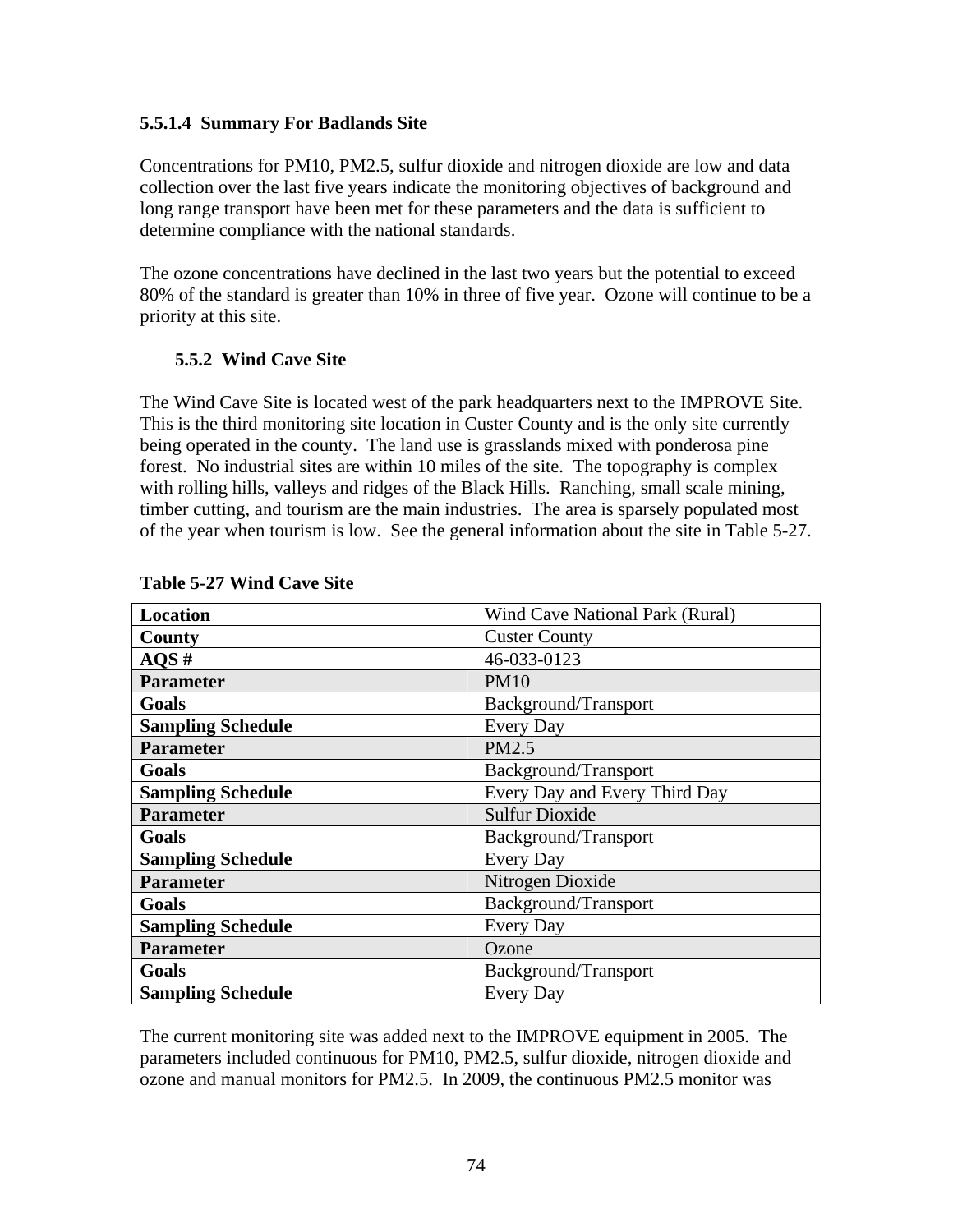replaced with a Met One BAM PM2.5 that is a federal equivalent method. No other changes were made to the sampling parameters.

## **5.5.2.1 PM10 Evaluation**

PM10 concentrations are generally very low and are close to the concentration levels recorded at the Badlands Site. The only high concentration days were collected in September of 2009, when a prescribed fire caused concentrations to exceed on one day and elevated concentrations on two other days. If these days are removed from the site data the design value is only 1 ug/m<sup>3</sup> lower than the Badlands Site. Also with these days removed there are no other days during the 5-year period that exceed 80% of the 24-hour PM10 standard. See Table 5-28 for more information on the concentration levels.

| <b>Parameter</b> | <b>Standar</b><br>$\mathbf d$ | $#$ > than<br><b>Standard</b> | <b>Maximum</b><br>Concentratio | <b>Design</b>          | $%$ of<br><b>Standard</b> | <b>Trends</b> |
|------------------|-------------------------------|-------------------------------|--------------------------------|------------------------|---------------------------|---------------|
|                  |                               |                               | $\mathbf n$                    | <b>Value</b>           |                           |               |
| <b>PM10</b>      | $24-hr$                       | $\mathbf{1}$                  | $337 \overline{\text{ug/m}^3}$ | 41                     | 27%                       | Slight        |
|                  | 150                           | (2009)                        | (1)                            | $\text{ug/m}^3$        |                           | Increase      |
|                  | $\text{ug/m}^3$               |                               |                                |                        |                           |               |
| <b>PM2.5</b>     | 24-hr 35                      | 6                             | 303.6 ug/m <sup>3</sup>        | 12.6                   | 36%                       |               |
|                  | $\frac{ug}{m}$ <sup>3</sup>   | (1)                           | (1)                            | $\mu$ g/m <sup>3</sup> |                           |               |
|                  | Annual                        | $\overline{0}$                | 6.5 ug/m <sup>3</sup>          | 5.3                    | 35%                       | Slight        |
|                  | 15                            |                               |                                | ug/m <sup>3</sup>      |                           | Decrease      |
|                  | $\frac{ug/m^3}{2}$            |                               |                                |                        |                           |               |
| <b>Sulfur</b>    | 0.14                          | $\overline{0}$                | $0.006$ ppm                    | 0.002                  | 1%                        |               |
| <b>Dioxide</b>   | ppm                           |                               |                                | ppm                    |                           |               |
|                  | 24-hour                       |                               |                                |                        |                           |               |
|                  | 0.03                          | $\boldsymbol{0}$              | $0.001$ ppm                    | 0.001                  | 3%                        | Steady        |
|                  | ppm                           |                               |                                |                        |                           |               |
|                  | Annual                        |                               |                                |                        |                           |               |
|                  | $0.5$ ppm                     | $\overline{0}$                | $0.014$ ppm                    | 0.005                  | 1%                        |               |
|                  | 3-hour                        |                               |                                | ppm                    |                           |               |
| <b>Nitrogen</b>  | 0.053                         | $\overline{0}$                | $0.001$ ppm                    | 0.001                  | 2%                        |               |
| <b>Dioxide</b>   | ppm                           |                               |                                | ppm                    |                           | Steady        |
|                  | Annual                        |                               |                                |                        |                           |               |
|                  | $100$ ppb                     | $\overline{0}$                | $0.014$ ppm                    | 0.004                  | 4%                        |               |
|                  | 1-hour                        |                               |                                | ppm                    |                           |               |
| Ozone            | $8-hr$                        | 1                             | $0.078$ ppm                    | 0.063                  | 84%                       |               |
|                  | 0.075                         |                               | (2006)                         | ppm                    |                           | Decreasin     |
|                  | ppm                           |                               |                                |                        |                           | g             |

**Table 5-28 Wind Cave Site 5-year Assessment of Data** 

(1) Concentration during an exceptional event.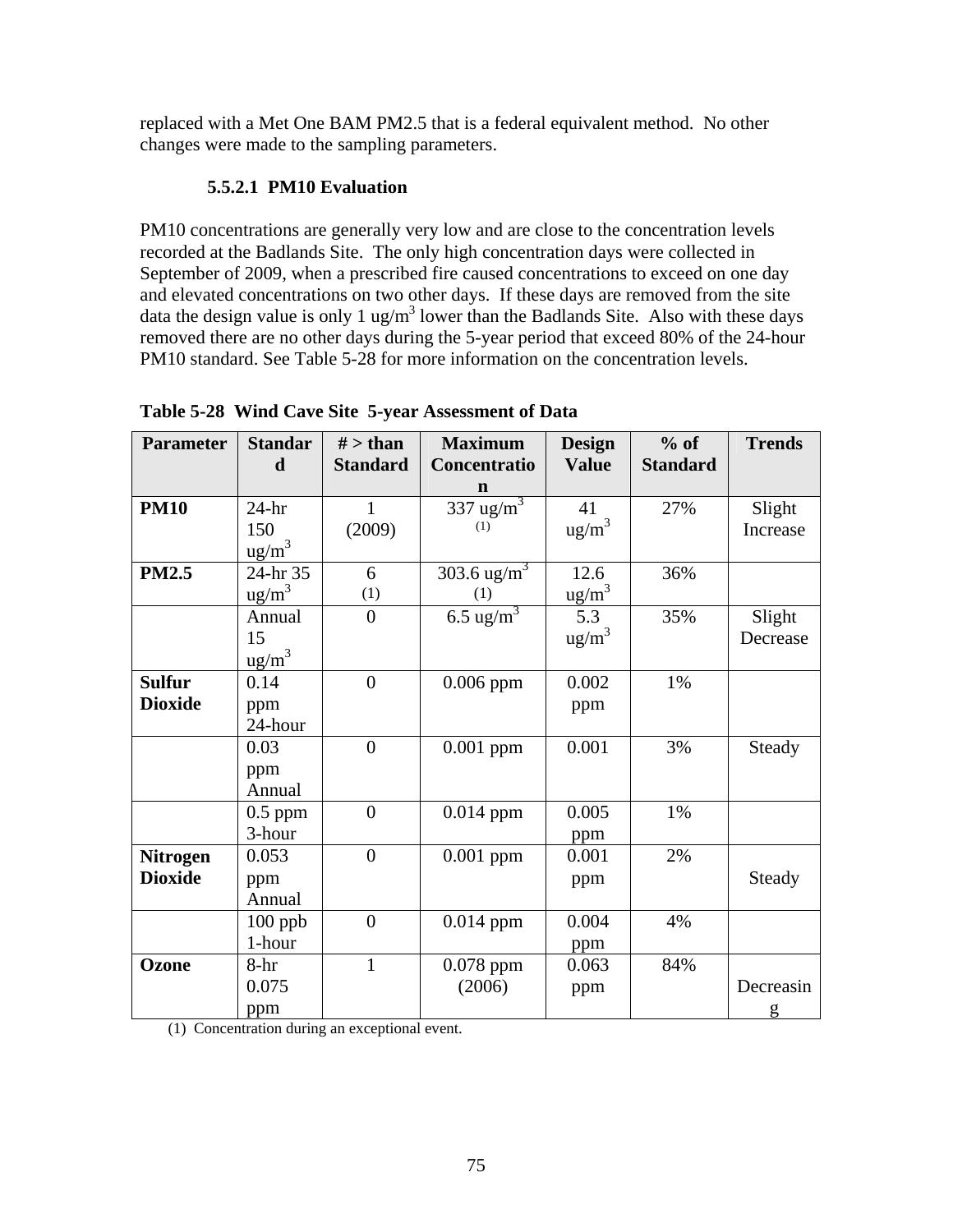#### **5.5.2.2 PM2.5 Evaluation**

PM2.5 concentrations are similar to the Badlands Site except for the days affected by smoke from prescribed fires and wild fires. The 24-hour PM2.5 design value is only 36% of the standard. The 24-hour concentrations outside of the smoke exceptional events are some of the lowest in the state.

PM2.5 annual concentrations follow the same trend as the 24-hour levels as being one of the lowest concentration sites in the state. Annual average levels for all five years of data reviewed were under 80% of the standard. See Table 5-28 for more information on the concentration levels.

#### **5.5.2.3 Sulfur Dioxide Evaluation**

The sulfur dioxide concentrations are very low with all concentrations less than 5% of the standards. The sulfur dioxide trends are steady but are also hard to determine because concentrations are close to the detection level of the analyzers. There is potential chance of recording a concentration greater than 80% of the standard unless there is an exceptional event. See Table 5-28 for more information on the concentration levels.

#### **5.5.2.4 Nitrogen Dioxide Evaluation**

The nitrogen dioxide concentrations are similar to the sulfur dioxide levels. The design values are both less than 5% of the nitrogen dioxide standards. The potential of having high concentrations greater than 80% of the standard level is very low. See Table 5-28 for more information on the concentration levels.

### **5.5.2.5 Ozone Evaluation**

Ozone levels recorded at the Wind Cave Site are the highest in the state. There are only a few small emission sources of volatile organic compounds and nitrogen oxides, the precursors of ozone formation, in the county. The county is mostly rural and has a population of 7,275. Tourism is a big industry in this area but daily traffic counts on the busiest road near the monitoring site is still well under counts on a busy street in Rapid City or Sioux Falls.

The decline in ozone levels started in 2007. By 2009 the Wind Cave yearly  $4<sup>th</sup>$  highest 8hour daily concentration was not the highest in the state. The SD School Site in Sioux Falls had a concentration level one part per billion higher. The shift to lower ozone concentrations beginning in 2007 was discussed in Section 5.5.1.5 and the reasons stated also apply to levels at the Wind Cave Site.

During the 5-year review period the highest ozone concentration was 0.078 parts per million recorded in 2006. The highest concentration recorded in 2009 was 0.065 parts per million a significant drop in levels.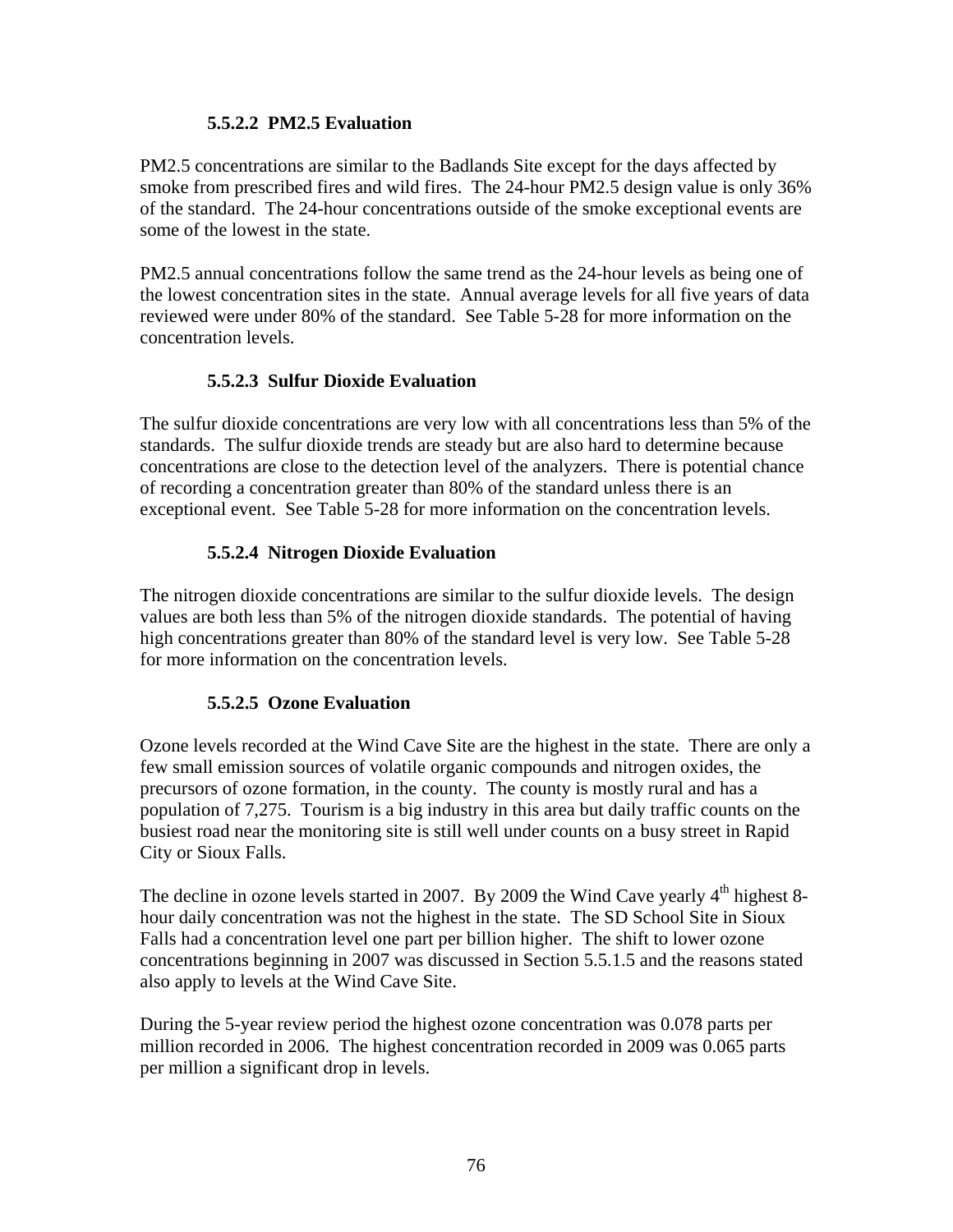Even with the drop in ozone concentrations in the last two years the site still has a design value that is 85% of the ozone standard of 0.075 parts per million. Four of the last five years of data had a potential of more than 10% of having an ozone concentration greater than 80% of the standard. See Table 5-28 for more information on the concentration levels.

## **5.5.2.5 Summary For Wind Cave**

Concentrations for PM10, PM2.5, sulfur dioxide and nitrogen dioxide are low and data collection over the last 5-years indicates the monitoring objectives of background and long range transport have been met for these parameters and the data is sufficient to determine compliance with the national standards.

The ozone concentrations have declined in the last two years but the potential to exceed 80% of the standard is greater than 10% in four of five years. Ozone will continue to be a priority at this site.

## **5.5.3 Comparison of Badlands and Wind Cave Data**

Concentrations for PM10, PM2.5, sulfur dioxide and nitrogen dioxide are close in levels between the two sites. This indicates background levels are consistent over a large area of western South Dakota that have the same general population, low industry pollution levels and land use. The number of years each site has been operated provides sufficient information to compare to the national standards and to provide background pollution levels for western part of the state.

The comparison shows duplication of sampling efforts for these parameters between the Badlands and Wind Cave sites. Visibility levels are affected by particulate matter so these parameters are necessary to evaluate visibility impacts in the Class I areas. Ozone levels are close to the standard at both sites so this is an important parameter. To maintain usable background concentrations for modeling at least one site should continue to operated for sulfur dioxide and nitrogen dioxide. The preferred option would be to remove the sulfur dioxide and nitrogen dioxide analyzers from one site and continue to collect data at the other. Three years later the analyzers would be shifted to the other site for the next three years. This option would make new data available at a frequency that will assess any new sources of the air pollution and keep the data current for modeling. The extra analyzers could be then used for another priority location that does not have sulfur dioxide and nitrogen dioxide data.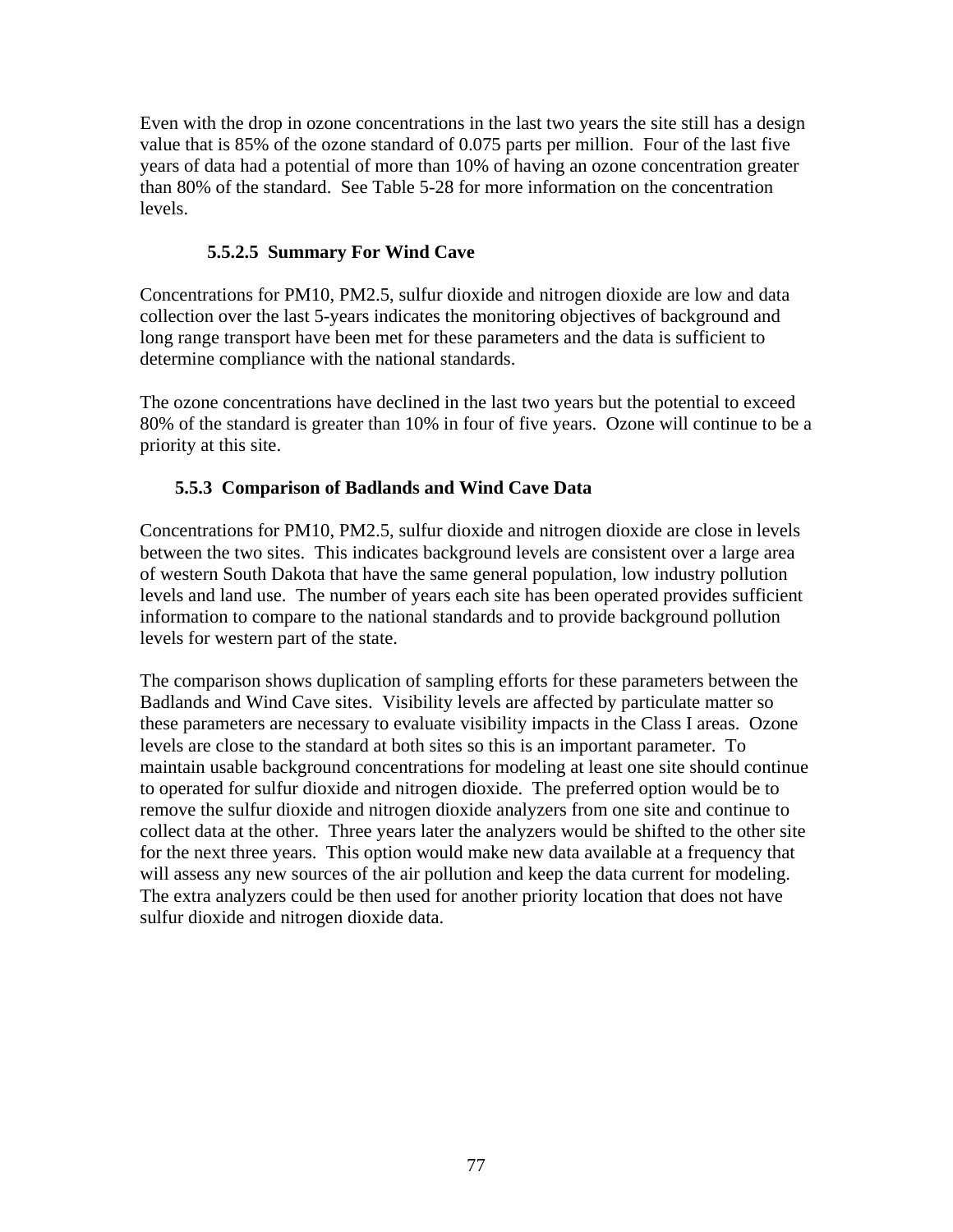#### **6.0 Metropolitan Statistical Areas**

Appendix D in 40 CFR Part 58 contains information used to design an ambient air monitoring network and lists three basic goals in designing an air monitoring network which are listed below:

1. Provide air pollution data to the general public in a timely manner. DENR accomplishes this objective by providing hourly concentration data to DENR's website for the Air Quality Program. The data on this website includes hourly data from the metropolitan statistical areas in Sioux Falls and Rapid City. It also includes ambient air monitoring at the Wind Cave and Badlands National Parks, Watertown, Black Hawk, and all three Union County sites (e.g., UC #1, UC #2, and UC #3). Specifically in the Rapid City area, High Wind Dust Alerts are called when meteorological conditions are forecasted that could cause high PM10 concentrations. This information along with a report graphing hourly concentrations recorded during the alert is also provided to the public through DENR's website at:

#### <http://denr.sd.gov/des/aq/aarealtime.aspx>

- 2. Support compliance with ambient air quality standards and emissions strategy development. DENR accomplishes this objective by locating the sites throughout the state to assess the permit control measures and pollution emission impacts on the state. For example, the Rapid City air monitoring sites specifically evaluate the facility permit control measures and the special measures taken to reduce fugitive dust levels; and
- 3. Support for air pollution research studies. DENR supports research by loading the air quality data into the EPA AQS site and by supporting local studies when requested by the state's colleges.

Appendix D in 40 CFR Part 58 contains the requirements for air monitoring in a metropolitan statistical area. Appendix D includes tables that list the number of required sampling sites as determined by the population of the Metropolitan Statistical Area and each pollutant's design value for the Metropolitan Statistical Area. The design value means the calculated pollutant concentration according to the applicable appendix in 40 CFR Part 50 as compared to the pollutant's standard. An example of a design value for the 24-hour standard for PM2.5 is the three year average of the 98 percentile concentrations. Each design value is specific to the pollutant and form of the standard.

If there is no air monitoring data for the Metropolitan Statistical Area, only the minimum number of sites listed in the tables in Appendix D is required to be operated. If there has been a minimum of three years of air quality data for the Metropolitan Statistical Area, a design value can be calculated. If the Metropolitan Statistical Area has a design value greater than 85% of the standard for ozone and PM2.5 and 80% of the standard for PM10, the required number of sampling sites continues to increase as the population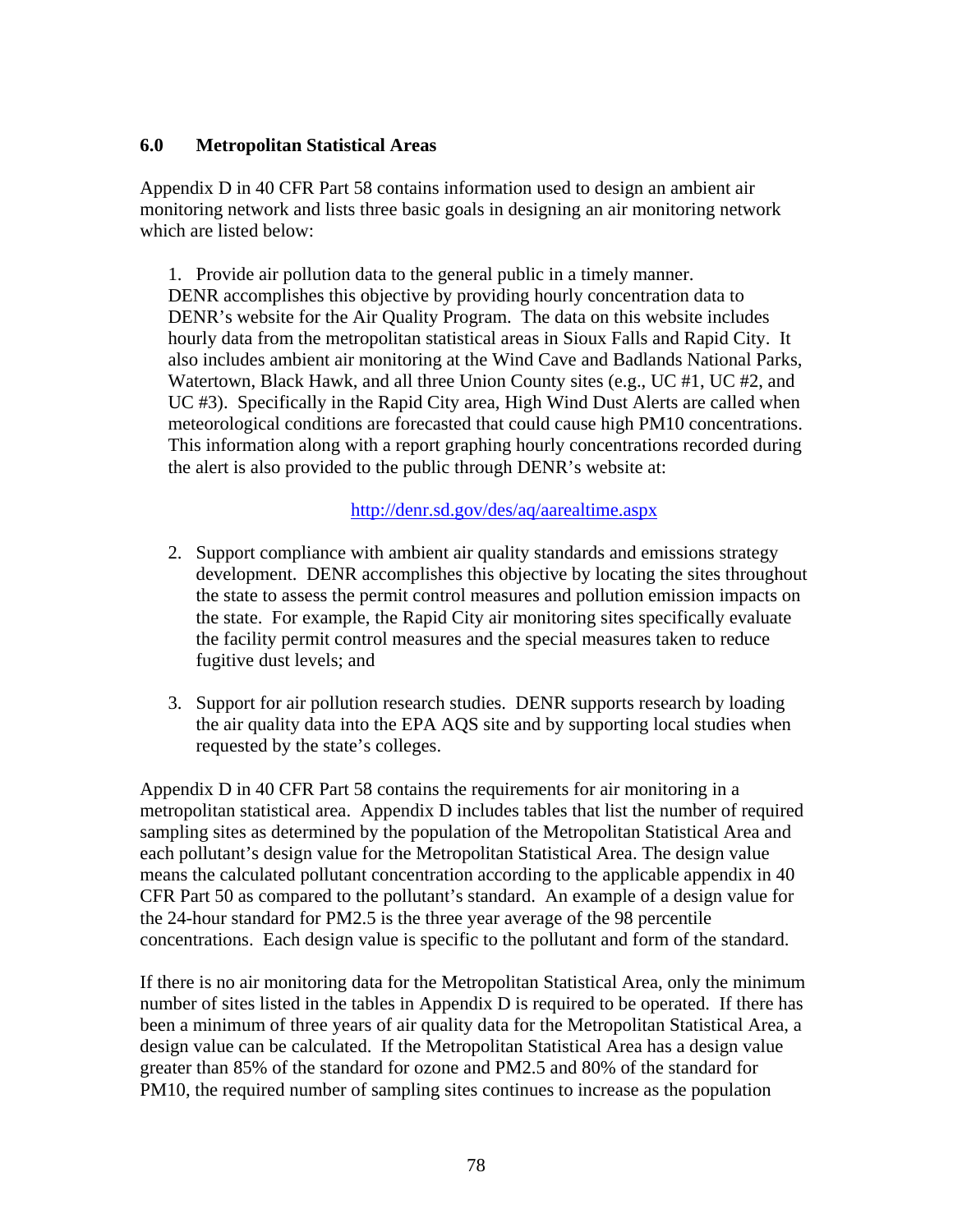increases. If the highest concentration site in a Metropolitan Statistical Area has a design value less than 80% for PM10 and 85% of the standard for other pollution parameters the required number of sites may be one or even zero depending on the design value and population of the Metropolitan Statistical Area .

South Dakota has three areas, Sioux Falls, Rapid City, and Sioux City with population levels large enough to be an Metropolitan Statistical Area. The areas have air monitoring sites and Table 6-1 shows an evaluation of both areas to the 40 CFR Part 58, Appendix D requirements. There are only three areas in the state Sioux Falls, Rapid City, and Union County that have population levels large enough to be classified as a Metropolitan Statistical Area. Union County is part of the Sioux City Metropolitan Statistical Area which includes parts of South Dakota, Iowa, and Nebraska. The only types of air pollution parameters required by 40 CFR Part 58, Appendix D for South Dakota is as follows:

- 1. One PM2.5 Speciation monitor (operated at the Sioux Falls SD School Site, the largest urban area in the state);
- 2. PM2.5 background and transport site, (Sites being operated at Badlands and Wind Cave sites);
- 3. Ozone testing in Metropolitan Statistical Area with a population greater than 50,000 (Sioux Falls, Rapid City, and Union County); and
- 4. One National Core site (Being operated in Sioux Falls at the SD School Site).

No other types of ambient air monitoring is required by 40 CFR Part 58, Appendix D in South Dakota because cities have low population levels and concentration of pollutants in the state are below concentration levels that would require the operation of the required number of air quality monitoring sites in the Metropolitan Statistical Area s. The type and scale of each monitoring site is listed under the individual site discussions in Appendix A Section 7.0 of this report.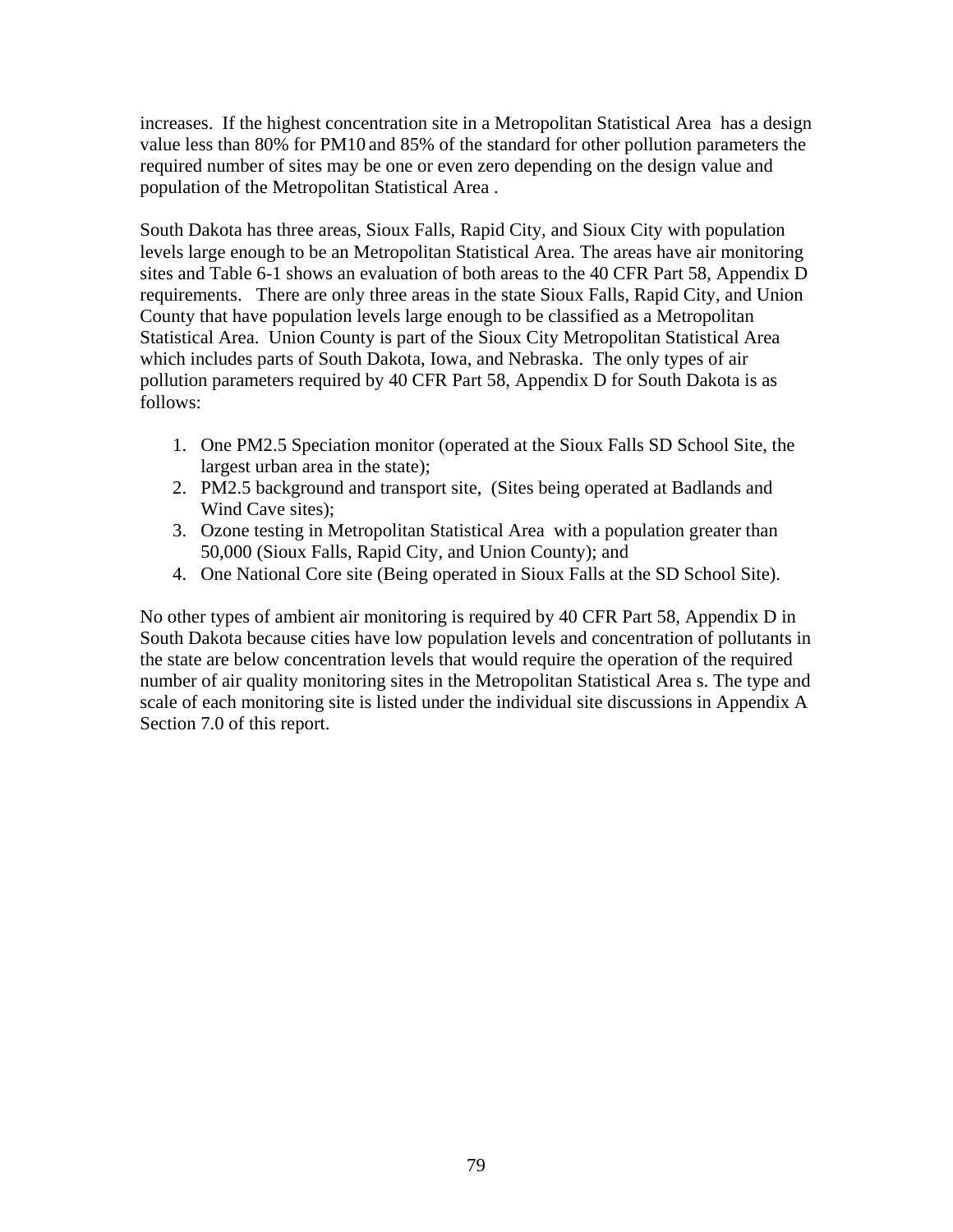|                            | 2000              |                 | <b>Maximum</b>                 |               | $>$ NAAQS   | <b>Minimum</b>  |
|----------------------------|-------------------|-----------------|--------------------------------|---------------|-------------|-----------------|
| <b>MSA</b>                 | <b>MSA</b>        |                 | <b>Design</b>                  |               | Criteria    | <b>Sites</b>    |
| and Site                   | <b>Population</b> | <b>Counties</b> | <b>Values</b>                  | <b>AQS ID</b> | (Yes or No) | <b>Required</b> |
| <b>Sioux Falls</b>         |                   |                 |                                |               |             |                 |
| <b>SF KELO</b>             | 123,975           | Minnehaha       | <b>PM10</b>                    | 46-099-       | $No-PM10$   | $0 - PM10$      |
|                            |                   | Lincoln         | $24-hr - 43$                   | 0006          |             | $0 - PM2.5$     |
|                            |                   | <b>McCook</b>   | PM2.5                          |               | $No-PM2.5$  |                 |
|                            |                   | Turner          | $24 - hr - 26$<br>Annual - 9.4 |               |             |                 |
| <b>SD</b>                  | 123,975           | Minnehaha       | <b>PM10</b>                    | 46-099-       | $No-PM10$   | $0 - PM10$      |
| <b>School</b>              |                   | Lincoln         | $24-hr - 53$                   | 0008          |             | $0 - PM2.5$     |
| <b>NCore</b>               |                   | <b>McCook</b>   | PM2.5                          |               | $No-PM2.5$  |                 |
|                            |                   | Turner          | $24 - hr - 21$                 |               |             |                 |
|                            |                   |                 | Annual $-9.0$                  |               |             |                 |
|                            |                   |                 | Ozone                          |               | No - Ozone  | $1 - MSA >$     |
|                            |                   |                 | $8-hr - 0.062$                 |               |             | 50,000          |
|                            |                   |                 |                                |               |             | population      |
|                            |                   |                 |                                |               |             |                 |
|                            |                   |                 |                                |               |             | 1 - NCore       |
|                            |                   |                 |                                |               |             |                 |
| <b>Sioux City IA-NE-SD</b> |                   |                 |                                |               |             |                 |
| <b>UC#1</b>                |                   | Union - SD      | <b>PM10</b>                    | $46 - 127 -$  |             |                 |
|                            |                   | Woodbury-       | PM2.5                          | 0003          |             |                 |
|                            |                   | IA              | sulfur dioxide                 |               |             |                 |
|                            |                   | Dakota-NE       | Nitrogen                       |               |             |                 |
|                            |                   | Dixon-NE        | Dioxide                        |               |             |                 |
|                            |                   |                 | CO                             |               |             |                 |
| <b>UC#2</b>                |                   | Union - SD      | <b>PM10</b>                    | $46 - 127 -$  |             |                 |
|                            |                   | Woodbury-<br>IA | PM2.5<br>sulfur dioxide        | 0003          |             |                 |
|                            |                   | Dakota-NE       | Nitrogen                       |               |             |                 |
|                            |                   | Dixon-NE        | Dioxide                        |               |             |                 |
| $UC$ #3                    |                   | Union - SD      | Ozone                          | $46 - 127 -$  |             | $1 - MSA >$     |
|                            |                   | Woodbury-       |                                | 0003          |             | 50,000          |
|                            |                   | IA              |                                |               |             | population      |
|                            |                   | Dakota-NE       |                                |               |             |                 |
|                            |                   | Dixon-NE        |                                |               |             |                 |
| <b>Rapid City</b>          |                   |                 |                                |               |             |                 |
| <b>National</b>            | 59,607            | Pennington      | <b>PM10</b>                    | $46 - 103 -$  | $No-PM10$   | $0 - PM10$      |
| <b>Guard</b>               |                   | Meade           | $24 - hr - 79$                 | 0013          |             | $0 - PM2.5$     |
|                            |                   |                 |                                |               |             |                 |
| <b>Credit</b>              |                   |                 | <b>PM10</b>                    | $46 - 103 -$  | $No-PM10$   | $0 - PM10$      |
| <b>Union</b>               |                   |                 | 24-hr - 118                    | 0020          |             |                 |
|                            |                   |                 | PM2.5                          |               | No - PM2.5  | $0 - PM2.5$     |

**Table 6-1 Monitoring Requirements for Metropolitan Statistical Area**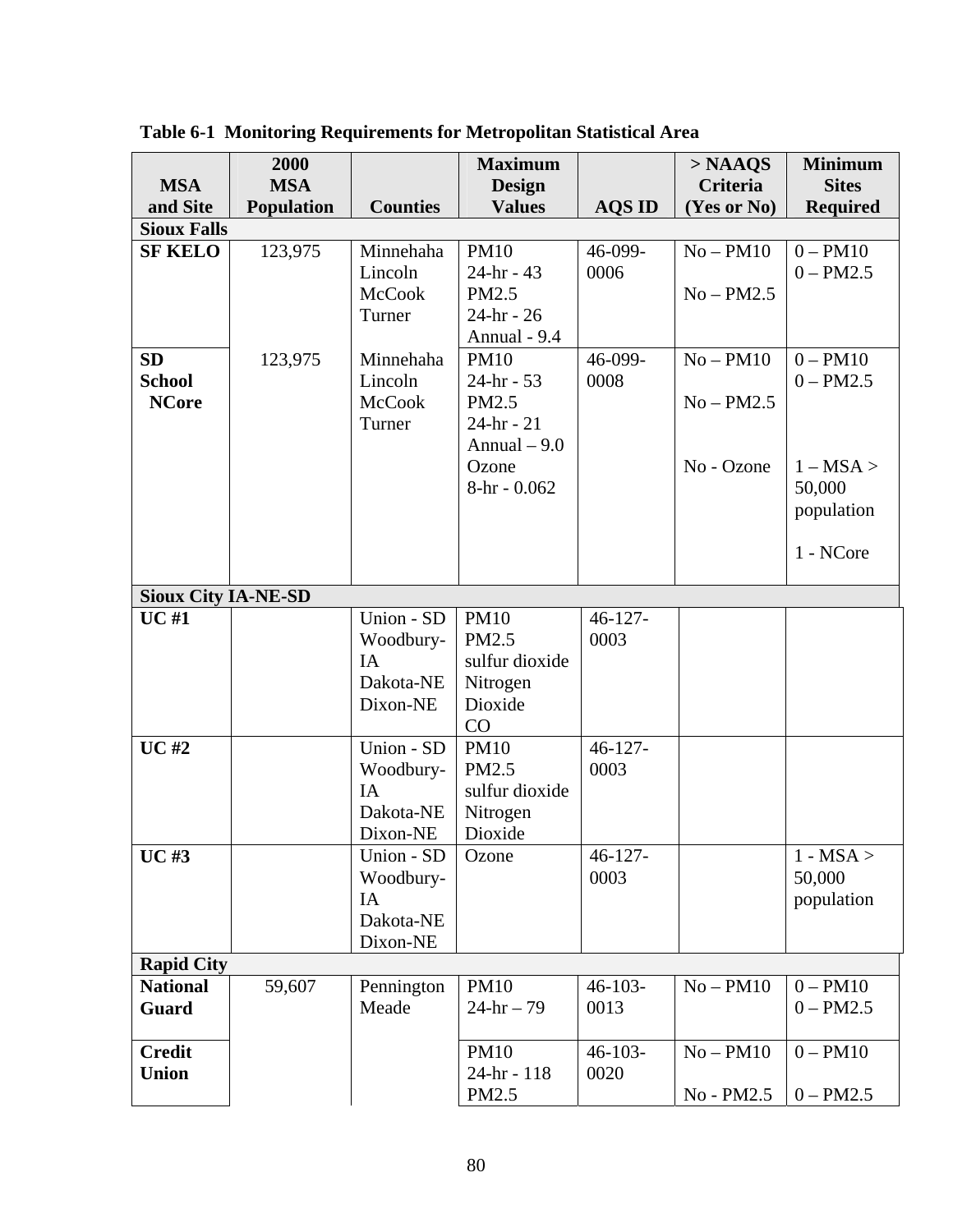|              | 2000              |                 | <b>Maximum</b> |               | $>$ NAAQS   | <b>Minimum</b>  |
|--------------|-------------------|-----------------|----------------|---------------|-------------|-----------------|
| <b>MSA</b>   | <b>MSA</b>        |                 | <b>Design</b>  |               | Criteria    | <b>Sites</b>    |
| and Site     | <b>Population</b> | <b>Counties</b> | <b>Values</b>  | <b>AQS ID</b> | (Yes or No) | <b>Required</b> |
|              |                   |                 | $24 - hr - 16$ |               |             |                 |
|              |                   |                 | Annual $-7.6$  |               |             |                 |
|              |                   |                 |                |               |             |                 |
| Library      |                   |                 | <b>PM10</b>    | $46 - 103 -$  | $No-PM10$   | $0 - PM10$      |
|              |                   |                 | $24-hr - 50$   | 1001          |             | $0 - PM2.5$     |
|              |                   |                 | PM2.5          |               | $No-PM2.5$  | $0 - Ozone$     |
|              |                   |                 | $24 - hr - 15$ |               |             |                 |
|              |                   |                 | Annual $-6.7$  |               |             |                 |
| <b>Black</b> |                   |                 | PM10           | $46-093-$     | $No-PM2.5$  | $0 - PM10$      |
| Hawk         |                   |                 | $24 - hr - 37$ | 0001          |             |                 |
|              |                   |                 | Ozone          |               | No - Ozone  | 1 - Ozone       |
|              |                   |                 | $8-hr - 0.057$ |               |             | MSA >           |
|              |                   |                 |                |               |             | 50,000          |
|              |                   |                 |                |               |             | population      |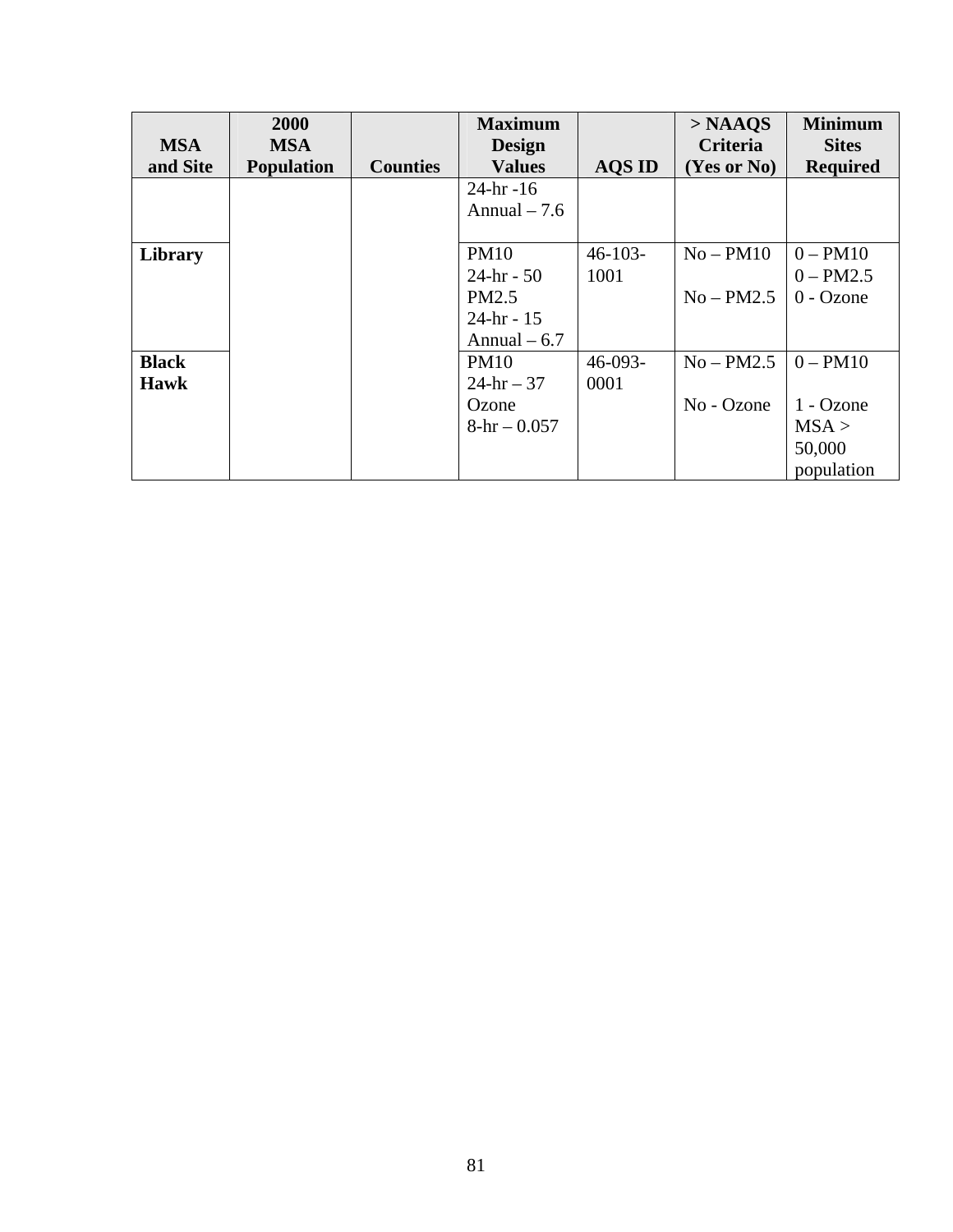#### **7.0 Conclusions**

The South Dakota air monitoring network contains a minimum number of monitoring sites to characterize the air pollution levels in this size of state. Some adjustments will be made to parameters at these sites but in general the sites represent exposure levels of air pollution to a majority of the people living in this state.

One of the goals for the monitoring network is to continue to move from manual monitors to continuous monitors and analyzers. The continuous samplers provide the greatest amount of data and the data can be added to the website providing the public with near real time access. In general the continuous monitors cost less to operate and require fewer hours to maintain.

PM10 monitors will continue to be a priority in the Rapid City area. PM10 monitoring in the rest of the state will have a low priority and sampling frequencies for filter method monitors will operate under a minimum sampling frequency. This could change if there is a significant reduction in the 24-hour PM10 standard.

PM2.5 sampling will continue to be a priority in the eastern part of the state specifically the counties along the Minnesota and Iowa borders. Concentrations of PM2.5 continue to be the highest in this area of the state. PM2.5 concentration levels appear to be related to long range transport of the pollutants from locations east of the state. Any improvements made reducing PM2.5 levels in the states east of South Dakota should have an impact on the high concentration days.

Ozone will continue to be a priority in the state to help characterize changes in concentration levels caused by long range transport and weather conditions. No changes are planned to the network of sites as a result of this assessment. In the future, locations and number of sites may vary due to changes in the standard and impacts from the development of oil and gas in the states west of South Dakota.

Sulfur dioxide testing in South Dakota has a low priority in the network. The current sites provide a good background concentration level and have little concentration change statewide. As the new 1-hour standard is implemented some monitoring resources may need to shift toward near source sampling. One change planned as a result of the assessment will be to move the sulfur dioxide analyzers from the Wind Cave Site to the Credit Union Site in Rapid City. Data for this parameter is generally old for Rapid City and new data will help characterize pollution levels from point sources. Any new analyzers purchased will be Trace Level units so data collected will have a better accuracy at low concentration levels.

Nitrogen dioxide levels are low at all sites in the state. Similar to the sulfur dioxide data, concentrations of nitrogen dioxide provide a background level and a minimum number of sites are needed to maintain this database. As the new 1-hour standard is implemented some monitoring resources will need to shift toward near source sampling. One change planned as a result of the assessment will be to move the nitrogen dioxide analyzers from